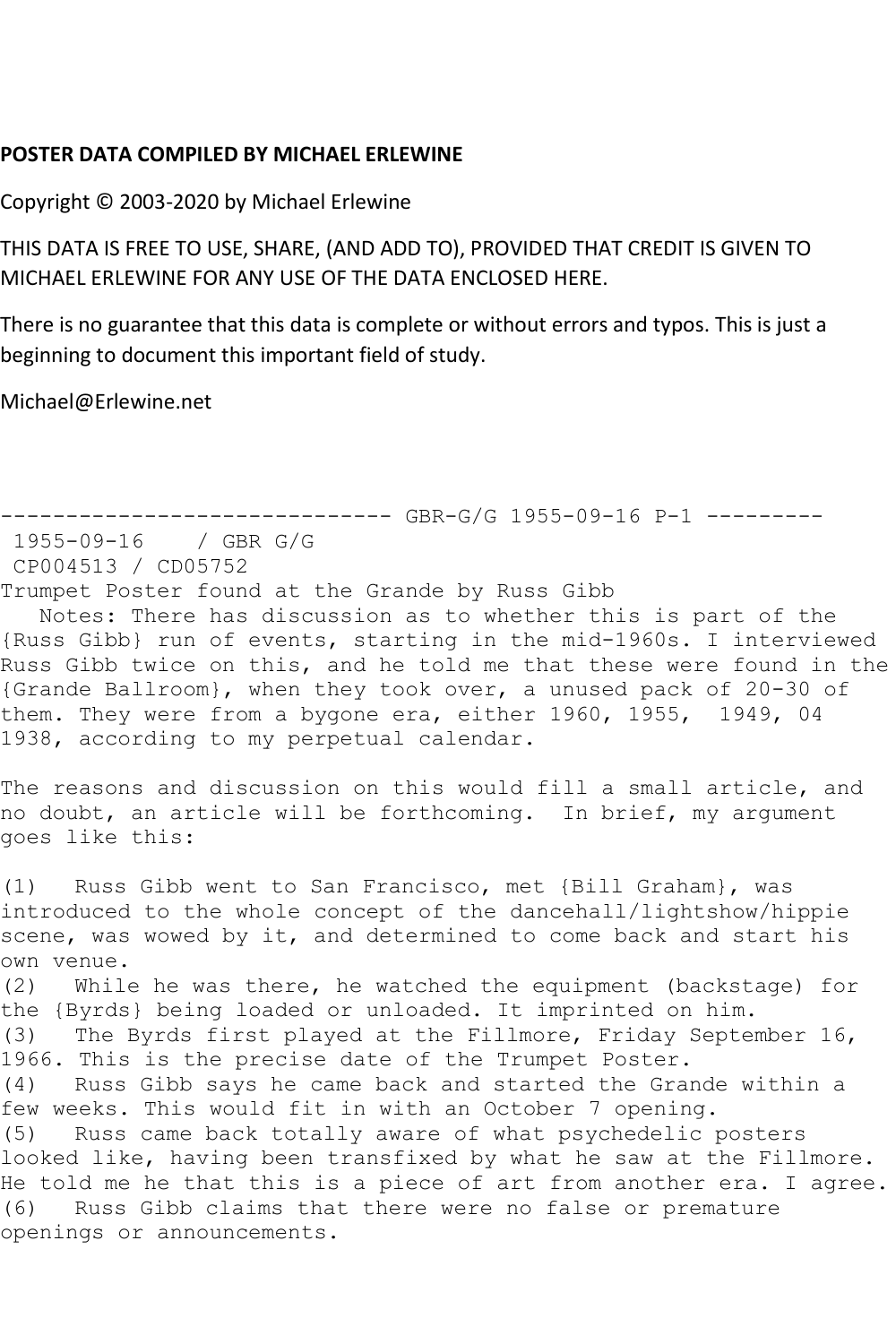That's the best argument that I can come up with for this NOT being a part of the Russ Gibb run of posters for the '60s Grande Ballroom.

I brought this to the attention of Grande-expert {Eric King} and he did some research on it and arrived at the same conclusion. It is a poster from a previous incarnation of the Grande Ballroom, and not a Russ Gibb Production.

 Venue: Grande Ballroom Items: Original poster GBR-G/G / CP022219 / XR011 (21-1/2 x 27 -1/2) Original poster GBR-G/G Edition 1 / CP004513 / CD05752 Description: Lobby poster. One known copy. (21-1/2 x 27 - 1/2) Original poster GBR-G/G Edition 1 / CP022166 / XQ19660916GRANDE Description: IMAGE  $(21-1/2 \times 27 -1/2)$  Original poster GBR-G/G Edition 1 / CP022162 / XQ188 Description: IMAGE  $(21-1/2 \times 27 -1/2)$  Original poster GBR-G/G Edition 1 / CP022220 / XR012 Description: IMAGE  $(21-1/2 \times 27 -1/2)$  Performers: 1955-09-16: Grande Ballroom

------------------------------ GBR-G/G 1966 T-1 ---------  $/$  GBR G/G CP010035 / CS05131 Free Ticket for Grande Ballroom Notes: Grande Free Pass

The "Good for One Free Trip at the Grande" pass has more than passing meaning. It was the key to distributing the Grande postcards on the street and in schools. Volunteers, mostly high-school-aged kids, would get a stack of cards to pass out, plus a free pass to the Grande for themselves. Russ Gibb, who ran the Grande Ballroom, says that this was the ticket, so to speak, to bring in the crowds. While posters in Detroit did not have the effect that posters in San Francisco had, and handbills were only somewhat better, the cards turned out to actually work best. These cards are quite rare.

 Artist: Gary Grimshaw Venue: Grande Ballroom Promoter: Russ Gibb Presents Items: Ticket GBR-G/G Edition 1 / CP010035 / CS05131 Performers: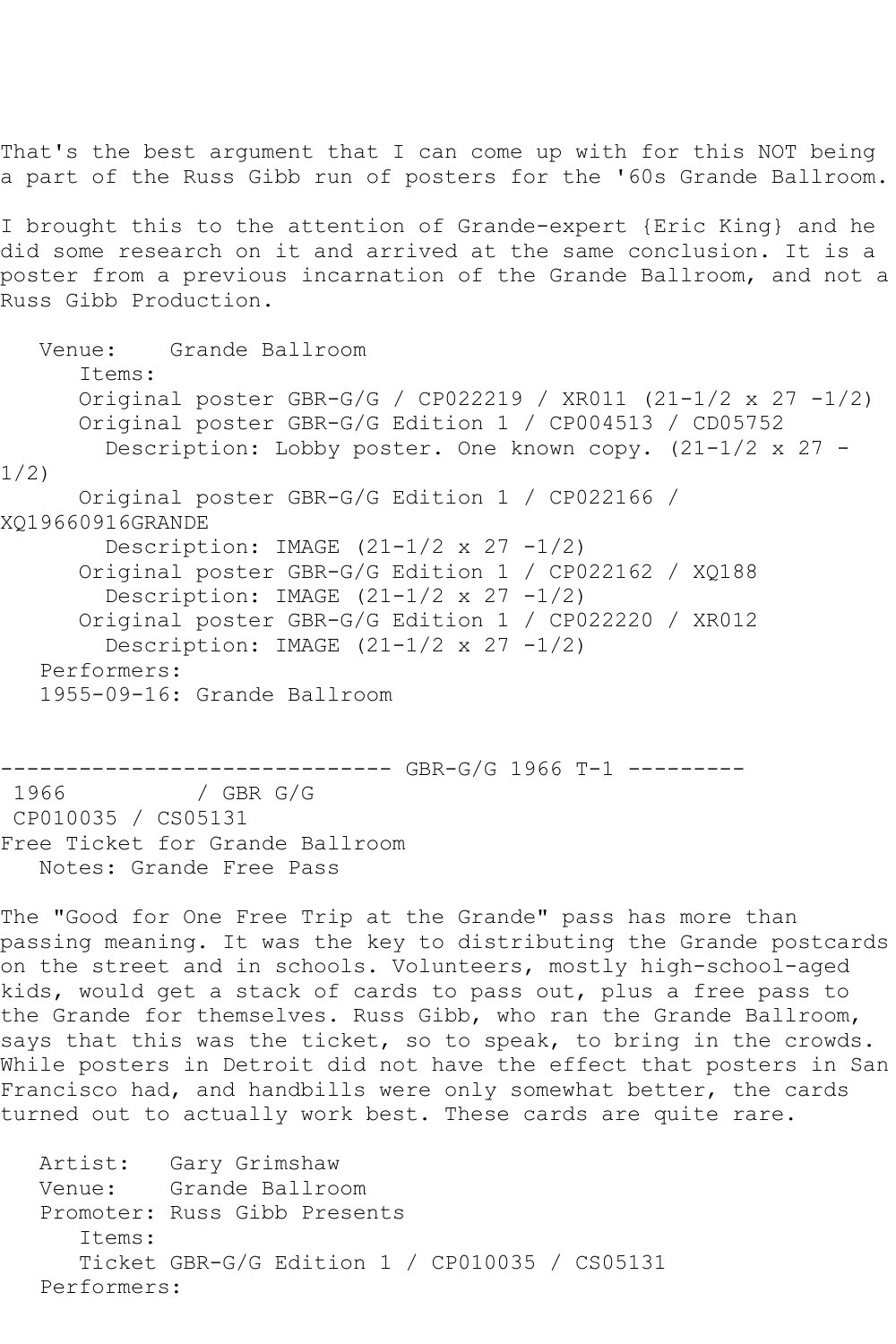1966: Grande Ballroom

```
------------------------------ GBR-G/G P-01 (H-01) 1966-10-07 P-1 --
-------
1966-10-07 / GBR G/G P-01 (H-01)
CP007394 / CP02638
MC5, Chosen Few at Grande Ballroom - Detroit, MI
   Notes: Not the very rarest (they are at lest 12, perhaps as 15-16 
known copies), but this is the first poster in the series, and 
considered more or less essential. The handbill is even rarer, with 
perhaps 4 known copies.
Reprint is signed and numbered edition of 400 by Ghetto Press.
Has "(c) 1966, 1993"
3rd printing is 2003. edition of 297.
This item appears in the Art of Rock book, plate no. 3.135
   Private Notes: G/G P-OP-1-Signed Excellent AOR-3.135
      Event: See the Cosmic Light Beans, See the Magic Theater
   Artist: Gary Grimshaw
   Venue: Grande Ballroom
   Promoter: Russ Gibb Presents
       Items:
       Original poster GBR-G/G P-01 (H-01) Edition 1 / CP007394 / 
CP02638
         Description: Original has no copyright notice. 1 reprint (c) 
1966. 1993 (13 x 18)
        AORPlate: 3.135 
         Price: 5000.00
       Original poster GBR-G/G P-01 (H-01) Edition 2 / 
         Description: Limited silkscreen edition of 400 done in 1993. 
(13 x 18)
         AORPlate: 3.135 
       Handbill GBR-G/G P-01 (H-01) Edition 1 / CP013263
         Description: 1 original (8-1/2 x 11)
         AORPlate: 3.135 
         Price: 2000.00
   Performers:
   1966-10-07 1966-10-08: Grande Ballroom
        MC5 / Chosen Few
                ------------------------------ 1966-10-07 AD ---------
1966-10-07 / 
CP060907 / CP060907
Grande AD: MC 5, Chosen Few at Grande Ballroom [Detroit, MI]
   Notes: Ad in the Tech News [spelling?]
       Benefit: Cosmic Light Beams / Magic Theater
```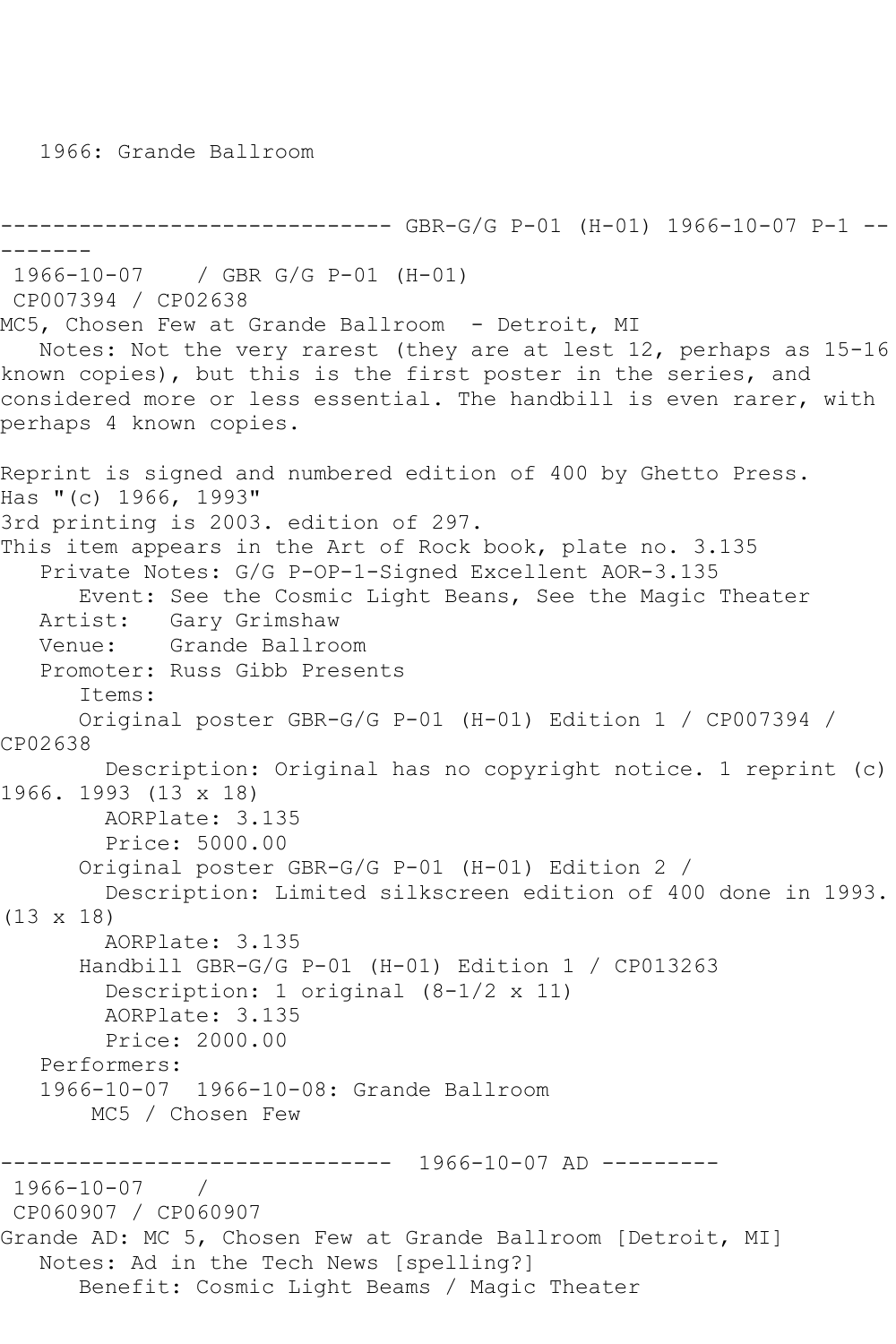Artist: Gary Grimshaw Venue: Grande Ballroom Promoter: Russ Gibb / Uncles Russ Travel Agency Items: Advertisement / CP060907 / CP060907 Performers: 1966-10-07 1966-10-08: Grande Ballroom MC 5 / Chosen Few ------------------------------ GBR-G/G P-02 (H-02) 1966-10-14 P-1 -- ------- 1966-10-14 / GBR G/G P-02 (H-02) CP007377 / CP02626 Woolies, MC5 at Grande Ballroom - Detroit, MI Notes: This poster is still turns up once in a while. Private Notes: G/G P-OP-1-Signed NM Artist: Gary Grimshaw Venue: Grande Ballroom Promoter: Russ Gibb Presents Items: Original poster GBR-G/G P-02 (H-02) Edition 1 / CP007377 / CP02626 Var. 02 Description: 1 original poster (15.5 x 20) Price: 750.00 Performers: 1966-10-14 1966-10-15: Grande Ballroom Woolies / MC5 ------------------------------ GBR-G/G P-03 (H-03) 1966-10-21 P-1 -- ------- 1966-10-21 / GBR G/G P-03 (H-03) CP007420 / CP02664 MC5, Prime Movers Blues Band at Grande Ballroom - Detroit, MI Notes: This a very hard-to-find poster, oversized, brilliant colors, and stunning in person. There may be 7-8 in existence. This is one of the most sought-after posters in the series and is considered essential for any collection, but few have turned up. Poster only. No card or handbill. Rare item.Grimshaw's third poster

for the {Grande Ballroom}, nicknamed the "Zebraman." Now, this poster is good sized, measuring something like 17.5x2.5, but it seems, in person, larger than that. It is very striking. The image came from a Time Magazine cover and was first used by {Alton Kelley} and {Stanley Mouse} for FD-28 of the {Family Dog} series, something like a month earlier. This is a sentimental favorite for me, because I played at that gig and my band, The {Prime Movers}, is on the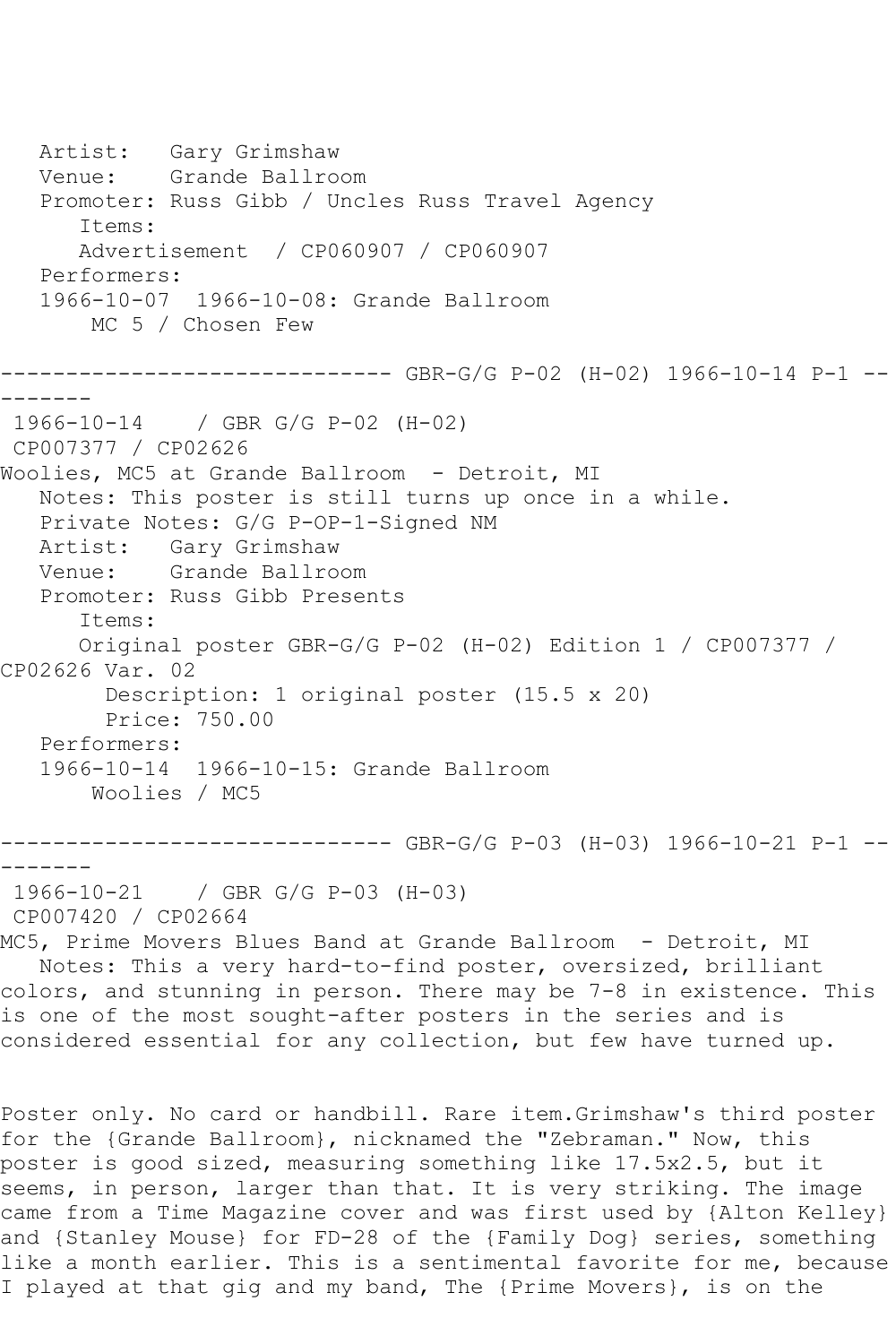poster. Nostalgia aside, this is a powerful poster when seen on the wall. Private Notes: G/G P-OP-1-Signed good Artist: Gary Grimshaw<br>Venue: Grande Ballro Grande Ballroom Promoter: Russ Gibb Presents Items: Original poster GBR-G/G P-03 (H-03) Edition 1 / CP007420 / CP02664 Description: 1 original (17-1/2 x 22-1/2) Notes: Based on a Life Magazine cover. Also used in FD-28 of the Avalon series. Price: 4000.00 Original poster GBR-G/G P-03 (H-03) Edition 1 / CP004512 / CD05751 Description: original poster - DUP IMAGE (17-1/2 x 22-1/2) Performers: 1966-10-21 1966-10-22: Grande Ballroom MC5 / Prime Movers Blues Band ------------------------------ 1966-10-21 AD --------- 1966-10-21 / CP060909 / CP060909 Grande AD: MC 5, Prime Movers at Grande Ballroom [Detroit, MI] Notes: Ad in the Daily Collegian. Venue: Grande Ballroom Promoter: Russ Gibb / Uncles Russ Travel Agency Items: Advertisement / CP060909 / CP060909 Performers: 1966-10-21: Grande Ballroom MC 5 / Prime Movers / Southbound Freeway / Gang / Chosen Few / Wha ------------------------------ 1966-10-21 AD --------- 1966-10-21 / CP060927 / CP060927 Grande AD: MC 5, Prime Movers at Grande Ballroom [Detroit, MI] Notes: Ad in the Daily Collegian.<br>Venue: Grande Ballroom Grande Ballroom Promoter: Russ Gibb / Uncle Russ Travel Agency Items: Advertisement / CP060927 / CP060927 Performers: 1966-10-21 1966-10-22: Grande Ballroom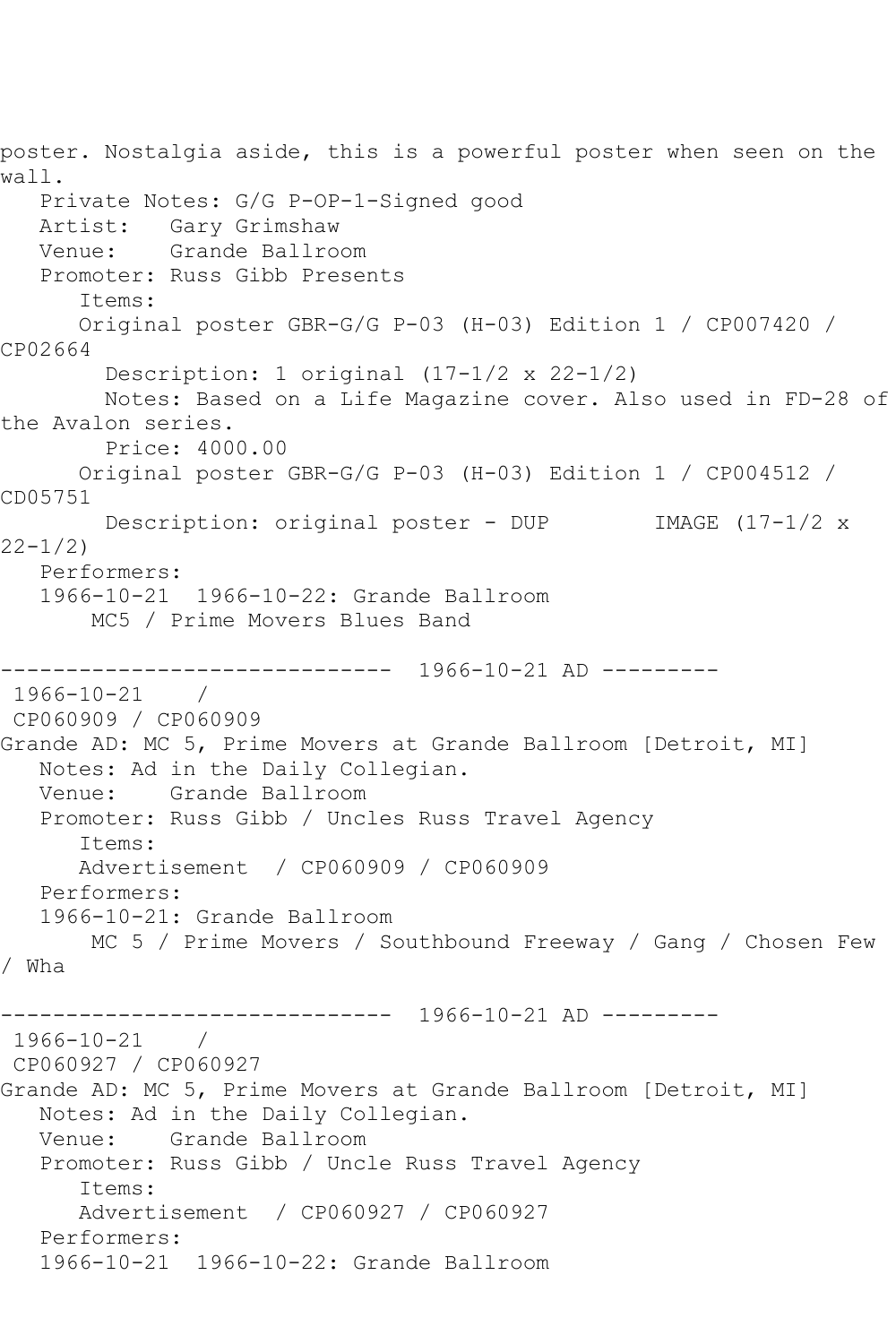MC 5 / Prime Movers / Southbound Freeway / Wha / Gang / Chosen Few ------------------------------ 1966-10-21 AD --------- 1966-10-21 / CP060929 / CP060929 Grande AD: MC 5, Prime Movers at Grande Ballroom [Detroit, MI] Notes: Ad in the Daily Collegian. Benefit: Light Show by High Society Venue: Grande Ballroom Items: Advertisement / CP060929 / CP060929 Performers: 1966-10-21 1966-10-22: Grande Ballroom MC 5 / Prime Movers / Southbound Freeway / Chosen Few / Gang / Wha ------------------------------ GBR-G/G 1966-10-28 H --------- 1966-10-28 / GBR G/G CP017434 / MEB567 1st Annual Mystic Rites of Autumn Freak-Out, Masked Ball and Monster Rally Notes: The only known copy is part of the John Sinclair archive in the Bentley Historical Library, in Ann Arbor, Michigan. Artist: Rob Tyner<br>Venue: Grande Bal Grande Ballroom Promoter: Russ Gibb Presents Items: Handbill GBR-G/G / CP017434 / MEB567 (8-1/2 x 11) Handbill GBR-G/G Edition 1 / CP013265 / G-G-661028-OHB-A (8- 1/2 x 11) Performers: 1966-10-28: Grande Ballroom MC<sub>5</sub> 1966-10-29: Southbound Freeway / Chosen Few ------------------------------ 1966-10-28 AD --------- 1966-10-28 / CP060932 / CP060932 Grande AD: First Annual Mystic Rites of Autumn Freak Out Notes: Ad in the Michigan Daily. Benefit: Masked Ball and Monster Party Venue: Grande Ballroom Promoter: Russ Gibb Items: Advertisement / CP060932 / CP060932 Performers: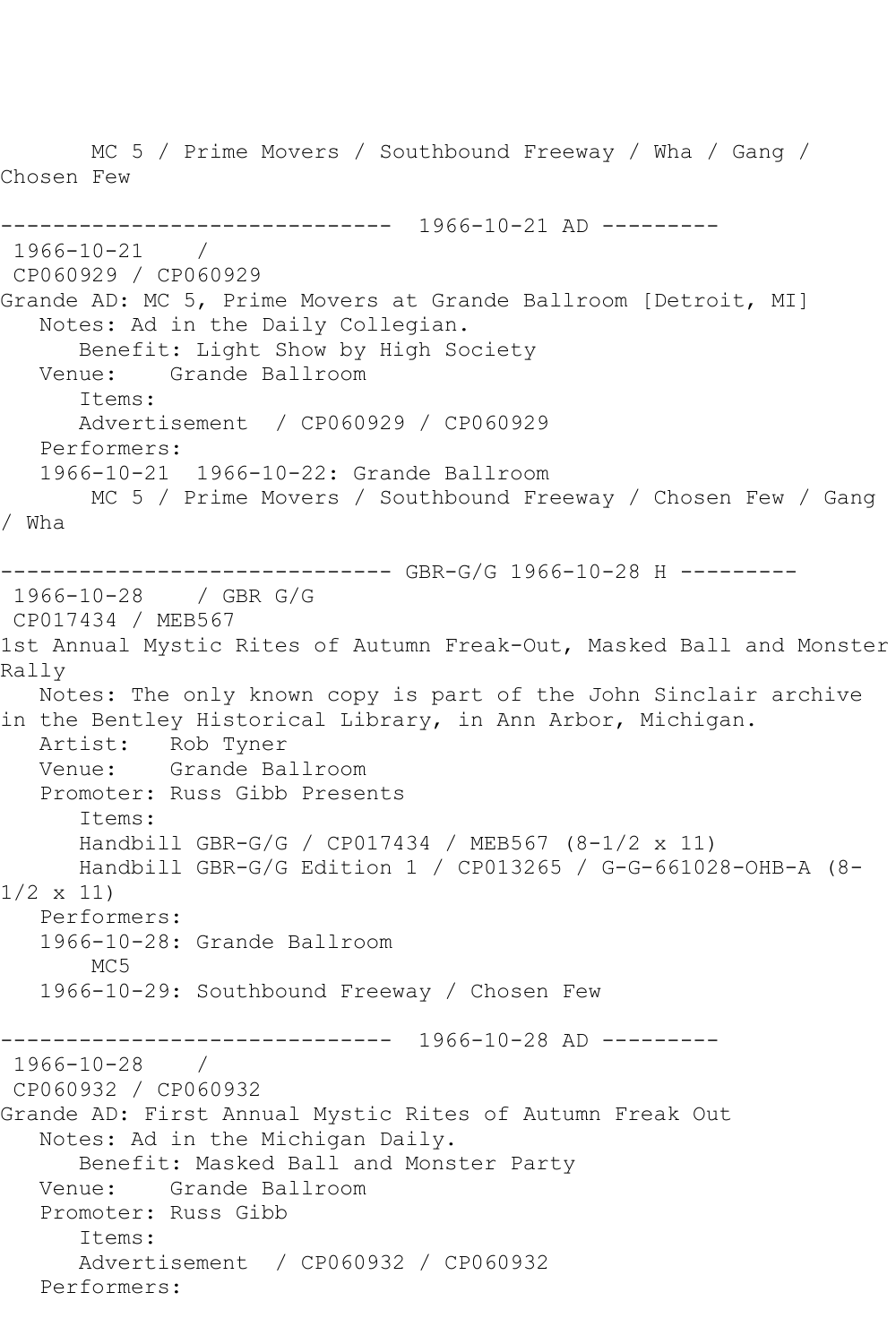1966-10-28: Grande Ballroom MC 5 / Southbound Freeway 1966-10-29: Southbound Freeway / Chosen Few ------------------------------ GBR-G/G P-04 (H-05) 1966-11-04 P-1 -- ------- 1966-11-04 / GBR G/G P-04 (H-05) CP007379 / CP02627 Southbound Freeway, MC5 at Grande Ballroom - Detroit, MI Notes: This poster, nicknamed the "Mod Man" still turns up once in a while. Private Notes: G/G P-OP-1-Signed NM Artist: Gary Grimshaw Venue: Grande Ballroom Promoter: Russ Gibb Presents Items: Original poster GBR-G/G P-04 (H-05) Edition 1 / CP007379 / CP02627 Var. GB (04 Description: 1 original (11-1/2 x 22) Price: 1000.00 Handbill GBR-G/G P-04 (H-05) Edition 1 / CP017472 / MEB605 Description: 1 original Performers: 1966-11-04 1966-11-05: Grande Ballroom Southbound Freeway / MC5 / Bossmen ------------------------------ 1966-11-04 P --------- 1966-11-04 / CP060852 / CP060852 Bossmen, Southbound Freeway at Grande Ballroom - Detroit, MI Venue: Grande Ballroom Promoter: Russ Gibb Items: Original poster / CP060852 / CP060852 Performers: 1966-11-04: Grande Ballroom Bossmen / Southbound Freeway 1967-11-05: MC 5 / Southbound Freeway zzzz-02-17: Cosmic Expanding / Landeers / Barons / Ashmolyan Quintet zzzz-12-09 fri: Jagged Edge / Ourselves zzzz-12-10 sat: MC 5 / Kynde 1966-12-02: Southbound Freeway / Head D 1966-12-03: Poor Souls / Cosmic Expanding Blues Band zzzz-zz-zz fri: Grateful Dead / Rationals / Gang / Bishops / Ashmollyan Quintet zzzz-10-28 fri: MC 5 / Southbound Freeway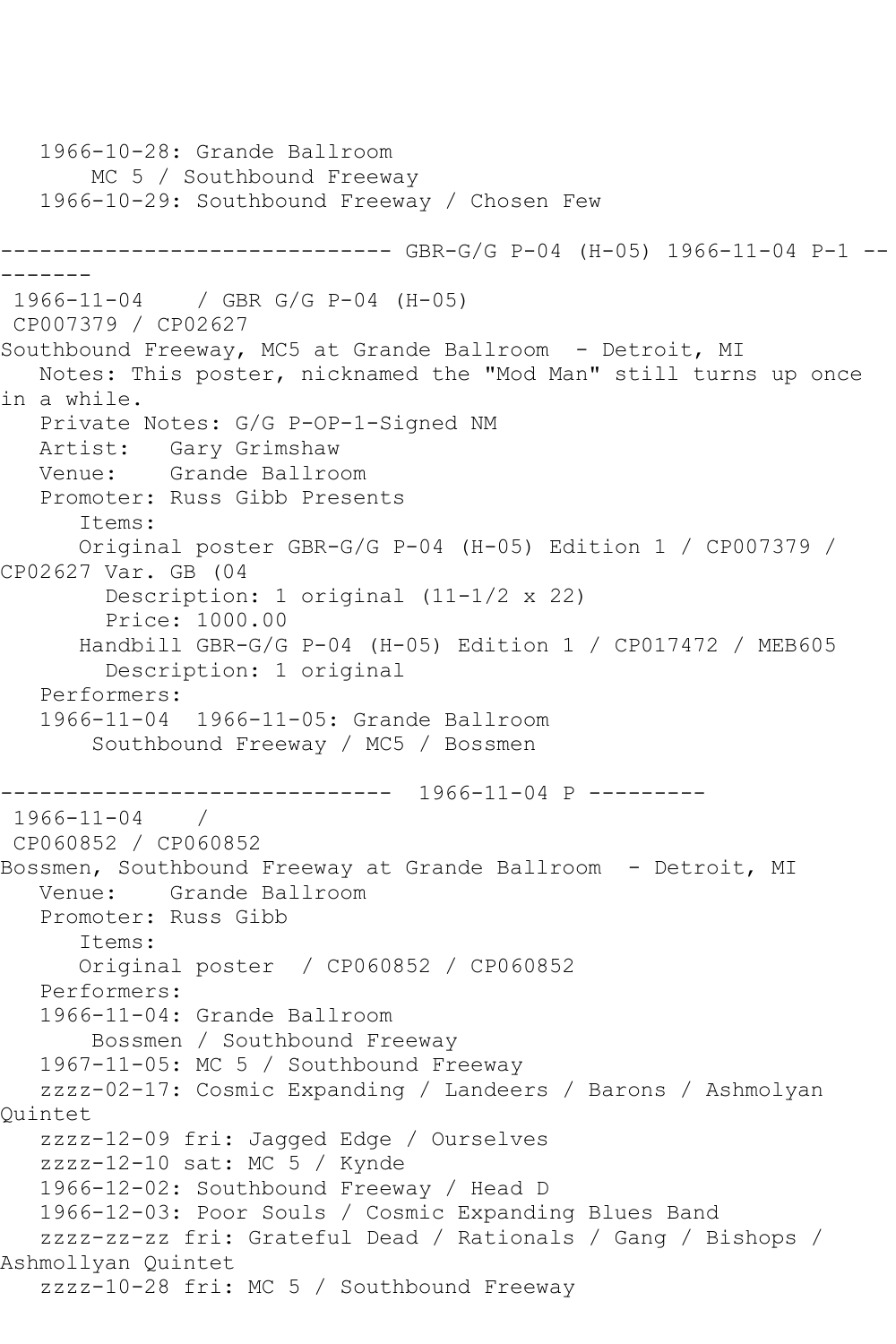```
 zzzz-10-29 sat: Southbound Freeway / Chosen Few
   zzzz-zz-zz fri: Ourselves / Zymodics
   zzzz-zz-zz sat: MC 5 / Apostles / Belshiros
------------------------------ 1966-11-04 AD ---------
1966-11-04 / 
CP060915 / CP060915
Grande AD: Southbound Freeway, Bossmen at Grande Ballroom [Detroit,
<code>MI</code> 1
   Notes: Ad in the Fifth Estate.
       Benefit: Light Show by High Society
  Artist: Gary Grimshaw<br>Venue: Grande Ballroo
            Grande Ballroom
   Promoter: Russ Gibb
       Items:
       Advertisement / CP060915 / CP060915
   Performers:
    1966-11-04: Grande Ballroom
        Southbound Freeway / Bossmen
    1966-11-05: MC 5 / Southbound Freeway
     ------------------------------ 1966-11-04 AD ---------
1966-11-04 / 
CP060921 / CP060921
Grande AD: Bossmen, Southbound Freeway at Grande Ballroom [Detroit, 
MI]
   Notes: Ad in the Varsity News.
   Venue: Grande Ballroom
   Promoter: Russ Gibb
       Items:
      Advertisement / CP060921 / CP060921
   Performers:
    1966-11-04: Grande Ballroom
        Bossmen / Southbound Freeway
------------------------------ 1966-11-04 AD ---------
1966-11-04 / 
CP060933 / CP060933
Grande AD: Bossmen, Southbound Freeway at Grande Ballroom [Detroit, 
MI 1
   Notes: Ad in the Varsity News.
   Venue: Grande Ballroom
   Promoter: Russ Gibb
       Items:
       Advertisement / CP060933 / CP060933
   Performers:
    1966-11-04: Grande Ballroom
```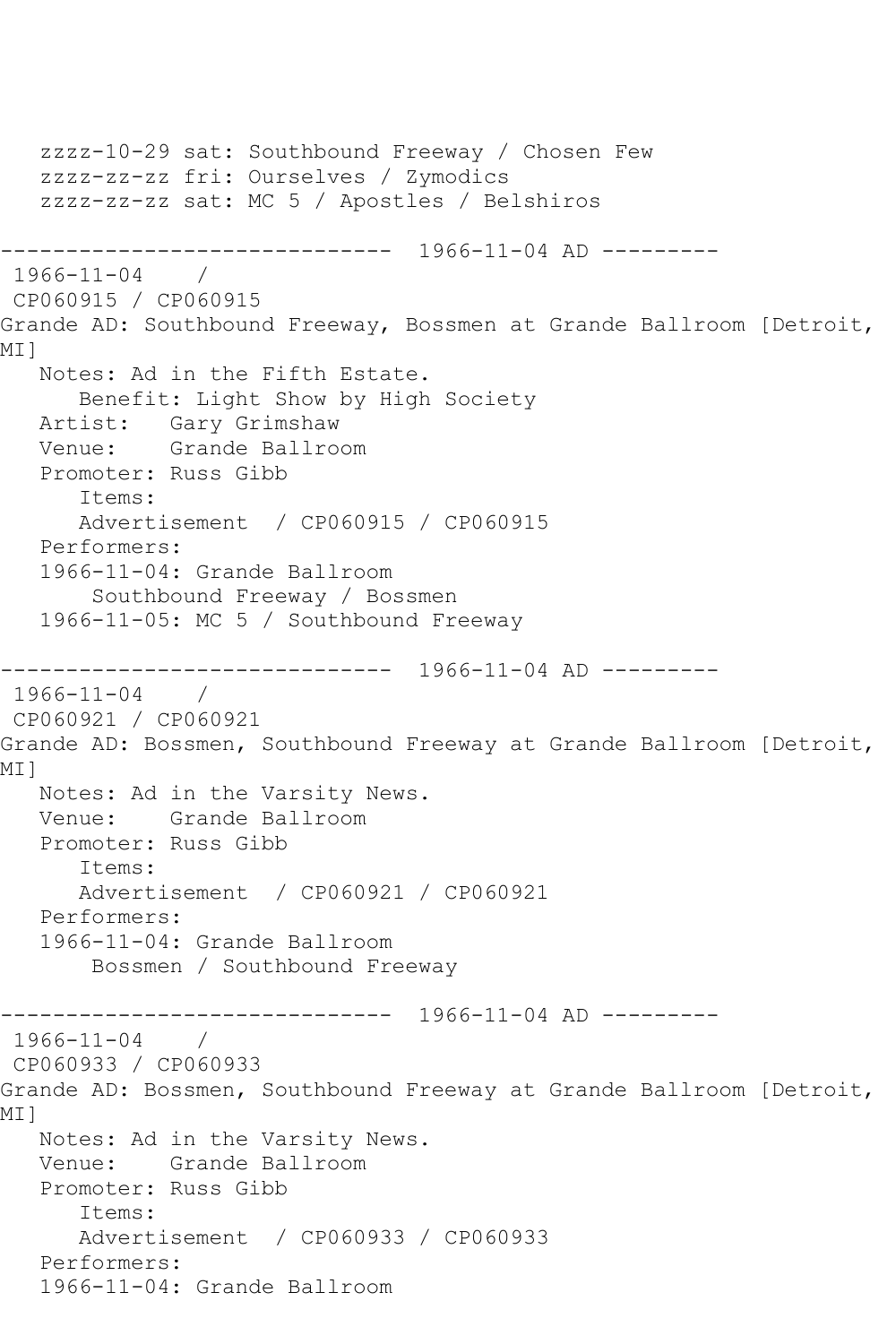```
 Bossmen / Southbound Freeway
   1966-11-05: MC 5 / Southbound Freeway
------------------------------ GBR-G/G 1966-11-11 H-1 ---------
1966-11-11 / GBR G/G
CP013268 / G-G-661111-OHB-A
Hitch Hikers, Southbound Freeway at Grande Ballroom - Detroit, MI
   Notes: There is 1 known copy of this handbill.
   Artist: Gary Grimshaw
   Venue: Grande Ballroom
   Promoter: Russ Gibb Presents
       Items:
      Handbill GBR-G/G Edition 1 / CP013268 / G-G-661111-OHB-A (8-
1/2 x 11)
        Price: 400.00
   Performers:
   1966-11-11 1966-11-12: Grande Ballroom
       Hitch Hikers / Southbound Freeway / MC5
              ------------------------------ 1966-11-17 AD ---------
1966-11-17 / 
CP060922 / CP060922
Grande AD: MC 5, Southbound Freeway at Grande Ballroom [Detroit, MI]
   Notes: Ad in the Daily Collegian.
   Venue: Grande Ballroom
   Promoter: Russ Gibb / Uncle Russ Travel Agency
       Items:
      Advertisement / CP060922 / CP060922
   Performers:
   1966-11-17 1966-11-18: Grande Ballroom
       MC 5 / Southbound Freeway / Hitchhikers
------------------------------ GBR-G/G 1966-11-18 H ---------
1966-11-18 / GBR G/G
CP017435 / MEB568
Walking Wounded, Poor Souls at Grande Ballroom - Detroit, MI
   Notes: There is one copy as part of the John Sinclair archive in 
the Bentley Historical Library, in Ann Arbor, Michgan. Two other 
copies are known to exist, three in all.
   Artist: Gary Grimshaw
   Venue: Grande Ballroom
   Promoter: Russ Gibb Presents
       Items:
       Handbill GBR-G/G / CP017435 / MEB568 (8-1/2 x 11)
      Handbill GBR-G/G / CP046041 (8-1/2 x 11)
```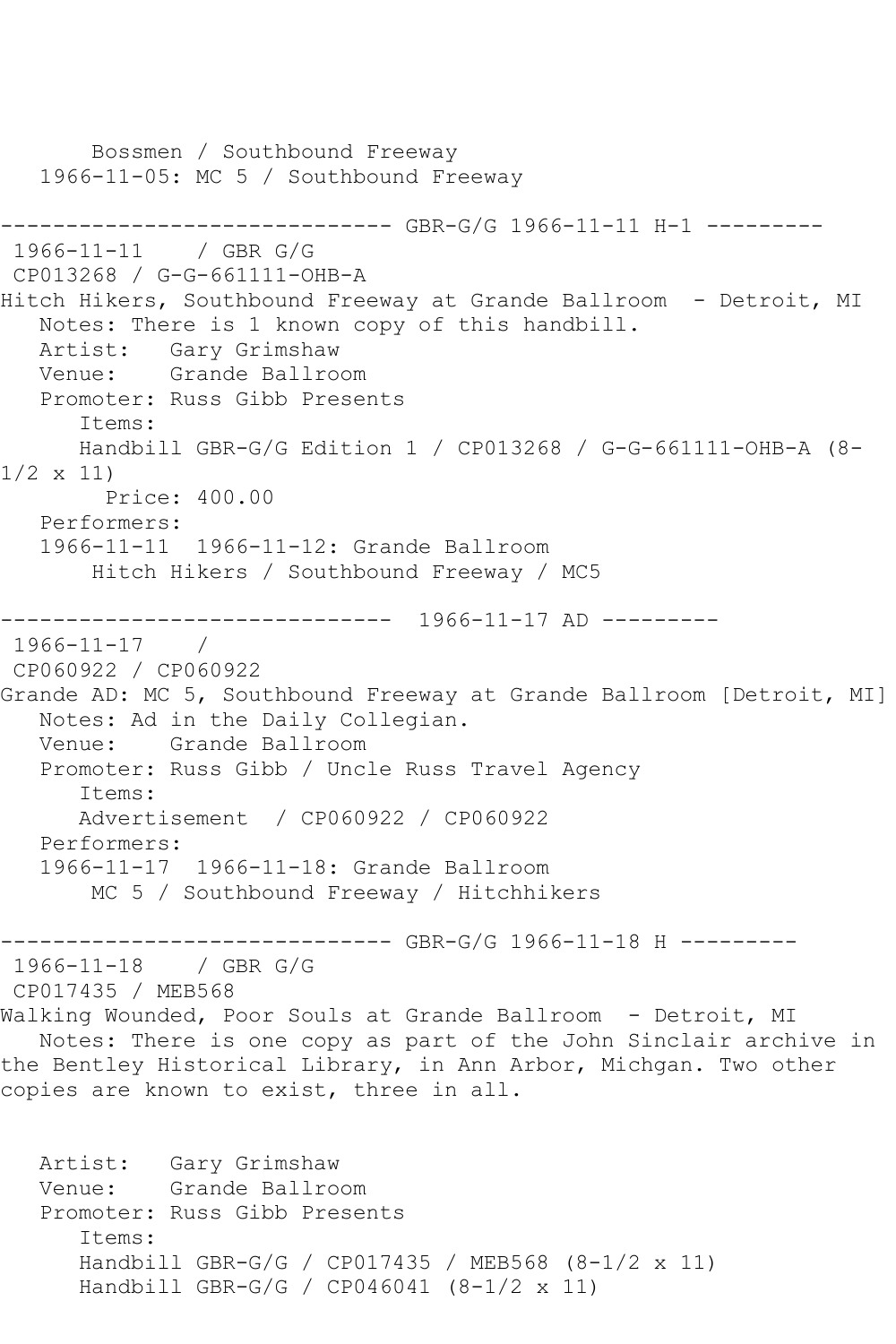Handbill GBR-G/G Edition 1 / CP013269 / G-G-661118-OHB-A (8- 1/2 x 11) Performers: 1966-11-18: Grande Ballroom Walking Wounded / Poor Souls / Whas? 1966-11-19: MC5 ------------------------------ GBR-G/G 1966-11-25 H-1 --------- 1966-11-25 / GBR G/G CP020452 / XL19661126GRANDEE Jagged Edge, MC5 at Grande Ballroom - Detroit, MI Notes: This handbill is relatively common, with at least 12 or so copies known to exist in collections. Artist: Rob Tyner Venue: Grande Ballroom Promoter: Russ Gibb Presents Items: Handbill GBR-G/G / CP017467 / MEB600 (8-1/2 x 11-1/8) Handbill GBR-G/G Edition 1 / CP020452 / XL19661126GRANDEE (8-  $1/2 \times 11 - 1/8$  Performers: 1966-11-25: Grande Ballroom Jagged Edge / MC5 / Black and Blues Band ------------------------------ 1966-11-25 P --------- 1966-11-25 / CP060890 / CP060890 MC5, Black and Blues Band at Grande Ballroom [Detroit, MI] Venue: Grande Ballroom Promoter: Russ Gibb Items: Original poster / CP060890 / CP060890 (8-1/2 x 11) Performers: 1966-11-26: Grande Ballroom MC5 / Black and Blues Band 1966-11-25: Jagged Edge / MC5 ------------------------------ 1966-12-02 AD --------- 1966-12-02 / CP060905 / CP060905 Grande AD: Southbound Freeway, Hear D at Grande Ballroom [Detroit, <code>MI</code> 1 Notes: Ad in the Daily Collegian. Venue: Grande Ballroom Promoter: Russ Gibb Items: Advertisement / CP060905 / CP060905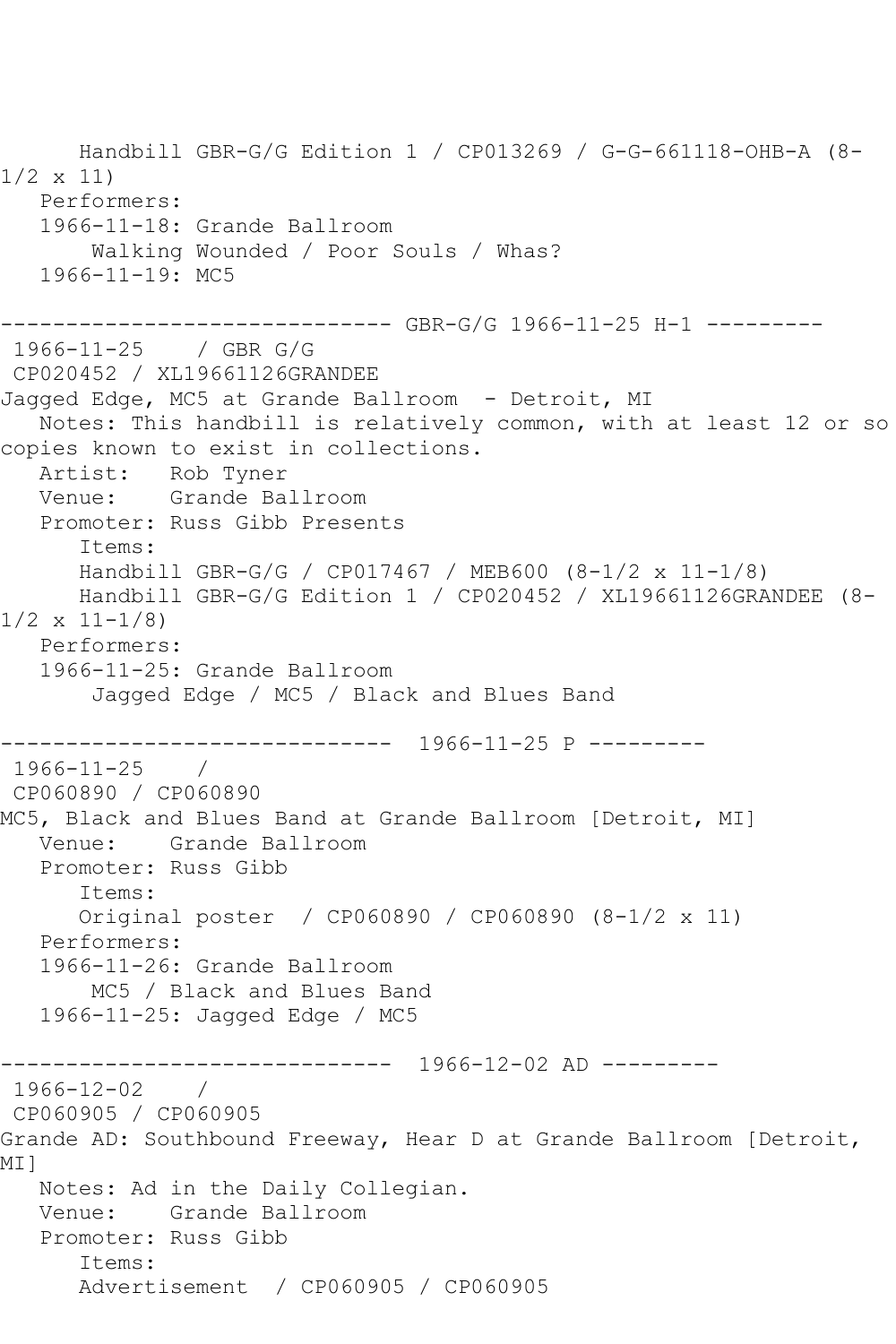```
 Performers:
   1966-12-02: Grande Ballroom
        Southbound Freeway / Hearde
   1966-12-03: Poor Souls / Cosmic Expanding Blues Band
                 ------------------------------ 1966-12-02 AD ---------
1966-12-02 / 
CP060910 / CP060910
Grande AD: Southbound Freeway, Hearde at Grande Ballroom [Detroit, 
MI]
   Notes: Ad in the Varsity News.
      Event: 
   Venue: Grande Ballroom
   Promoter: Russ Gibb
       Items:
      Advertisement / CP060910 / CP060910
   Performers:
   1966-12-02 1966-12-03: Grande Ballroom
        Southbound Freeway / Hearde
   zzzz-zz-zz sat: Poor Souls / Cosmic Expanding Blues Band
                        ------- GBR-G/G 1966-12-09 H ---------
1966-12-09 / GBR G/G
CP017733 / MED743
Jagged Edge, Ourselves at Grande Ballroom
   Notes: This handbill is relatively common, with at least 12 or so 
copies known to exist in collections.
   Artist: Rob Tyner
   Venue: Grande Ballroom
   Promoter: Russ Gibb Presents
       Items:
      Handbill GBR-G/G / CP017733 / MED743 (8-1/2 x 10-1/2)
      Handbill GBR-G/G Edition 1 / CP017473 / MEB606 (8-1/2 x 10-
1/2)
   Performers:
   1966-12-09: Grande Ballroom
        Jagged Edge / Ourselves
   1966-12-10: MC5 / Kynde
                --------- 1966-12-09 AD1966-12-09 / 
CP060903 / CP060903
Grande AD: Jagged Edge, Ourselves at Grande Ballroom [Detroit, MI]
   Notes: Ad in the Daily Collegian.
       Benefit: Light Show by High Society
   Venue: Grande Ballroom
   Promoter: Russ Gibb
```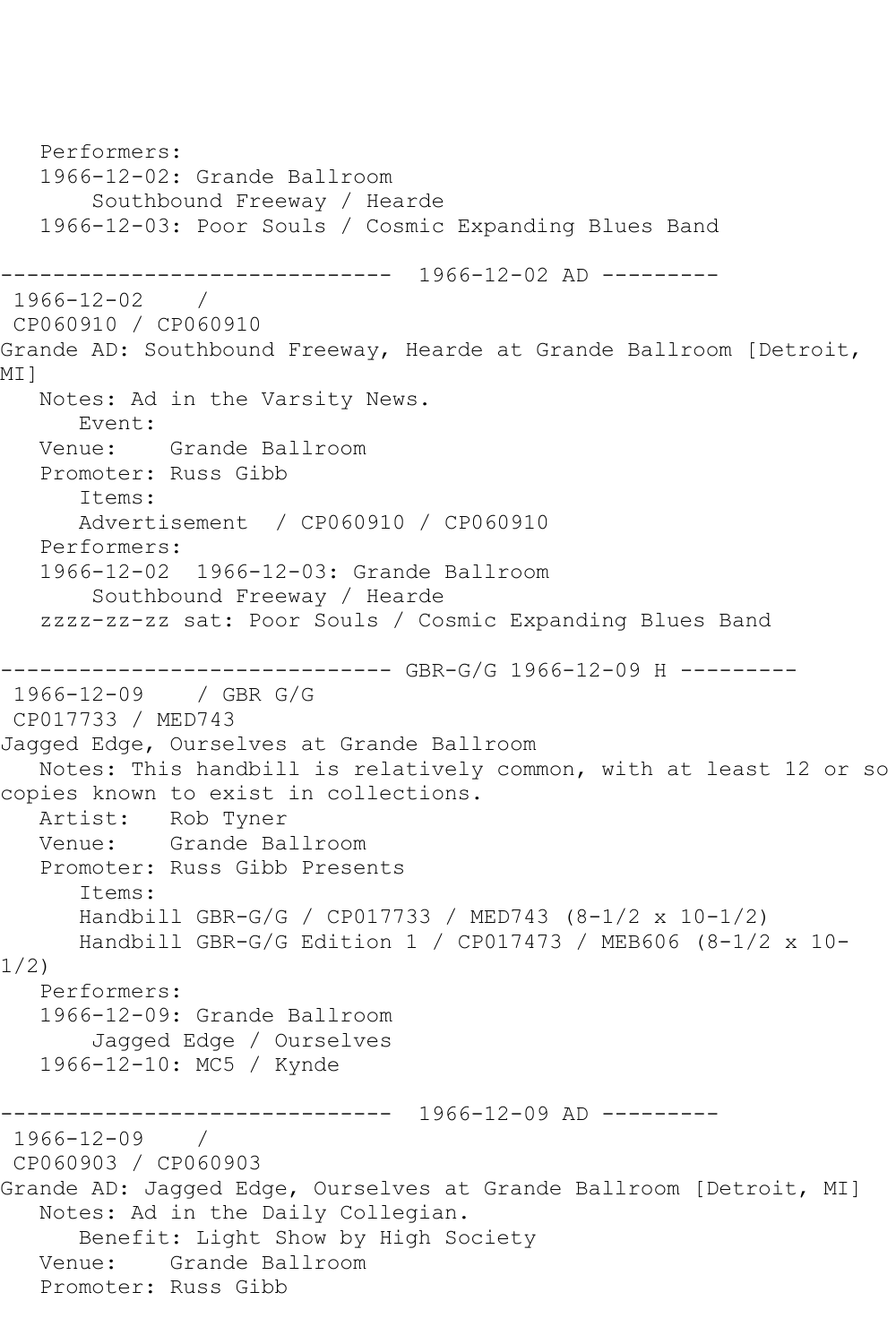```
 Items:
      Advertisement / CP060903 / CP060903
   Performers:
   1966-12-09: Grande Ballroom
        Jagged Edge / Ourselves
   1966-12-10: MC 5 / Kynde
------------------------------ GBR-G/G 1966-12-16 H-1 ---------
1966-12-16 / GBR G/G
CP013274 / G-G-661216-OHB-A
Landeers, Plaque at Grande Ballroom - Detroit, MI
   Notes: No known copy. Never seen in person. Sole image is known 
from photocopy only.
   Artist: Rob Tyner
   Venue: Grande Ballroom
   Promoter: Russ Gibb Presents
       Items:
      Handbill GBR-G/G Edition 1 / CP013274 / G-G-661216-OHB-A (8-
1/2 x 11)
   Performers:
   1966-12-16: Grande Ballroom
        Landeers / Plague
   1966-12-17: MC5 / Wha? / Badger / Atomic Pile
       ------------------------------ GBR-G/G P-05 (H-10) 1966-12-22 P-1 --
-------
1966-12-22 / GBR G/G P-05 (H-10)
CP007381 / CP02628
MC5, Green Grass Blues at Grande Ballroom - Detroit, MI
   Notes: This large poster is very large and very rare, somewhat 
reminiscent of the San Francisco scene. There are perhaps 6-8 in 
existence.
   Private Notes: G/G P-OP-1-Signed Good
   Artist: Gary Grimshaw
   Venue: Grande Ballroom
   Promoter: Russ Gibb Presents
       Items:
       Original poster GBR-G/G P-05 (H-10) Edition 1 / CP007381 / 
CP02628 Var. GB (05)
         Description: 1 original (15 x 22-1/2)
         Price: 1200.00
   Performers:
   1966-12-22: Grande Ballroom
        MC5 / Green Grass Blues
   1966-12-23: MC5 / Suburban Roots
   1966-12-29: MC5 / Black and Blues Band
   1966-12-30: Thyme / Taboos
```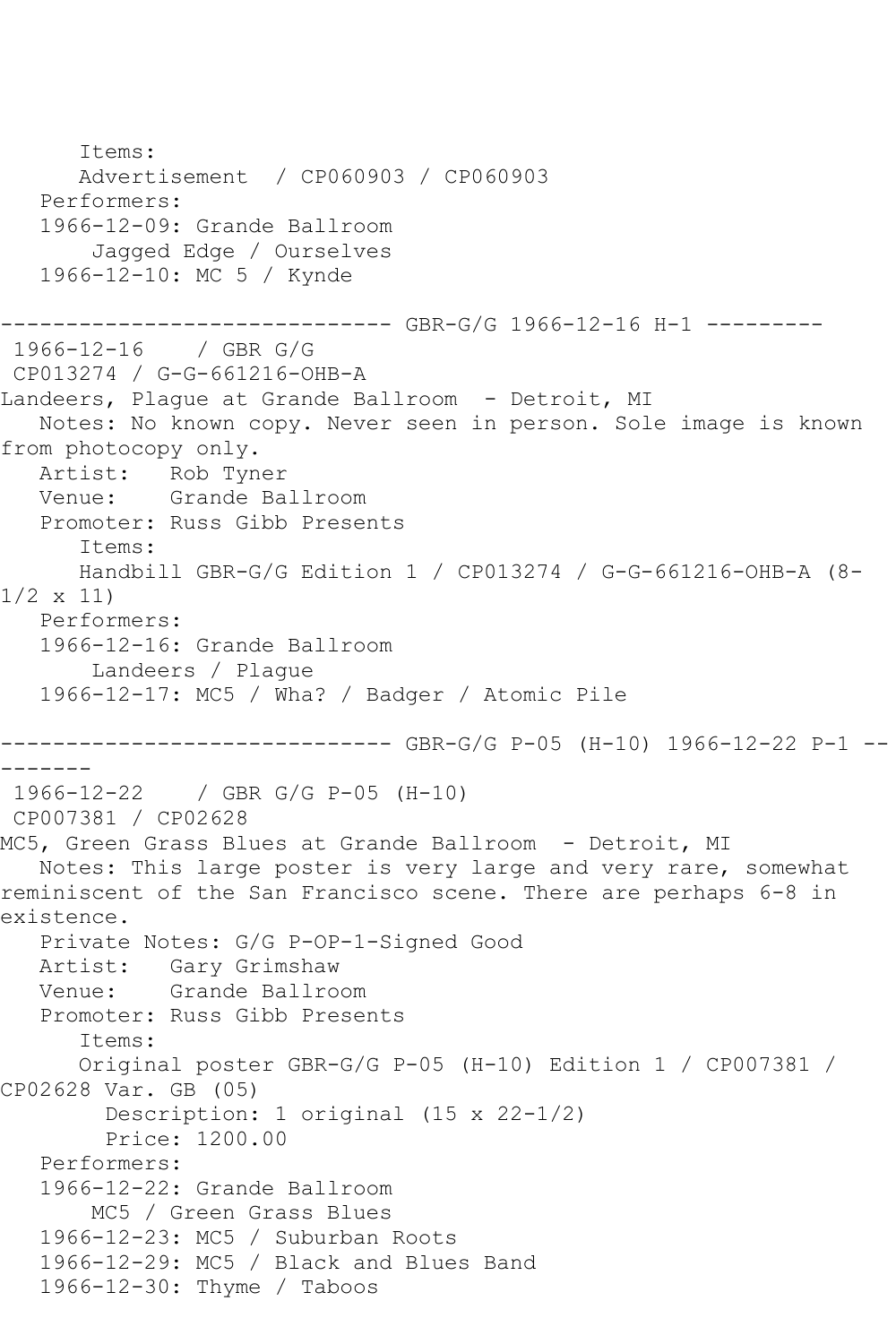1966-12-31: MC5 / Cosmic Expanding / Poor Souls ------------------------------ GBR-G/G 1966-12-26 AD-1 --------- 1966-12-26 / GBR G/G CP013276 / G-G-661226-OHB-A Fifth Estate, MC5 at Grande Ballroom - Detroit, MI Notes: This image is from an ad, not from a handbill. No handbill has turned up. From Fifth Estate Dec. 15-31, 1966 Artist: Gary Grimshaw Venue: Grande Ballroom Promoter: Russ Gibb Presents Items: Advertisement GBR-G/G Edition 1 / CP013276 / G-G-661226-OHB-A (G/G-661226) Notes: Appeared in the Fifth Estate, a Detroit underground newspaper. Performers: 1966-12-26: Grande Ballroom Fifth Estate / MC5 / Cosmic Expanding ------------------------------ GBR-G/G 1967-01-13 H-1 --------- 1967-01-13 / GBR G/G CP020454 / XL19670113 Unrelated Segments, Southbound Freeway at Grande Ballroom -Detroit, MI Notes: There are perhaps 4 known copies. One is hand colored. Artist: Donnie Dope (Don Forsyth) Venue: Grande Ballroom Promoter: Russ Gibb Presents Items: Handbill GBR-G/G / CP013278 / G-G-670113-OHB-A (8.5x11) Handbill GBR-G/G Edition 1 / CP020454 / XL19670113 (8.5x11) Performers: 1967-01-13: Grande Ballroom Unrelated Segments / Southbound Freeway 1967-01-14: MC5 ------------------------------ 1967-01-13 P --------- 1967-01-13 / CP060855 / CP060855 Southbound Freeway, Unrelated Segments at Grande Ballroom - Detroit, MI Venue: Grande Ballroom Promoter: Russ Gibb Items: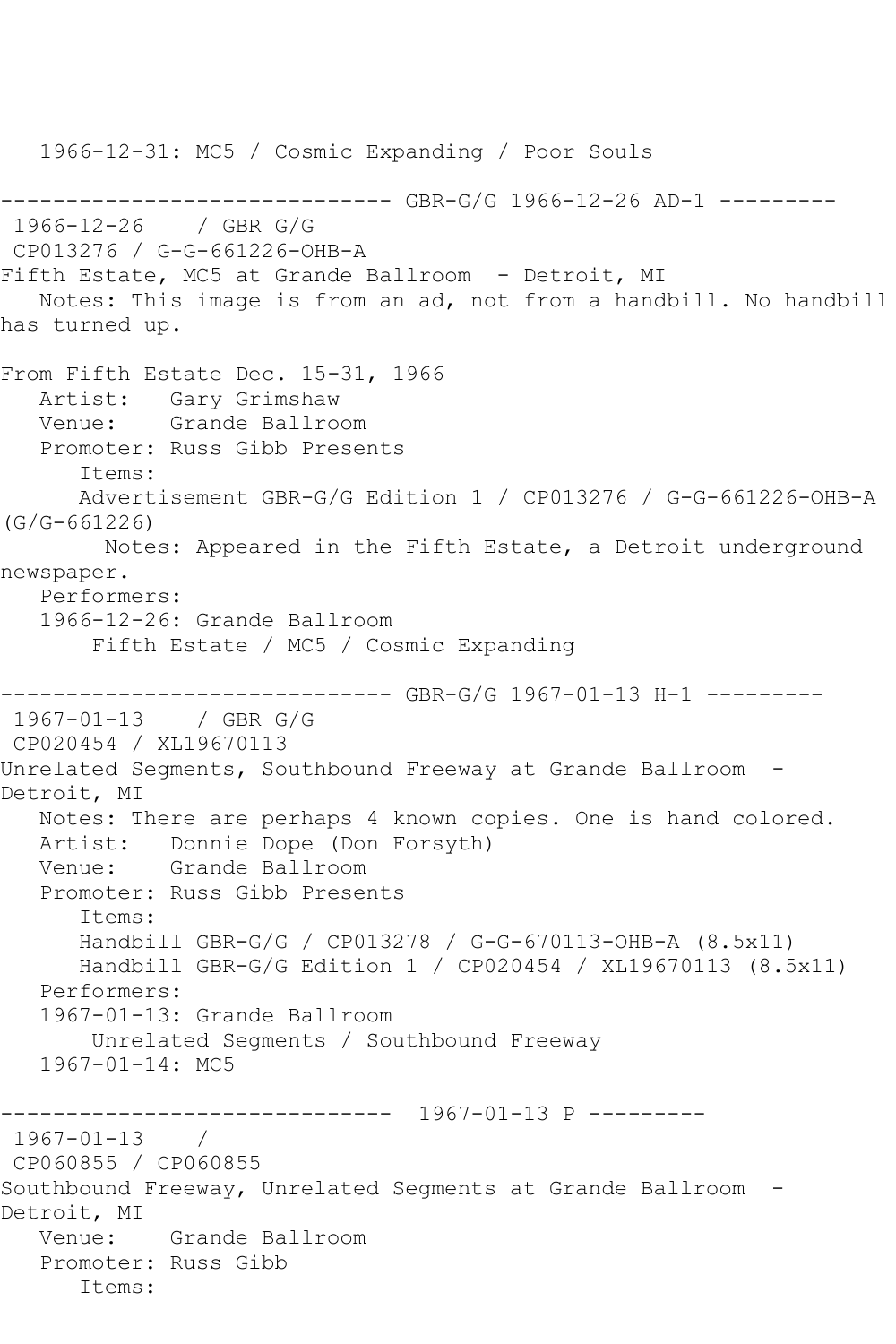```
 Original poster / CP060855 / CP060855
   Performers:
   1967-01-13: Grande Ballroom
        Southbound Freeway / Unrelated Segments
   1967-01-14: MC 5 / Cosmic Expanding Blues Band
   1967-02-24: Scott Richard Case / Village Beans
   1967-02-25: Jagged Edge / D.S.R.
   1966-01-05: MC 5 / Chosen Few
   1967-01-27: Plague / C Water Blues
   1967-01-28: MC 5 / Vernor Highway Band
   1966-11-17 1966-11-18: Southbound Freeway / Hitchhikers / MC 5
   1966-11-04: Bossmen / Southbound Freeway
   1966-11-05: MC 5 / Southbound Freeway
        ------------------------------ 1967-01-13 AD ---------
1967-01-13 / 
CP060914 / CP060914
Grande AD: Southbound Freeway, Unrelated Segments at Grande Ballroom 
[Detroit, MI]
   Notes: Ad in the Varsity News.
   Venue: Grande Ballroom
   Promoter: Russ Gibb
       Items:
      Advertisement / CP060914 / CP060914
   Performers:
   1967-01-13: Grande Ballroom
        Southbound Freeway / Unrelated Segments
   1967-01-14: MC 5 / Cosmic Expanding Blues Band
------------------------------ 1967-01-13 AD ---------
1967-01-13 / 
CP060918 / CP060918
Grande AD: Southbound Freeway, Unrelated Segments at Grande Ballroom 
[Detroit, MI]
   Notes: Ad in the Daily Collegian.
   Venue: Grande Ballroom
   Promoter: Russ Gibb / Uncles Russ and his Hobbit Pals
       Items:
      Advertisement / CP060918 / CP060918
   Performers:
   1967-01-13: Grande Ballroom
        Southbound Freeway / Unrelated Segments
   1967-01-14: MC 5 / Cosmic Expanding Blues Band
           ------------------------------ GBR-G/G P-06 (H-12) 1967-01-20 P-1 --
-------
1967-01-20 / GBR G/G P-06 (H-12)
```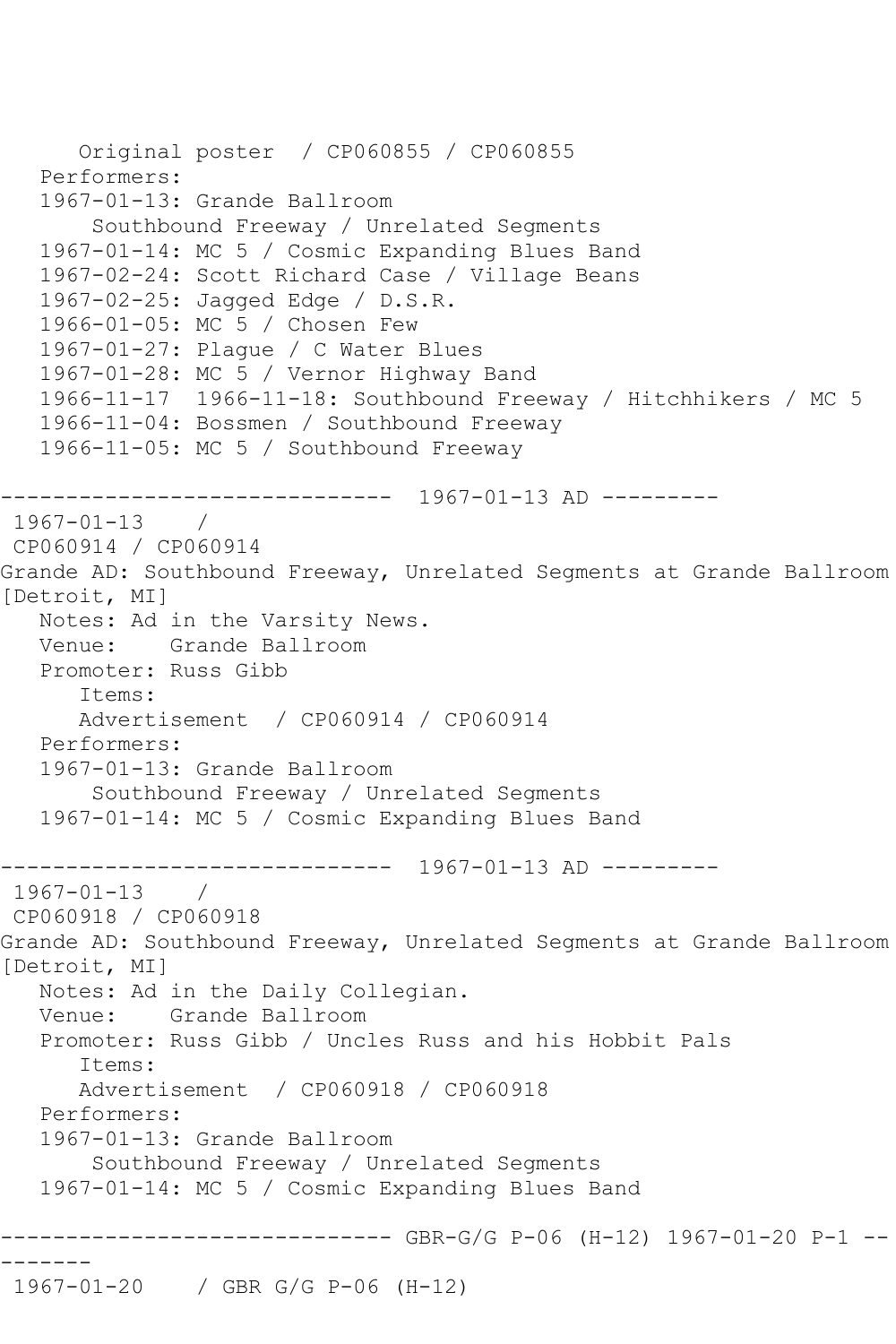CP007383 / CP02629 MC5, Trees at Grande Ballroom - Detroit, MI Notes: This poster is quite common, for what is essentially a rare poster. Private Notes: G/G P-OP-1-Signed Good Artist: Gary Grimshaw Venue: Grande Ballroom Promoter: Russ Gibb Presents Items: Original poster GBR-G/G P-06 (H-12) Edition 1 / CP007383 / CP02629 Var. GB (06) Description: 1 original (14-3/16 x 21) Price: 800.00 Performers: 1967-01-20 1967-01-28: Grande Ballroom MC5 / Trees 1967-01-21: Passing Clouds / Scotty's Group 1967-01-27: Plague / C-Water Blues 1967-01-28: MC5 / Vernor Highway Band ------------------------------ 1967-01-27 AD --------- 1967-01-27 / CP060902 / CP060902 Grande AD: Plague, C Water Blues at Grande Ballroom [Detroit, MI] Notes: Ad in the Daily Collegian. Benefit: Dance Concert for Strange and Beautiful People Venue: Grande Ballroom Promoter: Russ Gibb Items: Advertisement / CP060902 / CP060902 Performers: 1967-01-27: Grande Ballroom Plague / C Water Blues 1967-01-28: MC 5 / Vernor Highway Band ------------------------------ GBR-G/G P-07 (H-13) 1967-01-29 P-1 -- ------- 1967-01-29 / GBR G/G P-07 (H-13) CP007385 / CP02630 Guerilla Lovefare: MC5, Spike Drivers at Grande Ballroom - Detroit, **MT**  Notes: Poster for an event that never happened, on newsprint, so all copies are deteriorating. Many are signed. This was perhaps the last poster Grimshaw created before he traveled to the west coast. This is not a Russ Gibb production, but is listed as the "1967 Steering Committee." It was intended as something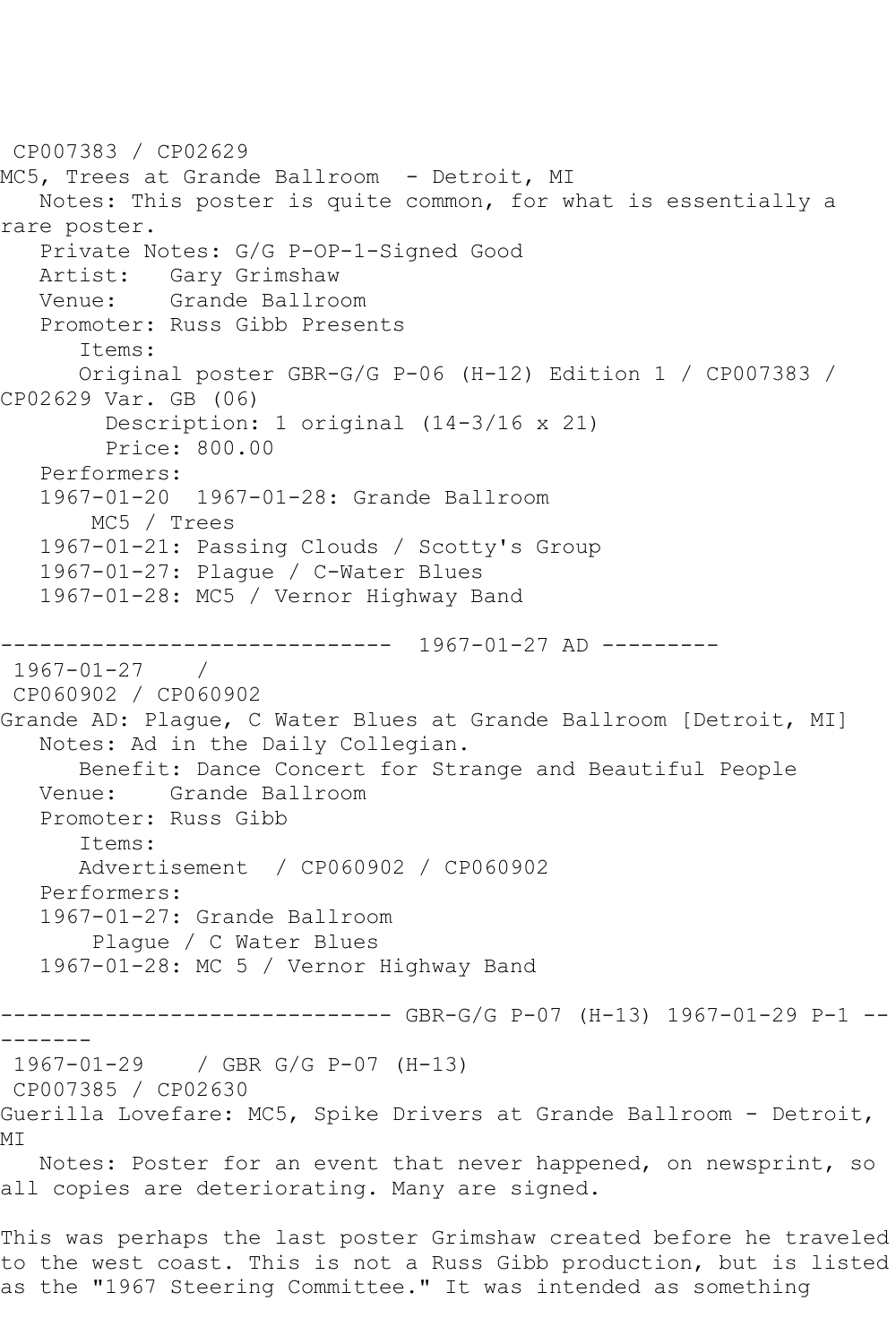similar to the San Francisco 'Human Be-In' and included a long list of poets, musicians, radicals, and the like. As the story goes, the police were so worried about this large gathering of radical types, that they engineered a huge bust just prior to the concert, concentrating on the heads and the psychedelic community. Russ Gibb, who had made the ballroom available, decided to withdraw the use of the Grande, and the event never took place. The poster was printed on newsprint, and copies that have not been treated for acid deterioration are doing just that, deteriorating. Hard to find.

Gary Grimshaw: This is January 29th. And this is on newsprint. I don't think the event happened. I think when this was published and put up around Detroit, they decided to bust Trans-Love and there was a big raid. At the night that it happened, they arrested like 30 or 40 people and most of them were released the next day, except for John Sinclair. I wasn't there. I had been hanging out there and doing all this art work and stuff, but I was visiting my girlfriend that particular night, so I didn't get caught up in the raid. I don't think that show ever happened.

```
 Private Notes: G/G P-OP-1-Signed Fair
      Benefit: Benefit for Guerillas
   Artist: Gary Grimshaw
   Venue: Grande Ballroom
   Promoter: 967 Steering Committee
       Items:
       Original poster GBR-G/G P-07 (H-13) Edition 1 / CP008060 / 
CP03305
        Description: IMAGE (17-3/16 x 22)
         Notes: One original, printed on newsprint.
       Original poster GBR-G/G P-07 (H-13) Edition 1 / CP007385 / 
CP02630 Var. GB (07)
         Description: 1 original on newsprint (17-3/16 x 22)
         Price: 1750.00
        GBR-G/G P-07 (H-13) / CP001136 / 1148
        GBR-G/G P-07 (H-13) / CP017140 / MEB270
        GBR-G/G P-07 (H-13) / CP018568 / THJME0066
   Performers:
   1967-01-29: Grande Ballroom
        MC5 / Spike Drivers / English Spangler Jazz Units / Lyman
```
Woodard / Livonia Tool and Die Company / Detroit Edison White Light Band / Joseph Jarman / Ron English / Spangler Jazz Unit / Bulging Eyeballs of Guatama / Poets / Bill Button / Allen Van Newkirk / Jim Semark (poet) / Jerry Youngins / John Sinclair / Art Rosch / Don Moye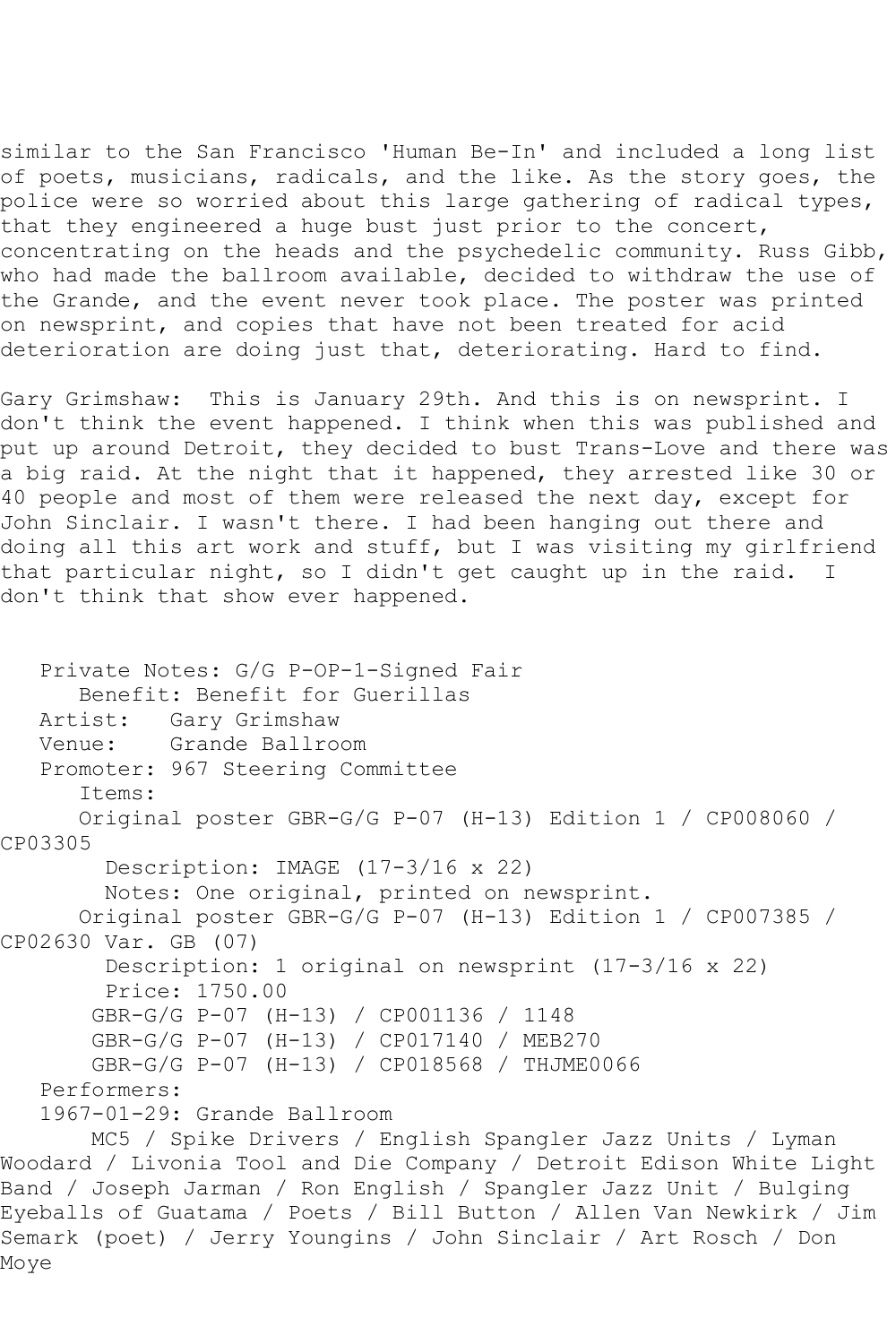```
------------------------------ GBR-G/G 1967-02-03 H-1 ---------
1967-02-03 / GBR G/G
CP010022 / CS05118
Wha?, Little Sisters at Grande Ballroom - Detroit, MI
   Notes: Printed on cardstock, this handbill appears from time to 
time. Could be as many as 6 copies floating out there. Very hard to 
find, but not impossible.
thicker than normal stock.
   Artist: Gary Grimshaw
   Venue: Grande Ballroom
   Promoter: Russ Gibb Presents
       Items:
      Handbill GBR-G/G / CP020455 / XL19670203 (6 x 10)
      Handbill GBR-G/G / CP046035 / CP046035 (6 x 10)
      Handbill GBR-G/G Edition 1 / CP010022 / CS05118 (6 x 10)
        Price: 800.00
   Performers:
   1967-02-03: Grande Ballroom
        Wha? / Little Sisters
   1967-02-04: MC5 / Raven
------------------------------ 1967-02-03 v ---------
1967 - 02 - 03CP060908 / CP060908
Grande AD: Wha, Poor Souls at Grande Ballroom [Detroit, MI]
   Notes: Ad in the Daily Collegian.
   Venue: Grande Ballroom
   Promoter: Russ Gibb
       Items:
        / CP060908 / CP060908
   Performers:
   1967-02-03: Grande Ballroom
        Wha / Poor Souls / Brand X
   1967-02-04: MC 5 / Raven / Havard Street Blues
                  ------------------------------ 1967-02-03 AD ---------
1967-02-03 / 
CP060911 / CP060911
Grande AD: Wha, Poor Souls at Grande Ballroom [Detroit, MI]
   Notes: Ad in the Fifth Estate.
       Benefit: Light Show by High Society
   Artist: C. West
   Venue: Grande Ballroom
   Promoter: Russ Gibb
       Items:
```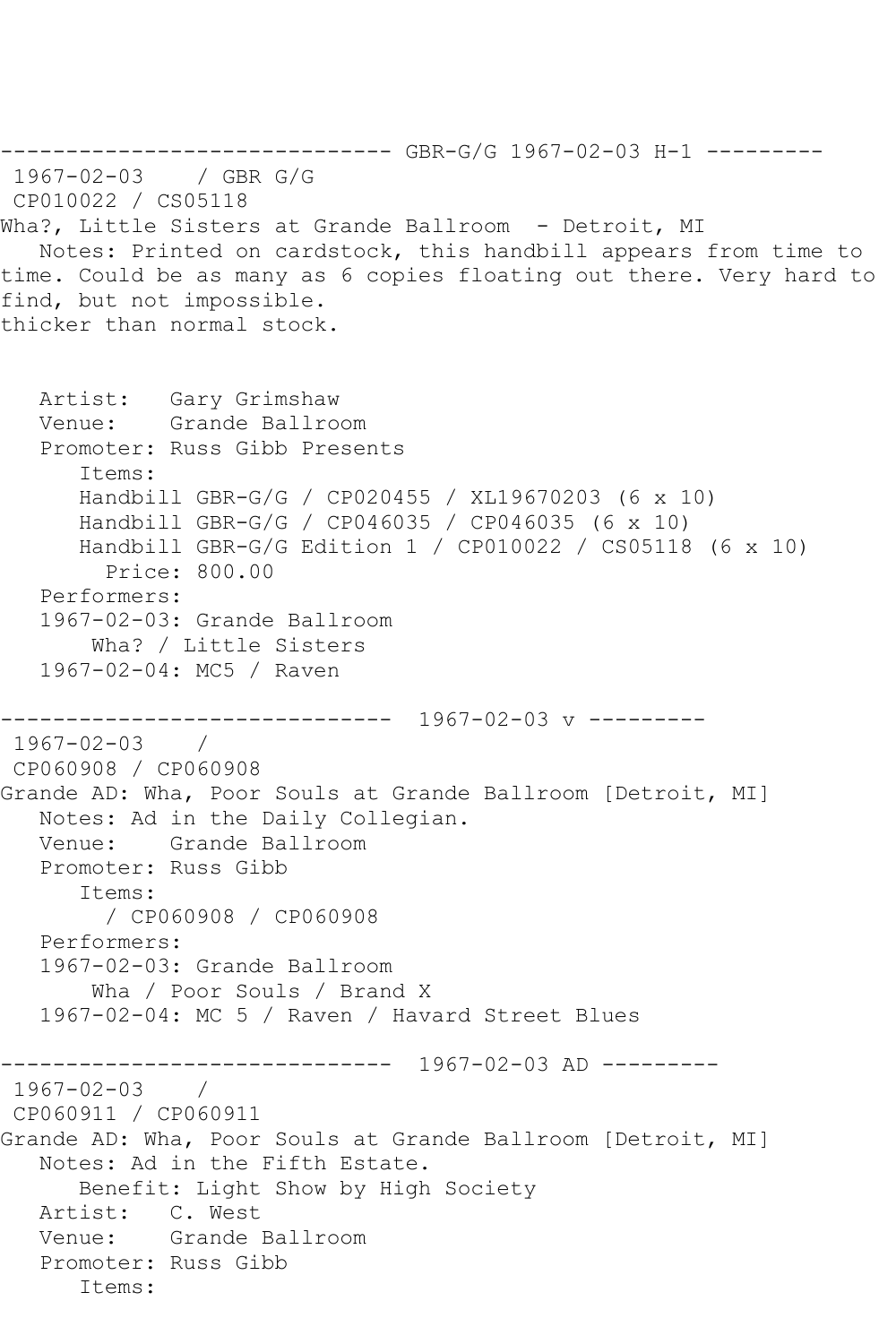Advertisement / CP060911 / CP060911 Performers: 1967-02-03: Grande Ballroom Wha / Poor Souls / Brand X 1967-02-04: MC 5 / Raven 1967-02-10: Thyme / People 1967-02-11: Rationals / Zymodics ------------------------------ GBR-G/G P-08 (H-15) 1967-02-10 P-1 -- ------- 1967-02-10 / GBR G/G P-08 (H-15) CP007387 / CP02631 Thyme, People at Grande Ballroom [Detroit, MI] Notes: This gorgeous poster is also very rare, with perhaps 6 or so known copies. It is printed on very fragile paper and some copies have been trimmed. Private Notes: G/G P-OP-1-Signed Good Artist: Gary Grimshaw<br>Venue: Grande Ballro Grande Ballroom Promoter: Russ Gibb Presents Items: Original poster GBR-G/G P-08 (H-15) Edition 1 / CP007387 / CP02631 Description: 1 original (17 x 21-1/2) Price: 900.00 Original poster (Original artwork) GBR-G/G P-08 (H-15) Edition OA / CP046034 Description: Orignal colored sketch (17 x 21-1/2) Performers: 1967-02-10: Grande Ballroom Thyme / People 1967-02-11: Rationals / Zymodics ------------------------------ GBR-G/G 1967-02-17 H --------- 1967-02-17 / GBR G/G CP046033 Barons, Ashmollyan Quintet at Grande Ballroom - Detroit, MI Notes: There are 4-5 of these handbills known to exist. Artist: David Carlin<br>Venue: Grande Ballr Grande Ballroom Promoter: Russ Gibb Presents Items: Handbill GBR-G/G / CP046033 (7-1/2 x 11) Handbill GBR-G/G Edition 1 / CP013281 / G-G-670217-OHB-A (7- 1/2 x 11) Performers: 1967-02-17: Grande Ballroom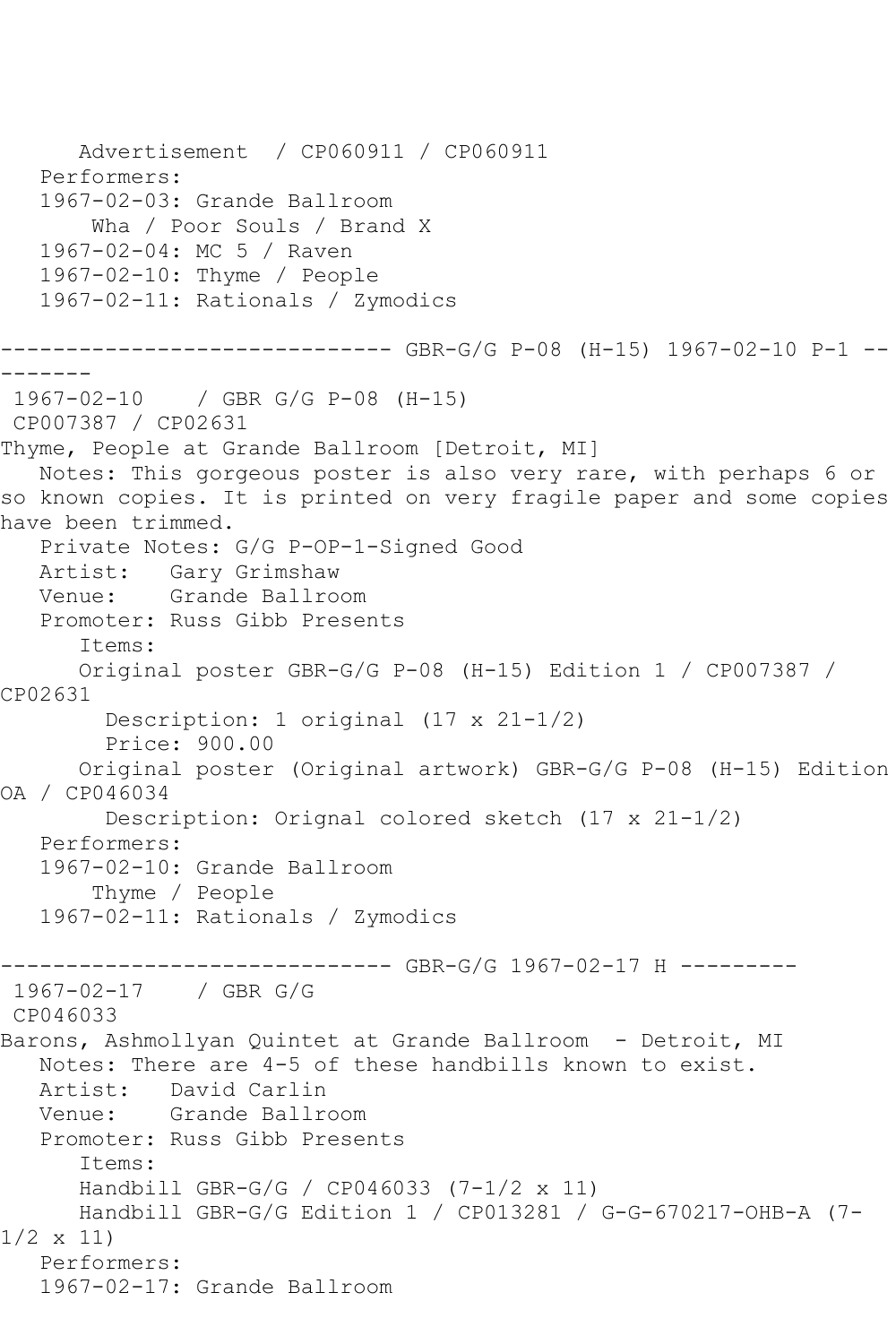```
 Barons / Ashmollyan Quintet
   1967-02-18: Landeers / Cosmic Expanding
------------------------------ 1967-02-17 P ---------
1967-02-17 / 
CP060857 / CP060857
Barons, Ashmollyan Quintet at Grande Ballroom - Detroit, MI<br>Venue: Grande Ballroom
          Grande Ballroom
       Items:
      Original poster / CP060857 / CP060857
   Performers:
   1967-02-17: Grande Ballroom
        Barons / Ashmollyan Quintet
   1967-02-18: Landeers / Cosmic Expanding
   zzzz-zz-zz fri: Jagged Edge / Sons of Sound
   zzzz-zz-zz sat:
------------------------------ 1967-02-17 AD ---------
1967-02-17 / 
CP060919 / CP060919
Grande AD: Cosmic Expanding Blues Band, Landeers at Grande Ballroom 
[Detroit, MI]
   Venue: Grande Ballroom
   Promoter: Russ Gibb / Russ Gibb Travel Agency
       Items:
      Advertisement / CP060919 / CP060919
   Performers:
   1967-02-17: Grande Ballroom
        Cosmic Expanding Blues Band / Landeers / Warlock
   1967-02-18: Barons / Ashmollyan Quintet
------------------------------ GBR-G/G P-09 (H-17) 1967-02-24 P-1 --
-------
1967-02-24 / GBR G/G P-09 (H-17)
CP007388 / CP02632
SRC - Scot Richard Case, Village Beaus at Grande Ballroom -
Detroit, MI
   Notes: Very few copies of this poster known; printed on fragile 
paper. Perhaps 8-9 copies exist.
   Private Notes: G/G P-OP-1-Good
       Benefit: Greta Garbo's Home for Wayward Parents
      Event: Unlcoe Russ Loves You
   Artist: Gary Grimshaw
   Venue: Grande Ballroom
   Promoter: Russ Gibb Presents
       Items:
```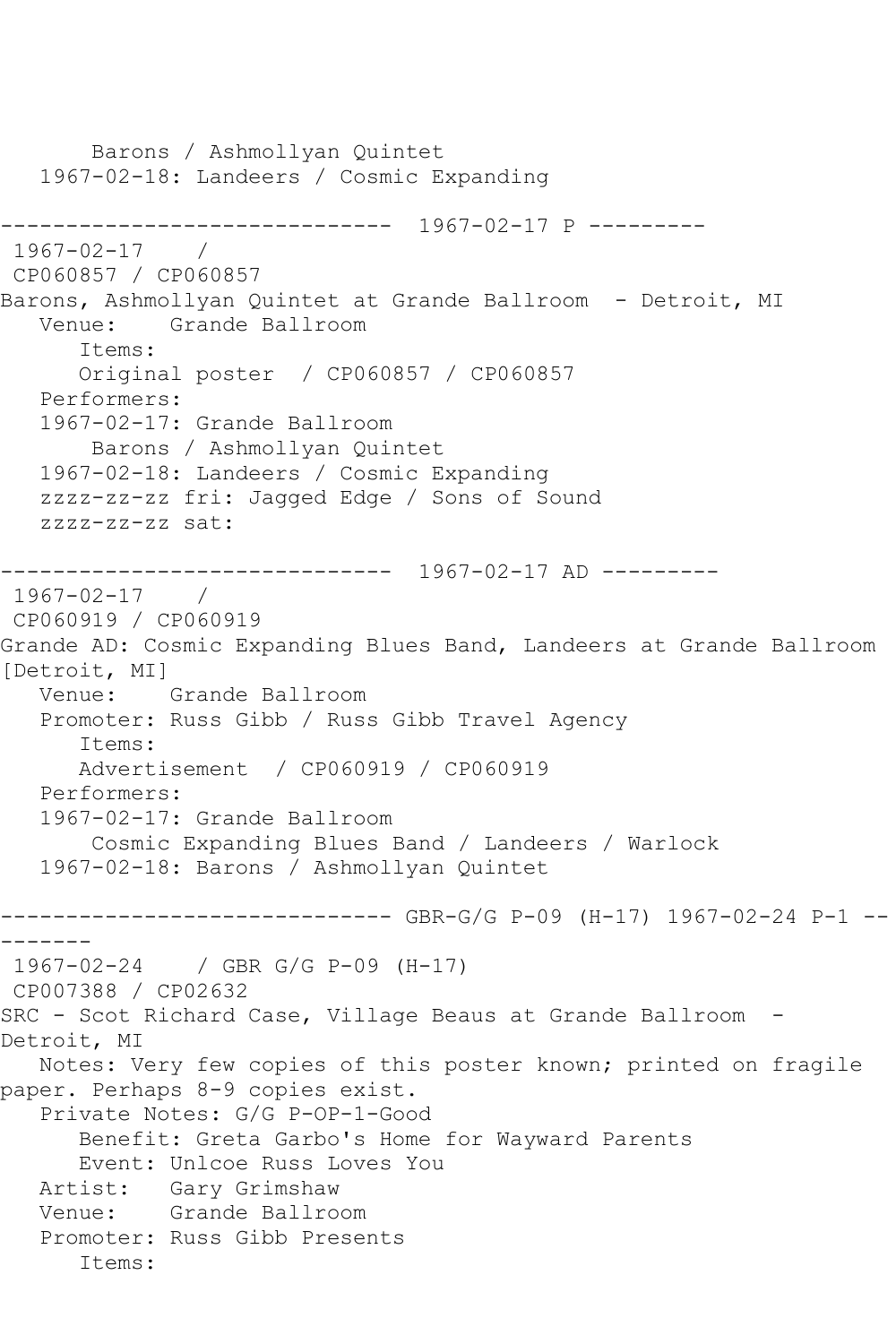Original poster GBR-G/G P-09 (H-17) Edition 1 / CP007388 / CP02632 Var. GB (09) Description: Poster only (17-1/2 x 22-1/2) Price: 800.00 Performers: 1967-02-24: Grande Ballroom SRC - Scot Richard Case / Village Beaus 1967-02-25: Jagged Edge / D.S.R. ------------------------------ 1967-02-24 AD --------- 1967-02-24 / CP060900 / CP060900 Grande AD: Scot Richard Case, Village Beans at Grande Ballroom [Detroit, MI] Notes: Ad in the Daily Collegian. Benefit: Benefit Dance for the Greta Carbo Home for Wayward Parents Venue: Grande Ballroom Promoter: Russ Gibb Items: Advertisement / CP060900 / CP060900 Performers: 1967-02-24: Grande Ballroom Scot Richard Case / Village Beans 1967-02-25: Jagged Edge / D.S.R. ------------------------------ GBR-G/G 1967-03-03 AD-1 --------- 1967-03-03 / GBR G/G CP009989 / CS05084 Ourselves, Zymodics at Grande Ballroom - Detroit, MI Notes: Advertisement Artist: David Carlin Venue: Grande Ballroom Promoter: Russ Gibb Presents Items: Advertisement GBR-G/G Edition 1 / CP009989 / CS05084 Performers: 1967-03-03: Grande Ballroom Ourselves / Zymodics 1967-03-11: Frut of the Loom / Passing Clouds 1967-03-04: MC5 / Apostles 1967-03-10: Poor Souls / Who We Are ------------------------------ 1967-03-03 AD --------- 1967-03-03 / CP060925 / CP060925 Grande AD: Ourselves, Zymodics at Grande Ballroom [Detroit, MI]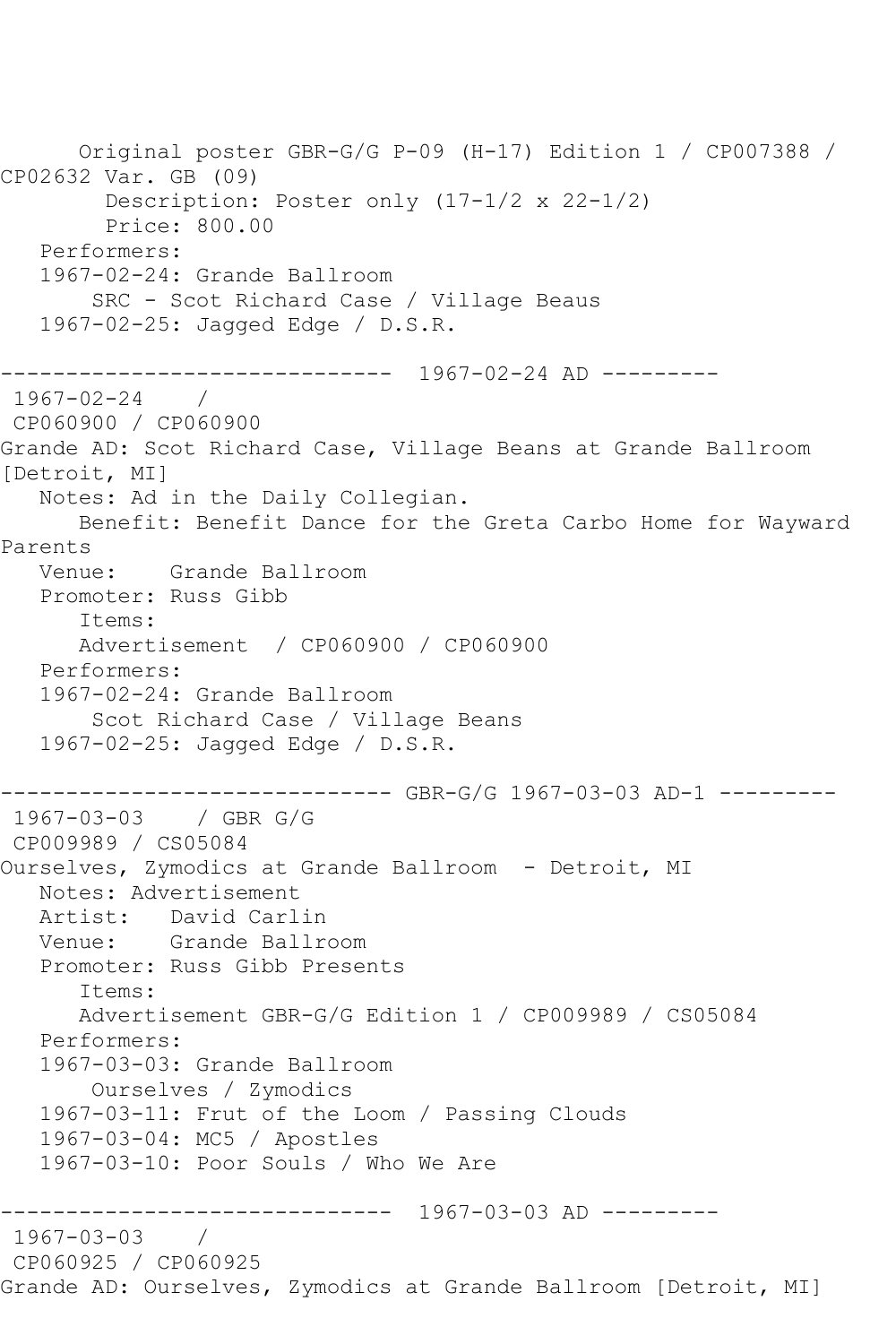```
 Notes: Ad in the Daily Collegian.
       Benefit: Fly Trans Love Airways to the Blessed Realm of 
Detriot's Middle Earth
   Venue: Grande Ballroom
       Items:
      Advertisement / CP060925 / CP060925
   Performers:
   1967-03-03: Grande Ballroom
        Ourselves / Zymodics
   1967-03-04: MC 5 / Apostles / Belshires
------------------------------ 1967-03-03 v ---------
1967-03-03 / 
CP060936 / CP060936
Grande AD: Southbound Freeway, Frut of the Loom at Grande Ballroom 
[Detroit, MI]
   Notes: Ad in the Fifth Estate.
   Artist: Warlock
   Venue: Grande Ballroom
   Promoter: Russ Gibb / Uncle Russ Travel Agency
       Items:
         / CP060936 / CP060936
   Performers:
   1967-03-11: Grande Ballroom
        Southbound Freeway / Frut of the Loom / Passing Clouds
   1967-03-03: Ourselves / Zymodics
   1967-03-10: Poor Souls / We Who Are
   zzzz-03-04: MC 5 / Apostles
       ------------------------------ GBR-G/G P-10 (H-18) 1967-03-10 P-1 --
-------
1967-03-10 / GBR G/G P-10 (H-18)
CP007389 / CP02633
Poor Souls, We Who Are at Grande Ballroom - Detroit, MI
   Notes: Very rare. A small number of this poster are out there.
   Private Notes: G/G P-OP-1-NM
      Event: The Spirit of Love
   Artist: David Carlin
   Venue: Grande Ballroom
   Promoter: Russ Gibb Presents
       Items:
      Original poster GBR-G/G P-10 (H-18) Edition 1 / CP007389 / 
CP02633 Var. GB (10
         Description: 1 original (17 x 21-1/4)
         Price: 850.00
   Performers:
   1967-03-10: Grande Ballroom
```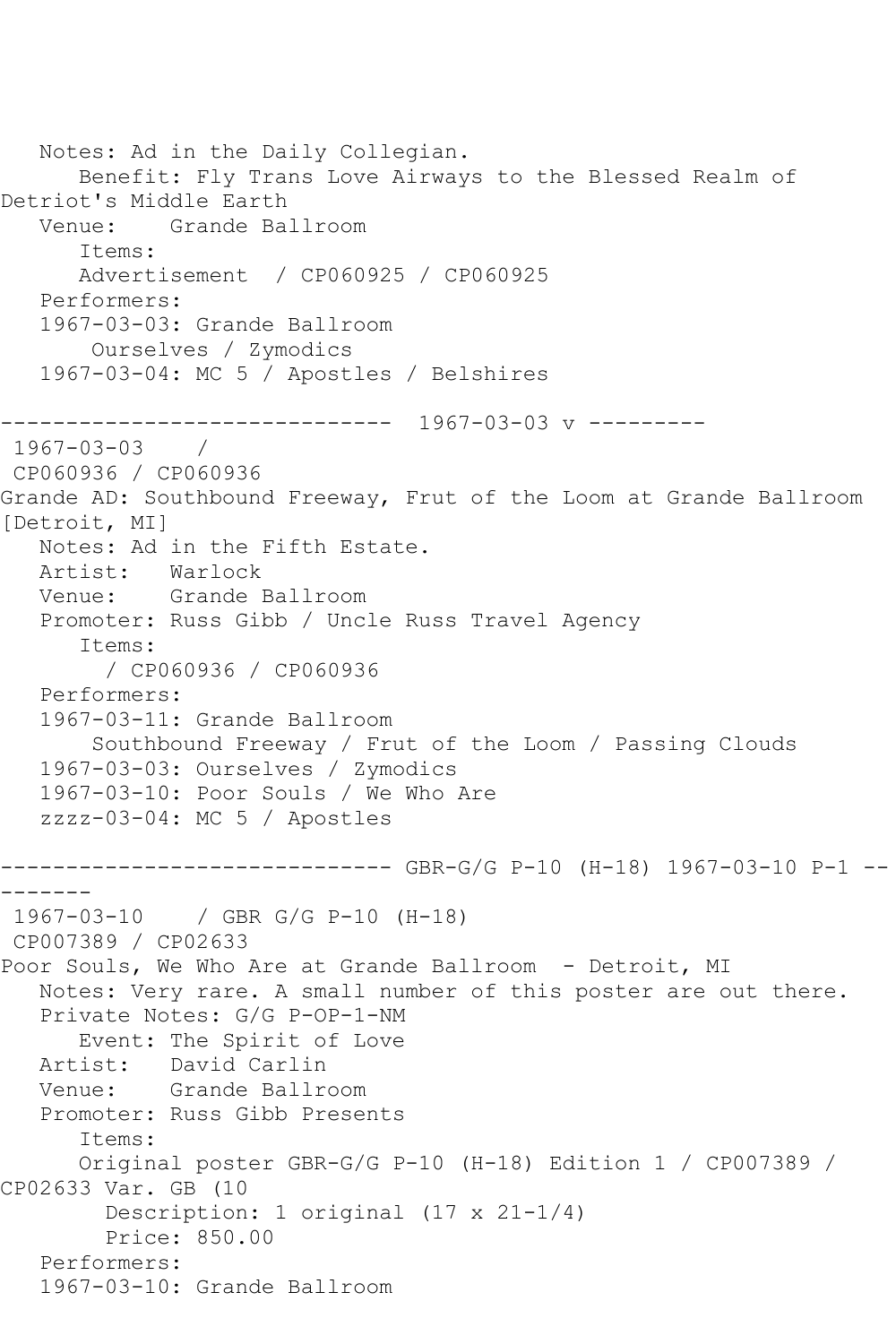Poor Souls / We Who Are 1967-03-11: Frut of the Loom / Southbound Freeway / Passing Clouds ------------------------------ 1967-03-10 AD --------- 1967-03-10 / CP060913 / CP060913 Grande AD: We Who Are, Havard Street Blues at Grande Ballroom [Detroit, MI] Venue: Grande Ballroom Items: Advertisement / CP060913 / CP060913 Performers: 1967-03-10: Grande Ballroom We Who Are / Havard Street Blues 1967-03-11: Southbound Freeway / Frut of the Loom / Passing Clouds ------------------------------ 1967-03-10 AD --------- 1967-03-10 / CP060931 / CP060931 Grande AD: We Who Are, Havard Street Blues at Grande Ballroom [Detroit, MI] Venue: Grande Ballroom Items: Advertisement / CP060931 / CP060931 Performers: 1967-03-10: Grande Ballroom We Who Are / Havard Street Blues 1967-03-11: Southbound Freeway / Frut of the Loom / Passing Clouds ------------------------------ GBR-G/G 1967-03-17 H --------- 1967-03-17 / GBR G/G CP046032 MC5, Sixth Street at Grande Ballroom - Detroit, MI Notes: One of the rarer handbills. Perhaps three known copies. This is perhaps David Carlin's best piece. Very thin paper. Artist: David Carlin<br>Venue: Grande Ballro Grande Ballroom Promoter: Russ Gibb Presents Items: Handbill GBR-G/G / CP046032 Description: 1 original, 1 forgery (8-1/2 x 11) Handbill GBR-G/G Edition 1 / CP013283 / G-G-670317-OHB-A Description: 1 original, 1 forgery (8-1/2 x 11) Performers: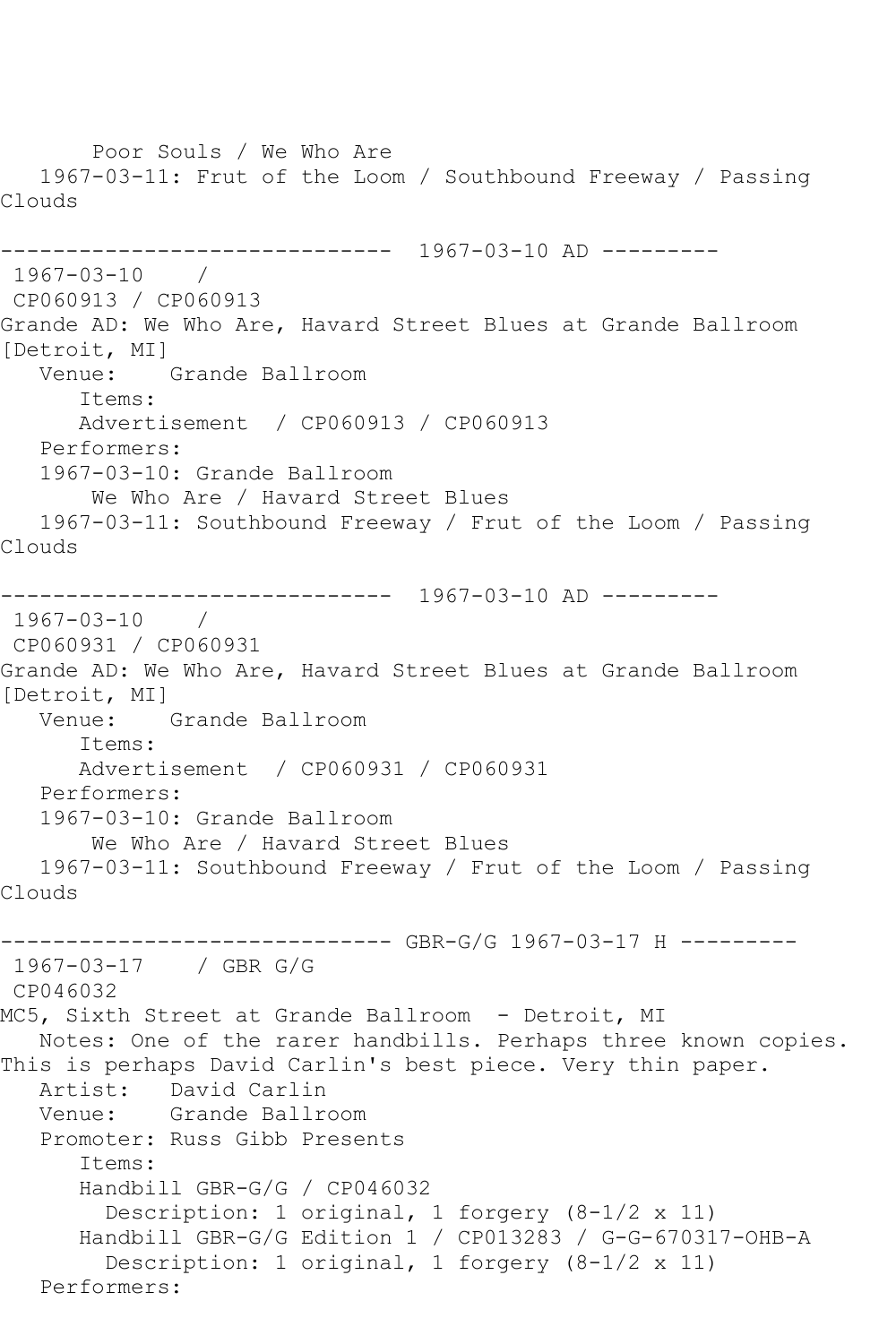1967-03-17: Grande Ballroom MC5 / Sixth Street 1967-03-18: SRC - Scot Richard Case / Strange Fate / Gang ------------------------------ GBR-G/G 1967-03-24 H-1 --------- 1967-03-24 / GBR G/G CP002235 / 2225 Landeers, Henchmen at Grande Ballroom - Detroit, MI Notes: This handbill is very hard to find. Event: Hunt the prized Easter eggs, Freak Freely Artist: Gary Grimshaw Venue: Grande Ballroom Promoter: Russ Gibb Presents Items: Handbill GBR-G/G Edition 1 / CP002235 / 2225 (9 x 14) Price: 450.00 Performers: 1967-03-24: Grande Ballroom Landeers / Henchmen 1967-03-25: Born Blues / City Limits / MC5 ------------------------------ 1967-03-24 AD --------- 1967-03-24 / CP060901 / CP060901 Grande AD: Landeers, Henchmen at Grande Ballroom [Detroit, MI] Venue: Grande Ballroom Promoter: Russ Gibb Items: Advertisement / CP060901 / CP060901 Performers: 1967-03-24: Grande Ballroom Landeers / Henchmen 1967-03-25: MC 5 / City Limits ------------------------------ 1967-03-24 AD --------- 1967-03-24 / CP060930 / CP060930 Grande AD: Landeers, Henchmen at Grande Ballroom [Detroit, MI] Venue: Grande Ballroom Promoter: Russ Gibb Items: Advertisement / CP060930 / CP060930 Performers: 1967-03-24: Grande Ballroom Landeers / Henchmen 1967-03-25: MC 5 / City Limits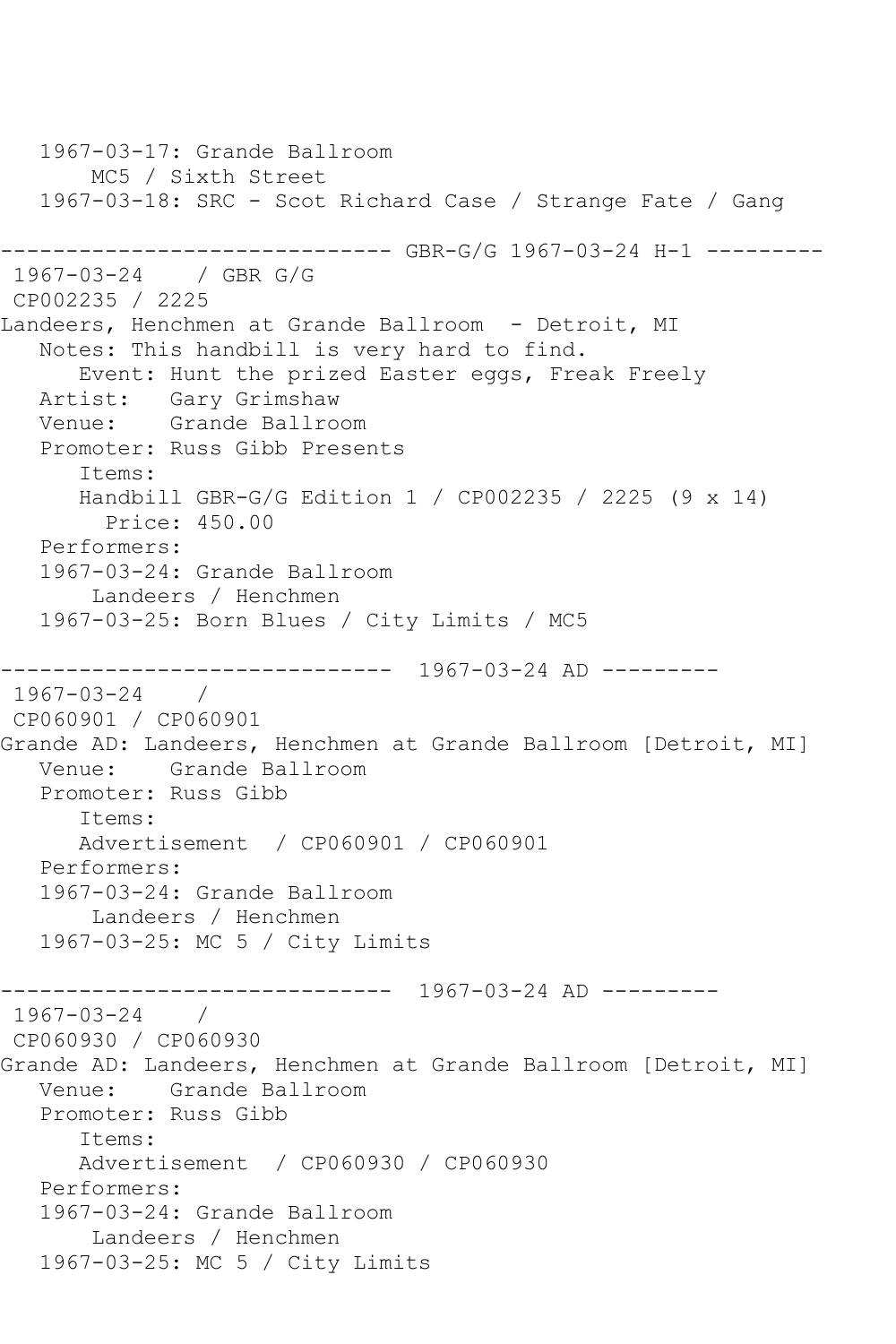```
------------------------------ GBR-G/G P-11 (H-21) 1967-03-30 P-1 --
-------
1967-03-30 / GBR G/G P-11 (H-21)
CP007390 / CP02634
Scot Richard Case, Somethin' Else at Grande Ballroom - Detroit, MI
    Notes: Large and impressive looking. Quite a few of these exist 
and they continue to turn up.
    Private Notes: G/G P-OP-1-NM
       Event: A Tribal Rock Flow:
   Artist: David Carlin
   Venue: Grande Ballroom
   Promoter: Russ Gibb Presents
       Items:
       Original poster GBR-G/G P-11 (H-21) Edition 1 / CP007390 / 
CP02634 Var. GB (11)
         Description: 1 original (17 x 21-1/2)
         Price: 500.00
    Performers:
    1967-03-30: Grande Ballroom
        SRC - Scot Richard Case / Somethin' Else
    1967-03-31: Thyme / Wild Cardo / Yesterday's Shadows
    1967-04-01: Detroit Blues Ball / Jagged Edge / Seventh Seal
------------------------------ GBR-G/G 1967-04-02 H-1 ---------
1967-04-02 / GBR G/G
CP013285 / G-G-670402-PHB-B
MC5, C-Water Blues at Grande Ballroom - Detroit, MI
    Notes: There are three known copies of this rare handbill. Very 
thin paper.
       Benefit: Craig Benefit
       Series: Benefit Dance
  Artist: David Carlin<br>Venue: Grande Ballro
            Grande Ballroom
    Promoter: Russ Gibb Presents
       Items:
       Handbill GBR-G/G / CP046031
         Description: Original Version, black on white paper (8-1/2 x 
11)
       Handbill GBR-G/G / CP017471 / MEB604 (8-1/2 x 11)
       Handbill GBR-G/G Edition 1 / CP013285 / G-G-670402-PHB-B
         Description: Pirate version (8-1/2 x 11)
       Handbill GBR-G/G Edition 1 / CP004553 / CD05814
         Description: ! original, 1 pirate (8-1/2 x 11)
    Performers:
    1967-04-02: Grande Ballroom
        MC5 / C-Water Blues / Seventh Seal / Billy C. / Sunshine
```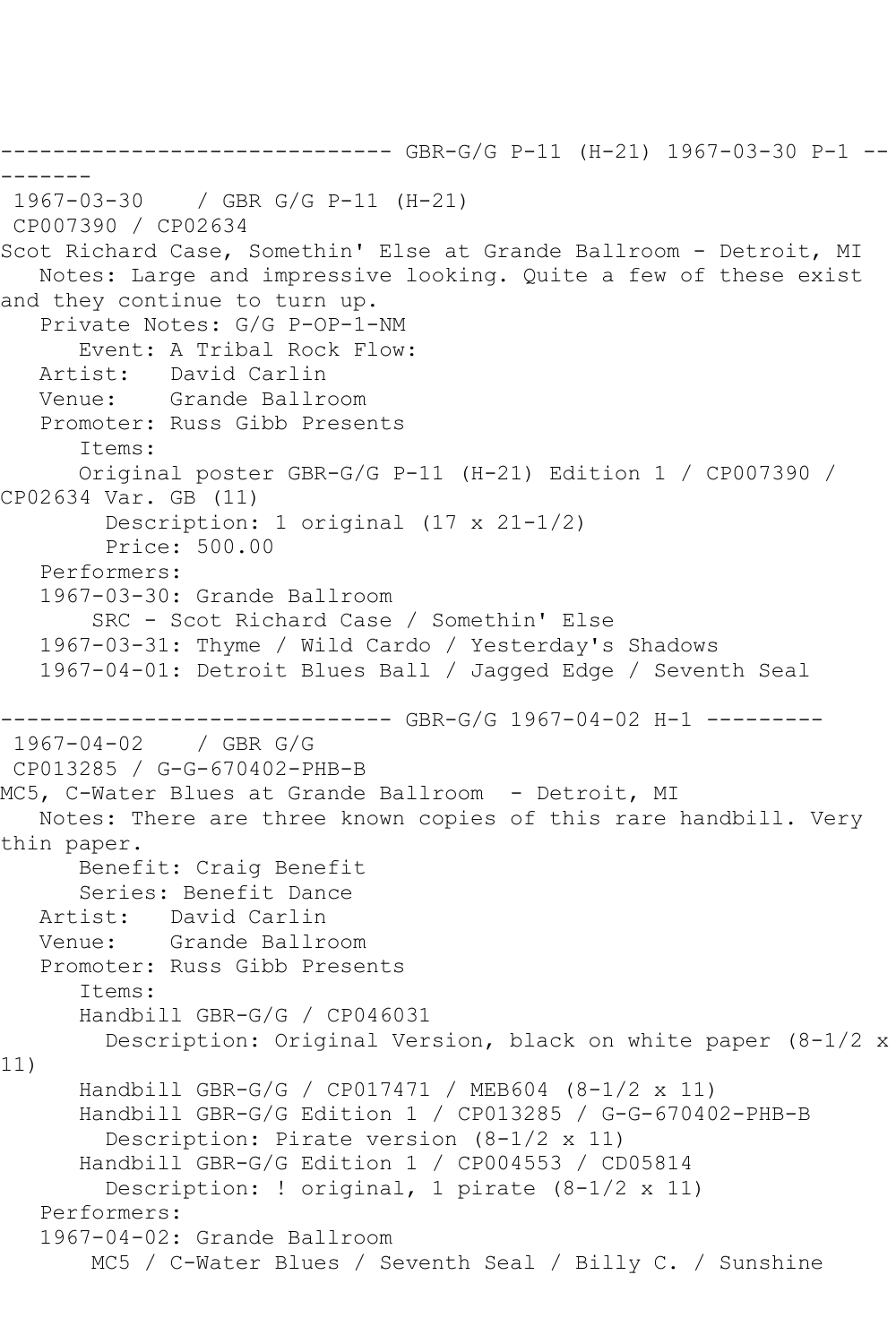------------------------------ GBR-G/G 1967-04-07 H --------- 1967-04-07 / GBR G/G CP046030 / G-G-670407-OHB-A Rites of Spring: Poor Souls, Reason Why? at Grande Ballroom - Detroit, MI Notes: There are perhaps 6 known copies of this handbill. On very thin paper. Artist: Gary Grimshaw Venue: Grande Ballroom Promoter: Russ Gibb Presents Items: Handbill GBR-G/G / CP046030 / G-G-670407-OHB-A Description: 1 original (8-1/2 x 11) Handbill GBR-G/G Edition 1 / CP013286 / G-G-670407-OHB-A Description: 1 original (8-1/2 x 11) Performers: 1967-04-07: Grande Ballroom Rationals / Poor Souls / Reason Why? 1967-04-08: Rationals / Restless Set / Hideaways ------------------------------ GBR-G/G P-12 (H-24) 1967-04-14 P-1 -- ------- 1967-04-14 / GBR G/G P-12 (H-24) CP007391 / CP02635 Changing Tymes, Weeds at Grande Ballroom - Detroit, MI Notes: Impressive poster. Actually quite a few of these turn up, for a hard-to-find poster. This item appears in the Art of Rock book, plate no. 3.133 Private Notes: G/G P-OP-1-NM AOR-3.133 Artist: Gary Grimshaw Venue: Grande Ballroom Promoter: Russ Gibb Presents Items: Original poster GBR-G/G P-12 (H-24) Edition 1 / CP007391 / CP02635 Var. GB (12) Description: 1 original (16-1/2 x 21-1/2) AORPlate: 3.133 Price: 1500.00 Performers: 1967-04-14 1967-04-15: Grande Ballroom Changing Tymes / Weeds / Sum Guys 1967-04-15: One Way Street / Thyme / Gang ------------------------------ GBR-G/G 1967-04-21 H --------- 1967-04-21 / GBR G/G CP046049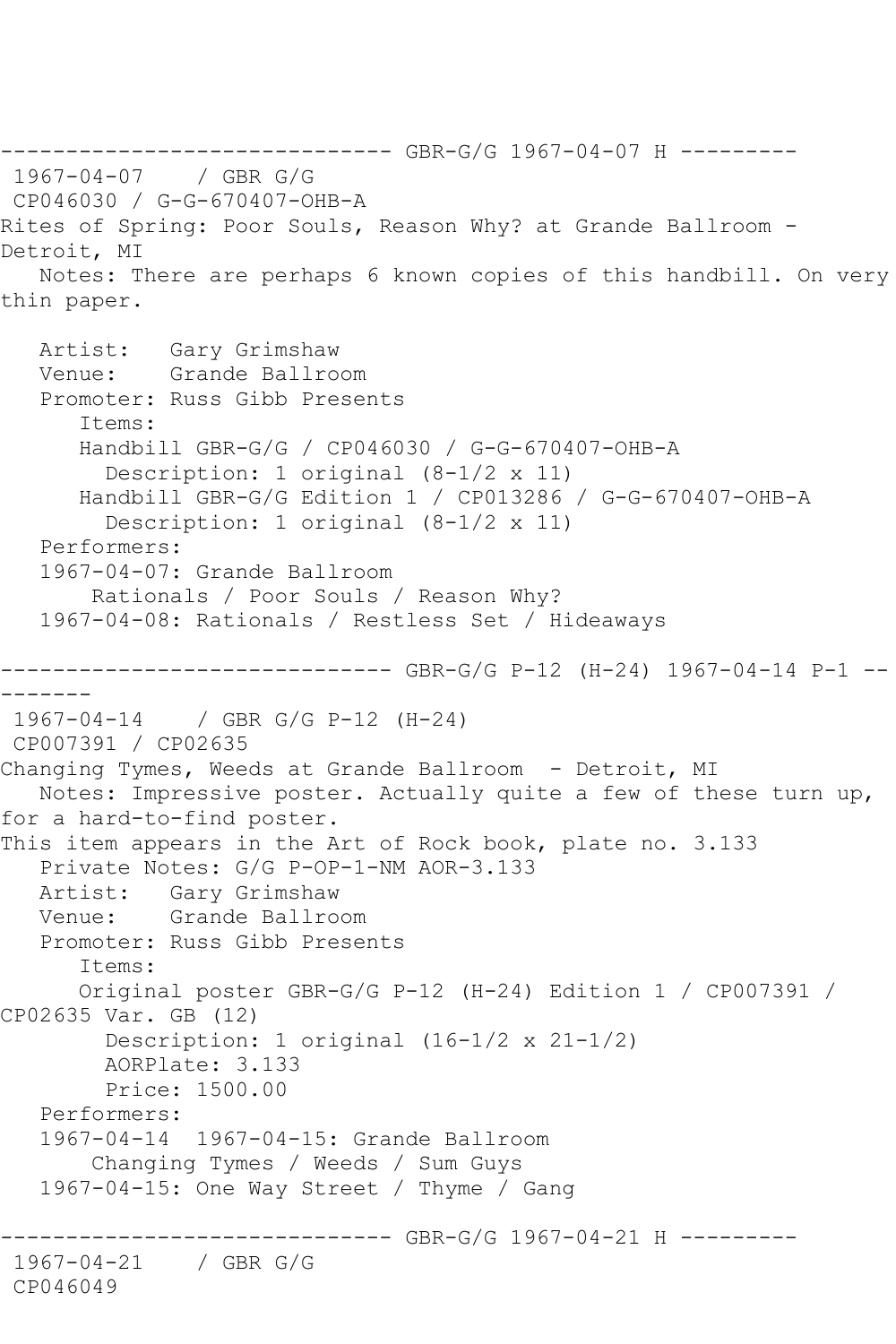```
Jagged Edge, Sons of Sound at Grande Ballroom - Detroit, MI
   Notes: A relatively common handbill. Thin bond stock.
       Event: In honor of the vanishing American barber
       Event: Men with real shoulder length hair admitted free
   Artist: Gary Grimshaw
   Venue: Grande Ballroom
   Promoter: Russ Gibb Presents
       Items:
       Handbill GBR-G/G / CP046049
         Description: 1 original, 1 pirate, 1 forgery (8-1/2 x 11)
       Handbill GBR-G/G / CP013288 / G-G-670421-OHB-A (8-1/2 x 11)
      Handbill GBR-G/G Edition 1 / CP013289 / G-G-670421-PHB-B
        Description: 1 original, 1 pirate, 1 forgery (8-1/2 \times 11) Performers:
   1967-04-21: Grande Ballroom
        Jagged Edge / Sons of Sound
   1967-04-22: SRC - Scot Richard Case / Manchild / New Spirit
          ------------------------------ GBR 1967-04-23 H-1 ---------
1967-04-23 / GBR 
CP013290 / G-G-670423-OHB-A
MC5, Back and Back Boo Funny Music Band at Grande Ballroom -
Detroit, MI
   Notes: Very rare, with 3-4 known copies. Heavier bond, ochre 
stock. Does not say Russ Gibb. Says "thank you Uncle russ!"
   Artist: Gary Grimshaw
   Venue: Grande Ballroom
   Promoter: Trans-Love Energies
       Items:
       Handbill GBR / CP017422 / MEB555 (8-1/2 x 11)
      Handbill GBR / CP020465 / XL19670423 (8-1/2 x 11)
       Handbill GBR / CP046048 (8-1/2 x 11)
       Handbill GBR Edition 1 / CP013290 / G-G-670423-OHB-A Var. A
         Description: 1 original on yellow (8-1/2 x 11)
       Handbill GBR Edition 1 / CP017451 / MEB584 Var. B
         Description: 1 variant on pinkish (8-1/2 x 11)
   Performers:
   1967-04-23: Grande Ballroom
        MC5 / Back and Back Boo Funny Music Band / Billy C. / John 
Sinclair / Jerry Younkins
------------------------------ GBR-G/G 1967-05-05 H ---------
1967-05-05 / GBR G/G
CP046046
Primates, Harmon Street Blues at Grande Ballroom - Detroit, MI
   Notes: Rare. There is a copy in the Bentley Historical Library, 
in Ann Arbor, Michigan. Thin white bond.
```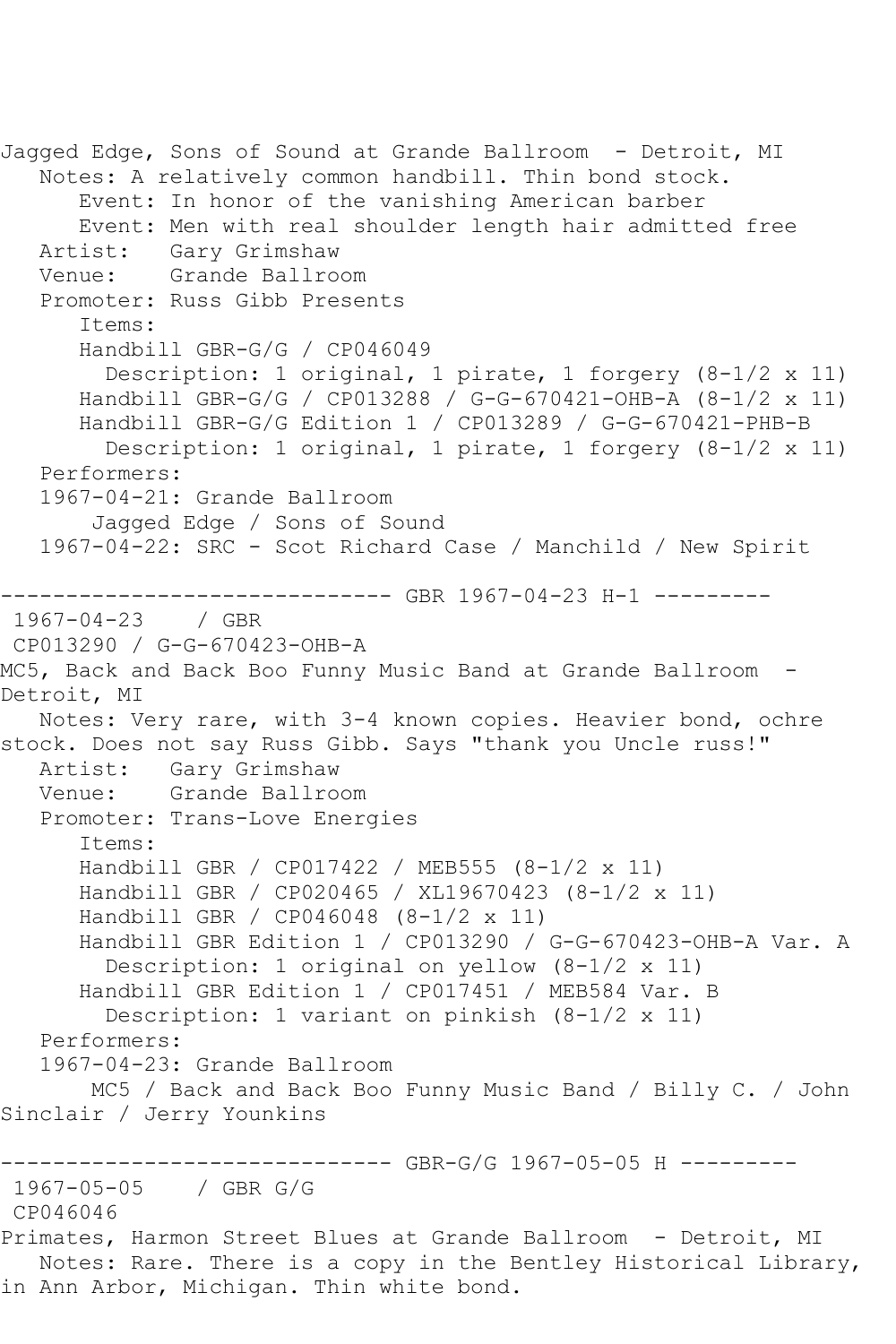```
 Event: Flower People Dance Concert
   Artist: Gary Grimshaw
   Venue: Grande Ballroom
   Promoter: Russ Gibb Presents
       Items:
       Handbill GBR-G/G / CP046046
         Description: 1 original (8-1/2 x 11)
       Handbill GBR-G/G Edition 1 / CP013374 / G-G670505-OHB-A
         Description: 1 original (8-1/2 x 11)
       Handbill GBR-G/G Edition 1 / CP017409 / MEB542
         Description: IMAGE (8-1/2 x 11)
   Performers:
   1967-05-05: Grande Ballroom
        Primates
   1967-05-06: Harmon Street Blues / Billy See and the Sunshine / 
Panic and the Pack
------------------------------ GBR-G/G 1967-05-12 H ---------
1967-05-12 / GBR G/G
CP046045
Earth Mother, Ourselves at Grande Ballroom - Detroit, MI
   Notes: This handbill is quite uncommon. Brown ink on green paper, 
thin bond.
      Event: Mothers Admitted Free
   Artist: Gary Grimshaw
   Venue: Grande Ballroom
   Promoter: Russ Gibb Presents
       Items:
      Handbill GBR-G/G / CP046045
         Description: 1 original, 1 pirate (8-1/2 x 11)
       Handbill GBR-G/G / CP017432 / MEB565
         Description: 1 original, 1 pirate (8-1/2 x 11)
      Handbill GBR-G/G Edition 1 / CP013295 / G-G-670512-OHB-A (8-
1/2 x 11)
   Performers:
   1967-05-12: Grande Ballroom
       Earth Mother / Ourselves / Berry Patch
   1967-05-13: Earth Mother / Apostles / Echoes from a Broken Mirror
------------------------------ GBR-G/G 1967-05-19 H ---------
1967-05-19 / GBR G/G
CP046044
Scot Richard Case, December's Children at Grande Ballroom - Detroit, 
MI
   Notes: Due to a stash of these, this has been not uncommon in 
recent years. Thin bond paper.
   Artist: Gary Grimshaw
```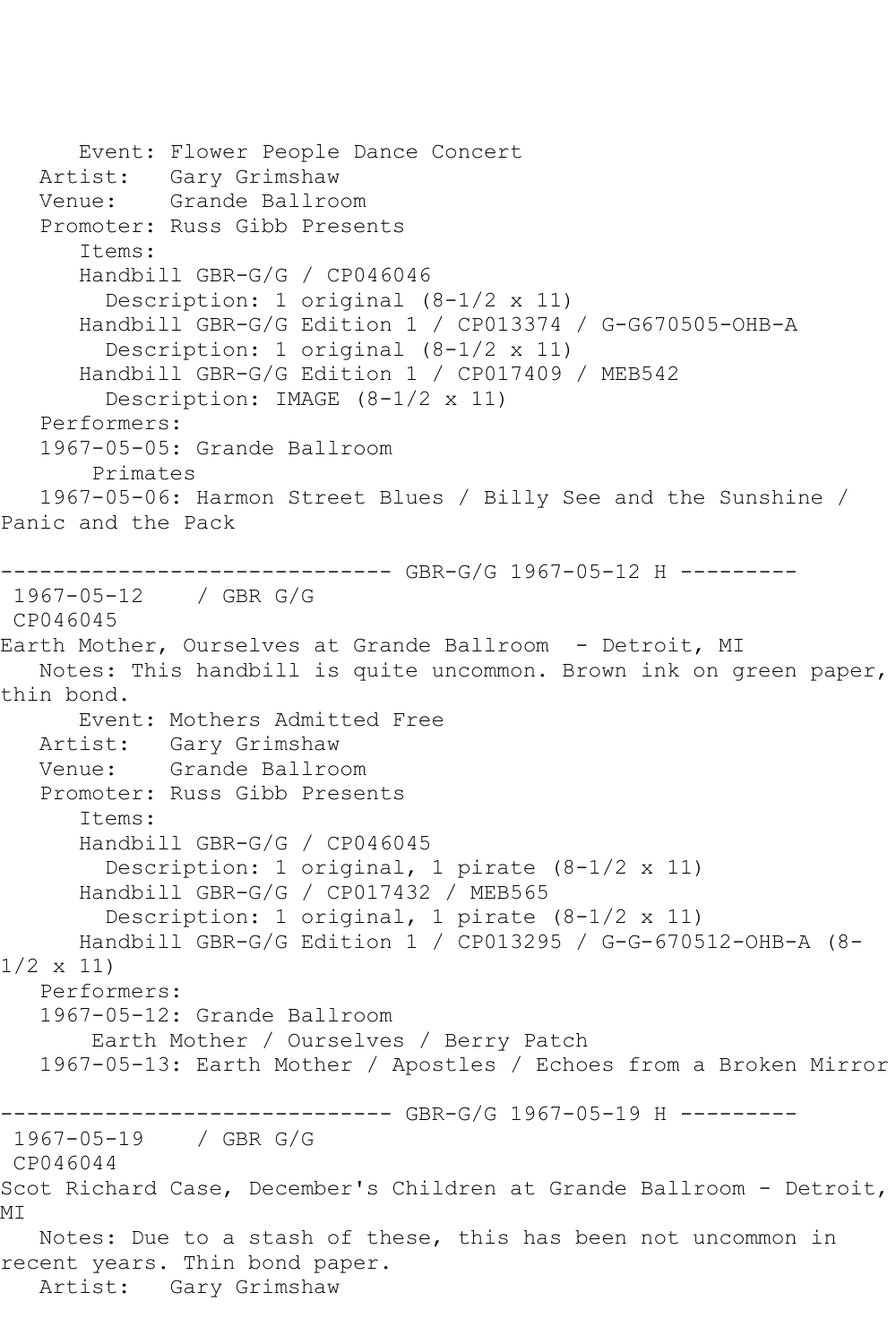```
 Venue: Grande Ballroom
   Promoter: Russ Gibb Presents
       Items:
      Handbill GBR-G/G / CP046044 (8-1/2 x 10-1/2)
      Handbill GBR-G/G / CP004059 / CD04468 (8-1/2 x 10-1/2)
      Handbill GBR-G/G / CP044372 (8-1/2 x 10-1/2)
       Handbill GBR-G/G Edition 1 / CP014366 / MARM170 (8-1/2 x 10-
1/2)
   Performers:
   1967-05-19 1967-05-20: Grande Ballroom
        SRC - Scot Richard Case / December's Children
   1967-05-20: Thyme / Odds and Ends
       ------------------------------ GBR-G/G P-13 (H-29) 1967-05-26 P-1 --
-------
1967-05-26 / GBR G/G P-13 (H-29)
CP007392 / CP02636
Southbound Freeway, Cowardly Thangs at Grande Ballroom - Detroit,
MI
  Notes: Some of these are available. From this point on in the 
series, in general, the material is easier to find, with some 
notable exception.
This item appears in the Art of Rock book, plate no. 3.143
   Private Notes: G/G P-OP-1-NM AOR-3.143
  Artist: Donnie Dope (Don Forsyth)<br>Venue: Grande Ballroom
           Grande Ballroom
   Promoter: Russ Gibb Presents
       Items:
      Original poster GBR-G/G P-13 (H-29) Edition 1 / CP007392 / 
CP02636 Var. GB (13)
         Description: 1 original (16-1/2 x 20-1/2)
         AORPlate: 3.143 
         Price: 900.00
   Performers:
   1967-05-26 1967-05-27: Grande Ballroom
        Southbound Freeway / Cowardly Thangs
   1967-05-27: Harmon Street Blues / Vernor Highway Band
------------------------------ GBR-G/G 1967-06-02 H-1 ---------
1967-06-02 / GBR G/G
CP013299 / G-G-670602-OHB-A
Rationals, C-Water Blues at Grande Ballroom - Detroit, MI
   Notes: This is a rare handbill. Very few copies exist.
   Artist: Donnie Dope (Don Forsyth)
   Venue: Grande Ballroom
   Promoter: Russ Gibb Presents
       Items:
```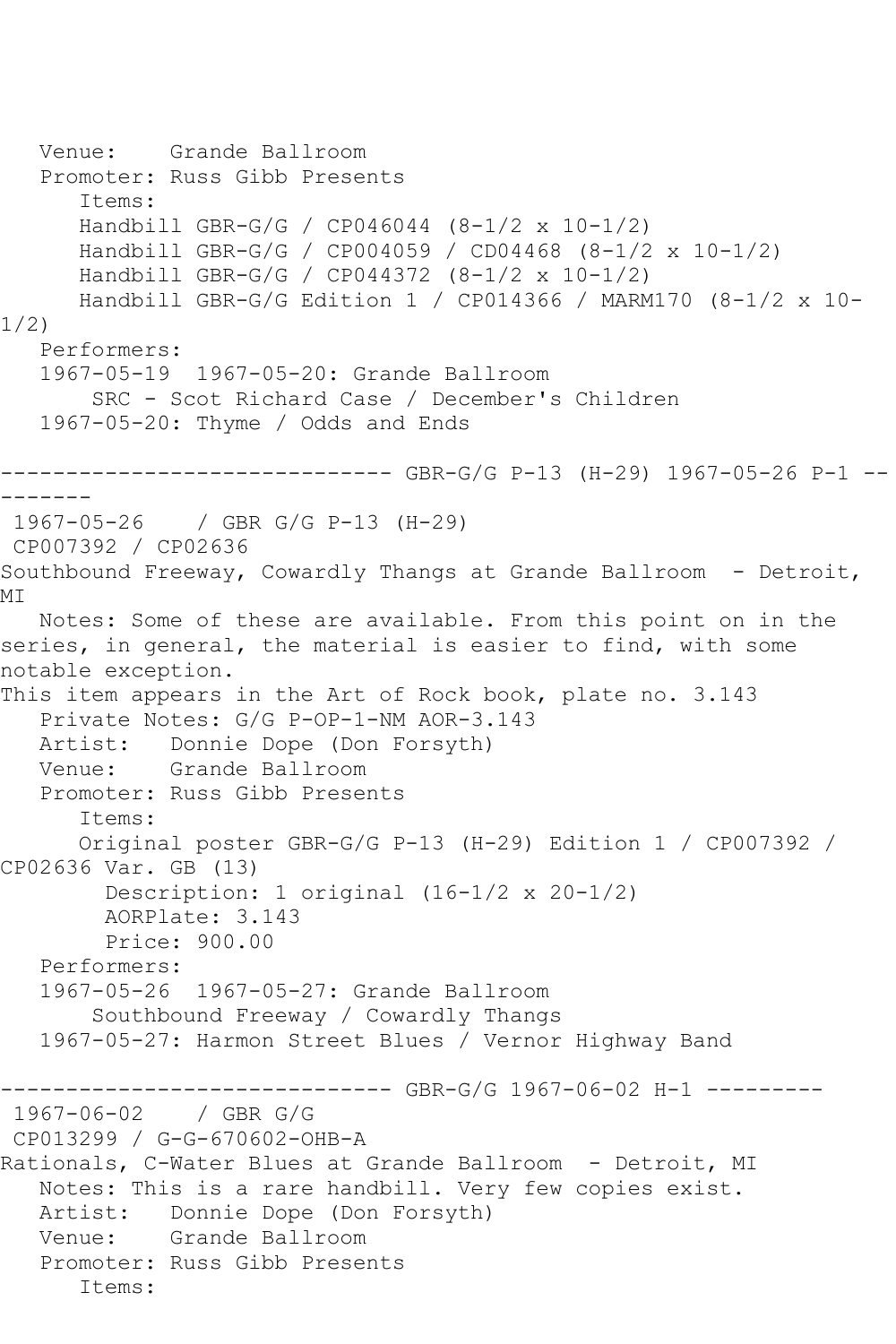```
 Handbill GBR-G/G Edition 1 / CP013299 / G-G-670602-OHB-A
         Description: 1 original (8-1/2 x 11)
   Performers:
   1967-06-02: Grande Ballroom
        Rationals / C-Water Blues
   1967-06-03: Jagged Edge / Belshire
------------------------------ GBR-G/G 1967-06-09 H-1 ---------
1967-06-09 / GBR G/G
CP013300 / G-G-670609-OHB-A
Morticians, Apostles at Grande Ballroom - Detroit, MI
   Notes: Very few copies are known; not common.
   Artist: Donnie Dope (Don Forsyth)
   Venue: Grande Ballroom
   Promoter: Russ Gibb Presents
       Items:
       Handbill (Pirate) GBR-G/G / CP046043
        Description: 1 pirate (8-1/2 x 11)
      Handbill GBR-G/G Edition 1 / CP013300 / G-G-670609-OHB-A
         Description: 1 original (8-1/2 x 11)
   Performers:
   1967-06-09: Grande Ballroom
       Morticians / Apostles
   1967-06-10: Eccentric / Thyme
------------------------------ GBR-G/G 1967-06-16 H ---------
1967-06-16 / GBR G/G
CP046029 / G-G-670616-OHB-A
Jagged Edge, Shifting Sands at Grande Ballroom - Detroit, MI
   Notes: Not a common handbill.
   Artist: Donnie Dope (Don Forsyth)
   Venue: Grande Ballroom
   Promoter: Russ Gibb Presents
       Items:
       Handbill GBR-G/G / CP046029 / G-G-670616-OHB-A
         Description: 1 Pirate, black ink on gray paper (8-1/2 x 11)
       Handbill GBR-G/G / CP046092 / G-G-670616-OHB-A
         Description: 1 original. Red ink on white/off-white, thin 
bond (8-1/2 x 11)
      Handbill GBR-G/G Edition 1 / CP013303 / G-G-670616-OHB-A
         Description: 1 original (8-1/2 x 11)
   Performers:
   1967-06-16: Grande Ballroom
        Jagged Edge / Shifting Sands
   1967-06-17: Those Guys / MC5
                        ------ GBR-G/G 1967-06-16 AD ---------
```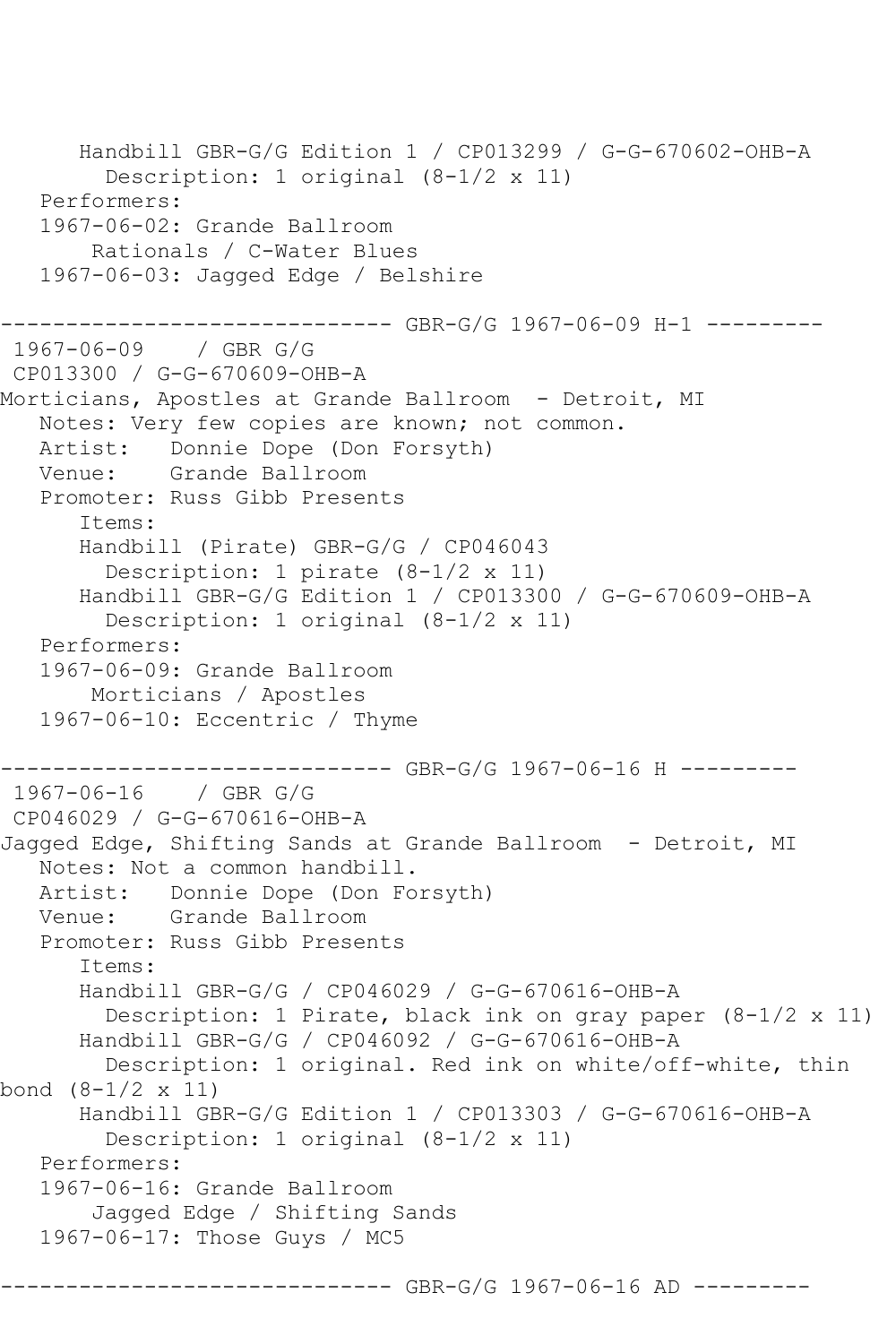1967-06-16 / GBR G/G CP046072 Grande AD: Jagged Edge, Shifting Sands at Grande Ballroom - Detroit, MI Venue: Grande Ballroom Promoter: Russ Gibb Presents Items: Advertisement GBR-G/G / CP046072 Performers: 1967-06-16 1967-06-17: Grande Ballroom Jagged Edge / Shifting Sands / Those Guys / MC5 1967-06-23: MC5 / Phogg 1967-06-24: SRC - Scot Richard Case 1967-06-30: Echoes from a Broken Mirror / Southhampton Rowe 1967-07-01: MC5 ------------------------------ GBR-G/G 1967-06-20 H-1 --------- 1967-06-20 / GBR G/G CP013307 / G-G-670620-OHB-A2 Spike Drivers, The Group at Grande Ballroom - Detroit, MI Notes: This is a high-school graduation that was held in the Grande Ballroom. There is 1 known copy of this handbill. Venue: Grande Ballroom Promoter: Russ Gibb Presents Items: Handbill GBR-G/G / CP013306 / G-G-670620-OHB-A (8-1/2 x 11) Handbill GBR-G/G Edition 1 / CP013307 / G-G-670620-OHB-A2 Description: 1 original (8-1/2 x 11) Performers: 1967-06-20: Grande Ballroom Spike Drivers / Group / Family Medicine Chest / Jazz Disciples ------------------------------ GBR-G/G 1967-06-23 H --------- 1967-06-23 / GBR G/G CP046081 MC5, Phogg at Grande Ballroom - Detroit, MI Notes: Very rare. One of the hardest Handbills to find. Artist: Donnie Dope (Don Forsyth) Venue: Grande Ballroom Promoter: Russ Gibb Presents Items: Handbill GBR-G/G / CP046081 Description: Pirate. thin bond (8-1/2 x 11) Handbill GBR-G/G / CP046082 Description: Original, black on pale green/gray, very thin, paper. Ink kind of shiny. (8-1/2 x 11)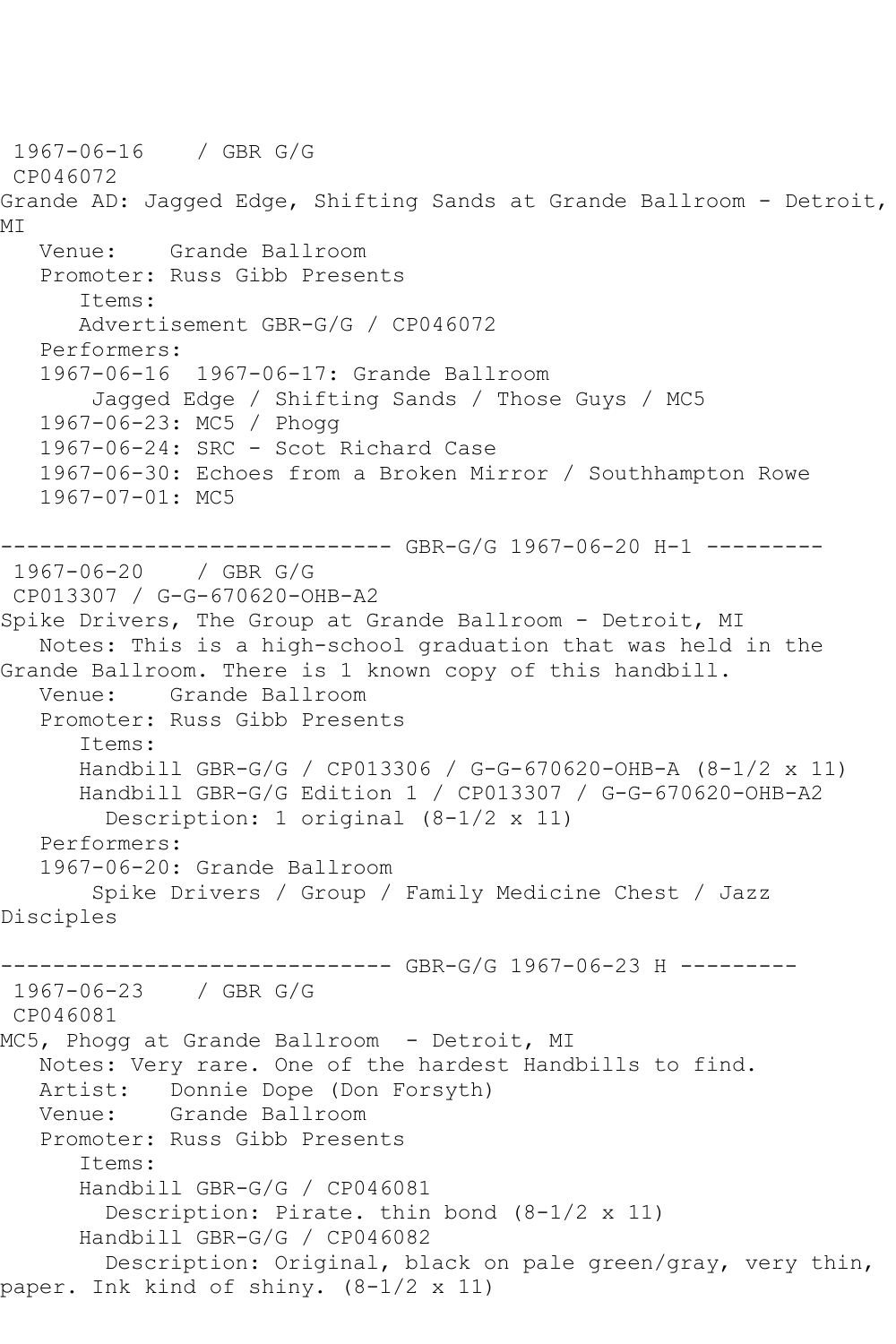Handbill GBR-G/G Edition 1 / CP013308 / G-G-670623-OHB-A Description: 1 original (8-1/2 x 11) Performers: 1967-06-23: Grande Ballroom MC5 / Phogg 1967-06-24: SRC - Scot Richard Case / Up / Set ------------------------------ GBR-G/G P-14 (H-34) 1967-06-30 P-1 -- ------- 1967-06-30 / GBR G/G P-14 (H-34) CP007393 / CP02637 Jefferson Airplane, MC5 at Grande Ballroom [Detroit, MI] Notes: Very rare. One of the hardest Handbills to find. Private Notes: G/G P-OP-1-Fair Artist: Carlson Venue: Grande Ballroom Promoter: Russ Gibb Presents Items: Original poster GBR-G/G P-14 (H-34) Edition 1 / CP007393 / CP02637 Var. GB (14) Description: 1 original (16 x 21-1/4) Price: 2500.00 Handbill GBR-G/G P-14 (H-34) / CP046104 Description: 1 original with 1 variant  $(8-1/2 \times 10-1/2)$  Handbill GBR-G/G P-14 (H-34) Edition 1 / CP013310 / G-G-670630-OHB-A Var. A Description: 1 original with 1 variant (8-1/2 x 10-1/2) Advertisement GBR-G/G P-14 (H-34) / CP046061 Description: Advertisement (6 x 8) Performers: 1967-06-30: Grande Ballroom Jefferson Airplane / MC5 / Rationals / Apostles / Ourselves ------------------------------ GBR-G/G 1967-07-07 H-1 --------- 1967-07-07 / GBR G/G CP010029 / CS05125 Malibus, Hideaways at Grande Ballroom - Detroit, MI Event: Men with real beards or mustaches admitted free Artist: Donnie Dope (Don Forsyth)<br>Venue: Grande Ballroom Grande Ballroom Promoter: Russ Gibb Presents Items: Handbill GBR-G/G / CP046083 (8 x 11) Handbill GBR-G/G Edition 1 / CP010029 / CS05125 Description: Very thin bond paper (8 x 11) Performers: 1967-07-07: Grande Ballroom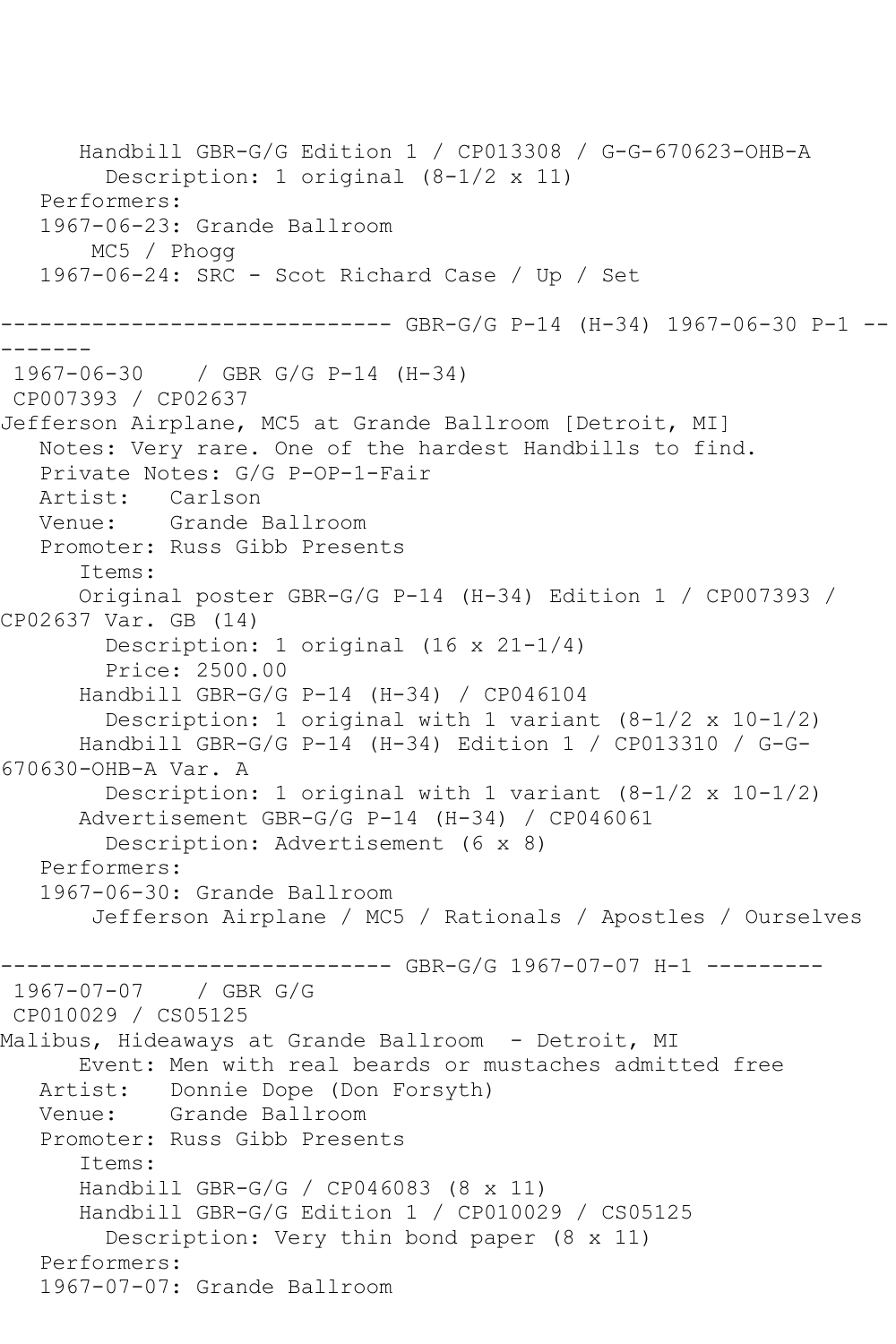```
 Malibus / Hideaways
    1967-07-08: Ourselves / Primates
------------------------------ GBR-G/G 1967-07-14 H ---------
1967-07-14 / GBR G/G
CP046085 / G-G-670714-OHB-A
Rationals, Bump at Grande Ballroom - Detroit, MI
   Notes: Rare. Very difficult handbill to find. Green, black, 
purple/gray ink on green, very thin, bond.
    Artist: Donnie Dope (Don Forsyth)
   Venue: Grande Ballroom
    Promoter: Russ Gibb Presents
       Items:
       Handbill GBR-G/G / CP046085 / G-G-670714-OHB-A
         Description: 1 original, 1 pirate (8-1/2 x 11)
       Handbill GBR-G/G Edition 1 / CP013314 / G-G-670714-OHB-A
         Description: 1 original, 1 pirate (8-1/2 x 11)
    Performers:
    1967-07-14: Grande Ballroom
        Rationals / Bump
    1967-07-15: Jagged Edge / Craig Sutherland Movement
         ------------------------------ GBR-G/G P-15 (H-37) 1967-07-21 P-1 --
-------
1967-07-21 / GBR G/G P-15 (H-37)
CP007375 / CP02625
Tim Buckley, Ourselves at Grande Ballroom - Detroit, MI
   Notes: Somewhat obscure, but turns up perhaps once in a year.
   Private Notes: G/G P-OP-1-NM
   Artist: Donnie Dope (Don Forsyth)
   Venue: Grande Ballroom
   Promoter: Russ Gibb Presents
       Items:
       Original poster GBR-G/G P-15 (H-37) Edition 1 / CP007375 / 
CP02625 Var. GB (15)
         Description: 1 original (10-6/8 x 16-3/8)
         Price: 500.00
    Performers:
    1967-07-21: Grande Ballroom
        Tim Buckley / Ourselves
    1967-07-22: Tim Buckley / Shaggs
                  ------------------------------ 1967-07-21 AD ---------
1967-07-21 / 
CP060926 / CP060926
Grande AD: Tim Buckley, Ourselves at Grande Ballroom [Detroit, MI]<br>Venue: Grande Ballroom
           Grande Ballroom
```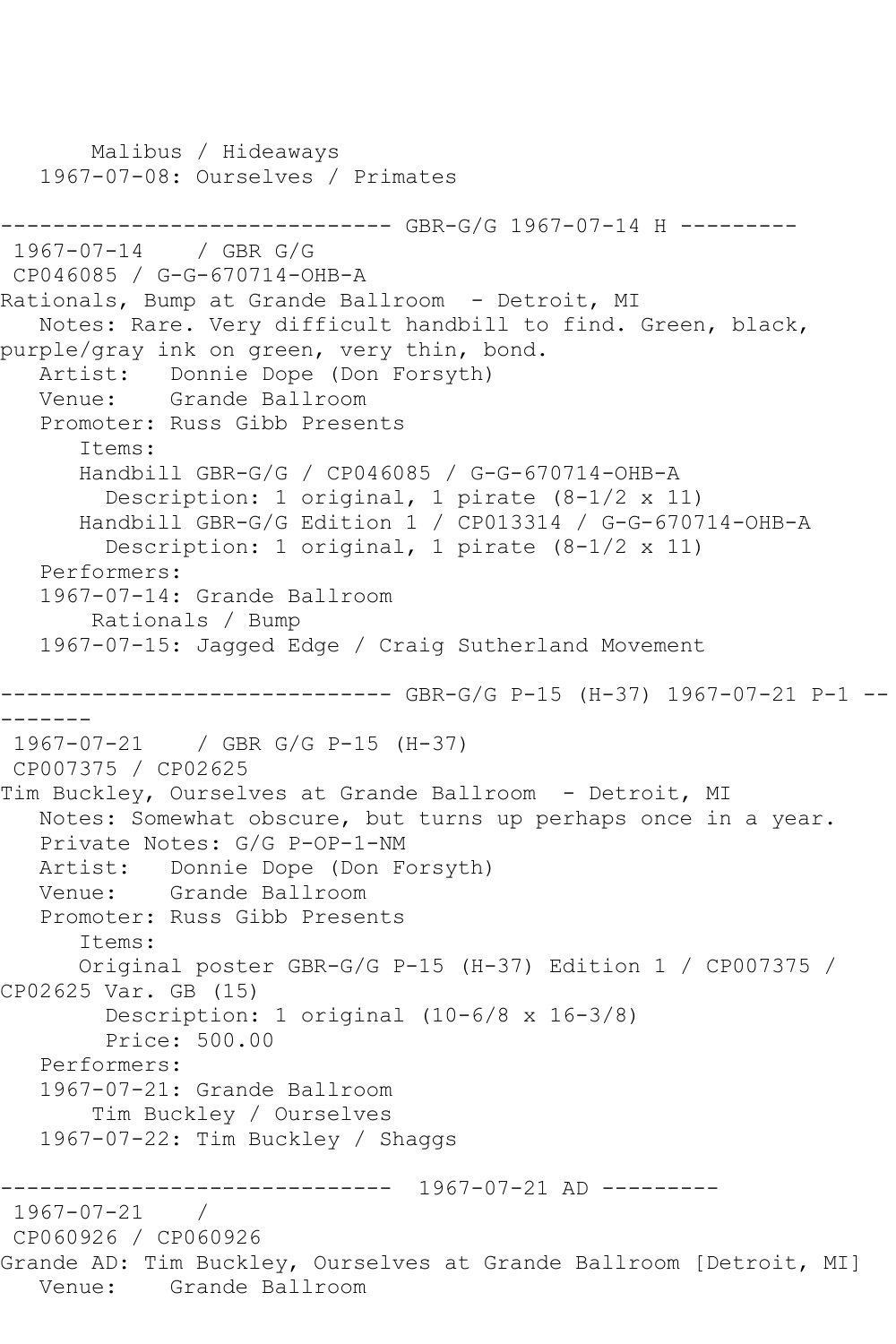Items: Advertisement / CP060926 / CP060926 Performers: 1967-07-21 1967-07-22: Grande Ballroom Tim Buckley / Ourselves / Shaggs 1967-07-28: Scot Richard Case / Euphonic Aggregation 1967-07-29: Apostles 1967-08-04 1967-08-05: Peanut Butter Conspiracy ------------------------------ GBR-G/G 1967-07-28 H --------- 1967-07-28 / GBR G/G CP046094 Scot Richard Case, Euphonic Aggregation at Grande Ballroom - Detroit, MI Notes: There are a fair number of these handbills out there. Thin paper stock. Artist: Donnie Dope (Don Forsyth) Venue: Grande Ballroom Promoter: Russ Gibb Presents Items: Handbill GBR-G/G / CP046094 Description: 1 orignal (7-1/2 x 10-5/8) Handbill GBR-G/G Edition 1 / CP013317 / G-G-670728-OHB-A Description: 1 original (7-1/2 x 10-5/8) Performers: 1967-07-28: Grande Ballroom SRC - Scot Richard Case / Euphonic Aggregation 1967-07-29: Apostles / Upset ------------------------------ GBR-G/G 1967-08-11 H --------- 1967-08-11 / GBR G/G CP004501 / CD05740 Grateful Dead, Rationals at Grande Ballroom - Detroit, MI Notes: This handbill turns up on regularly, so it is available. There is a pirate printing of this handbill. Artist: Donnie Dope (Don Forsyth) Venue: Grande Ballroom Promoter: Russ Gibb Presents Items: Handbill GBR-G/G / CP004501 / CD05740 Description: 1 original, 1 pirate (8-1/2 x 12) Handbill GBR-G/G / CP044448 (8-1/2 x 12) Handbill GBR-G/G Edition 1 / CP020468 / XL19670811 Description: 1 original, 1 pirate (8-1/2 x 12)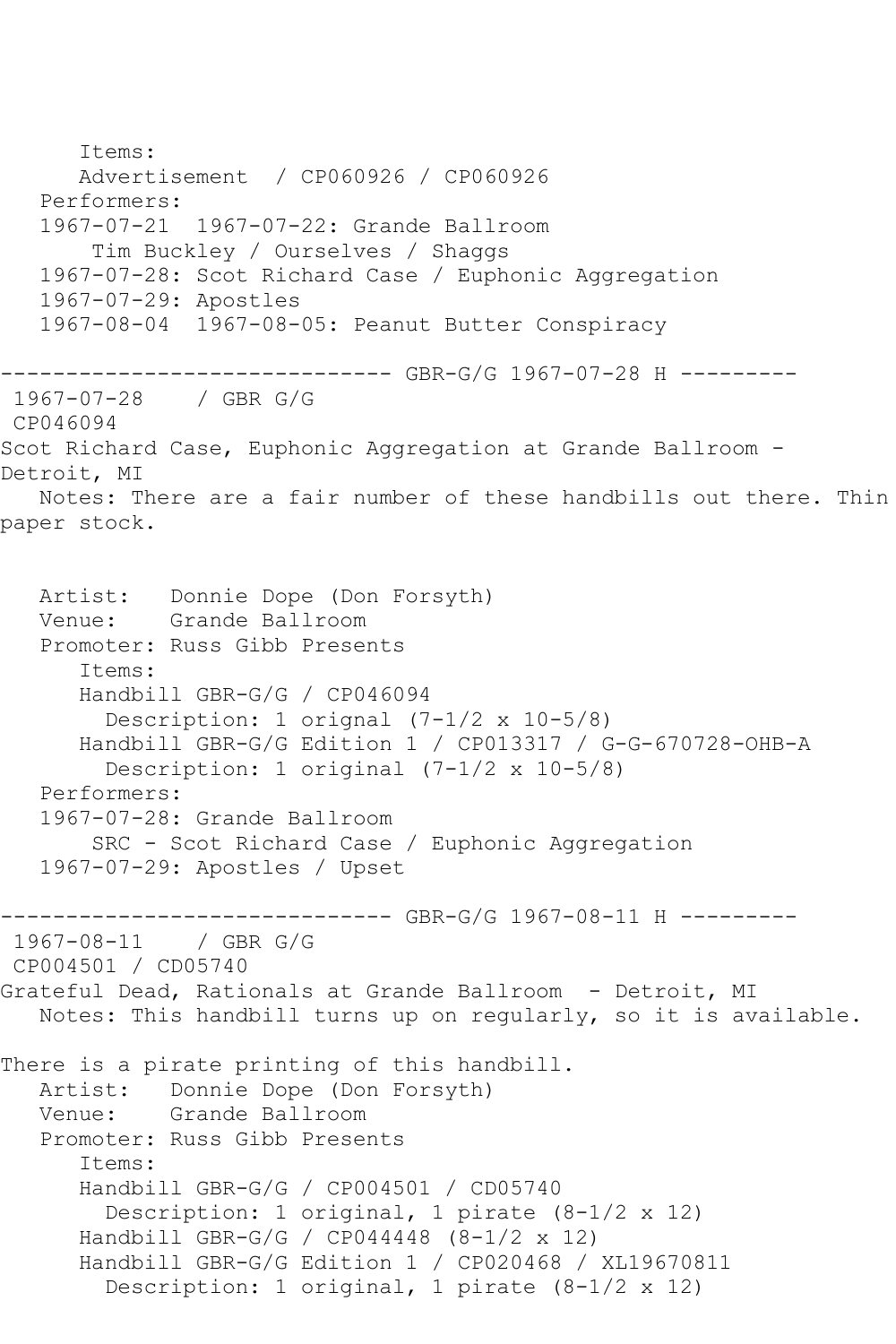```
 Performers:
   1967-08-11 1967-08-12: Grande Ballroom
       Grateful Dead / Rationals / Southbound Freeway / Bishops / 
Ashmollyan Quintet
         ------------------------------ 1967-08-11 P ---------
1967-08-11 / 
CP052224 / CP052224
Grateful Dead, South Bound Freeway at Grande Ballroom - Detroit, MI
   Venue: Grande Ballroom
   Promoter: Russ Gibb
      Items:
      Original poster / CP052224 / CP052224 (8-1/2 x 11)
   Performers:
   1967-08-11 1967-08-12: Grande Ballroom
       Grateful Dead / South Bound Freeway / Bishops / Rationals
------------------------------ 1967-08-11 AD ---------
1967-08-11 / 
CP060923 / CP060923
Grande AD: Grateful Dead, Gang at Grande Ballroom [Detroit, MI]
   Notes: Ad in the Daily Collegian.
   Venue: Grande Ballroom
   Promoter: Russ Gibb
      Items:
      Advertisement / CP060923 / CP060923
   Performers:
   1967-08-11 1967-08-12: Grande Ballroom
       Grateful Dead / Gang / Rationals
------------------------------ GBR-G/G 1967-08-18 H ---------
1967-08-18 / GBR G/G
CP046086
Uncalled Four, Thyme at Grande Ballroom - Detroit, MI
   Notes: Very few of these handbills, but they do turn up.
      Event: Skydivers admitted free
   Artist: Donnie Dope (Don Forsyth)
   Venue: Grande Ballroom
   Promoter: Russ Gibb Presents
      Items:
      Handbill GBR-G/G / CP046086
         Description: 1 original, 1 pirate (7-1/8 x 10-3/8)
      Handbill GBR-G/G Edition 1 / CP013319 / G-G-670818-OHB-A
        Description: 1 original, 1 pirate (7-1/8 x 10-3/8)
   Performers:
   1967-08-18: Grande Ballroom
       Uncalled Four / Thyme
```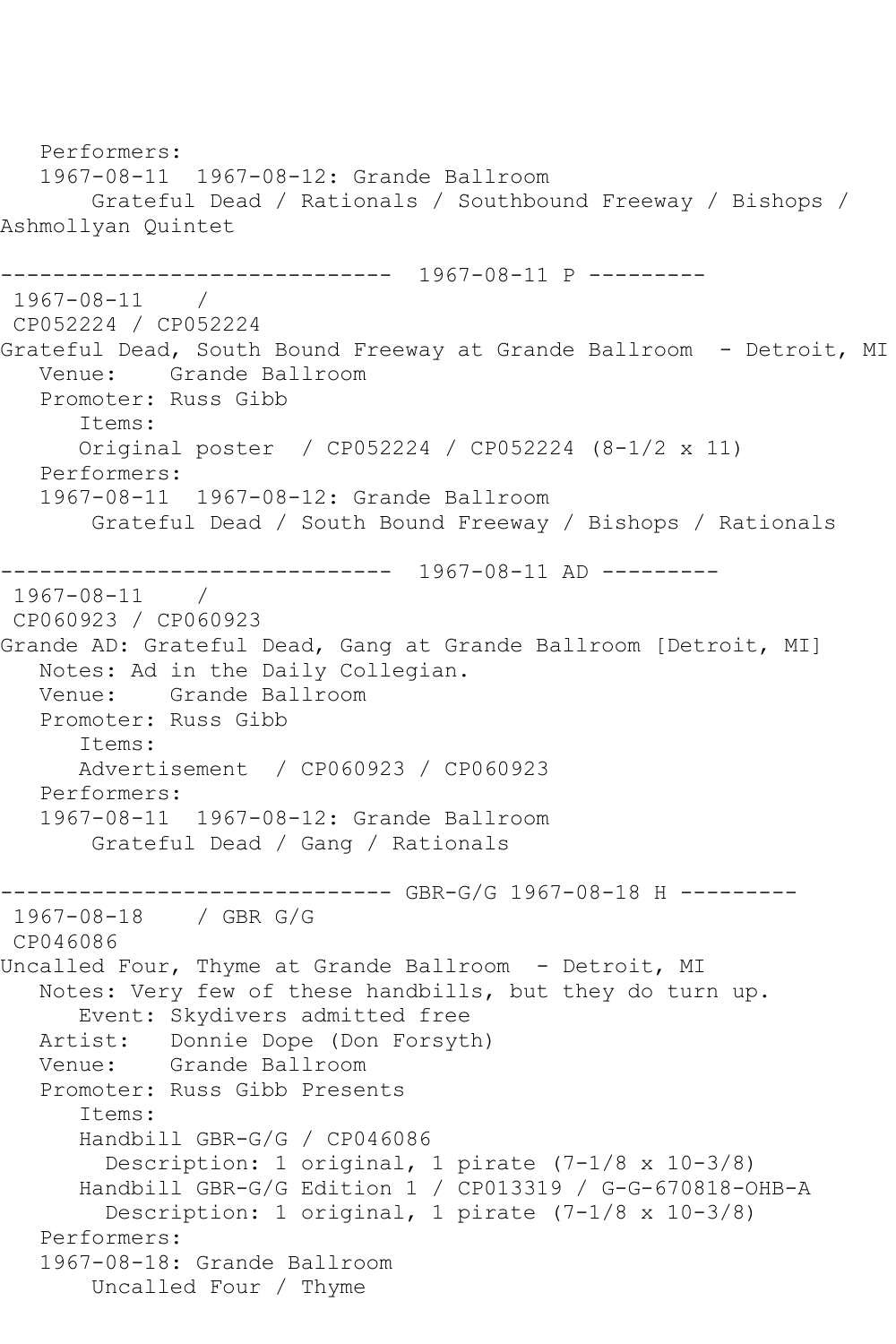1967-08-19: Troyes / Shaggs --------------- GBR-G/G 1967-08-25 H ---------1967-08-25 / GBR G/G CP046087 Apostles, Our Mother's Children at Grande Ballroom - Detroit, MI Notes: Rare, with perhaps 7-8 of these known. Hard one to find. Some were trimmed down, cut to the inner border. Very thin stock, dark purple, lavender, buff, yellow/dark on an off-white stock. Artist: Alice Cow<br>Venue: Grande Ba Grande Ballroom Promoter: Russ Gibb Presents Items: Handbill GBR-G/G / CP046087 Description: 1 original, 1 pirate (8-1/2 x 11) Handbill GBR-G/G Edition 1 / CP013324 / G-G-670825-PHB-B Description: 1 original, 1 pirate (8-1/2 x 11) Handbill GBR-G/G Edition 1 / CP070139 Performers: 1967-08-25: Grande Ballroom Apostles / Our Mother's Children 1967-08-26: SRC - Scot Richard Case / Certified Chalk Circle ------------------------------ GBR 1967-08-27 H --------- 1967-08-27 / GBR CP046088 MC5, Spike Drivers at Grande Ballroom - Detroit, MI Notes: This is the corrected flyer for 670827A, is therefore more common, with perhaps 8-10 known copies. Artist: Gary Grimshaw Venue: Grande Ballroom Promoter: Trans-Love Energies Items: Handbill GBR / CP046088 Description: 1 original, 1 variant (8-1/2 x 11) Handbill GBR / CP017410 / MEB543 (8-1/2 x 11) Handbill GBR Edition 1 / CP008045 / CP03290 Description: 1 original, 1 variant (8-1/2 x 11) Handbill GBR Edition 1 / CP013325 / G-G-670827B-OHB-A Var. A (8-1/2 x 11) Performers: 1967-08-27: Grande Ballroom MC5 / Spike Drivers / Billy C. ------ GBR 1967-08-27 H ---------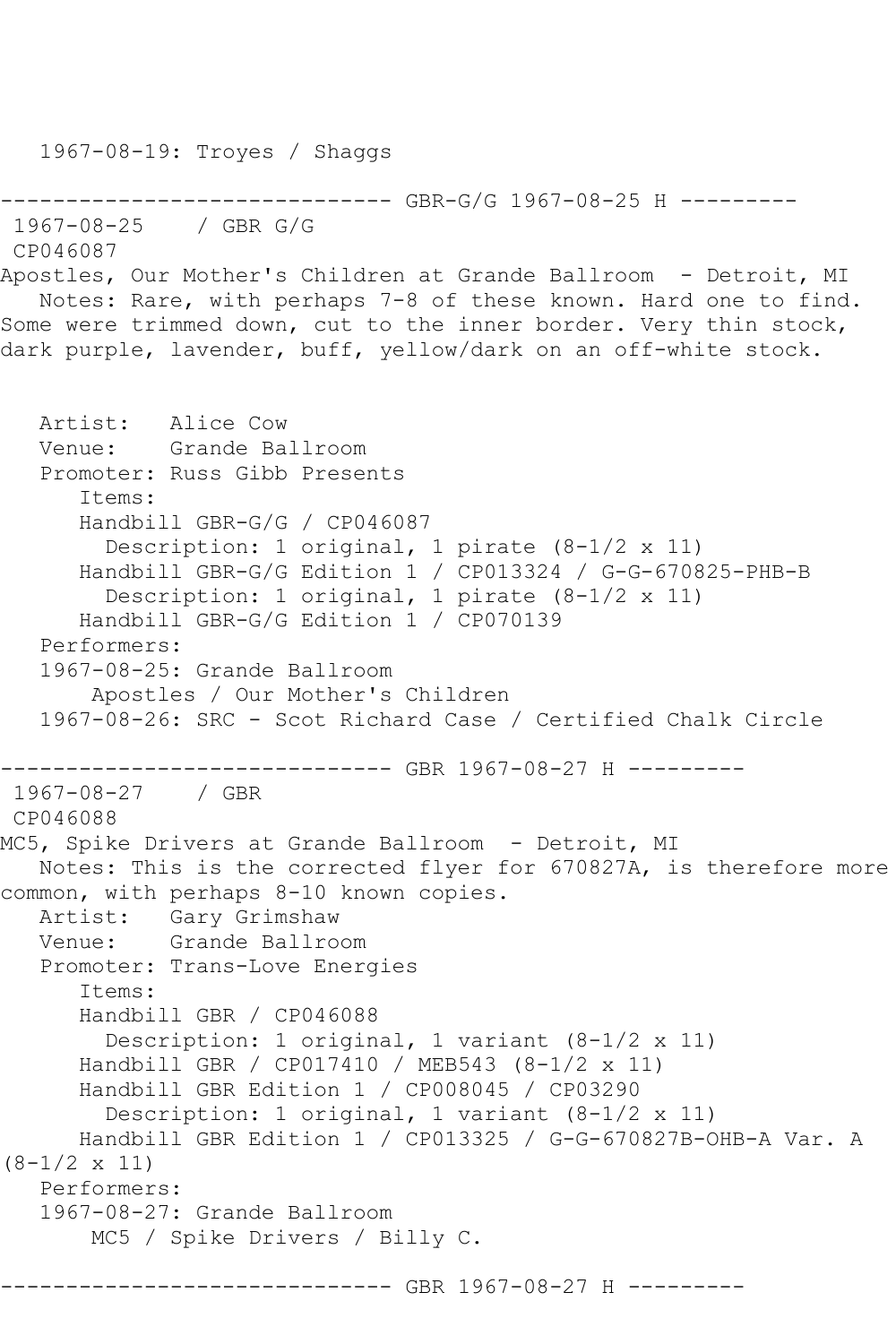```
1967-08-27 / GBR 
CP004554 / CD05815
MC5 at Grande Ballroom - Detroit, MI
   Notes: The one known image is from a photocopy. No original is 
known to exist. Ballroom courtesy of Uncle Russ Gibb.
   Venue: Grande Ballroom
   Promoter: Trans-Love
       Items:
      Handbill GBR / CP004554 / CD05815
         Description: 1 original
   Performers:
   1967-08-27: Grande Ballroom
        MC5
          ------------------------------ 1967-08-27 P ---------
1967-08-27 / 
CP060036 / CP060036
MC5, Spike Drivers at Grande Ballroom [Detroit, MI]
      Benefit: Trans Love Energies Benefit Dance and Concert
   Artist: Gary Grimshaw
   Venue: Grande Ballroom
       Items:
      Original poster / CP060036 / CP060036 (8-1/2 x 11)
   Performers:
   1967-08-27: Grande Ballroom
        MC5 / Spike Drivers / Billy C. / High Society
------------------------------ GBR-G/G P-16 (H-42) 1967-09-01 P-1 --
-------
1967-09-01 / GBR G/G P-16 (H-42)
CP007395 / CP02639
Chambers Brothers, MC5 at Grande Ballroom - Detroit, MI
   Notes: This is the first poster in the series that can still be 
found, if you look for it. The handbill is also quite common.
This item appears in the Art of Rock book, plate no. 3.140
   Private Notes: G/G P-OP-1-Signed NM AOR-3.140
   Artist: Gary Grimshaw
   Venue: Grande Ballroom
   Promoter: Russ Gibb Presents
       Items:
      Original poster GBR-G/G P-16 (H-42) Edition 1 / CP007395 / 
CP02639 Var. GB (16)
        Description: 1 original (14 x 21-11/16)
        AORPlate: 3.140 
         Price: 350.00
       Handbill GBR-G/G P-16 (H-42) / CP046095 (7 x 10-1/2)
        AORPlate: 3.140
```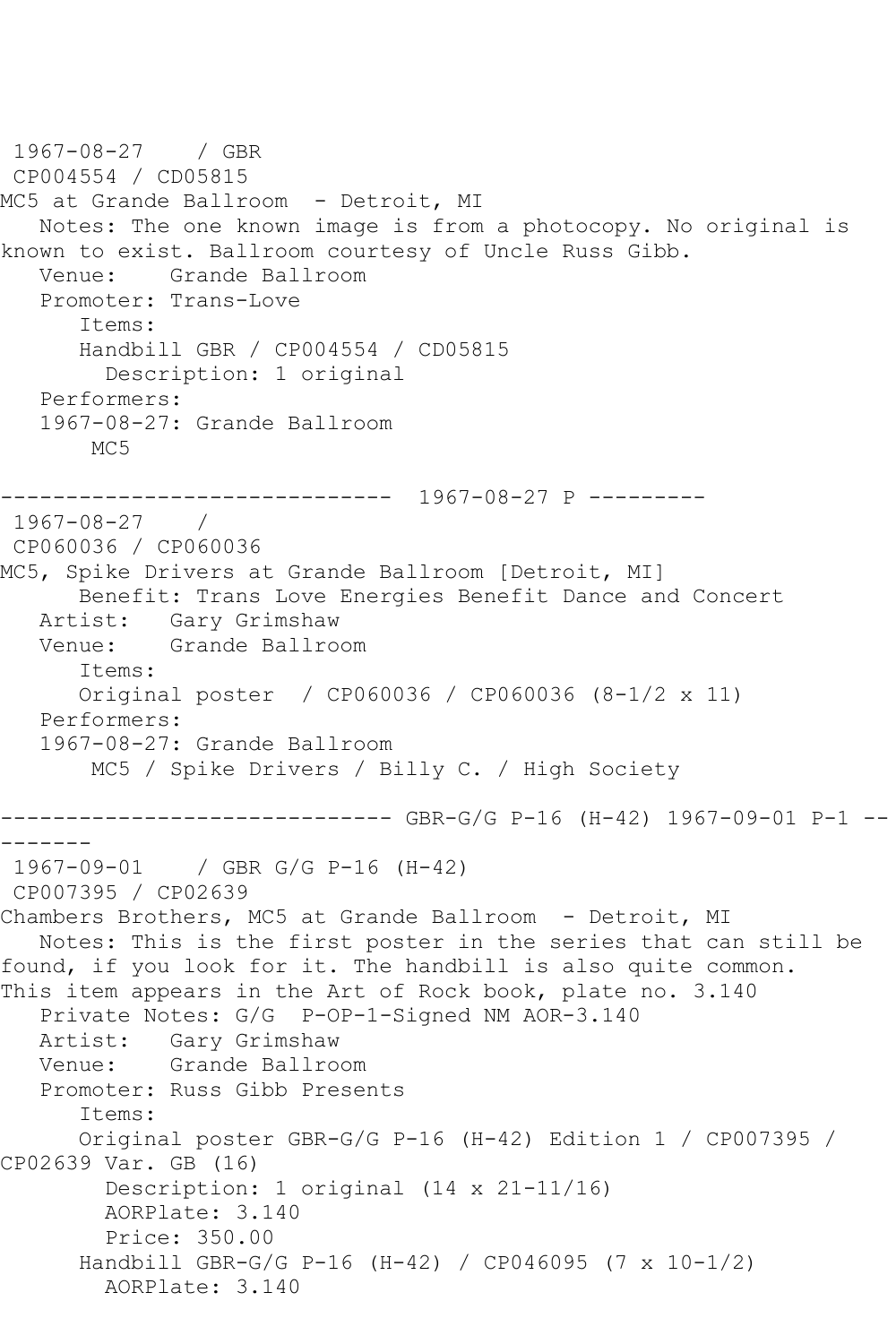```
 Price: 250.00
       Handbill GBR-G/G P-16 (H-42) Edition 1 / CP013328 / G-G-
670901-OHB-A
         Description: 1 original on thickish bond. (7 x 10-1/2)
         AORPlate: 3.140 
         Price: 250.00
   Performers:
    1967-09-01 1967-09-02: Grande Ballroom
        Chambers Brothers / MC5 / Thyme
                ------------------------------ 1967-09-01 AD ---------
1967-09-01 / 
CP060938 / CP060938
Grande AD: Chamber Brothers, MC 5 at Grande Ballroom [Detroit, MI]
   Notes: Ad in the Fifth Estate.
   Venue: Grande Ballroom
       Items:
       Advertisement / CP060938 / CP060938
   Performers:
   1967-09-01 1967-09-02: Grande Ballroom
        Chamber Brothers / MC 5 / Thyme / System
   1967-09-08: Southbound Freeway / Buoys
   1967-09-09: Rationals / Shaggs / Up
   1967-09-15: MC 5 / Gang / Ourselves
   1967-10-13 1967-10-15: Cream
------------------------------ GBR-G/G 1967-09-08 H ---------
1967-09-08 / GBR G/G
CP046089
SRC - Scot Richard Case, Buoys at Grande Ballroom - Detroit, MI
   Notes: It is not as rare as many of the handbills. thin bond. 
Black on white.
  Artist: Donnie Dope (Don Forsyth)<br>Venue: Grande Ballroom
            Grande Ballroom
   Promoter: Russ Gibb Presents
       Items:
       Handbill GBR-G/G / CP046089 (8.5x11)
       Handbill GBR-G/G Edition 1 / CP020470 / XL19670908 (8.5x11)
   Performers:
    1967-09-08: Grande Ballroom
        SRC - Scot Richard Case / Buoys
    1967-09-09: Up / Rationals / Jagged Edge
         ------------------------------ GBR-G/G 1967-09-15 H-1 ---------
1967-09-15 / GBR G/G
CP020472 / XL19670915
MC5, Gang at Grande Ballroom - Detroit, MI
```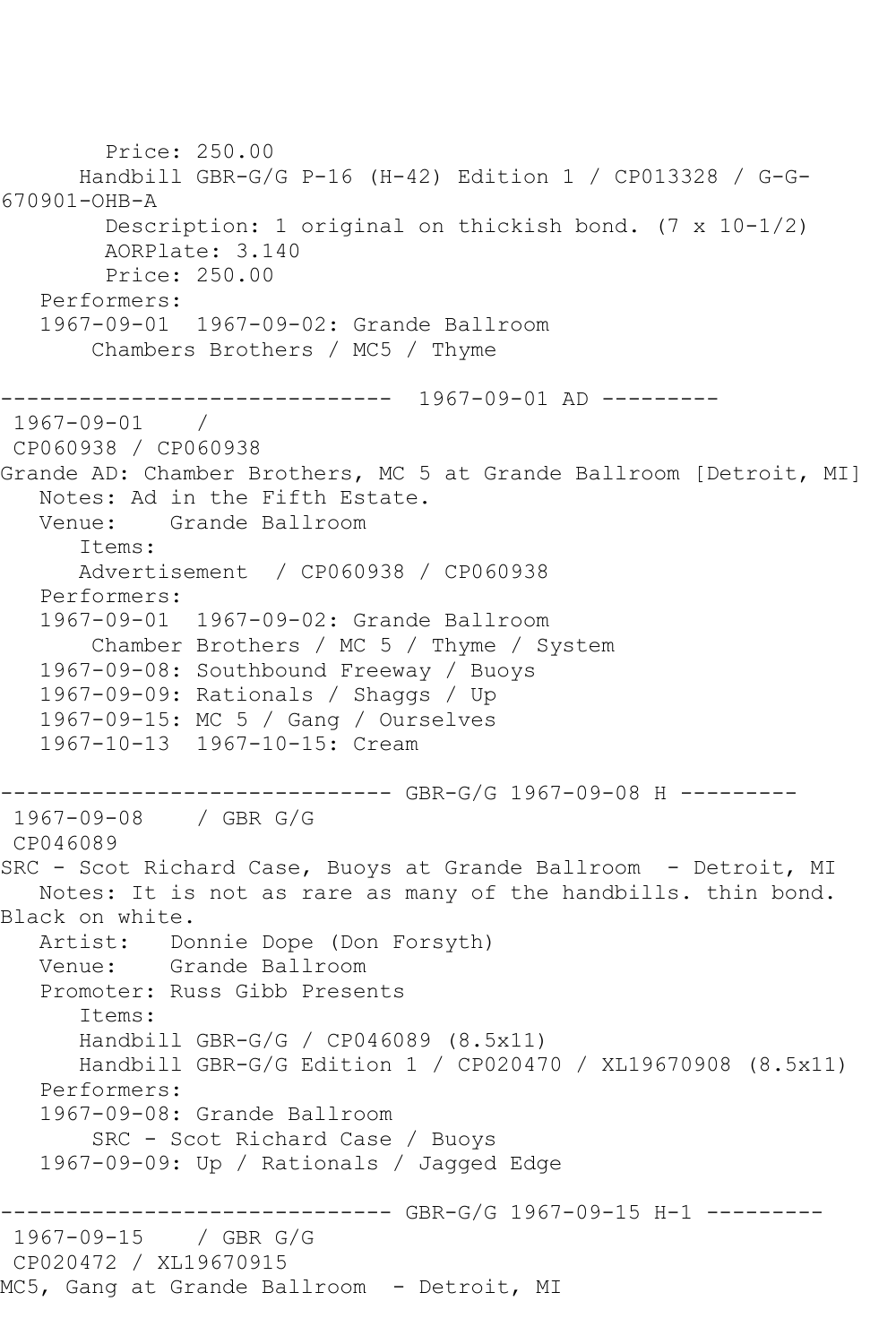Notes: Hard to find, but can be found and does turn up from time to time. Very thin paper. Artist: Donnie Dope (Don Forsyth) Venue: Grande Ballroom Promoter: Russ Gibb Presents Items: Handbill GBR-G/G / CP013331 / G-G-670915-OHB-A (10-3/8 x 8) Handbill GBR-G/G / CP046091 (10-3/8 x 8) Handbill GBR-G/G Edition 1 / CP020472 / XL19670915 (10-3/8 x 8) Performers: 1967-09-15: Grande Ballroom MC5 / Gang / Ourselves 1967-09-16: Pack / Ashmollyan Quintet ------------------------------ GBR-G/G P-17 (H-45) C-01 1967-09-22 P-1 --------- 1967-09-22 / GBR G/G P-17 (H-45) C-01 CP007396 / CP02640 Southbound Freeway, Billy C and the Sunshine at Grande Ballroom - Detroit, MI Notes: The poster is VERY rare, with perhaps 5 known copies. The card is the first in the series and also hard to find. Private Notes: G/G CD P-OP-1-Signed-Good [1 fold] Artist: Gary Grimshaw Venue: Grande Ballroom Promoter: Russ Gibb Presents Items: Original poster GBR-G/G P-17 (H-45) C-01 Edition 1 / CP007396 / CP02640 Var. GB (17] Description: 1 original (4 x 7-1/2) Price: 1500.00 Postcard GBR-G/G P-17 (H-45) C-01 Edition 1 / CP005162 / CP00410 Description: 1 original, postal variants (4 x 7-1/2) Price: 500.00 Performers: 1967-09-22: Grande Ballroom Set: Grande Ballroom Cards Southbound Freeway / Billy C and the Sunshine 1967-09-23: MC5 / Bouys 1967-09-24: MC5 / Trans-Love Benefit: Homage To John Coltrane / Charles Moore Ensemble / Up / John Sinclair / Jim Semark (poet)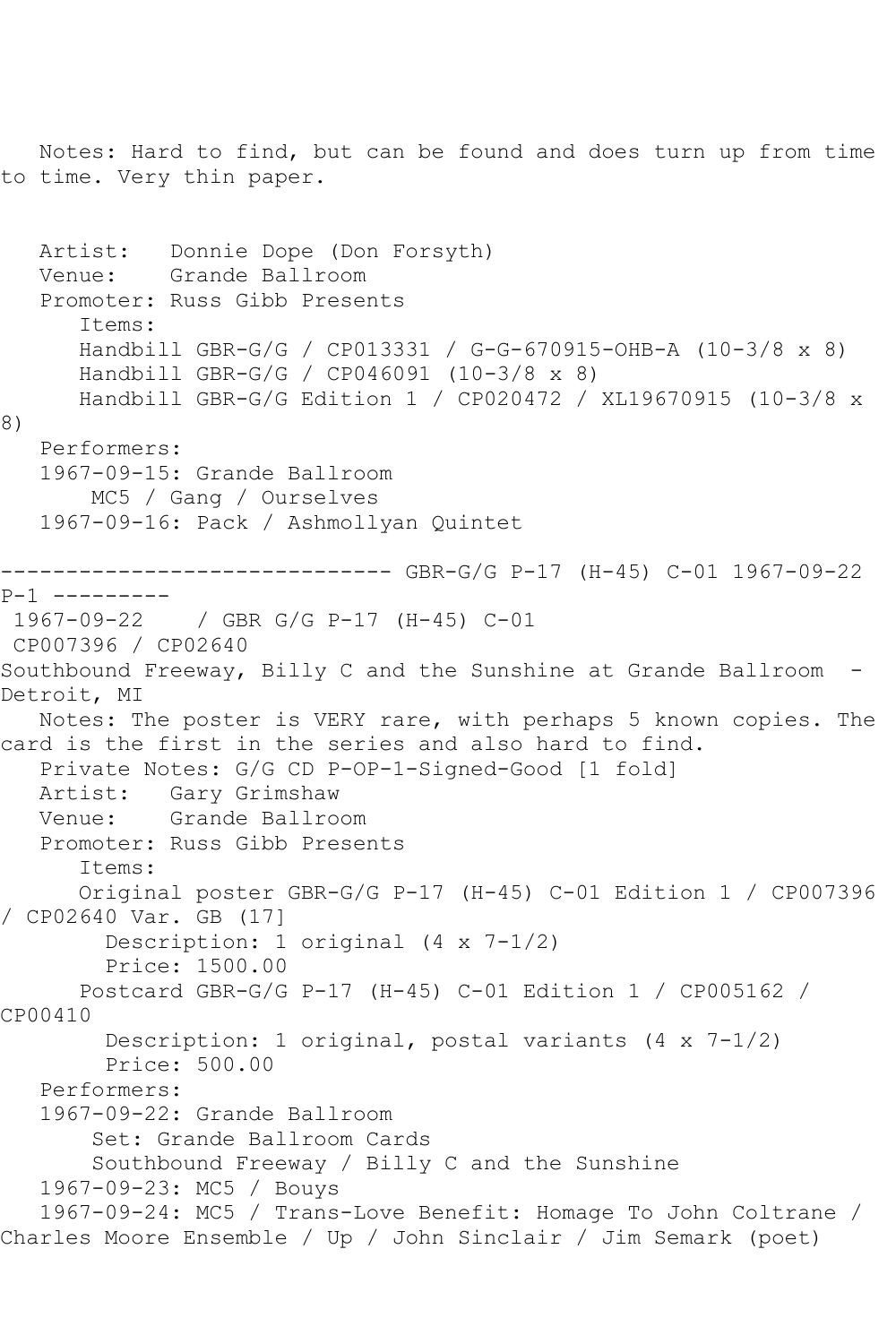------------------------------ GBR-G/G P-18 (H-46) C-02 1967-09-29 P-1 ---------<br>1967-09-29 1967-09-29 / GBR G/G P-18 (H-46) C-02 CP007397 / CP02641 Apostles, East Side Orphans at Grande Ballroom - Detroit, MI Notes: Hard poster to get, but much sought after Reprint is 3-color silkscreen, 30th anniversary edition, signed edition of 330, published by Grimshaw in 1997, printed by the Firehouse, S.F. 'Black to Comm' refers to a switch on the back of a guitar amplifier. Gary Grimshaw: that's the reprint of the Grande Ballroom poster from 1967. I can tell because I wanted to reprint this and I paid to have it published. I asked Leni to send me a copy of the original print of the photo, but she had cropped it differently. On the original version, his face comes up higher, but because she had cropped something off the bottom, I had to touch it up. Private Notes: G/G CD P-OP-1-Signed NM Event: Black to Comm Artist: Gary Grimshaw Venue: Grande Ballroom Promoter: Russ Gibb Presents Items: Original poster GBR-G/G P-18 (H-46) C-02 Edition 1 / CP007397 / CP02641 Var. GB (18) Description: 1 original, 1 reprint (13-1/2 x 22) Price: 800.00 Postcard GBR-G/G P-18 (H-46) C-02 Edition 1 / CP005161 / CP00408 Var. PC 02 Description: 1 original with postal variant  $(4-1/4-x)$  Price: 450.00 Performers: 1967-09-29: Grande Ballroom Set: Grande Ballroom Cards Apostles / East Side Orphans 1967-09-30: MC5 / Spike Drivers ------------------------------ GBR-G/G 1967-10-01 H-1 ---------  $1967 - 10 - 01$ CP013333 / G-G-671001-OHB-A FDA, MC5 at Grande Ballroom - Detroit, MI Notes: This handbill is very scarce. Artist: Schriter Venue: Grande Ballroom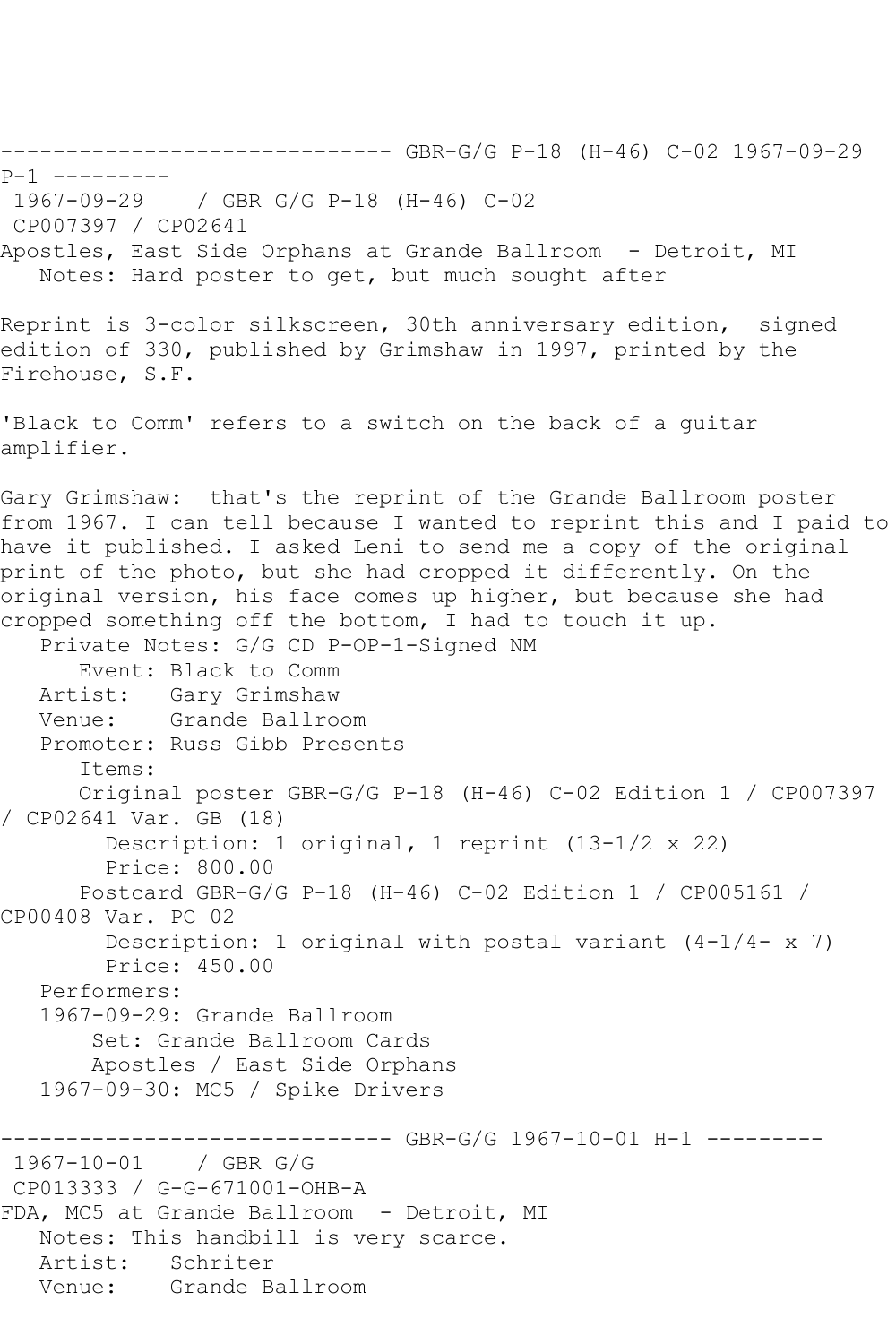Promoter: Russ Gibb Presents Items: Handbill GBR-G/G / CP046079 Description: 1 Pirate, green on cream paper. Paper not too thin. (8-1/2 x 11) Handbill GBR-G/G Edition 1 / CP013333 / G-G-671001-OHB-A Description: 1 original (8-1/2 x 11) Performers: 1967-10-01: Grande Ballroom FDA / MC5 / Gang / Heard / Period / Rationals / Thyme / Ourselves / Our Mother's Children / Poor Souls ------------------------------ GBR-G/G P-19 (H-47) C-03 1967-10-06 P-1 --------- 1967-10-06 / GBR G/G P-19 (H-47) C-03 CP007398 / CP02642 SRC - Scot Richard Case, Billy C. at Grande Ballroom - Detroit, MI Notes: This poster is more or less available. This item appears in the Art of Rock book, plate no. 3.132 Private Notes: G/G CD P-OP-1-NM -Signed NM AOR-3.132 Artist: Gary Grimshaw Venue: Grande Ballroom Promoter: Russ Gibb Presents Items: Original poster GBR-G/G P-19 (H-47) C-03 Edition 1 / CP007398 / CP02642 Description: 1 original (12 x 22) AORPlate: 3.132 Price: 400.00 Postcard GBR-G/G P-19 (H-47) C-03 Edition 1 / CP005164 / CP00412 Description: 1 original with postal variants (4-1/4- x 7- 9/16) AORPlate: 3.132 Price: 350.00 Performers: 1967-10-06: Grande Ballroom Set: Grande Ballroom Cards SRC - Scot Richard Case / Billy C. 1967-10-07: MC5 / Gang / Odds and Ends ------------------------------ 1967-10-06 AD --------- 1967-10-06 / CP060937 / CP060937 Grande AD: Scot Richard Case, Billy C and the Sunshine at Grande Ballroom [Detroit, MI]<br>Venue: Grande Ba Grande Ballroom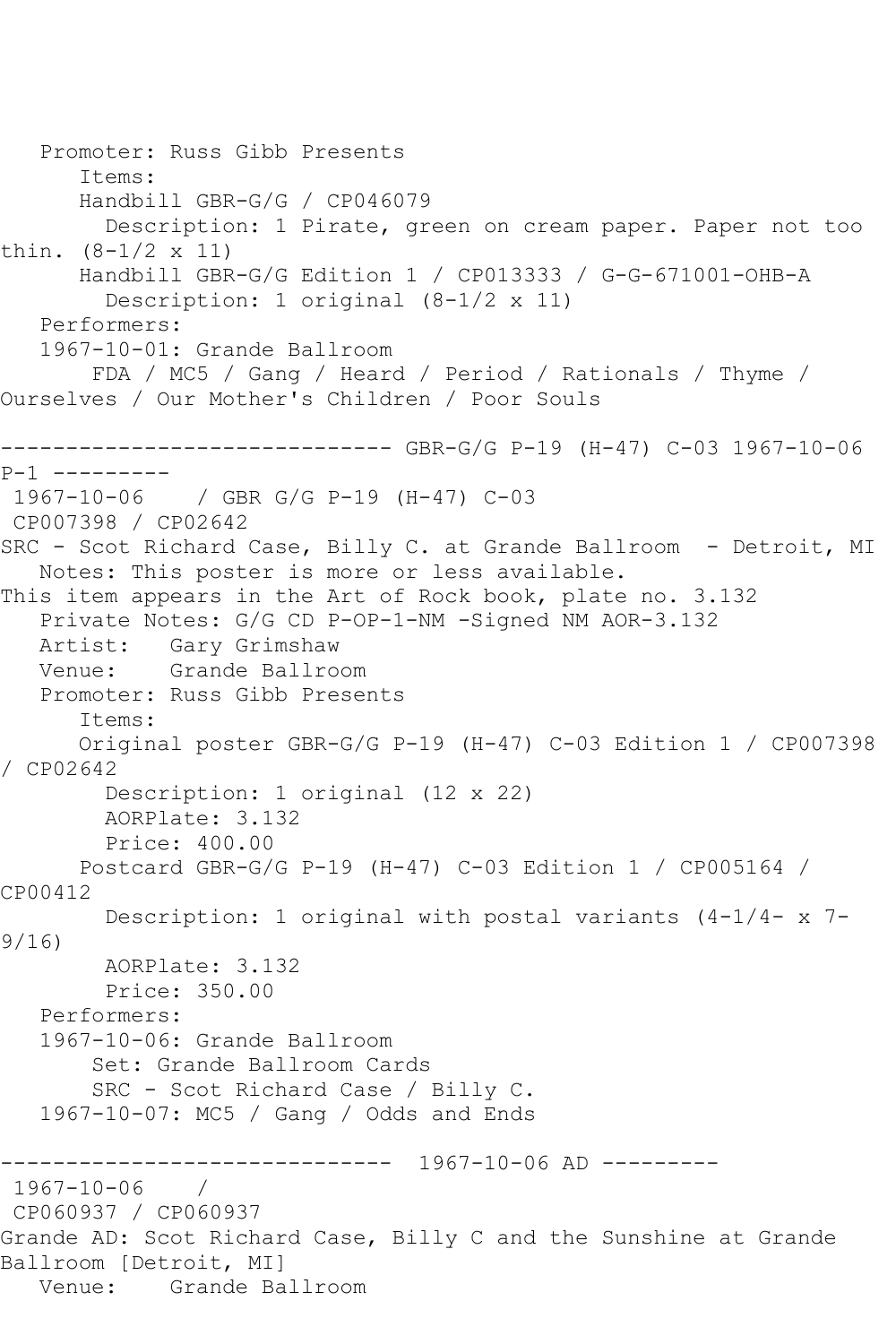Promoter: Russ Gibb Items: Advertisement / CP060937 / CP060937 Performers: 1967-10-06: Grande Ballroom Scot Richard Case / Billy C and the Sunshine 1967-10-07: MC 5 / Gang / Odds and Ends ------------------------------ GBR-G/G P-20 (H-48) C-04 1967-10-13 P-1 --------- 1967-10-13 / GBR G/G P-20 (H-48) C-04 CP007399 / CP02643 Cream, MC5 at Grande Ballroom - Detroit, MI Notes: Perhaps the most valuable of the posters, selling for \$3000+, due to the fact that is Cream and generally considered the best Grimshaw image in the Grande series. It is also in the Art of Rock. One of 2-3 most valuable Grande posters. Reprint is edition of 250, printed in 1992 by L'Imagerie, under license by Grimshaw This item appears in the Art of Rock book, plate no. 3.132 Private Notes: G/G CD P-OP-1-Signed Very Good, but corner tears AOR-3.132 Event: No Age Limit Artist: Gary Grimshaw<br>Venue: Grande Ballro Grande Ballroom Promoter: Russ Gibb Presents Items: Original poster GBR-G/G P-20 (H-48) C-04 Edition 1 / CP007399 / CP02643 Description: 1 original, 1 reprint 1992 (12 x 22) AORPlate: 3.132 Price: 5000.00 Postcard GBR-G/G P-20 (H-48) C-04 Edition 1 / CP005163 / CP00411 Var. PC 04 Description: 1 original with postal variants (3-7/8- x 7- 1/16) AORPlate: 3.132 Price: 500.00 Performers: 1967-10-13 1967-10-15: Grande Ballroom Set: Grande Ballroom Cards Cream / MC5 1967-10-14: Rationals 1967-10-15: Apostles / Hoage Limit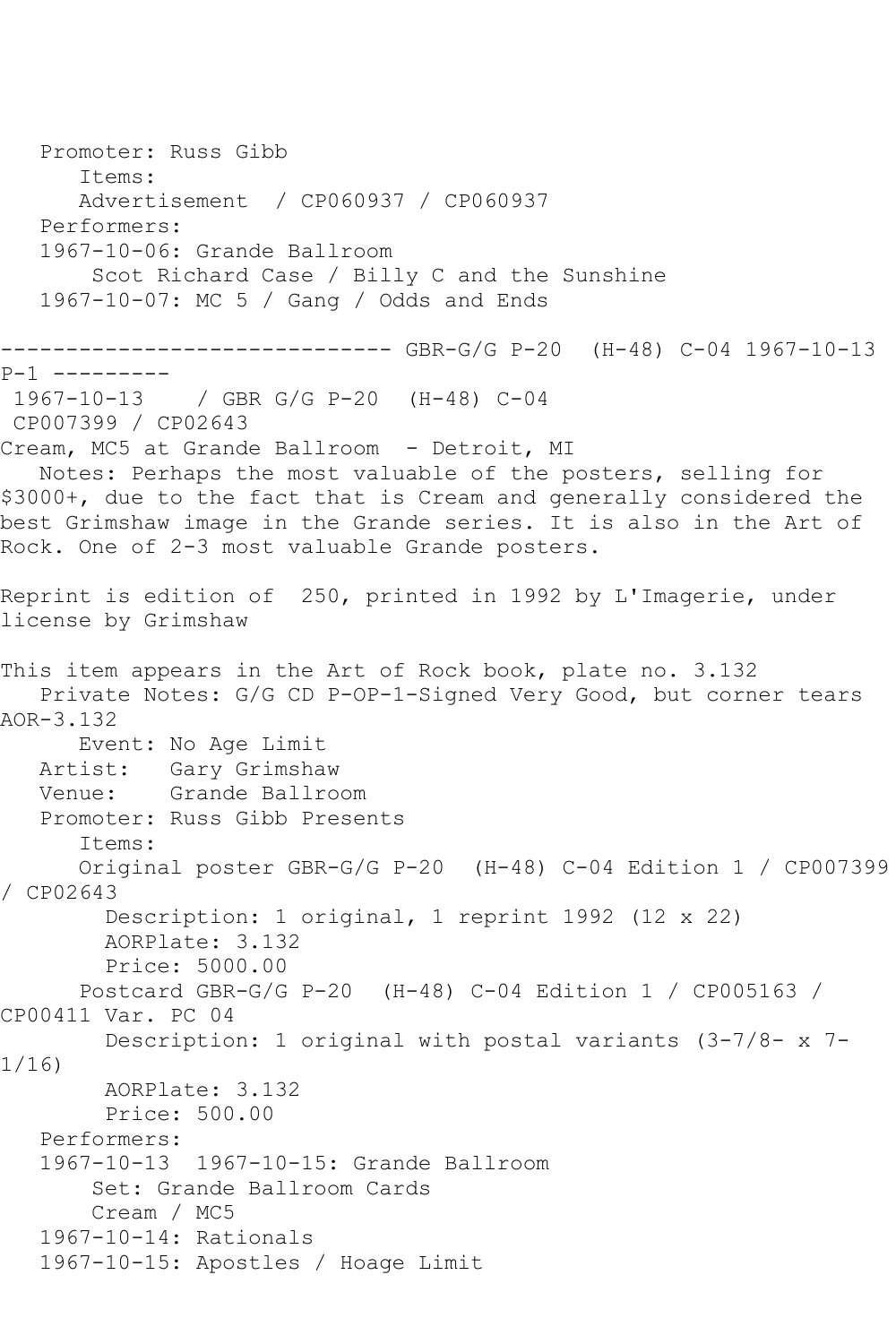------------------------------ 1967-10-13 AD --------- 1967-10-13 / CP060916 / CP060916 Grande AD: Cream, Rationals at Grande Ballroom [Detroit, MI] Venue: Grande Ballroom Items: Advertisement / CP060916 / CP060916 Performers: 1967-10-13 1967-10-15: Grande Ballroom Cream / Rationals / Thyme / MC 5 / Apostles ------------------------------ GBR-G/G P-21 (H-49) C-05 1967-10-20 P-1 --------- 1967-10-20 / GBR G/G P-21 (H-49) C-05 CP007400 / CP02644 Pack, Gold at Grande Ballroom - Detroit, MI Notes: Very hard poster to get; also one of the hardest cards. This item appears in the Art of Rock book, plate no. 3.144 Private Notes: G/G CD P-OP-1-Signed NM AOR-3.144 Artist: Gary Grimshaw Venue: Grande Ballroom Promoter: Russ Gibb Presents Items: Original poster GBR-G/G P-21 (H-49) C-05 Edition 1 / CP007400 / CP02644 Description: 1 original (13 x 22-1/8) AORPlate: 3.144 Price: 1200.00 Postcard GBR-G/G P-21 (H-49) C-05 Edition 1 / CP005166 / CP00414 Description: 1 original (4-1/4- x 7-5/16) AORPlate: 3.144 Price: 300.00 Advertisement GBR-G/G P-21 (H-49) C-05 / CP046074 (4-1/4 x 8) AORPlate: 3.144 Performers: 1967-10-20: Grande Ballroom Set: Grande Ballroom Cards Pack / Gold / Our Mother's Children 1967-10-21: MC5 / Gang / Billy C and the Sunshine ------------------------------ GBR-G/G P-22 (H-50) C-06 1967-10-27 P-1 --------- 1967-10-27 / GBR G/G P-22 (H-50) C-06 CP007401 / CP02645 MC5, Rationals at Grande Ballroom - Detroit, MI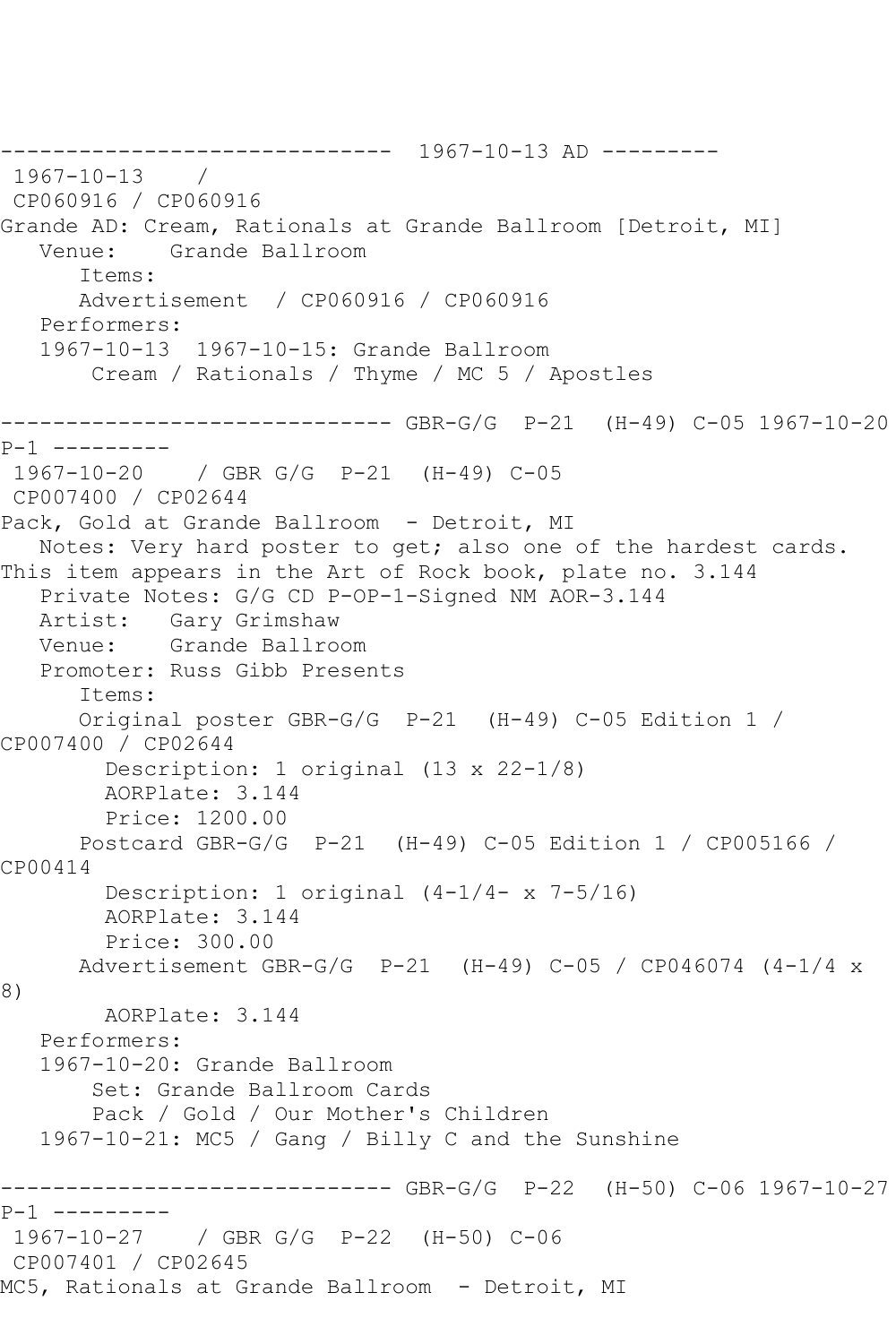```
 Notes: More available as a card.
   Private Notes: G/G CD P-OP-1-signed NM
   Artist: Gary Grimshaw
   Venue: Grande Ballroom
    Promoter: Russ Gibb Presents
       Items:
       Original poster GBR-G/G P-22 (H-50) C-06 Edition 1 / 
CP007401 / CP02645
         Description: 1 original (12-1/8 x 21-1/8)
         Price: 900.00
       Postcard GBR-G/G P-22 (H-50) C-06 Edition 1 / CP005165 / 
CP00413
        Description: 1 original with postal variants (4-1/16- x 6-
15/16)
         Price: 250.00
    Performers:
    1967-10-27: Grande Ballroom
        Set: Grande Ballroom Cards
        MC5 / Rationals
    1967-10-28: Up / James Gang
       ------------------------------ GBR-G/G C-07 1967-10-29 C-1 ---------
1967-10-29 / GBR G/G C-07
CP005167 / CP00415
MC5, Gold at Grande Ballroom - Detroit, MI
   Notes: Aside from the Who/Toronto, this is the most difficult 
card, often bringing $1000. Perhaps 12-15 exist.
    Private Notes: G/G CD
       Benefit: Trans-Love Dance Benefit Concert
   Artist: Carl Lundgren
   Venue: Grande Ballroom
    Promoter: Trans-Love Energies
       Items:
       Postcard GBR-G/G C-07 Edition 1 / CP005167 / CP00415
         Description: 1 original, postal variants, 1 reprint 1994 
from Pomegranate Artbooks (4-1/8- x 7)
         Price: 1000.00
    Performers:
    1967-10-29: Grande Ballroom
        Set: Grande Ballroom Cards
        MC5 / Gold / John Sinclair / Jim Semark (poet)
                   ------------------------------ GBR-G/G 1967-11-03 P-1 ---------
1967-11-03 / GBR G/G
CP022203 / XQGG671103ABW
Peter Max at Grande Ballroom
```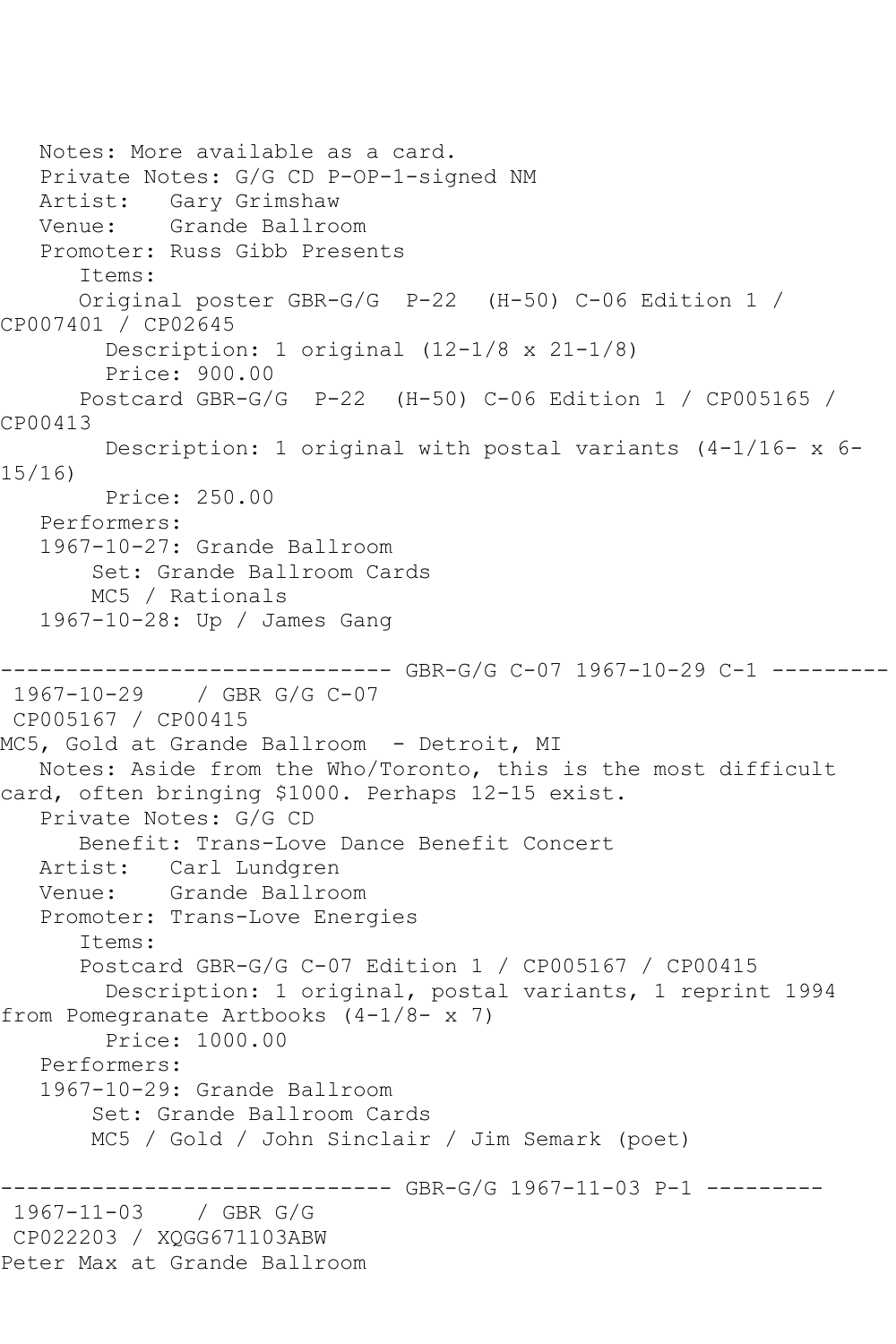Notes: Only 2 known copies. Hard poster to find. Considered not essential by many collectors, because it is not part of the normal series of shows. Artist: Peter Max Venue: Grande Ballroom Promoter: Russ Gibb Presents Items: Original poster GBR-G/G Edition 1 / CP022203 / XQGG671103ABW (36 x 24) Performers: 1967-11-03 1967-11-05: Grande Ballroom Peter Max / Paupers / Gang / Thyme / MC5 / Rationals ------------------------------ GBR-G/G P-23 (H-51) C-08 1967-11-03 P-1 --------- 1967-11-03 / GBR G/G P-23 (H-51) C-08 CP007402 / CP02646 Paupers, Gang at Grande Ballroom - Detroit, MI Notes: G/G-671103A Card Variant This item appears in the Art of Rock book, plate no. 3.137 Private Notes: G/G CD P-OP-1-Signed NM AOR-3.137 Event: G/G Artist: Gary Grimshaw<br>Venue: Grande Ballro Grande Ballroom Promoter: Russ Gibb Presents Items: Original poster GBR-G/G P-23 (H-51) C-08 Edition 1 / CP007402 / CP02646 Description: 1 original (12-1/2 x 22) AORPlate: 3.137 Price: 800.00 Postcard GBR-G/G P-23 (H-51) C-08 Edition 1 / CP005169 / CP00417 Description: 1 original with postal variants  $(4 \times 7-1/8)$  AORPlate: 3.137 Price: 250.00 Advertisement GBR-G/G P-23 (H-51) C-08 / CP046073 Description: Ad  $(3-1/2 \times 7-1/4)$  AORPlate: 3.137 Performers: 1967-11-03: Grande Ballroom 1967-11-04: Paupers / Gang 1967-11-05: Thyme / Set: Grande Ballroom Cards MC5 / Rationals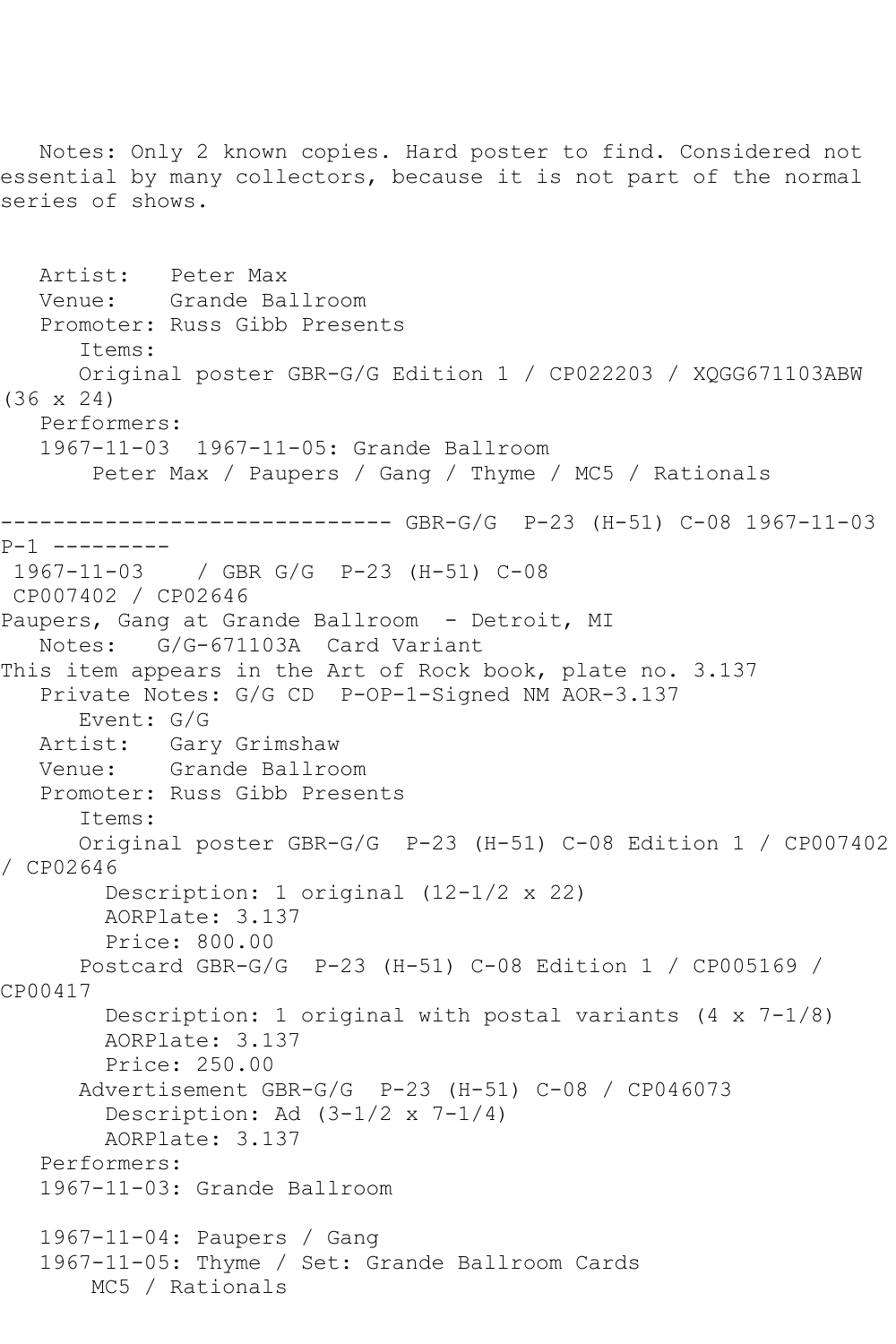------------------------------ GBR-G/G P-24 (H-52) C-09 1967-11-10 P-1 --------- 1967-11-10 / GBR G/G P-24 (H-52) C-09 CP007403 / CP02647 James Cotton Blues Band, MC5 at Grande Ballroom - Detroit, MI Notes: 15-20 known copies Very rare, large, fragile. Lovely. In great demand. Reprint is available. This item appears in the Art of Rock book, plate no. 3.145 Private Notes: G/G CD P-OP-1- OK \* 2-reprints 100 Artist: Carl Lundgren Venue: Grande Ballroom Promoter: Russ Gibb Presents Items: Original poster GBR-G/G P-24 (H-52) C-09 Edition 1 / CP007403 / CP02647 (13-1/4 x 24-1/8) AORPlate: 3.145 Price: 3000.00 Postcard GBR-G/G P-24 (H-52) C-09 Edition 1 / CP005168 / CP00416 Description: 1 original, postal variants, 1994 reprint by Pomegranate Artbooks (4-3/16 x 7-2/8) AORPlate: 3.145 Price: 275.00 Performers: 1967-11-10 1967-11-11: Grande Ballroom Set: Grande Ballroom Cards James Cotton Blues Band / MC5 1967-11-11: James Cotton Blues Band / Billy C and the Sunshine ------------------------------ GBR-G/G C-10 1967-11-17 C-1 --------- 1967-11-17 / GBR G/G C-10 CP005170 / CP00418 SRC - Scot Richard Case, Apostles at Grande Ballroom - Detroit, MI Notes: This card is starting to be more common, recently. Private Notes: G/G CD Artist: Gary Grimshaw Venue: Grande Ballroom Promoter: Russ Gibb Presents Items: Postcard GBR-G/G C-10 / CP020481 / XL19671127 Postcard GBR-G/G C-10 Edition 1 / CP005170 / CP00418 (4-1/16 x 7-1/8) Price: 150.00 Performers: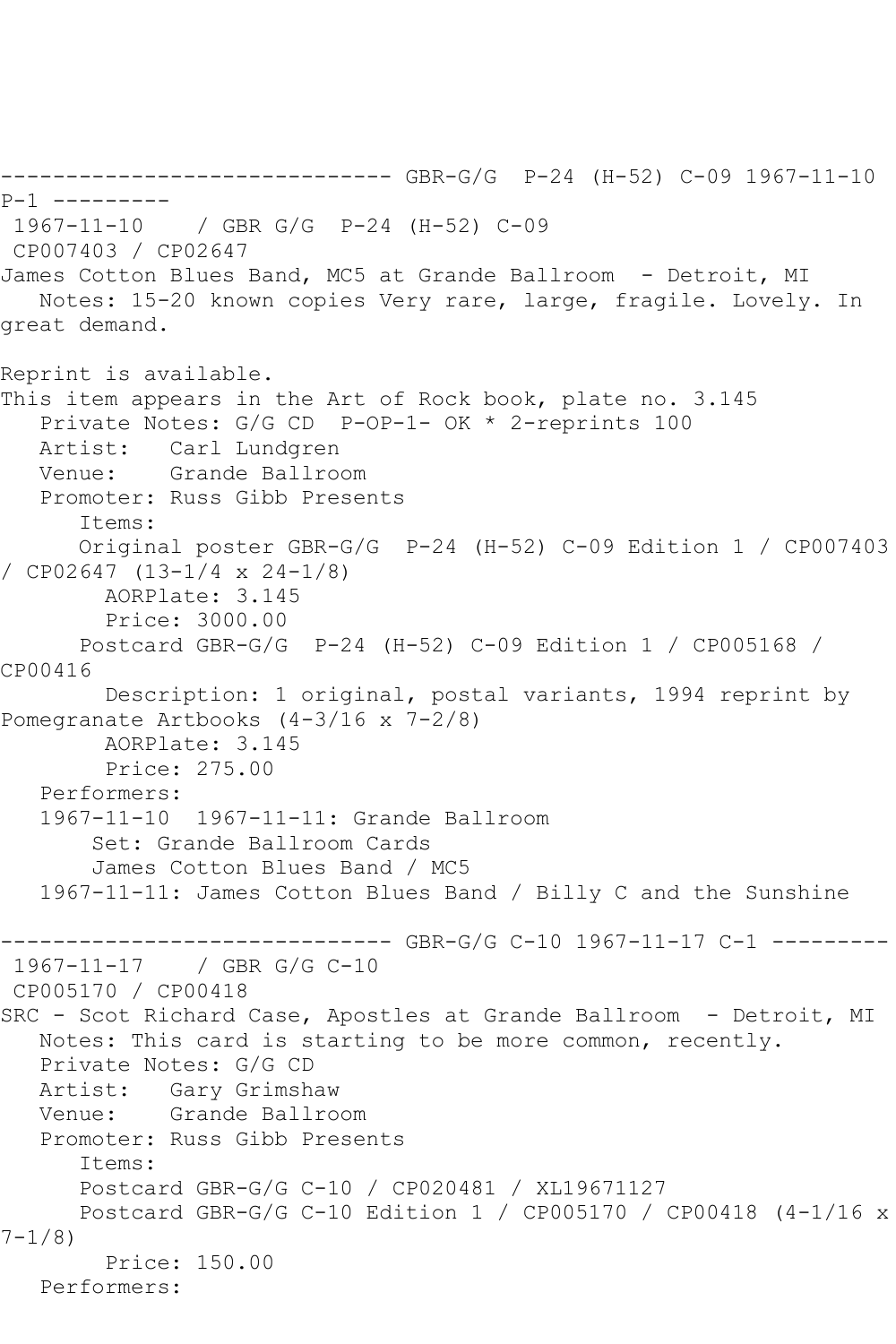```
 1967-11-17: Grande Ballroom
        Set: Grande Ballroom Cards
        SRC - Scot Richard Case / Apostles / Lost Generation
   1967-11-18: Odds and Ends / Epidemic / Our Mother's Children
             ------------------------------ 1967-11-17 AD ---------
1967-11-17 / 
CP060934 / CP060934
Grande AD: Scot Richard Case, Apostles at Grande Ballroom [Detroit, 
MI]<br>Artist:
           Gary Grimshaw
   Venue: Grande Ballroom
   Promoter: Russ Gibb
       Items:
      Advertisement / CP060934 / CP060934
   Performers:
   1967-11-17: Grande Ballroom
        Scot Richard Case / Apostles / Lost Generation
   1967-11-18: Odds and Ends / Epidemic / Our Mothers Children
   1967-11-24 1967-11-25: Fugs
                -------------- GBR-G/G 1967-11-23 H ---------
1967-11-23 / GBR G/G
CP046097
MC5, SRC - Scot Richard Case at Grande Ballroom - Detroit, MI
   Notes: Very scarce, with perhaps 3 known copies. Thick stock,
red/brown ink on white. Thanksgiving. A recording session.
   Venue: Grande Ballroom
   Promoter: Russ Gibb Presents
       Items:
      Handbill GBR-G/G / CP046097
         Description: 1 original (8-1/2 x 11)
       Handbill GBR-G/G Edition 1 / CP013336 / G-G-671123-OHB-A
         Description: 1 original (8-1/2 x 11)
   Performers:
   1967-11-23: Grande Ballroom
        MC5 / SRC - Scot Richard Case
------------------------------ GBR-G/G P-25 (H-55) C-11 1967-11-24 
P-1 ---------
1967-11-24 / GBR G/G P-25 (H-55) C-11
CP007404 / CP02648
Fugs, Gang at Grande Ballroom - Detroit, MI
   Notes: Quite rare as a poster. Desirable. Also rare as a card.
Photo by Leni Sinclair
```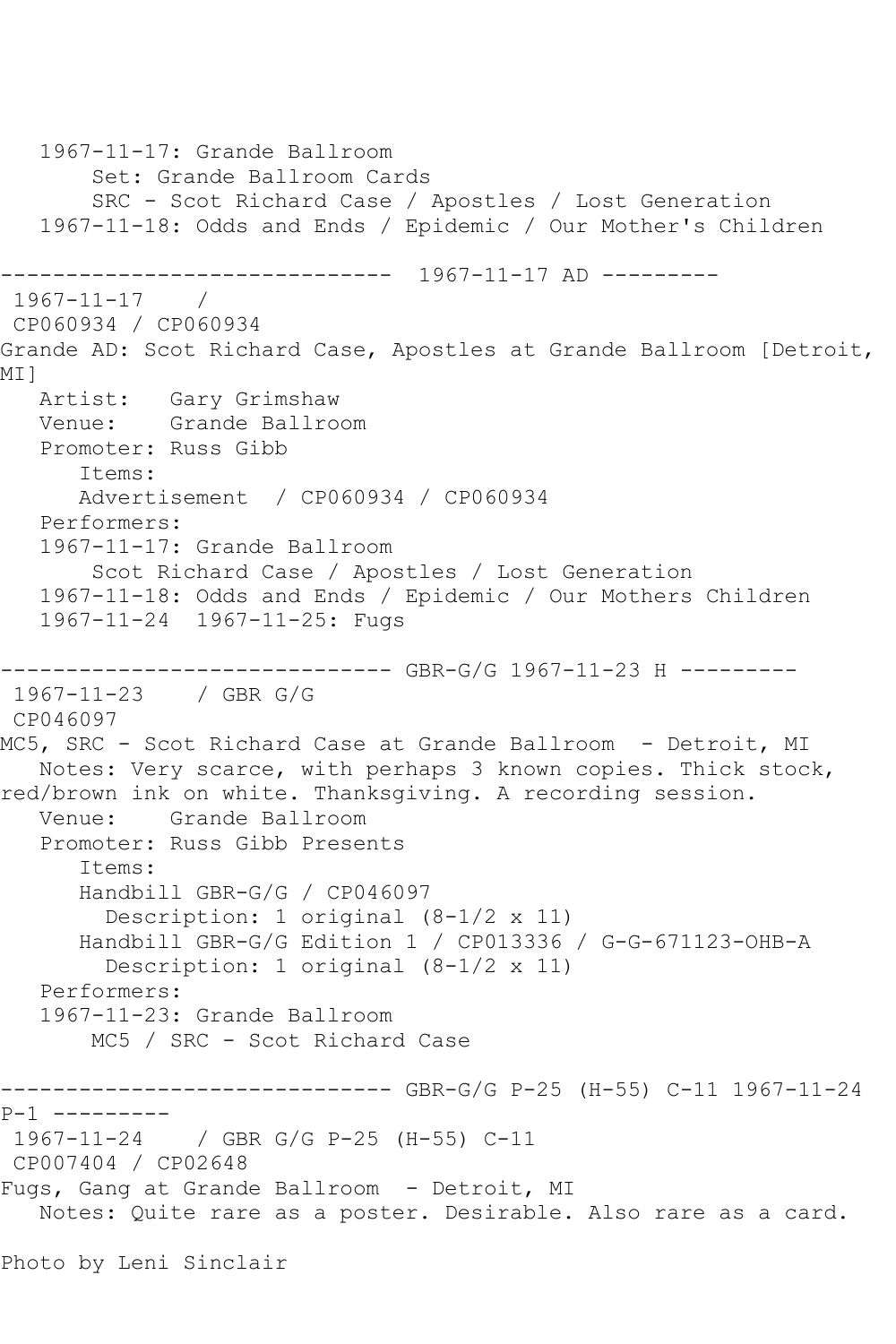personal favorites. I really like the Fugs. It doesn't get any better than that, the Fugs and the MC5. I am a huge fan of Ed Sanders and when they played the Grande they pulled out all the stops. It wasn't just another gig to them. A big deal. This item appears in the Art of Rock book, plate no. 3.142 Private Notes: G/G CD P-OP-1-NM [tiny corner missing] AOR-3.142 Artist: Gary Grimshaw Venue: Grande Ballroom Promoter: Russ Gibb Presents Items: Original poster GBR-G/G P-25 (H-55) C-11 Edition 1 / CP007404 / CP02648 Description: 1 original (15 x 22) AORPlate: 3.142 Price: 1200.00 Postcard GBR-G/G P-25 (H-55) C-11 Edition 1 / CP005171 / CP00419 Description: 1 original (4-7/8 x 7-1/16) AORPlate: 3.142 Price: 150.00 Performers: 1967-11-24 1967-11-25: Grande Ballroom Set: Grande Ballroom Cards Fugs / Gang / Ashmollyan Quintet / MC5 ------------------------------ GBR 1967-11-26 H-1 --------- 1967-11-26 / GBR CP013338 / G-G-671126-OHB-C Fugs, MC5 at Grande Ballroom - Detroit, MI Notes: Very rare handbill. Regular bond. Not a Russ Gibb event. Benefit: John Sinclair Defense Fund Artist: Gary Grimshaw Venue: Grande Ballroom Items: Handbill GBR / CP046093 Description: 2 originals (8-1/2 x 11) Price: 450.00 Handbill GBR Edition 1 / CP013337 / G-G-671126-OHB-A Var. A Description: 2 originals (8-1/2 x 11) Handbill GBR Edition 1 / CP013338 / G-G-671126-OHB-C Var. B Description: 2 originals (8-1/2 x 11) Performers: 1967-11-26: Grande Ballroom Fugs / MC5 / Billy C. / Sunshine ------------------------------ GBR-G/G 1967-12 H --------- / GBR G/G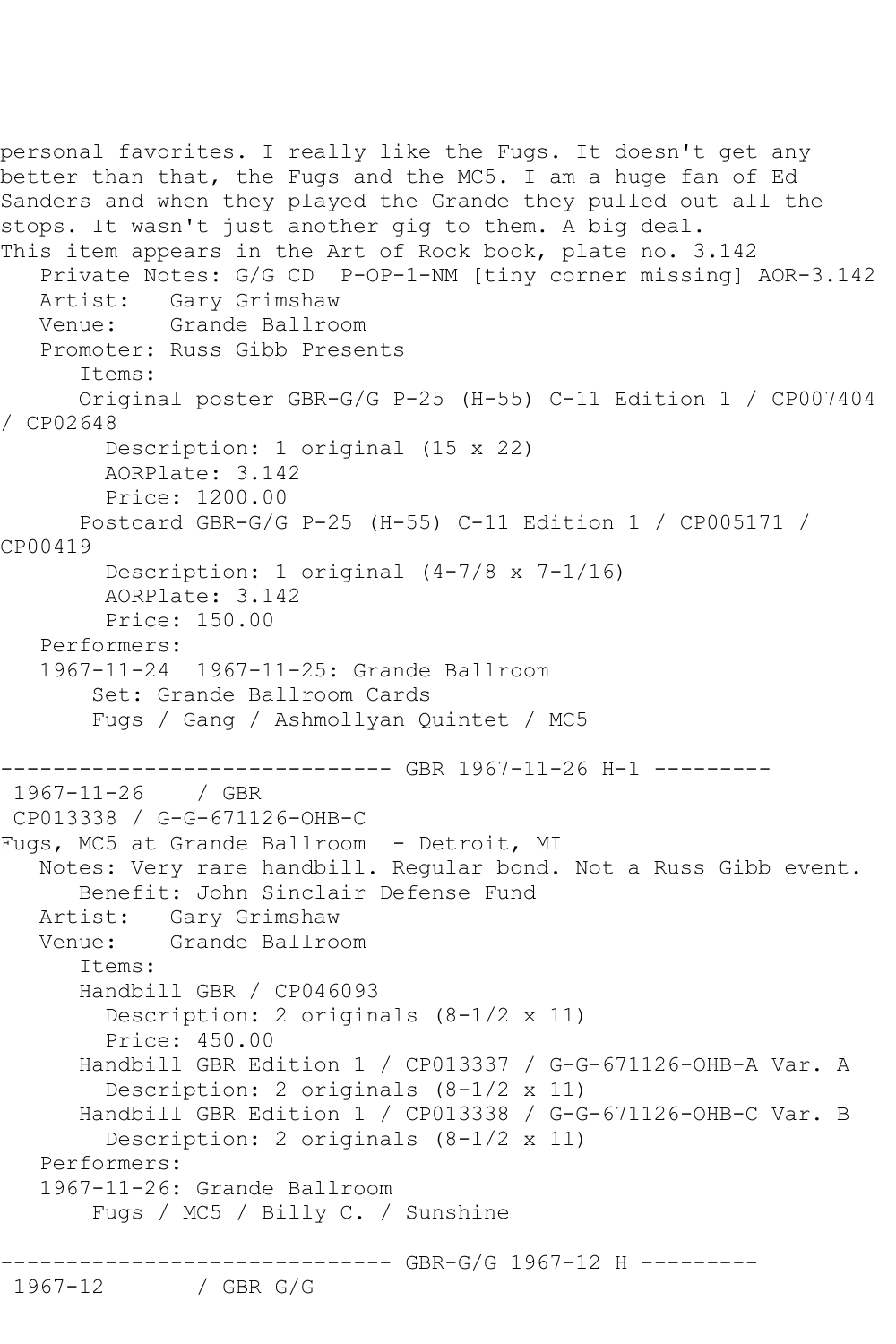CP046069 Sun Ra and his Arkestra, John Sinclair at Grande Ballroom - Detroit, MI Notes: Multi-page interview of Sun Ra by John Sinclair, putlished on Grande Ballroom stationary. Four pages, printed both side, with 8th side blank. Venue: Grande Ballroom Promoter: Russ Gibb Presents Items: Handbill GBR-G/G / CP046069 (8.5x11) Performers: 1967-12: Grande Ballroom Sun Ra and his Arkestra / John Sinclair ------------------------------ GBR-G/G P-26 (H-56) C-12 1967-12-01 P-1 --------- 1967-12-01 / GBR G/G P-26 (H-56) C-12 CP007405 / CP02649 Chambers Brothers, Children at Grande Ballroom - Detroit, MI Notes: This poster is more rare that the earlier Chambers Brothers. In general, from this point in the series onward, most have more copies out there. Same with the cards. This item appears in the Art of Rock book, plate no. 3.153 Private Notes: G/G CD P-OP-1-NM AOR-3.153 Artist: Carl Lundgren Venue: Grande Ballroom Promoter: Russ Gibb Presents Items: Original poster GBR-G/G P-26 (H-56) C-12 Edition 1 / CP007405 / CP02649 Description: 1 original (13-7/8 x 23-3/8) AORPlate: 3.153 Price: 800.00 Postcard GBR-G/G P-26 (H-56) C-12 Edition 1 / CP005173 / CP00421 Description: 1 original, postal variants, 1994 reprint by Pomegranate Artbooks (4-3/8 x 7-7/16) AORPlate: 3.153 Price: 100.00 Performers: 1967-12-01 1967-12-02: Grande Ballroom Set: Grande Ballroom Cards Chambers Brothers / Children 1967-11-02: Chambers Brothers / Thyme / Up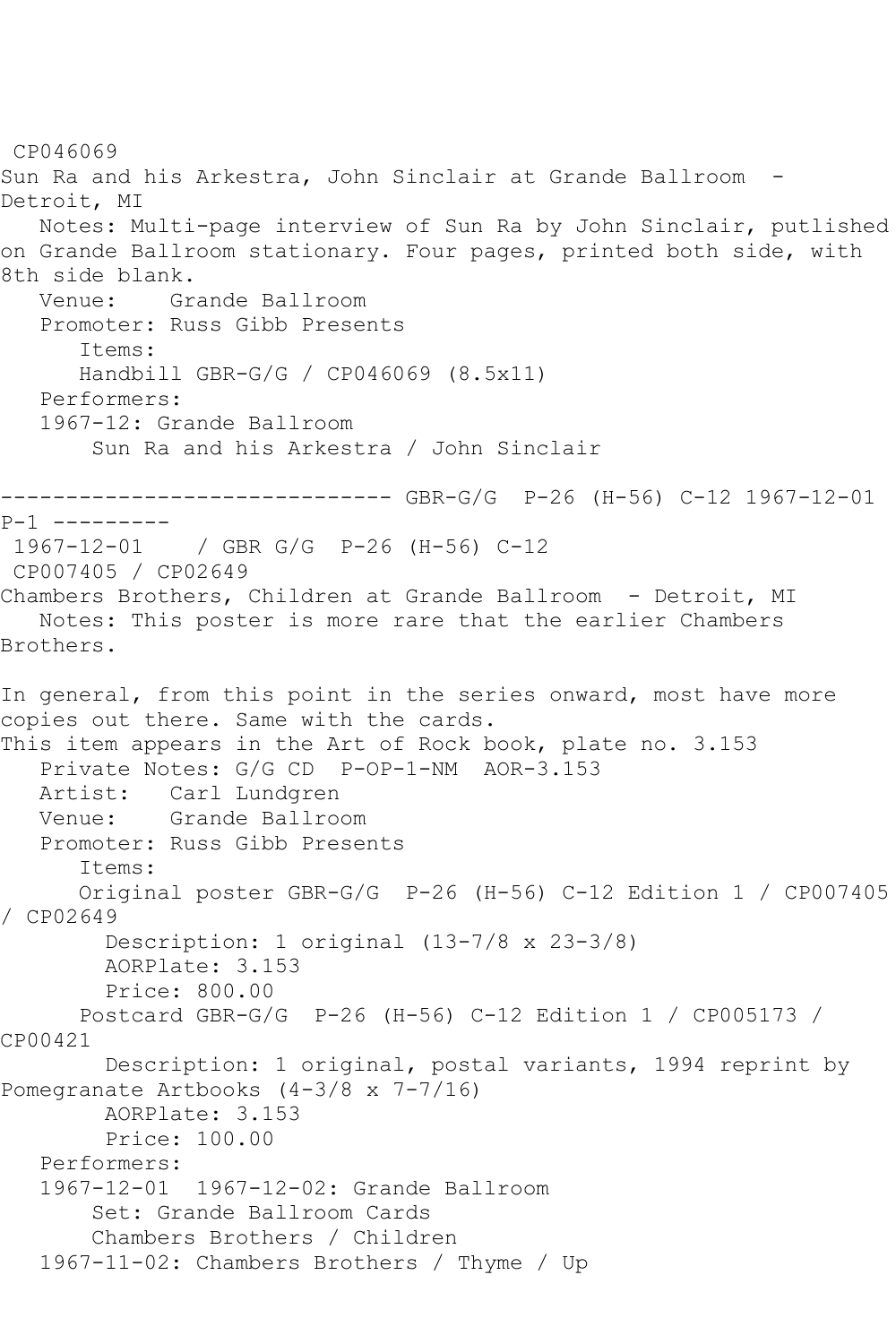```
------------------------------ GBR-G/G C-13 1967-12-08 C-1 ---------
1967-12-08 / GBR G/G C-13
CP005174 / CP00422
Moby Grape, Rationals at Grande Ballroom - Detroit, MI
   Private Notes: G/G CD
   Artist: Gary Grimshaw
   Venue: Grande Ballroom
   Promoter: Russ Gibb Presents
       Items:
      Postcard GBR-G/G C-13 Edition 1 / CP005174 / CP00422
         Description: 1 original, postal variants (3-13/16 x 6-15/16)
         Price: 125.00
   Performers:
   1967-12-08 1967-12-09: Grande Ballroom
        Set: Grande Ballroom Cards
        Moby Grape / Rationals / MC5 / Wilson Mower Pursuit (not on 
the card)
                ------------------------------ 1967-12-08 AD ---------
1967-12-08 / 
CP060924 / CP060924
Grande AD: MC 5, Moby Grape at Grande Ballroom [Detroit, MI]
   Notes: Ad in the Fifth Estate.
      Benefit: Lights by Trans Love
   Venue: Grande Ballroom
   Promoter: Russ Gibb
       Items:
      Advertisement / CP060924 / CP060924
   Performers:
   1967-12-08 1967-12-09: Grande Ballroom
       MC 5 / Moby Grape / Rationals
------------------------------ GBR-G/G P-27 (H-58) C-14 1967-12-15 
P-1 ---------
1967-12-15 / GBR G/G P-27 (H-58) C-14
CP007406 / CP02650
Vanilla Fudge, Thyme at Grande Ballroom - Detroit, MI
   Notes: This poster is quite fragile, discolors easily (because it 
is white), with most copies damaged. Also: hard to find.
   Private Notes: G/G CD P-OP-1-NM [tack holes]
   Artist: Carl Lundgren
   Venue: Grande Ballroom
   Promoter: Russ Gibb Presents
       Items:
      Original poster GBR-G/G P-27 (H-58) C-14 Edition 1 / CP007406 
/ CP02650
         Description: 1 original (13 x 22)
```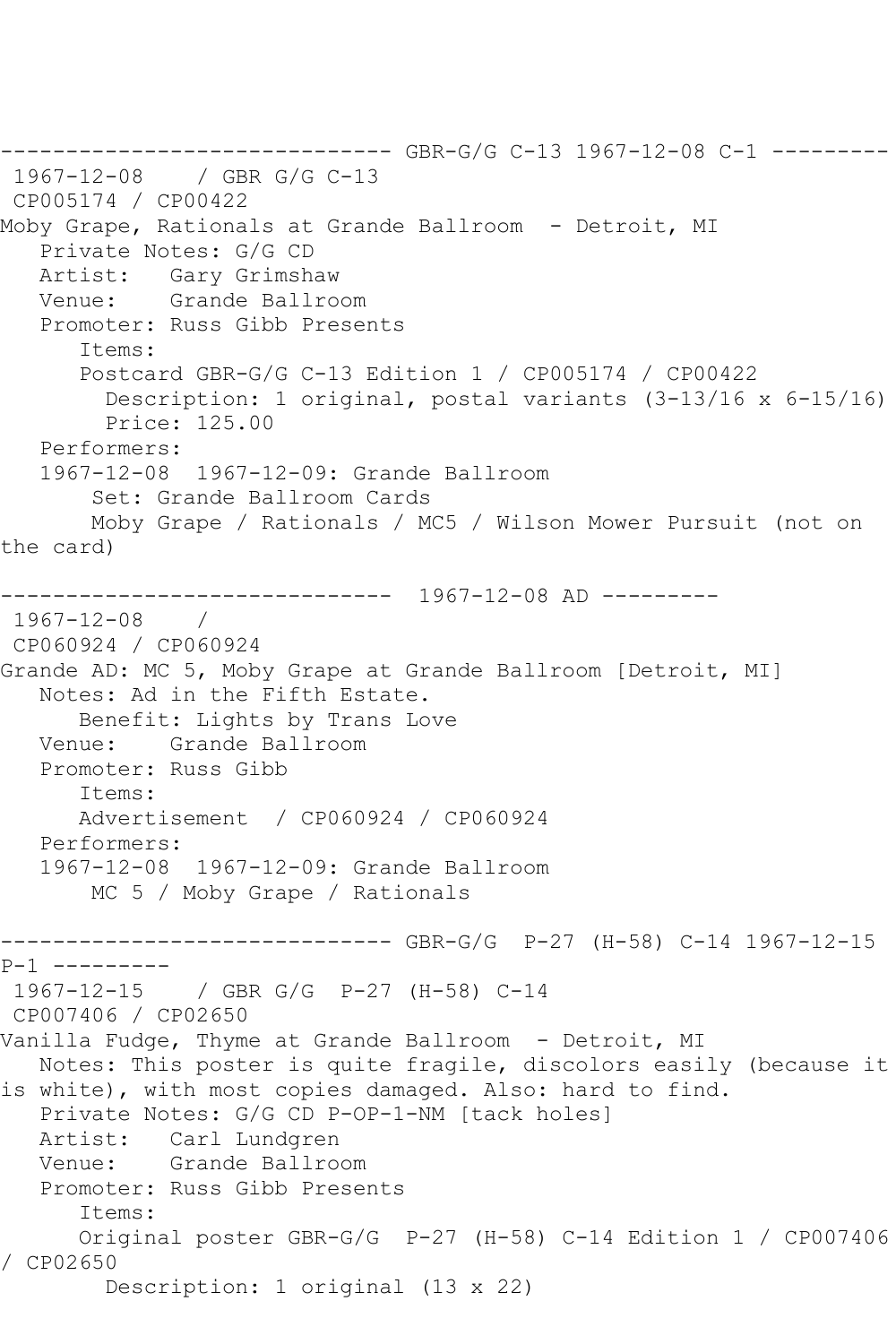```
 Price: 800.00
       Postcard GBR-G/G P-27 (H-58) C-14 Edition 1 / CP005175 / 
CP00423
         Description: 1 original, postal variants (4-2/8 x 7-5/8)
         Price: 125.00
   Performers:
   1967-12-15 1967-12-17: Grande Ballroom
        Set: Grande Ballroom Cards
        Vanilla Fudge / Thyme / Rationals / MC5
                ------------------------------ 1967-12-17 AD ---------
1967-12-17 / 
CP060935 / CP060935
Grande AD: Barons, Ashmollyan Quintet at Grande Ballroom [Detroit, 
MI 1
   Notes: Ad in the Daily Collegian.
   Venue: Grande Ballroom
       Items:
       Advertisement / CP060935 / CP060935
   Performers:
   1967-12-17: Grande Ballroom
        Barons / Ashmollyan Quintet
   1967-12-18: Landeers / Cosmic Expanding
------------------------------ GBR-G/G P-28 (H-59) C-15 1967-12-21 
P-1 ---------
1967-12-21 / GBR G/G P-28 (H-59) C-15
CP007407 / CP02651
Paul Butterfield, Thyme at Grande Ballroom [Detroit, MI]
   Notes: Gary Grimshaw: that's a good one. I like that.
Very difficult poster to find. Because it is Cream, it is sought 
after. Also "Ming the Merciless" image. Collectors want it.
   Private Notes: G/G CD P-OP-1-Signed NM
   Artist: Gary Grimshaw
   Venue: Grande Ballroom
   Promoter: Russ Gibb Presents
       Items:
      Original poster GBR-G/G P-28 (H-59) C-15 Edition 1 / CP007407 
/ CP02651
         Description: 1 original (13-1/8 x 22)
         Price: 5500.00
       Postcard GBR-G/G P-28 (H-59) C-15 Edition 1 / CP005176 / 
CP00424 Var. A
         Description: 2 originals, postal variants (4-2/8 x 7-5/16)
         Price: 120.00
   Performers:
```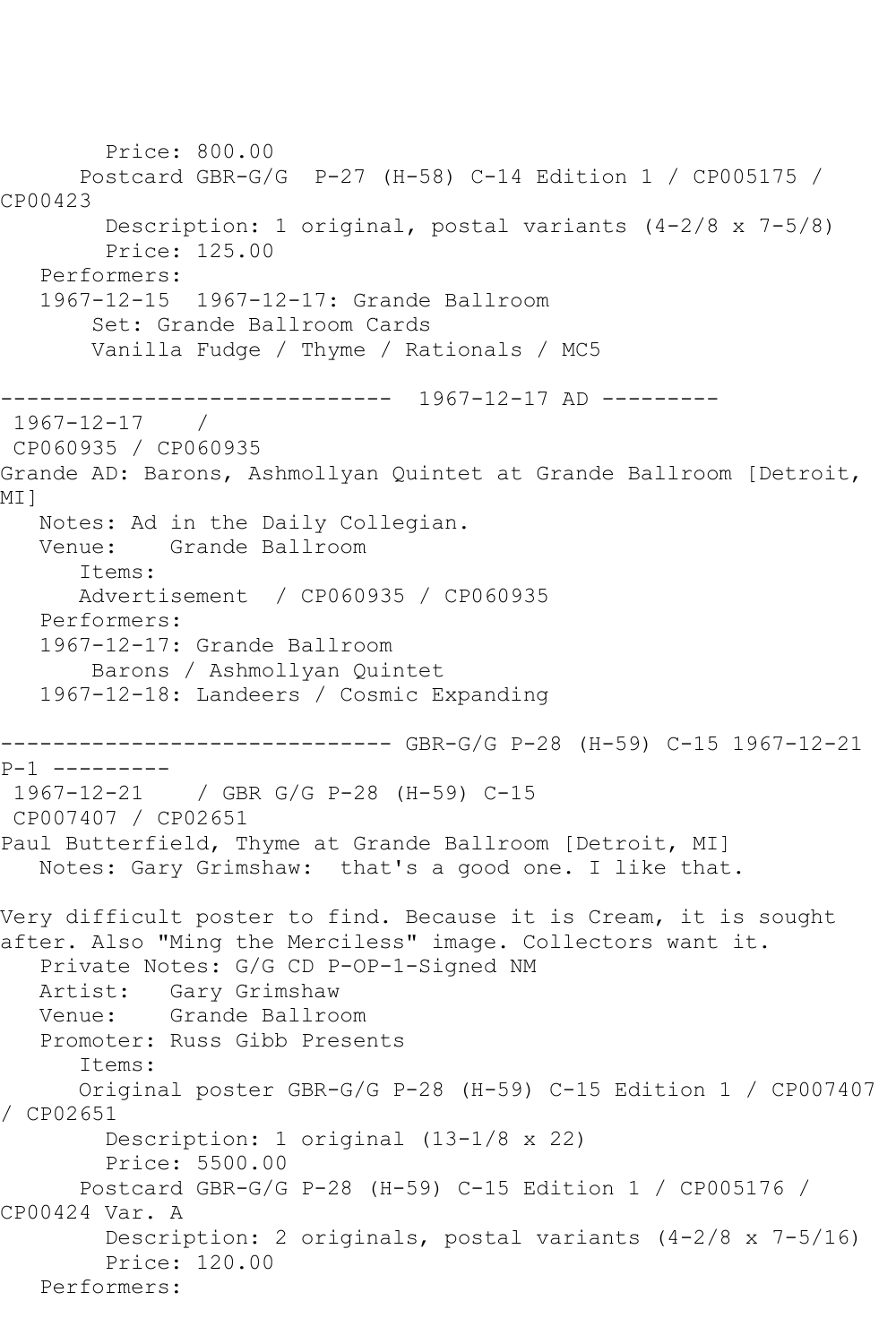```
 1967-12-21: Grande Ballroom
        Set: Grande Ballroom Cards
        Paul Butterfield Blues Band / Thyme / Rationals
   1967-12-22 1967-12-23: Cream / Billy C and the Sunshine / MC5 / 
Soap
------------------------------ 1967-12-21 AD ---------
1967-12-21 / 
CP060904 / CP060904
Grande AD: Paul Butterfield Blues Band, Apostles at Grande Ballroom 
[Detroit, MI]
   Notes: Ad in the Fifth Estate.
   Artist: T.H. Nast
   Venue: Grande Ballroom
   Promoter: Russ Gibb
       Items:
      Advertisement / CP060904 / CP060904
   Performers:
   1967-12-21: Grande Ballroom
        Paul Butterfield Blues Band / Apostles / Thyme
   1967-12-22 1967-12-23: Cream / Billy C and the Sunshine / MC 5 / 
Soap
------------------------------ GBR-G/G P-29 (H-60) C-16 1967-12-26 
P-1 ---------
1967-12-26 / GBR G/G P-29 (H-60) C-16
CP007408 / CP02652
Lyman woodard, Billy C. at Grande Ballroom - Detroit, MI
   Private Notes: G/G CD P-OP-1-NM
   Artist: Carl Lundgren
   Venue: Grande Ballroom
   Promoter: Russ Gibb Presents
       Items:
      Original poster GBR-G/G P-29 (H-60) C-16 Edition 1 / CP007408 
/ CP02652
        Description: 1 original (13 x 22)
        Price: 850.00
       Postcard GBR-G/G P-29 (H-60) C-16 Edition 1 / CP005177 / 
CP00425
        Description: 1 original, 1 reprint 1994 by Pomegranate 
Artbooks (4-1/8 x 7-3/8)
        Price: 120.00
   Performers:
   1967-12-26: Grande Ballroom
        Lyman Woodard / Billy C. / Talismen / Pack
   1967-12-27: MC5 / Up
   1967-12-28: Set: Grande Ballroom Cards
```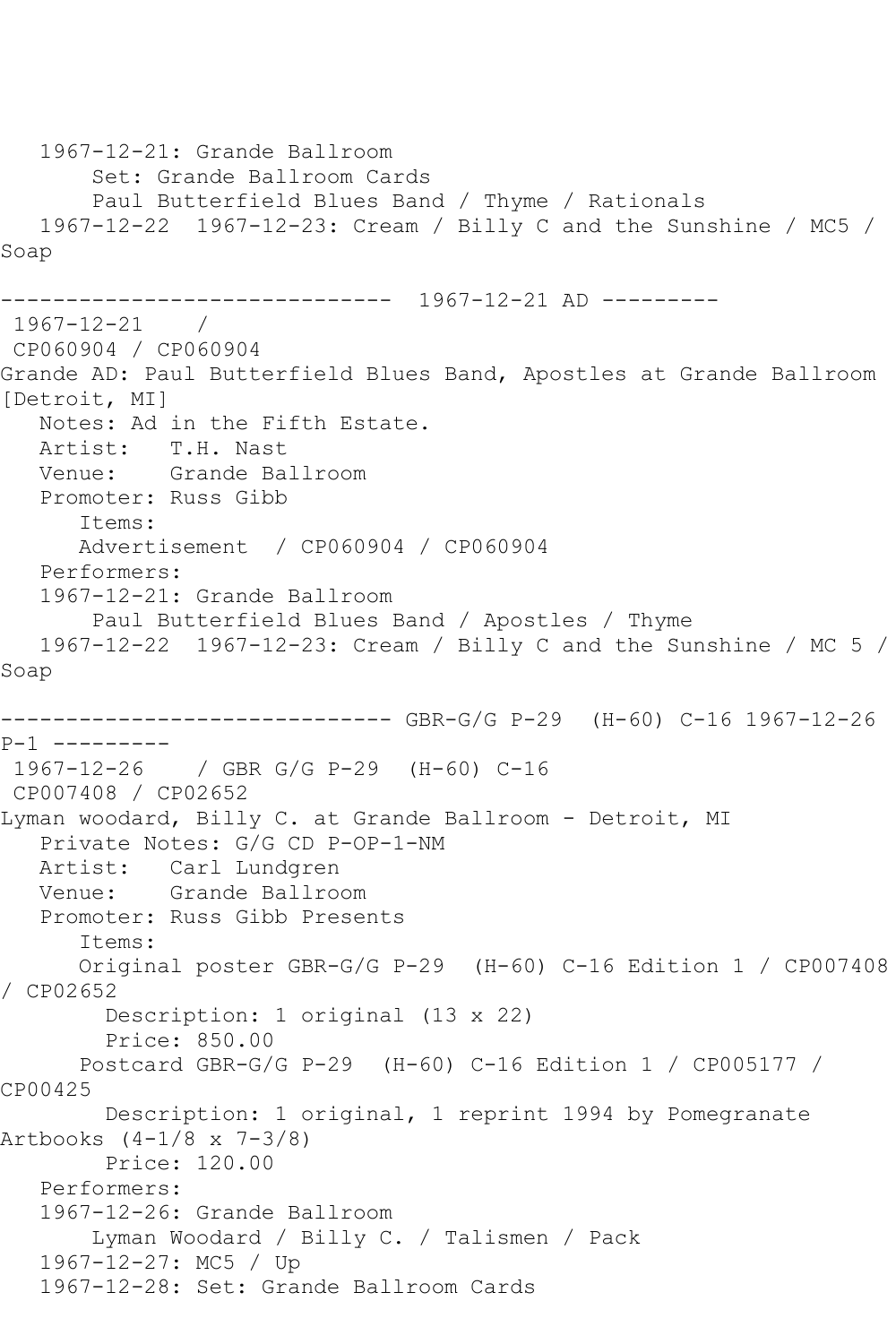```
 Woolies / Soap
    1967-12-29:
    1967-12-30: John Lee Hooker / Apostles / Gang
    1967-12-31: MC5 / Prime Movers Blues Band / Billy C. / Apostles
                  ------------------------------ GBR-G/G C-17 1968-01-05 C-1 ---------
1968-01-05 / GBR G/G C-17
CP005178 / CP00426
Gipsy Blue, Children at Grande Ballroom - Detroit, MI
    Private Notes: G/G CD
   Artist: Gary Grimshaw
   Venue: Grande Ballroom
    Promoter: Russ Gibb Presents
       Items:
       Postcard GBR-G/G C-17 Edition 1 / CP005178 / CP00426
         Description: 1 original, poster variants (4 x 7-1/8)
         Price: 60.00
    Performers:
    1968-01-05 1968-01-06: Grande Ballroom
        Set: Grande Ballroom Cards
        Gipsy Blue / Children
                ------------------------------ GBR-G/G C-18 1968-01-12 C-1 ---------
1968-01-12 / GBR G/G C-18
CP005180 / CP00428
Buddy Guy, Gang at Grande Ballroom - Detroit, MI
    Private Notes: G/G CD
   Artist: Carl Lundgren
   Venue: Grande Ballroom
    Promoter: Russ Gibb Presents
       Items:
       Postcard GBR-G/G C-18 Edition 1 / CP005180 / CP00428
         Description: 1 original, poster varinats, 1 reprint 1994 by 
Pomegranate Artbooks (4-2/8 x 7)
         Price: 50.00
   Performers:
    1968-01-12 1968-01-13: Grande Ballroom
        Set: Grande Ballroom Cards
        Buddy Guy / Gang / Soap
                   ------------------------------ 1968-01-12 AD ---------
1968-01-12 / 
CP060917 / CP060917
Grande AD: Buddy Guy Blues Band, Gang at Grande Ballroom [Detroit, 
<code>MI</code> 1
   Notes: Ad in the Varsity News.
   Venue: Grande Ballroom
```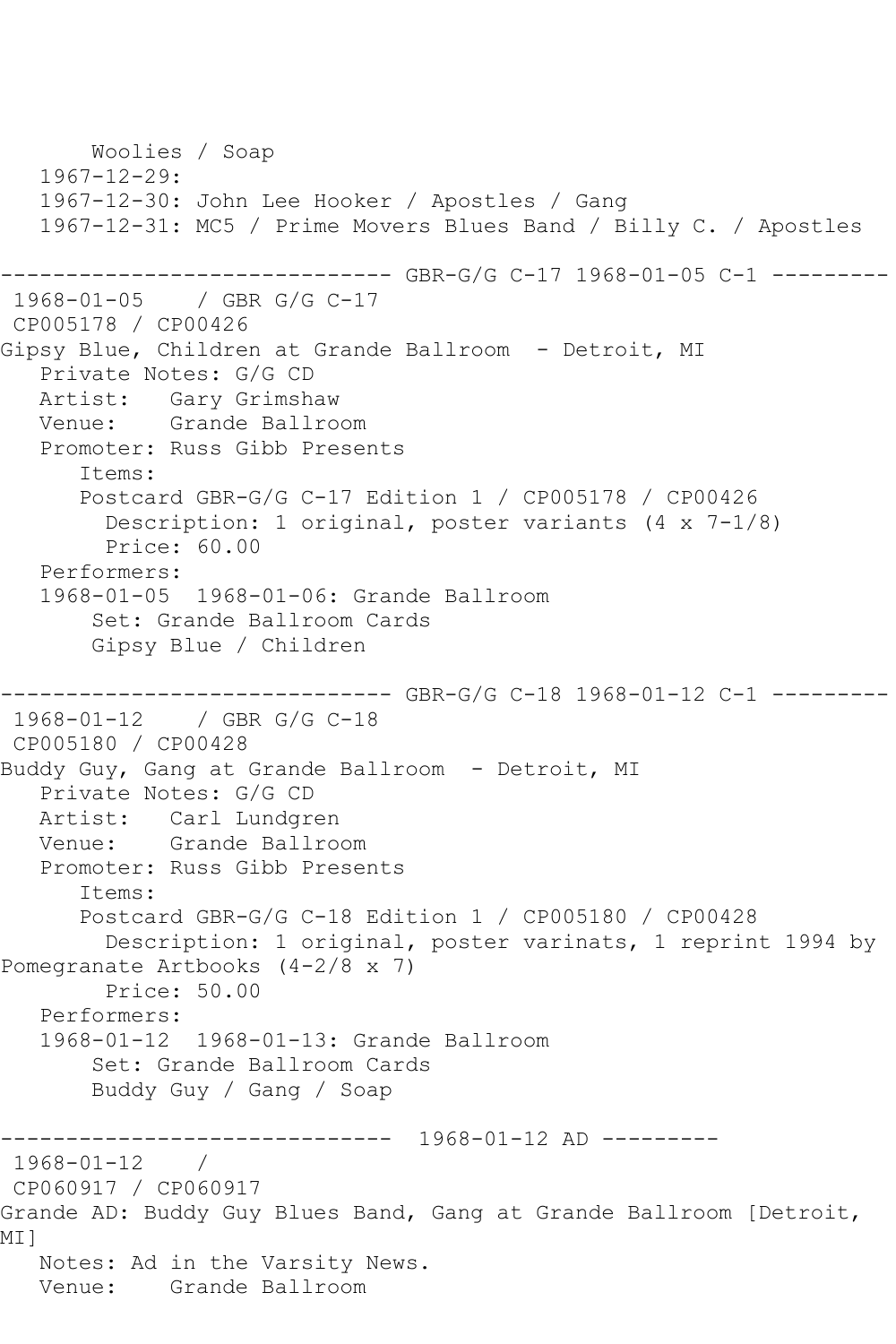Items: Advertisement / CP060917 / CP060917 Performers: 1968-01-12: Grande Ballroom Buddy Guy Blues Band / Gang 1968-01-13: Buddy Guy Blues Band / Soap 1968-01-19: Amboy Dukes / Apple Pie Motherhood 1968-01-20: Scot Richard Case / Apple Pie Motherhood ------------------------------ GBR-G/G P-30 (H-63) C-19 1968-01-19 P-1 ---------<br>1968-01-19 1968-01-19 / GBR G/G P-30 (H-63) C-19 CP007409 / CP02653 SRC - Scot Richard Case, Amboy Dukes at Grande Ballroom - Detroit, MI Notes: Perhaps 8-9 posters known to exist. Very difficult poster to get. Very nice. Gary Grimshaw: Early show a the Grande that had national groups. The first one was the Chambers Brothers. And all the shows before that were all local bands. Private Notes: G/G CD(2 copies) P-OP-1-Very Good [tack holes] Artist: Gary Grimshaw Venue: Grande Ballroom Promoter: Russ Gibb Presents Items: Original poster GBR-G/G P-30 (H-63) C-19 Edition 1 / CP007409 / CP02653 Description: 1 original (12-1/4 x 22-1/8) Price: 1600.00 Postcard GBR-G/G P-30 (H-63) C-19 Edition 1 / CP005160 / CP00407 Description: 1 original, postal variants (4-1/8 x 7-3/16) Price: 90.00 Performers: 1968-01-19: Grande Ballroom Set: Grande Ballroom Cards SRC - Scot Richard Case / Amboy Dukes / Apple Pie Motherhood 1968-01-23: John Mayall / Blues Breakers / Rationals -------- GBR-G/G C-20 1968-01-26 C-1 ---------1968-01-26 / GBR G/G C-20 CP005181 / CP00429 Lyman woodard, Thyme at Grande Ballroom - Detroit, MI Private Notes: G/G CD Artist: Carl Lundgren Venue: Grande Ballroom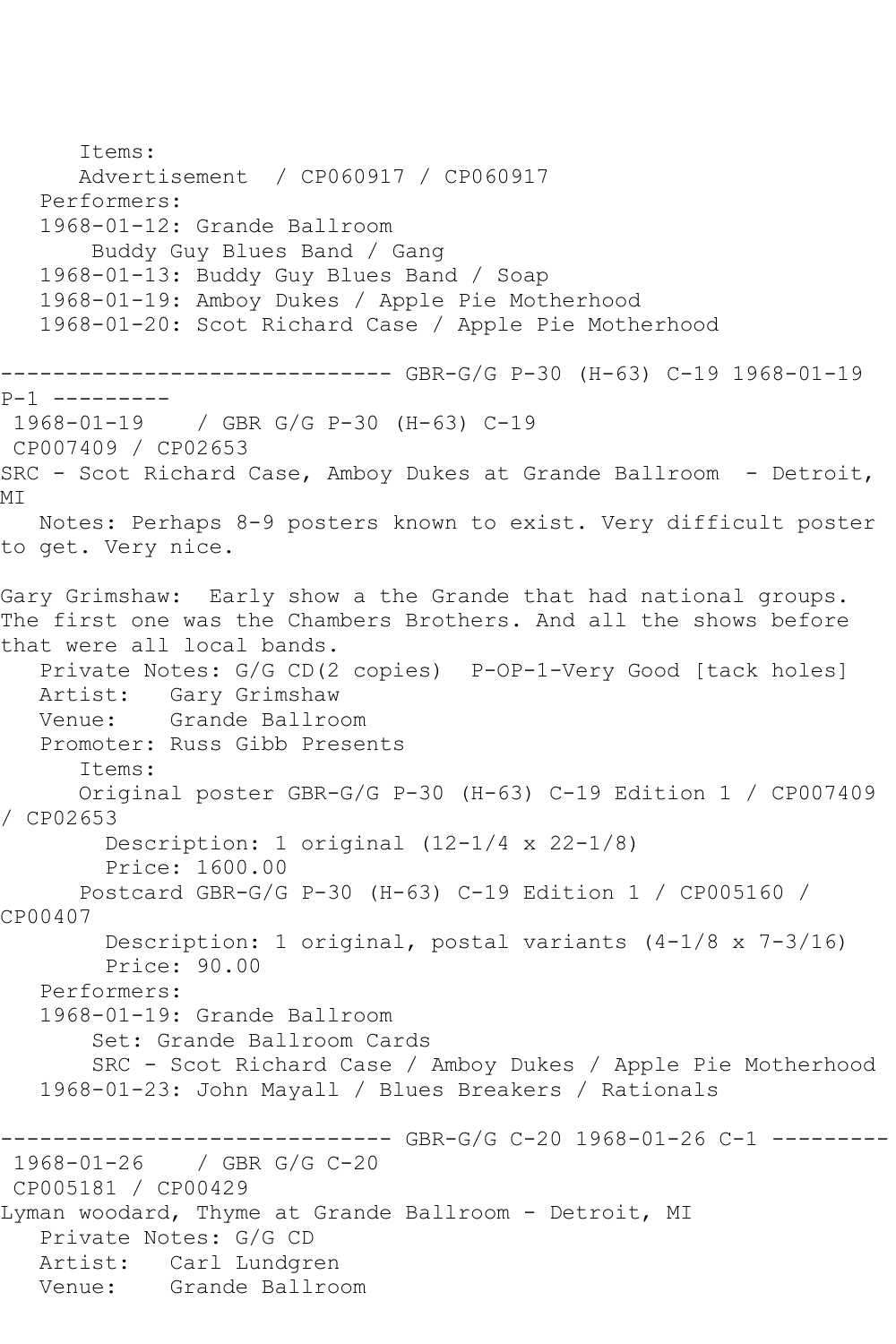```
 Promoter: Russ Gibb Presents
       Items:
       Postcard GBR-G/G C-20 Edition 1 / CP005181 / CP00429
         Description: 1 original, poster variants, 1 reprint 1994 by 
Pomegranate Artbooks (4-7/8 x 7-1/2)
         Price: 45.00
   Performers:
   1968-01-26 1968-01-27: Grande Ballroom
        Set: Grande Ballroom Cards
        Lyman Woodard / Thyme / Jagged Edge
   ------------------------------ GBR-G/G C-21 1968-02-02 C-1 ---------
1968-02-02 / GBR G/G C-21
CP005182 / CP00430
Beacon Street Union, MC5 at Grande Ballroom - Detroit, MI
   Private Notes: G/G CD
   Artist: Gary Grimshaw
   Venue: Grande Ballroom
   Promoter: Russ Gibb Presents
       Items:
       Postcard GBR-G/G C-21 Edition 1 / CP005182 / CP00430
         Description: 1 original, poster variants (4 x 7)
         Price: 50.00
   Performers:
   1968-02-02 1968-02-03: Grande Ballroom
        Set: Grande Ballroom Cards
        Beacon Street Union / MC5 / Charging Rhinoceros of Soul
                     --------- GBR-G/G C-22 1968-02-09 C-1 ---------
1968-02-09 / GBR G/G C-22
CP005183 / CP00431
Frost, Children at Grande Ballroom - Detroit, MI
   Private Notes: G/G CD
   Artist: Carl Lundgren
   Venue: Grande Ballroom
   Promoter: Russ Gibb Presents
       Items:
      Postcard GBR-G/G C-22 / CP020500 / XL19680209
       Postcard GBR-G/G C-22 Edition 1 / CP005183 / CP00431
         Description: 1 original, poster variants, 1 reprint 1994 by 
Pomegranate Artbooks (4-3/8 x 7-5/8)
        Price: 50.00
   Performers:
   1968-02-09: Grande Ballroom
        Set: Grande Ballroom Cards
        Frost / Children
   1968-02-10: Jagged Edge / Ashmollyan Quintet
```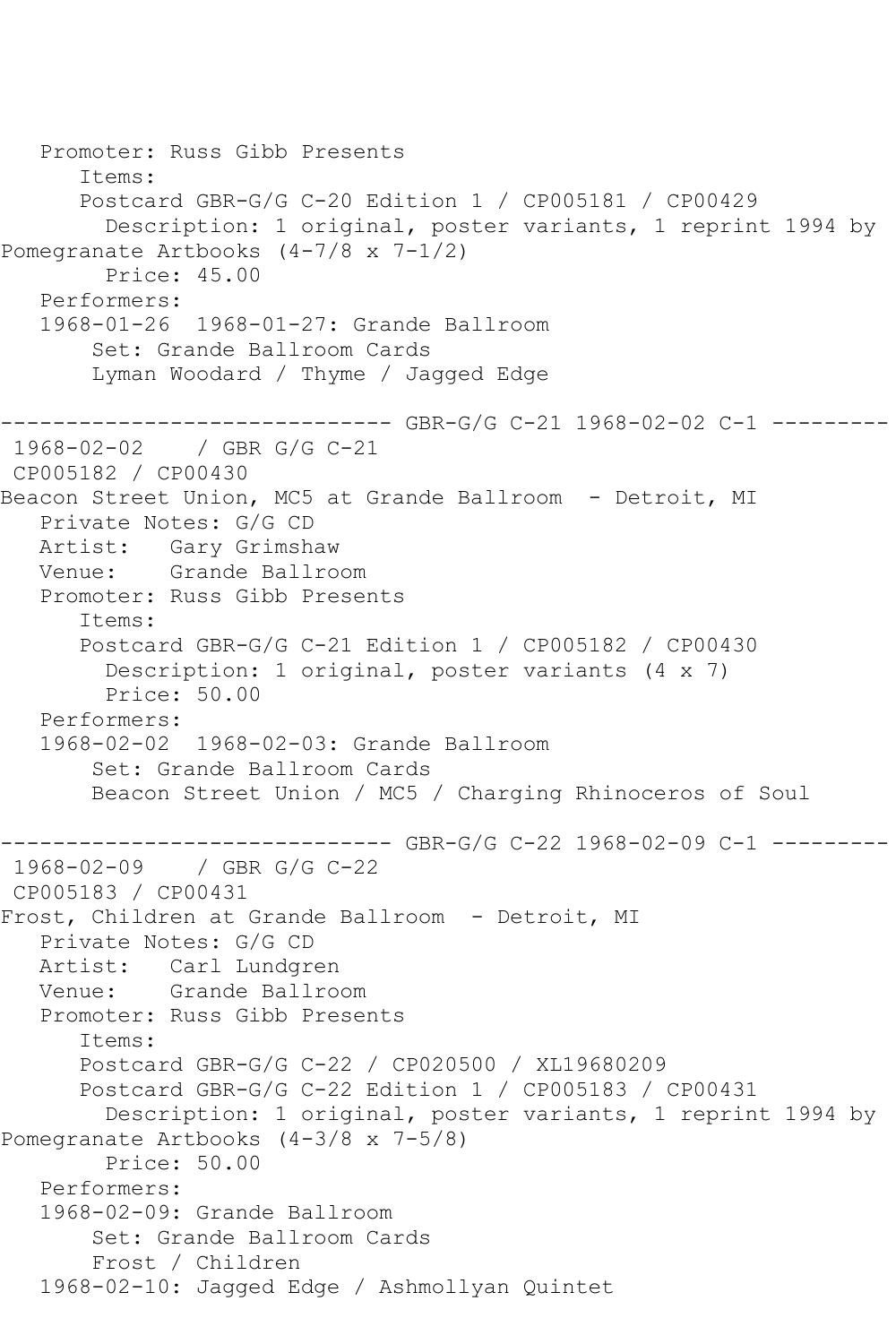------------------------------ GBR-G/G C-23 1968-02-16 C-1 --------- 1968-02-16 / GBR G/G C-23 CP005184 / CP00432 Byrds, Canned Heat Blues Band at Grande Ballroom - Detroit, MI Private Notes: G/G CD Artist: Carl Lundgren Venue: Grande Ballroom Promoter: Russ Gibb Presents Items: Postcard GBR-G/G C-23 Edition 1 / CP005184 / CP00432 Description: 1 original, poster variants, 1 reprint 1994 by Pomegranate Artbooks (4-1/8 x 7-1/16) Price: 60.00 Performers: 1968-02-16 1968-02-18: Grande Ballroom Set: Grande Ballroom Cards Byrds / Canned Heat Blues Band / Apostles / Thyme / Carousel / Wilson Mower Pursuit ------------------------------ GBR-G/G C-24 B 1968-02-23 C-1 ------- -- 1968-02-23 / GBR G/G C-24 B CP005185 / CP00433 Frut of the Loom, Tiers at Grande Ballroom - Detroit, MI Private Notes: G/G CD Artist: Gary Grimshaw Venue: Grande Ballroom Promoter: Russ Gibb Presents Items: Postcard GBR-G/G C-24 B / CP020505 / XL19680223 Postcard GBR-G/G C-24 B Edition 1 / CP005185 / CP00433 Description: 1 original with postal variants (4 x 7) Price: 75.00 Performers: 1968-02-23: Grande Ballroom Set: Grande Ballroom Cards Frut of the Loom / Tiers 1968-02-24: SRC - Scot Richard Case / Born Blues / H.P and the Grass Roots Movement ------------------------------ -G/G C-23A 1968-02-23 P-1 --------- 1968-02-23 / G/G C-23A CP005725 / CP00974 Jimi Hendrix, Soft Machine at Masonic Temple - Detroit, MI Notes: This card is very much sought after, because it is Hendrix and rare. Brings \$200-400.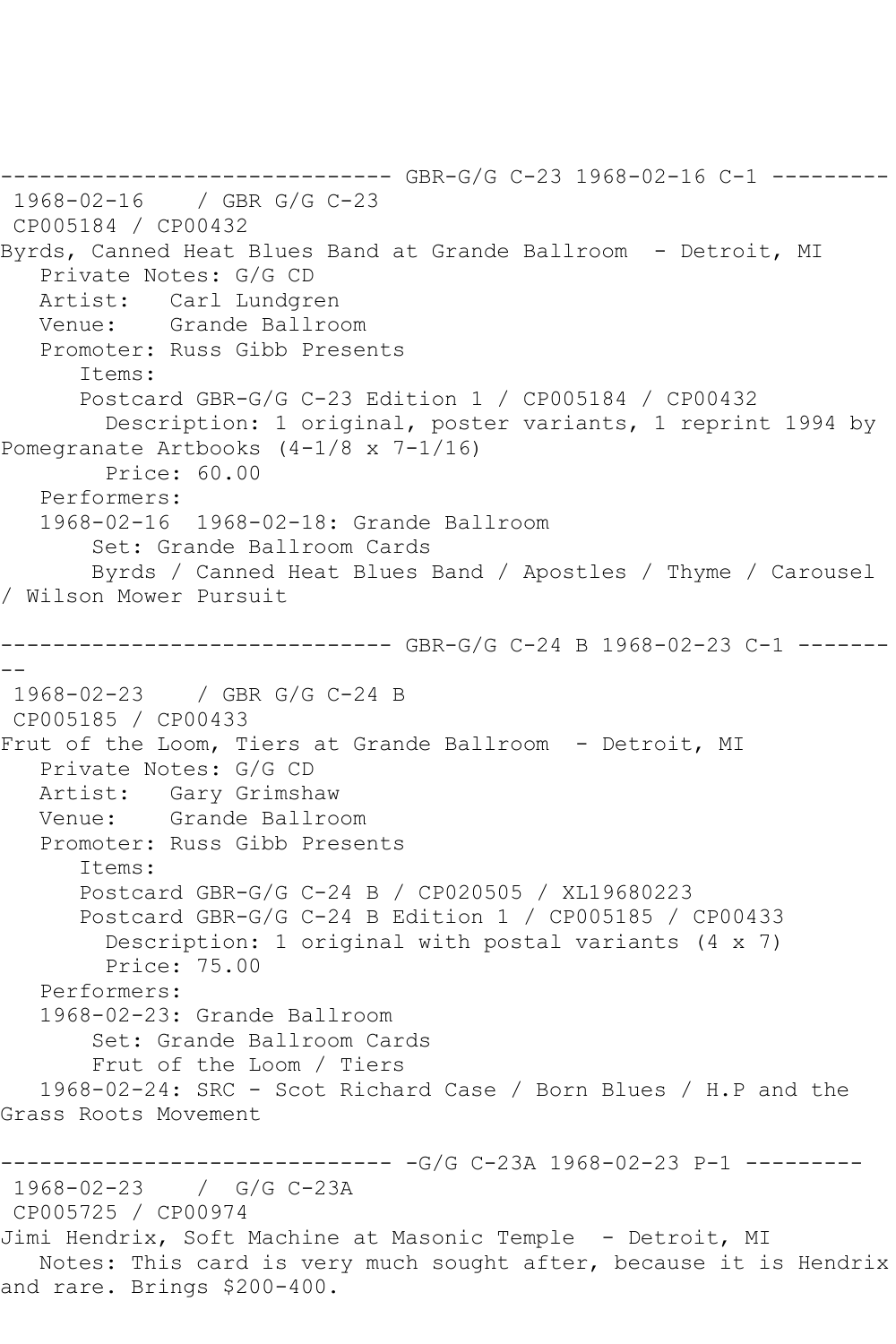Reprint is available. 2nd printing, 1991, 4-color offset [17 x 29) Private Notes: G/G CD(extra) Artist: Gary Grimshaw Venue: Masonic Temple Promoter: Russ Gibb Presents Items: Original poster -G/G C-23A Edition 1 / CP005725 / CP00974 Description: no original, 1 reprint (4-3/8 x 7-1/8) Price: 500.00 Postcard -G/G C-23A Edition 1 / CP005231 / CP00479 Description: 1 original with postal variants  $(4-3/8 \times 7-1/8)$  Price: 350.00 -G/G C-23A / CP000891 / 0906 Performers: 1968-02-23: Masonic Temple Set: Grande Ballroom Cards Jimi Hendrix / Soft Machine / MC5 / Rationals ------------------------------ GBR-G/G P-32 (H-71) C-25 1968-03-01 P-1 --------- 1968-03-01 / GBR G/G P-32 (H-71) C-25 CP007411 / CP02655 Big Brother and the Holding Company, MC5 at Grande Ballroom - Detroit, MI Notes: These are around, but run \$500-\$600. Reprint is 2-color offset, edition of 1000, 1992, printed by L'Imagerie, under license from Grimshaw Gary Grimshaw: reprinted by L'Imagerei in L.A. They paid me my art fee. I had to make that up from scratch, because I didn't have the original art. But I had a printed copy. So I just put some heavyduty rag-content tracing paper over it and redrew it. I tried to make it exactly like the original, which it turned out to be. On the reprint it says on the bottom: "Reprinted by L'Imagerie." They printed up 1000 copies and gave me a bunch This item appears in the Art of Rock book, plate no. 3.141 Private Notes: G/G CD P-OP-1-Signed NM AOR-3.141 Artist: Gary Grimshaw Venue: Grande Ballroom Promoter: Russ Gibb Presents Items: Original poster GBR-G/G P-32 (H-71) C-25 Edition 1 / CP007411 / CP02655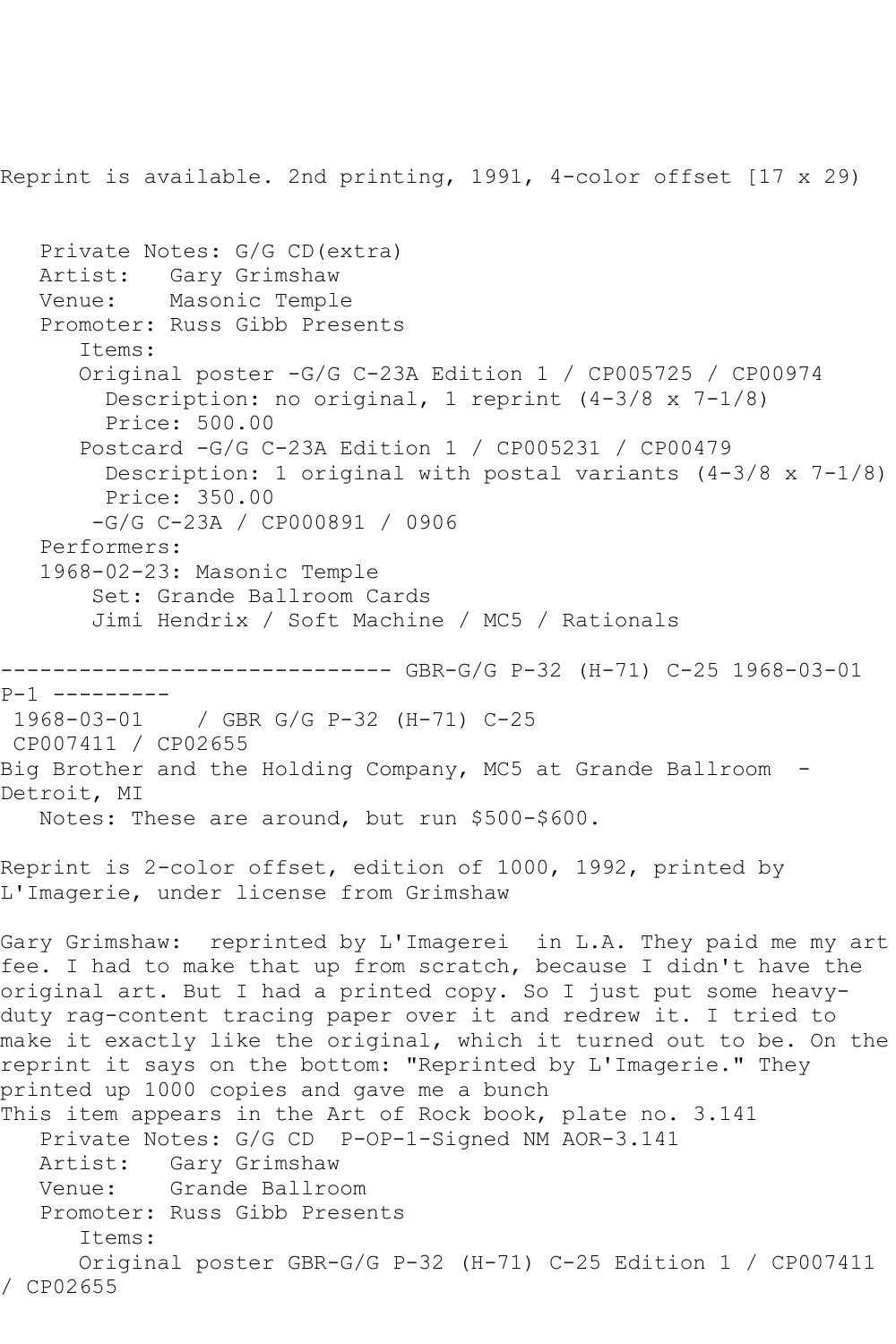Description: No "(c) 1992 Gary Grimshaw" (13 x 22) AORPlate: 3.141 Price: 800.00 Original poster GBR-G/G P-32 (H-71) C-25 Edition 1 / CP005665 / CP00914 Description: (c) 1992 Gary Grimshaw (13 x 22) AORPlate: 3.141 Postcard GBR-G/G P-32 (H-71) C-25 Edition 1 / CP005186 / CP00434 Description: 1 original (4-1/6 x 7-1/16) AORPlate: 3.141 Price: 100.00 Performers: 1968-03-01: Grande Ballroom Set: Grande Ballroom Cards Big Brother and the Holding Company / MC5 / Pink Peech Mob 1968-03-02: Big Brother and the Holding Company / Tiffany Shade / Family Dumptruck ------------------------------ GBR-G/G P-33 (H-72) C-26 1968-03-03 P-1 ---------<br>1968-03-03 1968-03-03 / GBR G/G P-33 (H-72) C-26 CP007425 / CP02669 Blood Sweat and Tears, Carousel at Grande Ballroom - Detroit, MI Notes: This image is out there quite often, but not one of the more popular. Private Notes: G/G CD P-OP-1-Signed NM Artist: Gary Grimshaw Venue: Grande Ballroom Promoter: Russ Gibb Presents Items: Original poster GBR-G/G P-33 (H-72) C-26 Edition 1 / CP007425 / CP02669 Description: 1 original (13 x 22) Price: 500.00 Postcard GBR-G/G P-33 (H-72) C-26 Edition 1 / CP005187 / CP00435 Description: 1 original (4-1/16 x 7-2/8) Price: 75.00 Performers: 1968-03-03: Grande Ballroom Set: Grande Ballroom Cards Blood Sweat and Tears / Carousel / Psychedelic Stooges -------- GBR-G/G C-27 1968-03-08 C-1 ---------1968-03-08 / GBR G/G C-27 CP005188 / CP00436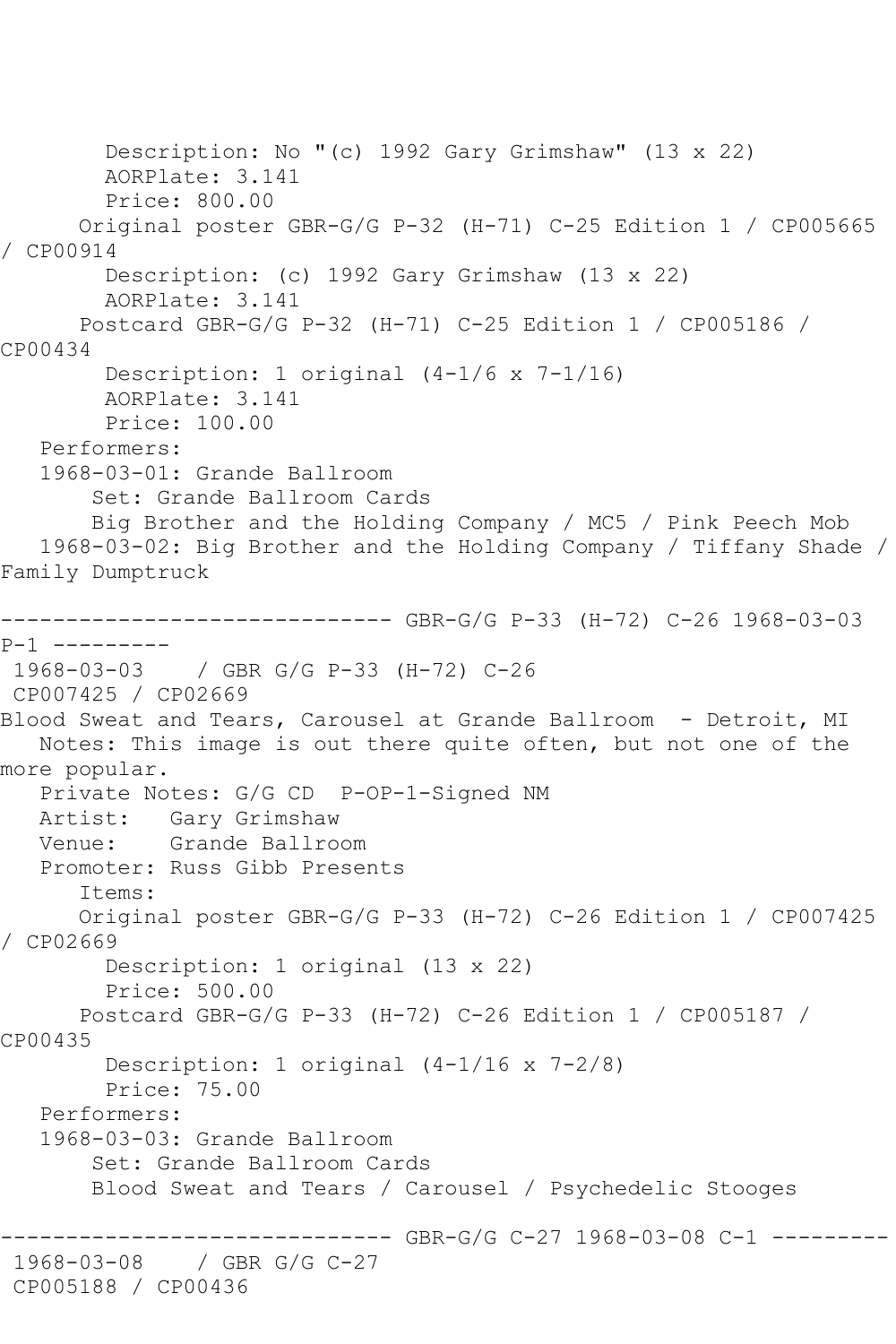```
Electric Prunes, Thyme at Grande Ballroom - Detroit, MI
    Private Notes: G/G CD
  Artist: Gary Grimshaw<br>Venue: Grande Ballro
            Grande Ballroom
   Promoter: Russ Gibb Presents
       Items:
       Postcard GBR-G/G C-27 Edition 1 / CP005188 / CP00436 (3-6/8 x 
7)
         Price: 150.00
        GBR-G/G C-27 / CP000893 / 0908
    Performers:
    1968-03-08: Grande Ballroom
        Set: Grande Ballroom Cards
        Electric Prunes / Thyme
    1968-03-09: Who / Soap
------------------------------ GBR-G/G C-28 1968-03-15 C-1 ---------
1968-03-15 / GBR G/G C-28
CP005189 / CP00437
Youngbloods, Rationals at Grande Ballroom - Detroit, MI
    Private Notes: G/G CD
   Artist: Gary Grimshaw
   Venue: Grande Ballroom
    Promoter: Russ Gibb Presents
       Items:
       Postcard GBR-G/G C-28 Edition 1 / CP005189 / CP00437 (4 x 7)
         Price: 45.00
   Performers:
    1968-03-15 1968-03-16: Grande Ballroom
        Set: Grande Ballroom Cards
        Youngbloods / Rationals / Up / James Gang
    1968-03-17: MC5 / Thyme
------------------------------ GBR 1968-03-24 H-1 ---------
1968-03-24 / GBR 
CP017465 / MEB598
MC5, Up at Grande Ballroom - Detroit, MI
       Event: Tribal Stomp
   Venue: Grande Ballroom
    Promoter: Trans-Love Energies
       Items:
       Handbill GBR / CP013343 / G-G-680324-OHB-A (8-1/2 x 11)
       Handbill GBR Edition 1 / CP017465 / MEB598 (8-1/2 x 11)
   Performers:
    1968-03-24: Grande Ballroom
        MC5 / Up / Pink Peech Mob / Odds and Ends / Gold / 
Psychedelic Stooges
```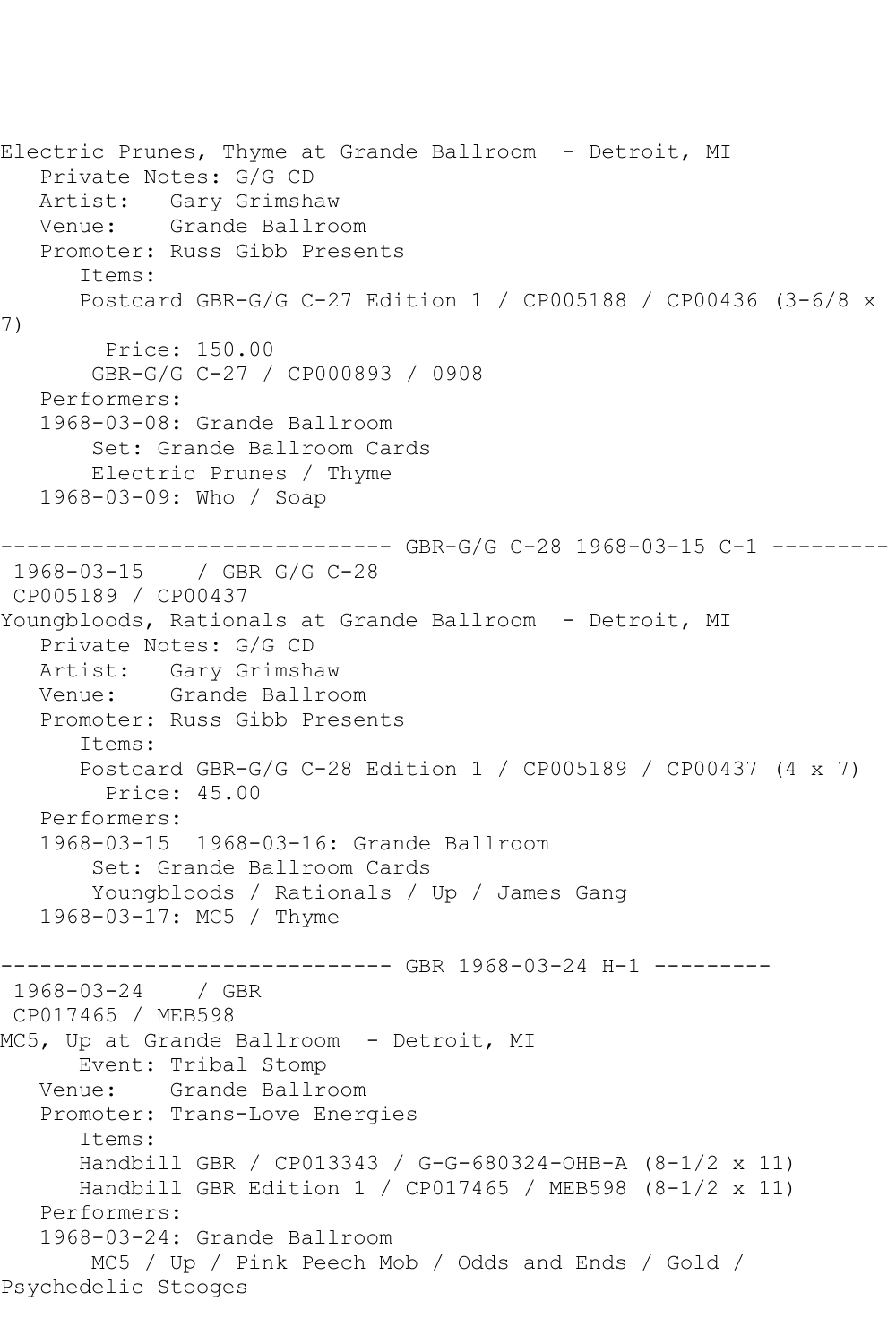```
------------------------------ GBR-G/G C-29 1968-03-29 C-1 ---------
1968-03-29 / GBR G/G C-29
CP020508 / XL19680329
Fugs, Sly and the Family Stone at Grande Ballroom - Detroit, MI
   Private Notes: G/G CD
   Artist: Gary Grimshaw
   Venue: Grande Ballroom
   Promoter: Russ Gibb Presents
       Items:
       Postcard GBR-G/G C-29 Edition 1 / CP020508 / XL19680329 (4-1/8 
x 7-1/16)
        Price: 125.00
   Performers:
    1968-03-29: Grande Ballroom
        Set: Grande Ballroom Cards
        Fugs / Sly and the Family Stone / MC5
    1968-03-30: Fugs / Sly and the Family Stone / Psychedelic Stooges
------------------------------ GBR-G/G C-30 1968-04-05 C-1 ---------
1968-04-05 / GBR G/G C-30
CP005191 / CP00439
Troggs, Tiffany Shade at Grande Ballroom - Detroit, MI
    Private Notes: G/G CD
  Artist: Gary Grimshaw<br>Venue: Grande Ballro
            Grande Ballroom
    Promoter: Russ Gibb Presents
       Items:
       Postcard GBR-G/G C-30 Edition 1 / CP005191 / CP00439 (4-1/8 x 
7-1/8)
         Price: 75.00
       Advertisement GBR-G/G C-30 Edition 1 / CP009976 / CS05071
         Description: Ann Arbor Sun
    Performers:
    1968-04-05 1968-04-07: Grande Ballroom
        Troggs / Tiffany Shade / Apostles
    1968-04-06: Troggs / MC5 / Apostles
    1968-04-07: Set: Grande Ballroom Cards
        Junior Wells / Psychedelic Stooges / Up
                     ------------------------------ GBR-G/G C-31 1968-04-12 C-1 ---------
1968-04-12 / GBR G/G C-31
CP005192 / CP00440
Traffic, Jagged Edge at Grande Ballroom - Detroit, MI
    Private Notes: G/G CD
   Artist: Gary Grimshaw
   Venue: Grande Ballroom
```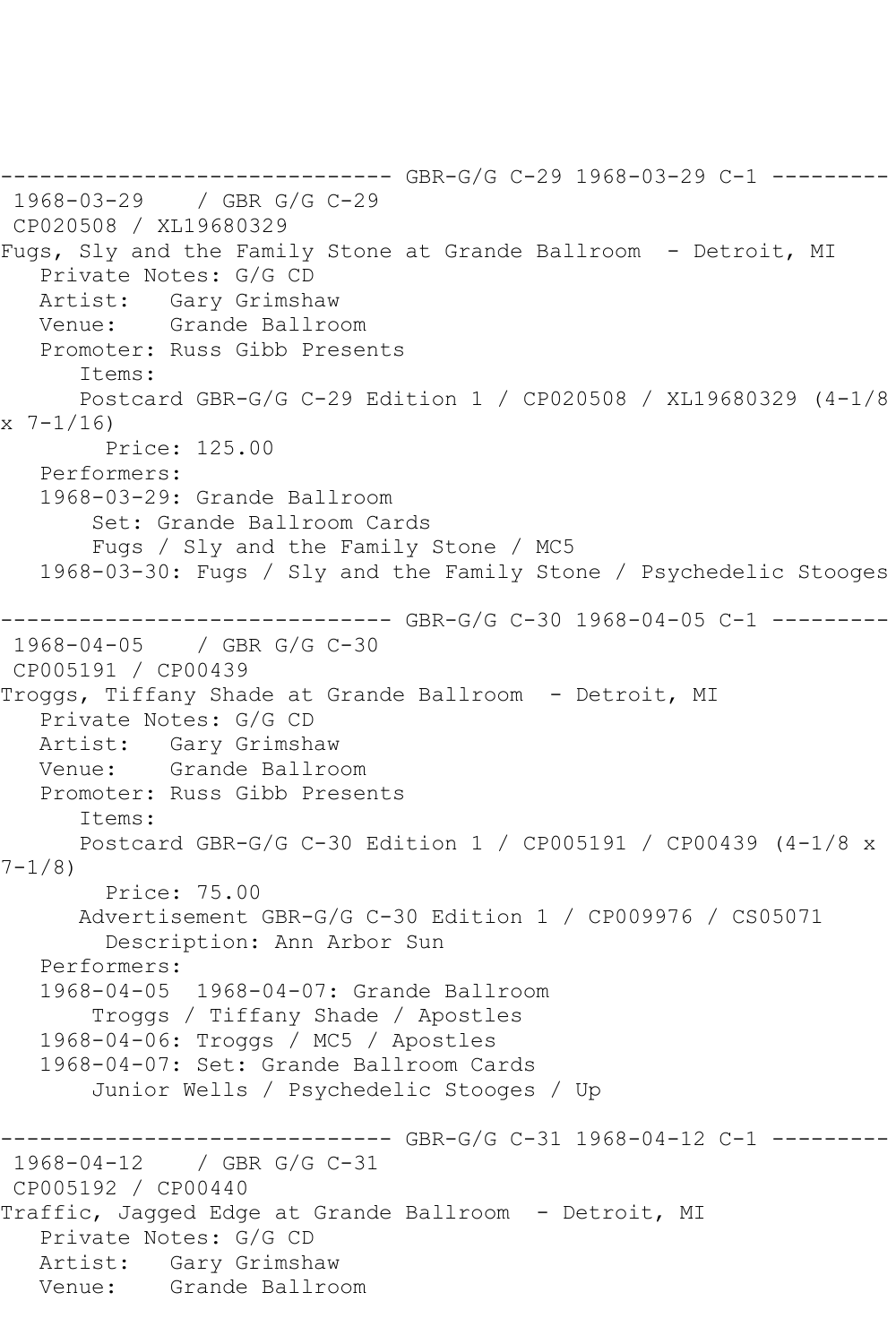```
 Promoter: Russ Gibb Presents
       Items:
       Postcard GBR-G/G C-31 Edition 1 / CP005192 / CP00440
        Description: 1 original (4-1/8 \times 7-1/8) Price: 60.00
    Performers:
    1968-04-12: Grande Ballroom
        Traffic / Jagged Edge
    1968-04-13: Ashmollyan Quintet / Panic and the Pack
    1968-04-14: Set: Grande Ballroom Cards
        Thyme
         ------------------------------ GBR-G/G C-32 1968-04-17 C-1 ---------
1968-04-17 / GBR G/G C-32
CP005193 / CP00441
MC5, Jagged Edge at Grande Ballroom - Detroit, MI
    Private Notes: G/G CD
   Artist: Gary Grimshaw
   Venue: Grande Ballroom
    Promoter: Russ Gibb Presents
       Items:
       Postcard GBR-G/G C-32 Edition 1 / CP005193 / CP00441
        Description: 1 original (4-1/8 \times 7-1/8) Price: 200.00
    Performers:
    1968-04-17: Grande Ballroom
        MC5 / Jagged Edge / Pyschedelic Stooges
    1968-04-18: SRC - Scot Richard Case / Thyme / Asmollyan Quintet
    1968-04-19: Set: Grande Ballroom Cards
        Cream / Poor Richard's Almanac / Children
    1968-04-20: Cream / Rationals / Frost
    1968-04-21: Cream / Psychedelic Stooges / James Gang
------------------------------ GBR-G/G C-33 1968-04-26 H-1 ---------
1968-04-26 / GBR G/G C-33
CP009980 / CS05075
Mothers, Rationals at Grande Ballroom - Detroit, MI
    Private Notes: G/G CD(orange)
  Artist: Gary Grimshaw<br>Venue: Grande Ballro
           Grande Ballroom
    Promoter: Russ Gibb Presents
       Items:
       Handbill GBR-G/G C-33 Edition 1 / CP009980 / CS05075 (4-1/8 x 
7-1/8)
         Price: 85.00
       Postcard GBR-G/G C-33 Edition 1 / CP005194 / CP00442
         Description: 1 original (4-3/16 x 7-1/8)
```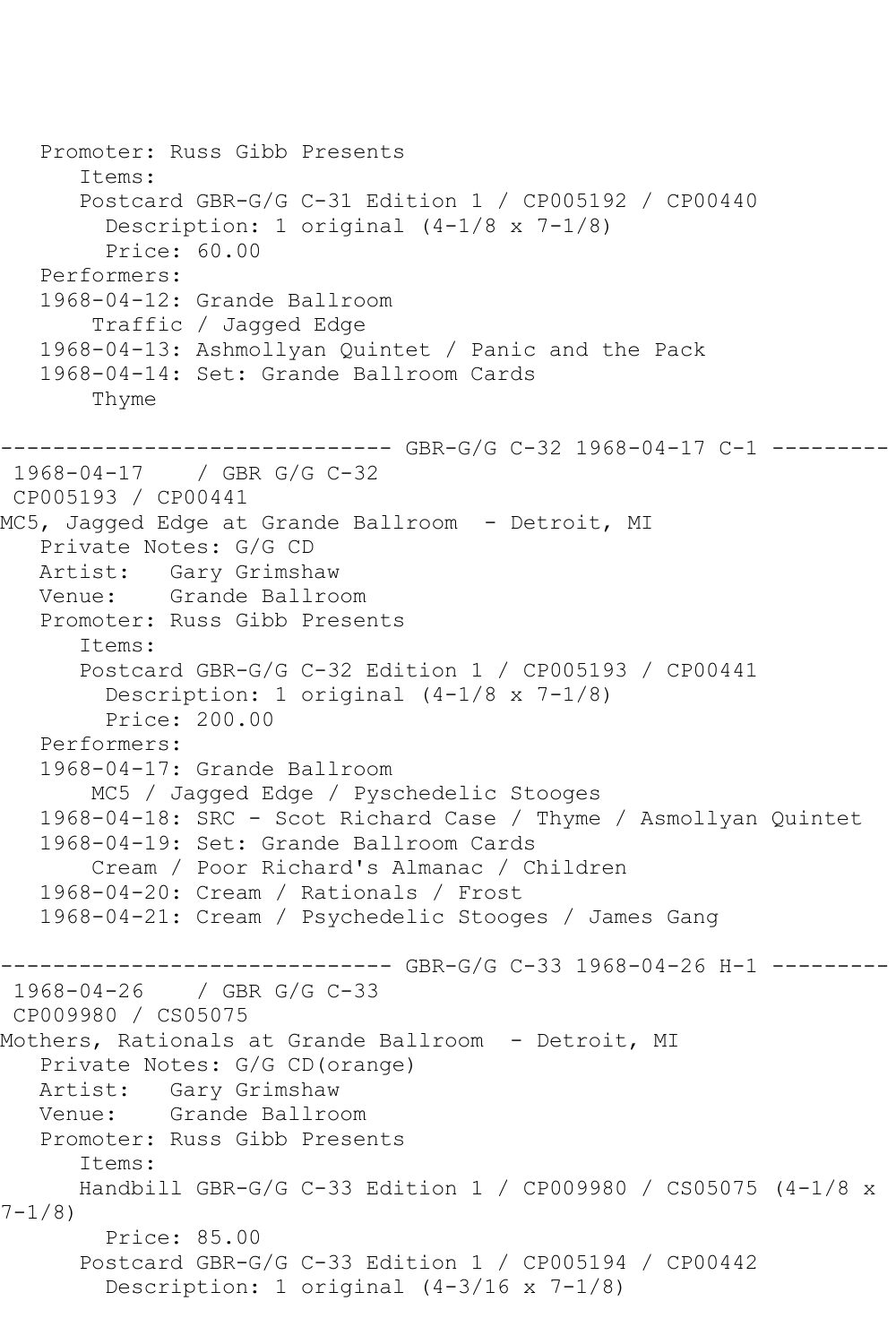Price: 45.00 Performers: 1968-04-26: Grande Ballroom Mothers / Rationals / Thyme / Apple Corps 1968-04-27: Jagged Edge / Thyme / Orange Fuzz 1968-04-28: Set: Grande Ballroom Cards Psychedelic Stooges / Charging Rhinoceros of Soul / MC5 / Carousel ------------------------------ GBR-G/G C-34 1968-05-03 P-1 --------- 1968-05-03 / GBR G/G C-34 CP005727 / CP00976 Yardbirds, Frost at Grande Ballroom - Detroit, MI Notes: Reprint is signed and numbered edition of 400, printed by Ghetto Press Private Notes: G/G CD Artist: Gary Grimshaw Venue: Grande Ballroom Promoter: Russ Gibb Presents Items: Original poster GBR-G/G C-34 Edition 1 / CP005727 / CP00976 Var. reprint Description: no original poster (16 x 24) Price: 125.00 Postcard GBR-G/G C-34 Edition 1 / CP005195 / CP00443 Var. PC 34 Description: 1 original (4-1/8 x 7-1/8) Price: 125.00 Performers: 1968-05-03 1968-05-04: Grande Ballroom Set: Grande Ballroom Cards Yardbirds / Frost / Stuart Avery Assemblage 1968-04-04: Yardbirds / MC5 / Odds and Ends ------ GBR-G/G 1968-05-10 PRO-1 ---------1968-05-10 / GBR G/G CP017436 / MEB569 MC5 at Grande Ballroom Event: An Evening Recital of New Music Artist: Gary Grimshaw Venue: Grande Ballroom Promoter: Russ Gibb Presents Items: Program GBR-G/G Edition 1 / CP017436 / MEB569 (8-1/2 x 11) Price: 250.00 Performers: 1968-05-10 1968-05-11: Grande Ballroom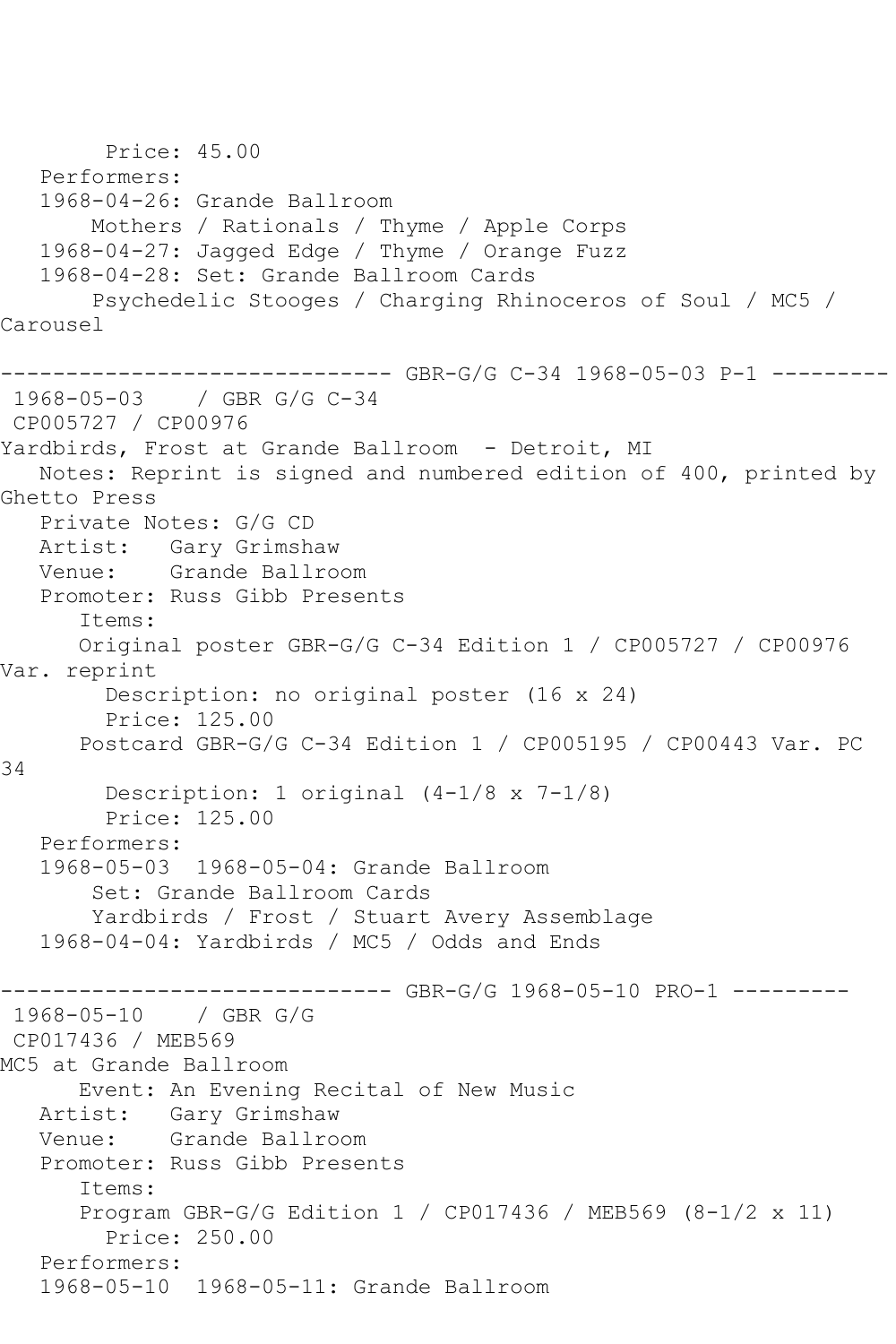M<sub>C</sub>5

```
------ GBR-G/G C-35 1968-05-10 C-1 ---------
1968-05-10 / GBR G/G C-35
CP005196 / CP00444
James Cotton Blues Band, Buffey Road Phenomena at Grande Ballroom -
Detroit, MI
   Notes: 
xl19680510
   Private Notes: G/G CD
   Artist: Gary Grimshaw
   Venue: Grande Ballroom
   Promoter: Russ Gibb Presents
       Items:
      Postcard GBR-G/G C-35 Edition 1 / CP005196 / CP00444 (4-1/8 x 
6-7/8)
         Price: 50.00
   Performers:
   1968-05-10 1968-05-11: Grande Ballroom
        James Cotton Blues Band / Buffey Road Phenomena
   1968-05-11: James Cotton Blues Band / Up / MC5
   1968-05-12: Set: Grande Ballroom Cards
       Children / East Side Orphans
                  ------------ GBR-G/G C-36 1968-05-17 C-1 -------
1968-05-17 / GBR G/G C-36
CP005197 / CP00445
Procol Harum, Influence at Grande Ballroom - Detroit, MI
   Private Notes: G/G CD
   Artist: Gary Grimshaw
   Venue: Grande Ballroom
   Promoter: Russ Gibb Presents
       Items:
       Postcard GBR-G/G C-36 Edition 1 / CP005197 / CP00445
         Description: 1 original, postal variants (4-3/16 x 7-1/8)
         Price: 50.00
   Performers:
   1968-05-17: Grande Ballroom
        Procol Harum / Influence / Nirvana
   1968-05-18: Procol Harum / Mickel Plate Express
   1968-05-19: Set: Grande Ballroom Cards
        Soul Remains / Muff
      ------------------------------ GBR-G/G C-37 1968-05-24 C-1 ---------
1968-05-24 / GBR G/G C-37
CP005198 / CP00446
Paul Butterfield, Frost at Grande Ballroom - Detroit, MI
```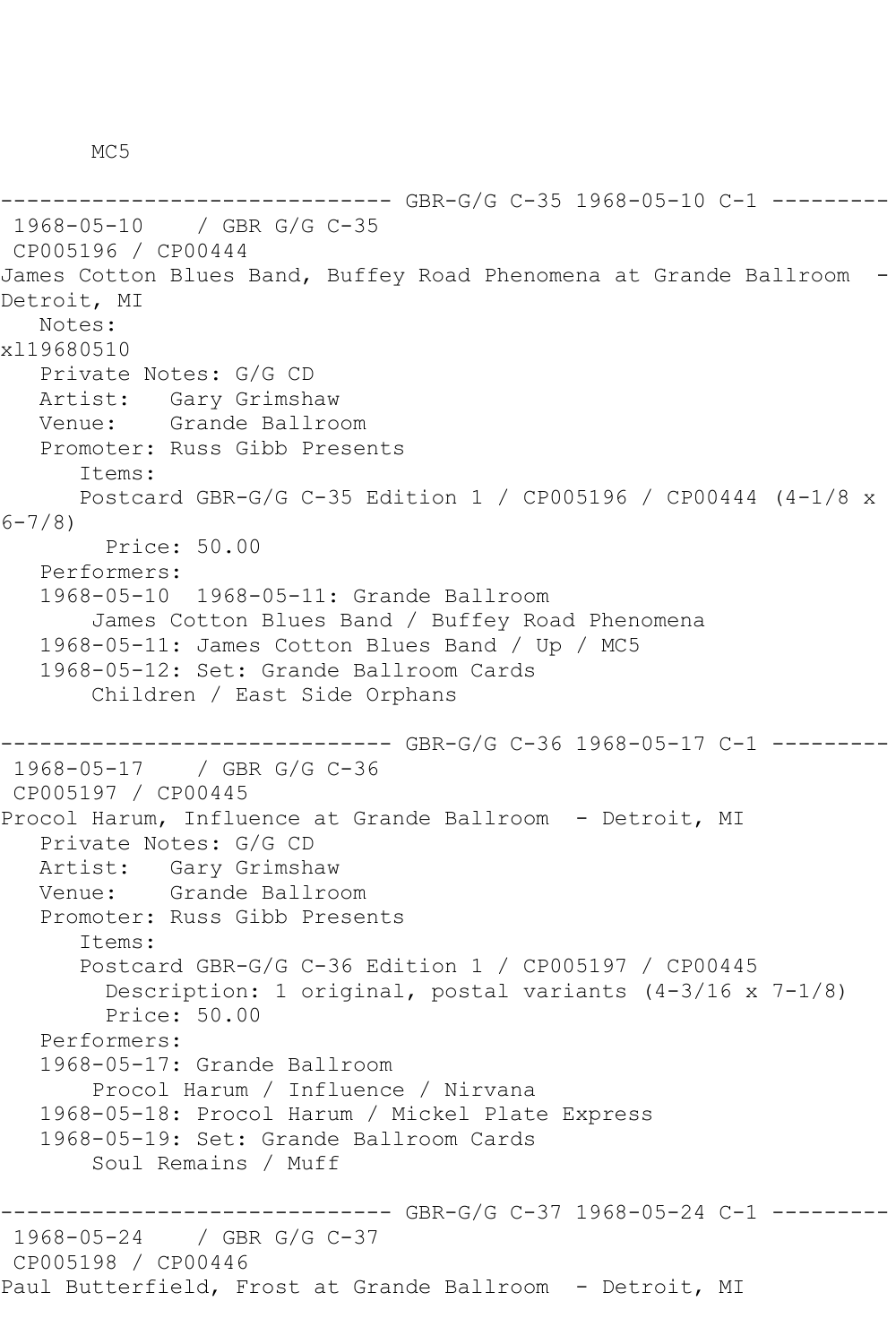```
 Private Notes: G/G CD
   Artist: Gary Grimshaw
   Venue: Grande Ballroom
   Promoter: Russ Gibb Presents
       Items:
       Postcard GBR-G/G C-37 Edition 1 / CP005198 / CP00446
         Description: 1 original, postal variants (4-3/16 x 7-1/8)
         Price: 60.00
   Performers:
   1968-05-24 1968-05-26: Grande Ballroom
        Paul Butterfield Blues Band / Frost / Buffy
   1968-05-25: Paul Butterfield Blues Band / Jagged Edge / Fox
   1968-05-26: Set: Grande Ballroom Cards
        MC5 / Paul Butterfield Blues Band / Psychedelic Stooges
                     ------------------------------ GBR-G/G C-38 1968-05-29 C-1 ---------
1968-05-29 / GBR G/G C-38
CP005199 / CP00447
Crazy World of Arthur Brown, Toad at Grande Ballroom - Detroit, MI
   Private Notes: G/G CD
   Artist: Gary Grimshaw
   Venue: Grande Ballroom
   Promoter: Russ Gibb Presents
       Items:
       Postcard GBR-G/G C-38 Edition 1 / CP005199 / CP00447
         Description: 1 original, postal variants (4-3/16 x 7-1/8)
         Price: 50.00
   Performers:
   1968-05-29: Grande Ballroom
        Crazy World of Arthur Brown / Toad / Carousel / Love
   1968-05-30: Jagged Edge / Charging Rhinoceros of Soul
   1968-05-31: Set: Grande Ballroom Cards
        Love / Wilson Mower Pursuit
   1968-06-01: Psychedelic Stooges / Love
      ------------------------------ GBR-G/G P-36 (H-88)C-39 1968-06-07 
P-1 ---------
1968-06-07 / GBR G/G P-36 (H-88)C-39
CP007415 / CP02659
Cream, MC5 at Grande Ballroom - Detroit, MI
   Notes: The Paisley Cream. Rare, selling for $200.
Gary Grimshaw: The orange and purple background was something I got 
out of a book. This was a rush job, but an important job. And my 
uncle worked with me a lot on the film work. And it came out really
```
Private Notes: G/G CD P-OP-1-Signed NM

nice.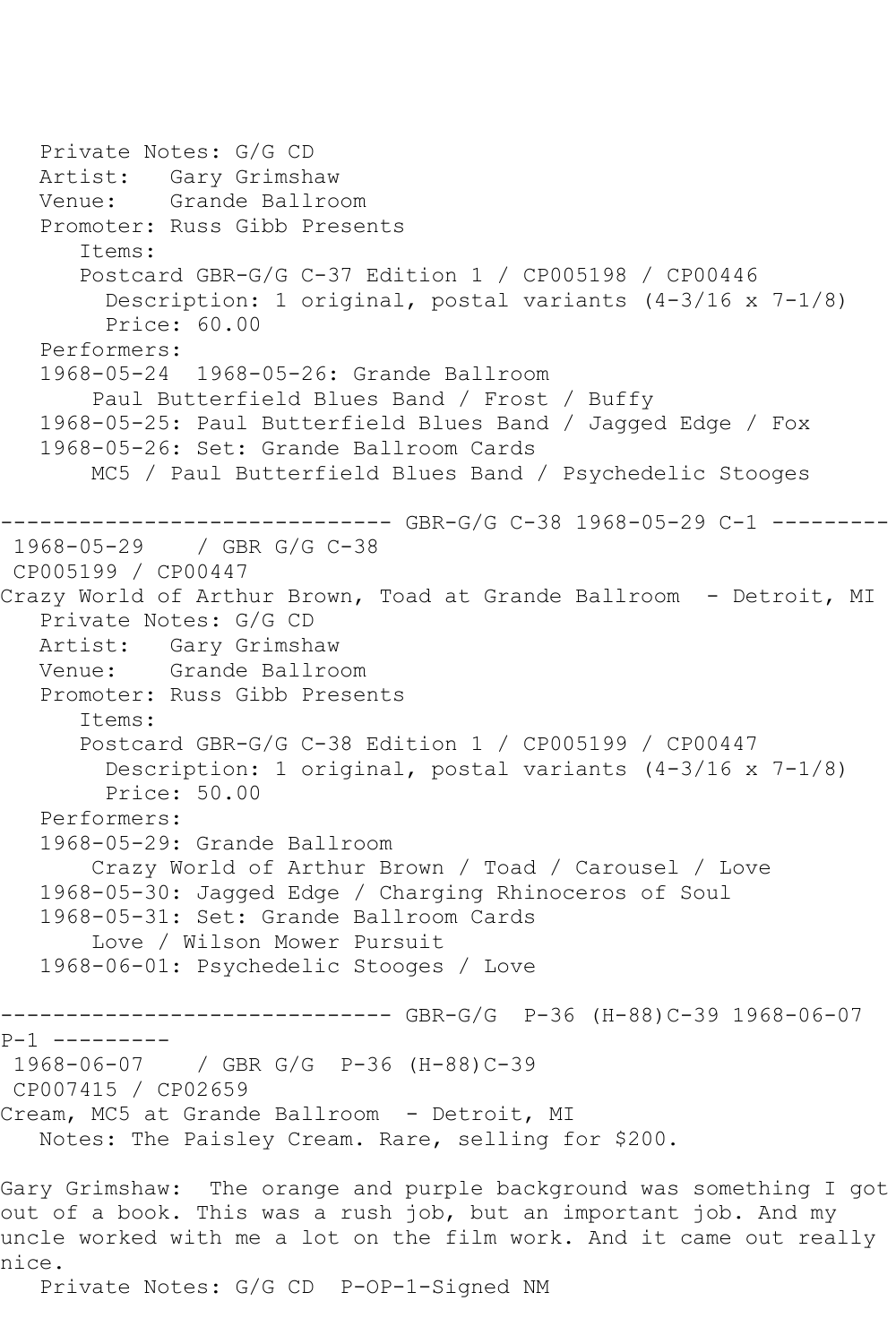Artist: Gary Grimshaw Venue: Grande Ballroom Promoter: Russ Gibb Presents Items: Original poster GBR-G/G P-36 (H-88)C-39 Edition 1 / CP007415 / CP02659 Description: 1 original Price: 3700.00 Postcard GBR-G/G P-36 (H-88)C-39 Edition 1 / CP005200 / CP00448 Description: 1 original (4-3/16 x 7-1/8) Price: 200.00 Performers: 1968-06-07: Grande Ballroom Cream / MC5 / Carousel 1968-06-08: Cream / Nickel Plate Express / ST. Louis Union 1968-06-09: Set: Grande Ballroom Cards Cream / James Gang / Thyme ------------------------------ GBR-G/G C-40 1968-06-14 C-1 --------- 1968-06-14 / GBR G/G C-40 CP005201 / CP00449 Soft Machine, Wilson Mower Pursuit at Grande Ballroom - Detroit, MI Private Notes: G/G CD Artist: Gary Grimshaw<br>Venue: Grande Ballro Grande Ballroom Promoter: Russ Gibb Presents Items: Postcard GBR-G/G C-40 Edition 1 / CP005201 / CP00449 Description: 1 original, postal variants (4-3/16 x 7-1/8) Price: 75.00 Performers: 1968-06-14: Grande Ballroom Soft Machine / Wilson Mower Pursuit / Oaesse 1968-06-15: Pack / Up 1968-06-16: Set: Grande Ballroom Cards Other Goodies ------------------------------ GBR-G/G C-41 1968-06-21 C-1 --------- 1968-06-21 / GBR G/G C-41 CP005202 / CP00450 Blue Cheer, Jagged Edge at Grande Ballroom - Detroit, MI Private Notes: G/G CD Artist: Gary Grimshaw Venue: Grande Ballroom Promoter: Russ Gibb Presents Items: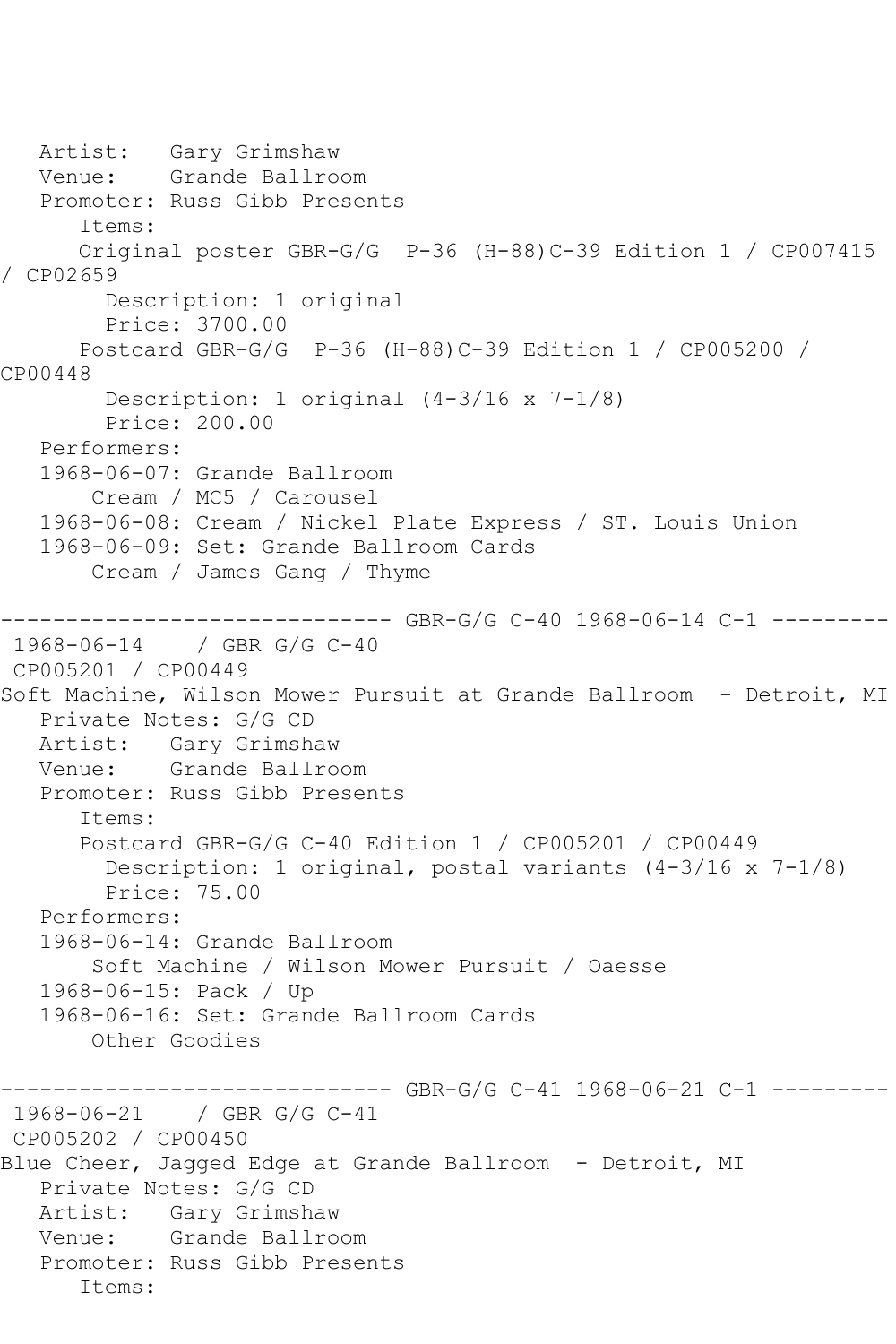```
 Postcard GBR-G/G C-41 Edition 1 / CP005202 / CP00450 (4-3/16 x 
7-1/8)
         Price: 75.00
   Performers:
   1968-06-21: Grande Ballroom
        Blue Cheer / Jagged Edge / Soul Remains
   1968-06-22: Blue Cheer / Nature's Children
   1968-06-23: MC5 / Psychedelic Stooges / Blue Cheer
       ------------------------------ GBR-G/G C-42 1968-06-28 C-1 ---------
1968-06-28 / GBR G/G C-42
CP005203 / CP00451
Wayne Cochran, Odds and Ends at Grande Ballroom - Detroit, MI
   Private Notes: G/G CD
   Artist: Gary Grimshaw
   Venue: Grande Ballroom
   Promoter: Russ Gibb Presents
       Items:
       Postcard GBR-G/G C-42 Edition 1 / CP005203 / CP00451
         Description: 1 original, postal variants (4-1/8 x 7-1/8)
         Price: 50.00
   Performers:
   1968-06-28: Grande Ballroom
        Wayne Cochran / Odds and Ends / London Fog
   1968-06-29: Wayne Cochran / Jameson Roberts / Orange Fuzz
   1968-06-30: Set: Grande Ballroom Cards
        Wayne Cochran / Rationals
                     --------- GBR-G/G C-43 1968-07-05 C-1 ---------
1968-07-05 / GBR G/G C-43
CP005205 / CP00453
Jeff Beck, Faith at Grande Ballroom - Detroit, MI
   Private Notes: G/G CD
   Artist: Gary Grimshaw
   Venue: Grande Ballroom
   Promoter: Russ Gibb Presents
       Items:
       Postcard GBR-G/G C-43 Edition 1 / CP005205 / CP00453
         Description: 1 original, postal variants (4-3/16 x 7-1/8)
         Price: 50.00
   Performers:
   1968-07-05: Grande Ballroom
        Set: Grande Ballroom Cards
        Jeff Beck / Faith / Charging Rhinoceros of Soul
   1968-07-06: Jeff Beck / Gold / Frost
                         ----- GBR-G/G C-44 1968-07-11 C-1 ---------
```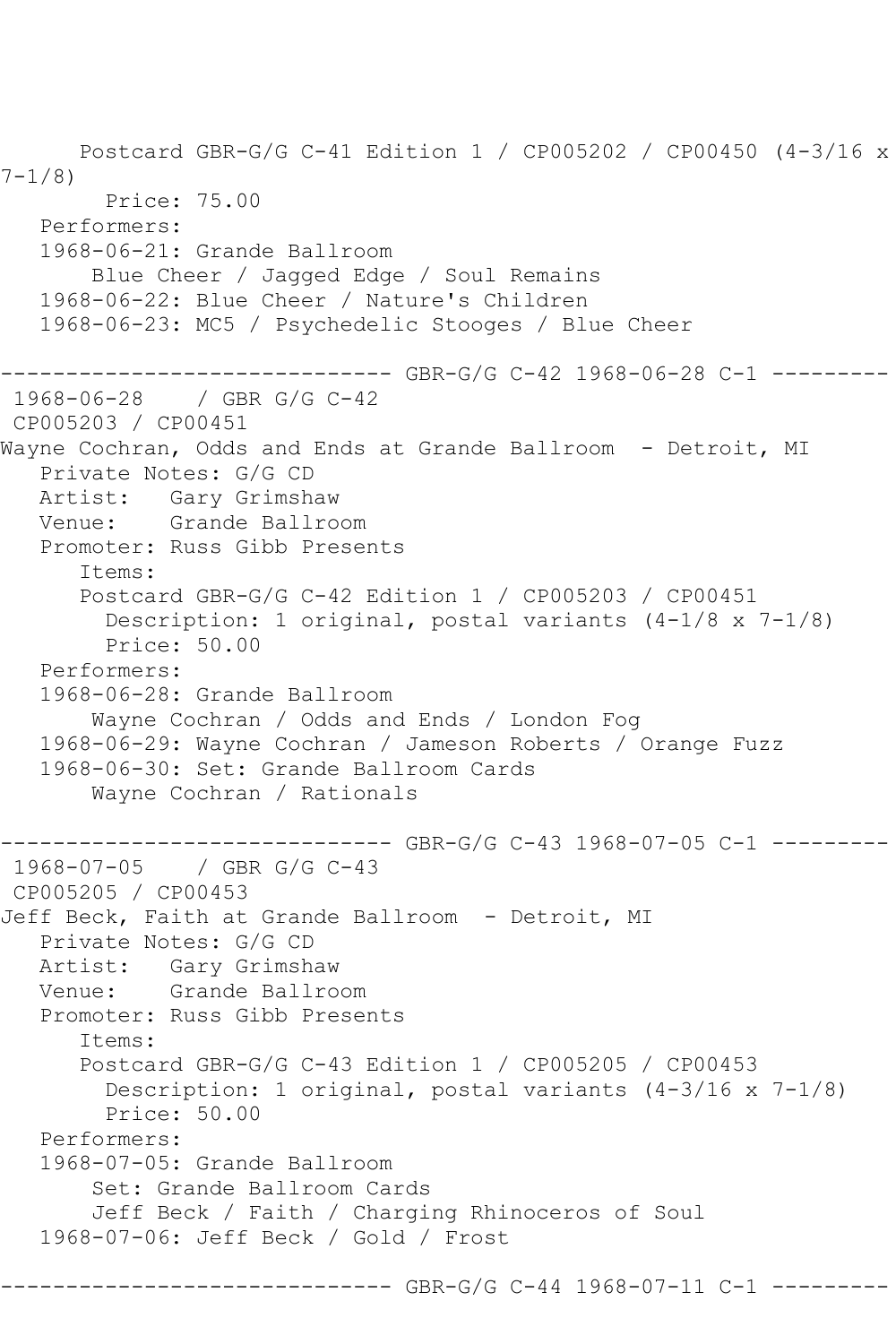```
1968-07-11 / GBR G/G C-44
CP005206 / CP00454
Fleetwood Mac, Thyme at Grande Ballroom - Detroit, MI
   Private Notes: G/G CD
   Artist: Carl Lundgren
   Venue: Grande Ballroom
   Promoter: Russ Gibb Presents
      Items:
      Postcard GBR-G/G C-44 Edition 1 / CP005206 / CP00454
         Description: 1 original, postal variants, Reprint 1994 by 
Pomegranate Artbooks (4-2/8 x 7-1/16)
         Price: 80.00
   Performers:
   1968-07-11: Grande Ballroom
        Fleetwood Mac / Thyme
   1968-07-12: Pink Floyd / Jagged Edge
   1968-07-13: Set: Grande Ballroom Cards
       Who / Frost / Psychedelic Stooges
------------------------------ GBR-G/G C-45 1968-07-19 C-1 ---------
1968-07-19 / GBR G/G C-45
CP005190 / CP00438
Spirit, Fever Tree at Grande Ballroom - Detroit, MI
   Private Notes: G/G CD
   Artist: Carl Lundgren
   Venue: Grande Ballroom
   Promoter: Russ Gibb Presents
      Items:
      Postcard GBR-G/G C-45 Edition 1 / CP005190 / CP00438
        Description: 1 original, postal variants, Reprint 1994 by 
Pomegranate Artbooks (4-3/6 x 7-1/16)
        Price: 40.00
   Performers:
   1968-07-19: Grande Ballroom
        Spirit / Fever Tree / James Gang
   1968-07-20: Spirit / Fever Tree / Soul Remains
   1968-07-21: Set: Grande Ballroom Cards
        Spirit / Fever Tree / Stuart Avery Assemblage
------------------------------ GBR-G/G C-46 1968-07-26 C-1 ---------
1968-07-26 / GBR G/G C-46
CP005208 / CP00456
Steve Miller Blues Band, Odds and Ends at Grande Ballroom -
Detroit, MI
   Private Notes: G/G CD
   Artist: Carl Lundgren
   Venue: Grande Ballroom
```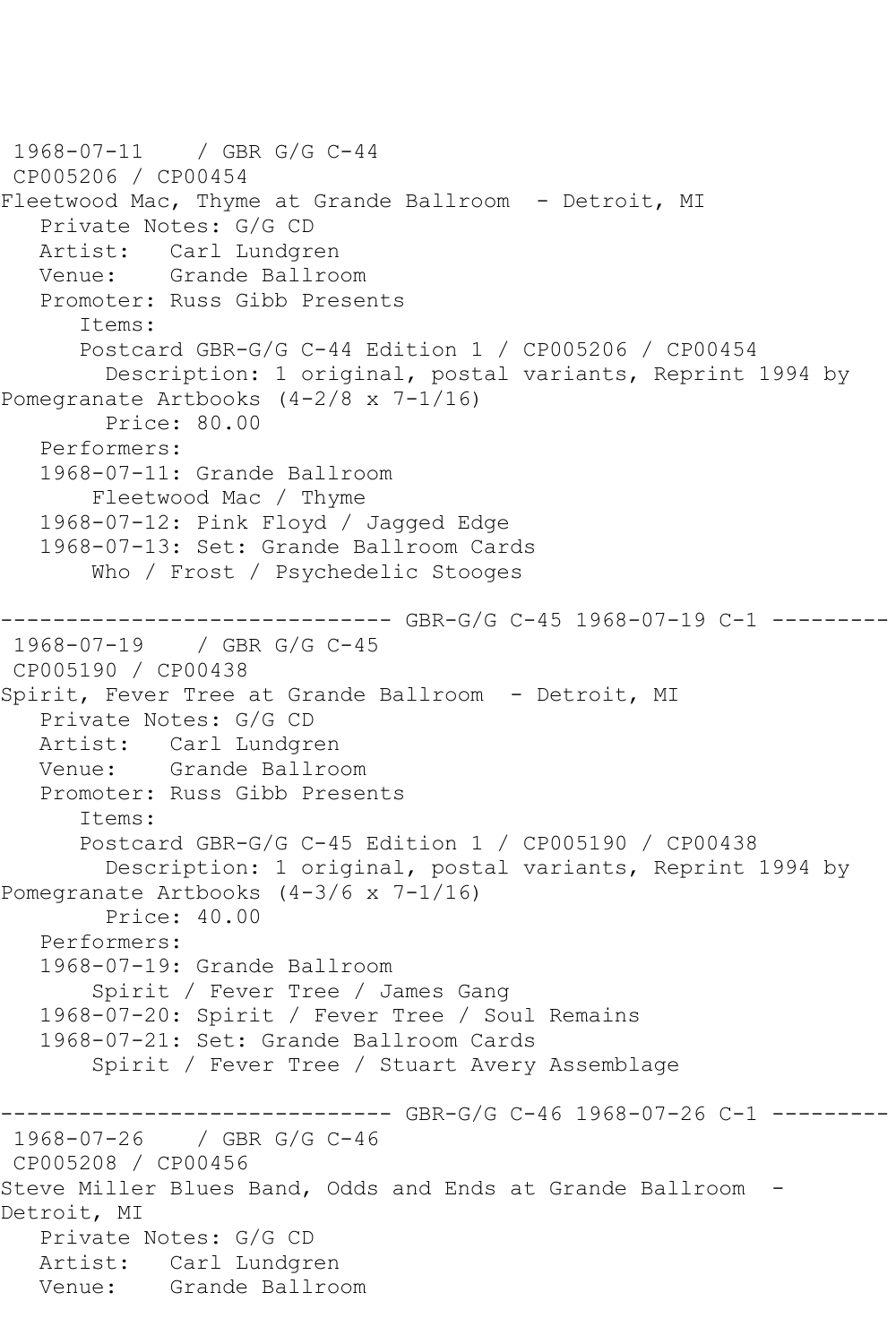```
 Promoter: Russ Gibb Presents
       Items:
       Postcard GBR-G/G C-46 Edition 1 / CP005208 / CP00456
         Description: 1 original, postal variants, Reprint 1994 by 
Pomegranate Artbooks (4-2/8 x 6-5/8)
         Price: 30.00
    Performers:
    1968-07-26: Grande Ballroom
        Steve Miller Blues Band / Odds and Ends
    1968-07-27: Steve Miller Blues Band / Carousel
    1968-07-28: Set: Grande Ballroom Cards
        Steve Miller Blues Band / Air Speed Indicator
------------------------------ GBR-G/G C-47 1968-08-02 C-1 ---------
1968-08-02 / GBR G/G C-47
CP005209 / CP00457
Paupers, Rain at Grande Ballroom - Detroit, MI
    Private Notes: G/G CD
   Artist: Carl Lundgren
   Venue: Grande Ballroom
    Promoter: Russ Gibb Presents
       Items:
       Postcard GBR-G/G C-47 Edition 1 / CP005209 / CP00457
         Description: 1 original, postal variants, reprint 1994 by 
Pomegranate Artbooks (4-2/8 x 7-2/8)
        Price: 40.00
    Performers:
    1968-08-02: Grande Ballroom
        Paupers / Rain
    1968-08-03: Paupers / Hawk
    1968-08-04: Set: Grande Ballroom Cards
        Paupers / Thyme
------------------------------ GBR-G/G C-48 1968-08-09 C-1 ---------
1968-08-09 / GBR G/G C-48
CP005210 / CP00458
Canned Heat Blues Band, Rationals at Grande Ballroom - Detroit, MI
    Private Notes: G/G CD
  Artist: Carl Lundgren<br>Venue: Grande Ballro
          Grande Ballroom
   Promoter: Russ Gibb Presents
       Items:
       Postcard GBR-G/G C-48 Edition 1 / CP005210 / CP00458
        Description: 1 original, reprint 1994 by Pomegranate 
Artbooks (4-6/8 x 6-3/8)
         Price: 30.00
   Performers:
```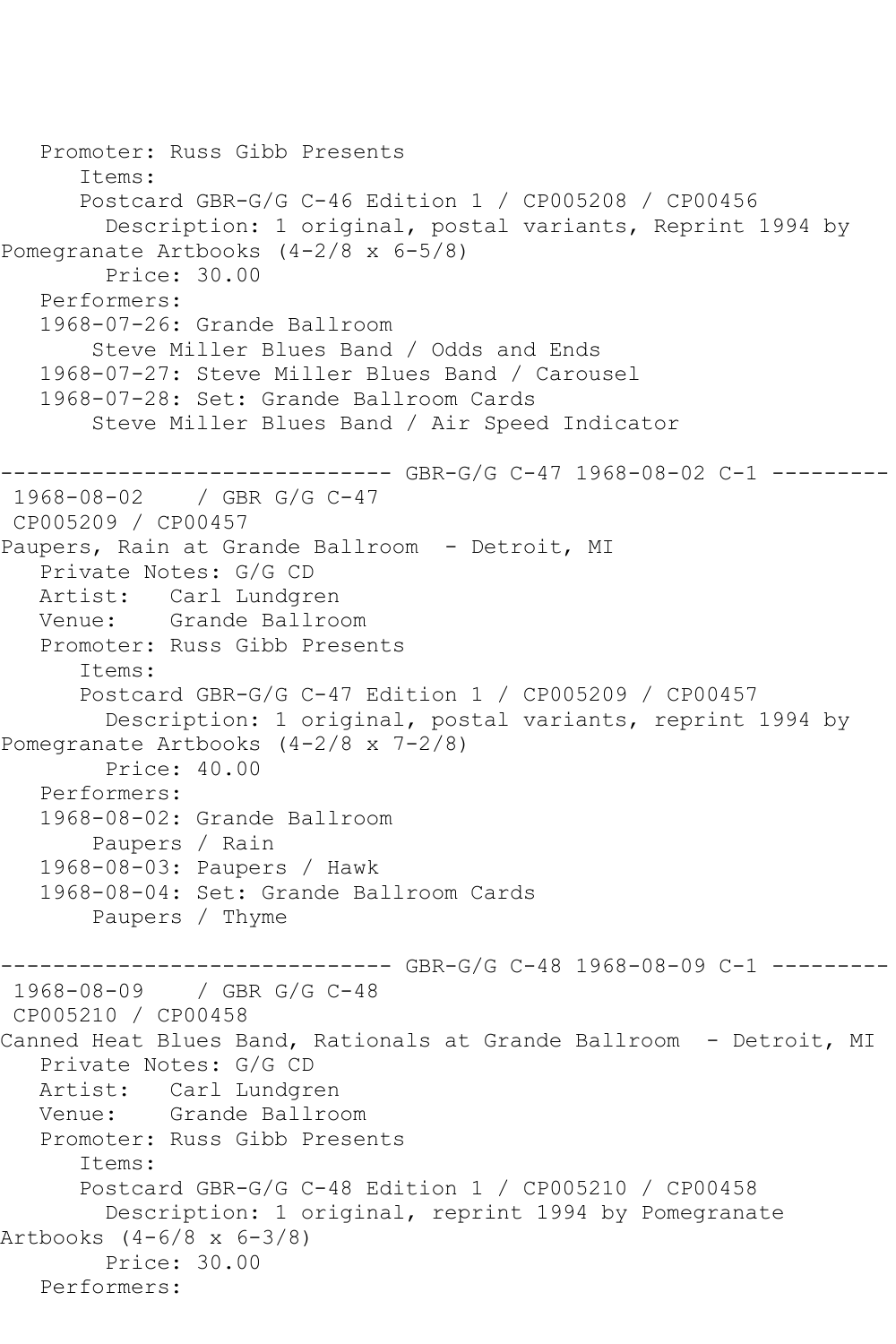1968-08-09 1968-08-11: Grande Ballroom Set: Grande Ballroom Cards Canned Heat Blues Band / Rationals / Jagged Edge / Children ------------------------------ GBR-G/G C-49 3.156 1968-08-16 C-1 --- ------ 1968-08-16 / GBR G/G C-49 3.156 CP005212 / CP00460 Country Joe and the Fish, Muff at Grande Ballroom - Detroit, MI Notes: This item appears in the Art of Rock book, plate no. 3.156 Private Notes: G/G CD AOR-3.156 Artist: Carl Lundgren Venue: Grande Ballroom Promoter: Russ Gibb Presents Items: Postcard GBR-G/G C-49 3.156 Edition 1 / CP005212 / CP00460 Description: 1 original, variants, reprint 1994 by Pomegranate Artbooks (4-2/8 x 7-3/16) AORPlate: 3.156 Price: 45.00 Performers: 1968-08-16 1968-08-18: Grande Ballroom Country Joe and the Fish / Muff 1968-08-17: Country Joe and the Fish / Pack 1968-08-18: Set: Grande Ballroom Cards Country Joe and the Fish / H.P and the Grass Roots Movement ------------------------------ GBR-G/G C-50 1968-08-23 C-1 --------- 1968-08-23 / GBR G/G C-50 CP001800 / 1822 Albert King, Rationals at Grande Ballroom - Detroit, MI Notes: a Private Notes: G/G CD(orange) Artist: Carl Lundgren Venue: Grande Ballroom Promoter: Russ Gibb Presents Items: Postcard GBR-G/G C-50 / CP020540 / XL19680823 Description: 1 original, many variants Price: 40.00 Postcard GBR-G/G C-50 Edition 1 / CP001800 / 1822 Var. A Description: 1 original, many variants (4-2/8 x 7-3/16) Price: 40.00 Postcard GBR-G/G C-50 Edition 1 / CP005213 / CP00461 Var. B Description: 1 original, many variants (4-2/8 x 7-3/16) Price: 40.00 Performers: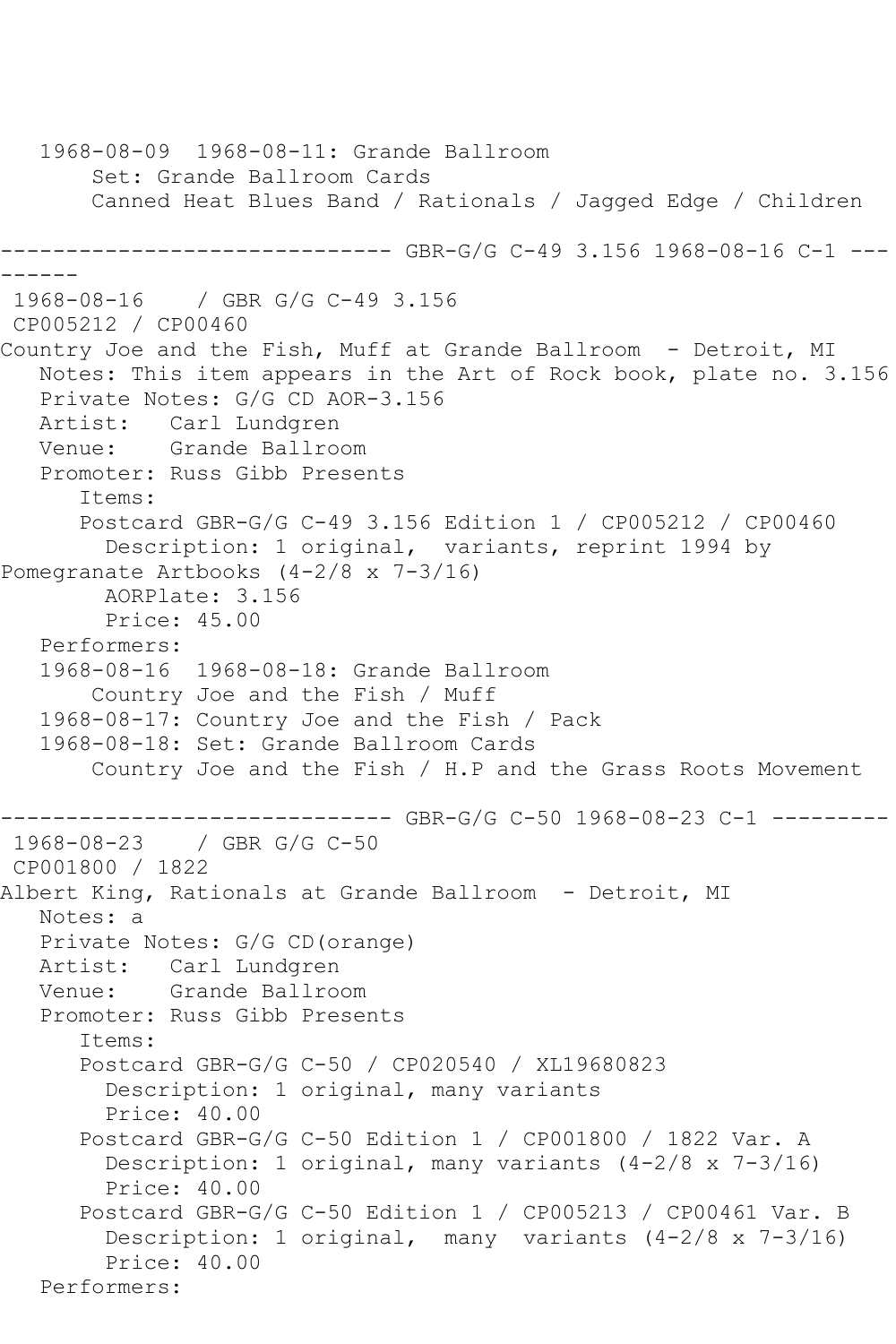1968-08-23 1968-08-25: Grande Ballroom Albert King / Rationals / Psychedelic Stooges / Jagged Edge 1968-08-24: Albert King / Toad / Blues Confederation 1968-08-25: Set: Grande Ballroom Cards Albert King / Dharma / Wilson Mower Pursuit ------------------------------ GBR-G/G C-51 1968-08-30 C-1 --------- 1968-08-30 / GBR G/G C-51 CP005214 / CP00462 Howlin' Wolf, Crysalis at Grande Ballroom - Detroit, MI Private Notes: G/G CD(double) Artist: Carl Lundgren Venue: Grande Ballroom Promoter: Russ Gibb Presents Items: Postcard GBR-G/G C-51 / CP046075 Description: Double Card Postcard GBR-G/G C-51 Edition 1 / CP005214 / CP00462 Description: 1 original, postal variants, reprint 1994 by Pomegranate Artbooks (4-3/16 x 7-1/8) Price: 50.00 Performers: 1968-08-30 1968-08-31: Grande Ballroom Set: Grande Ballroom Cards Howlin' Wolf / Crysalis / Thyme / Rhino ------------------------------ GBR-G/G C-52 1968-09-06 C-1 --------- 1968-09-06 / GBR G/G C-52 CP005216 / CP00464 B.B. King, Jagged Edge at Grande Ballroom - Detroit, MI Private Notes: G/G CD Artist: Morton<br>Venue: Grande Grande Ballroom Promoter: Russ Gibb Presents Items: Postcard GBR-G/G C-52 Edition 1 / CP005216 / CP00464 Description: 1 original, postal variants (4-2/8 x 7-2/8) Price: 30.00 Performers: 1968-09-06: Grande Ballroom B.B. King / Jagged Edge / Frost / Wilson Mower Pursuit 1968-09-07: B.B. King / Jagged Edge / Frost 1968-09-08: Set: Grande Ballroom Cards B.B. King / Frost / Psychedelic Stooges ------------------------------ GBR-G/G C-53 1968-09-13 C-1 ---------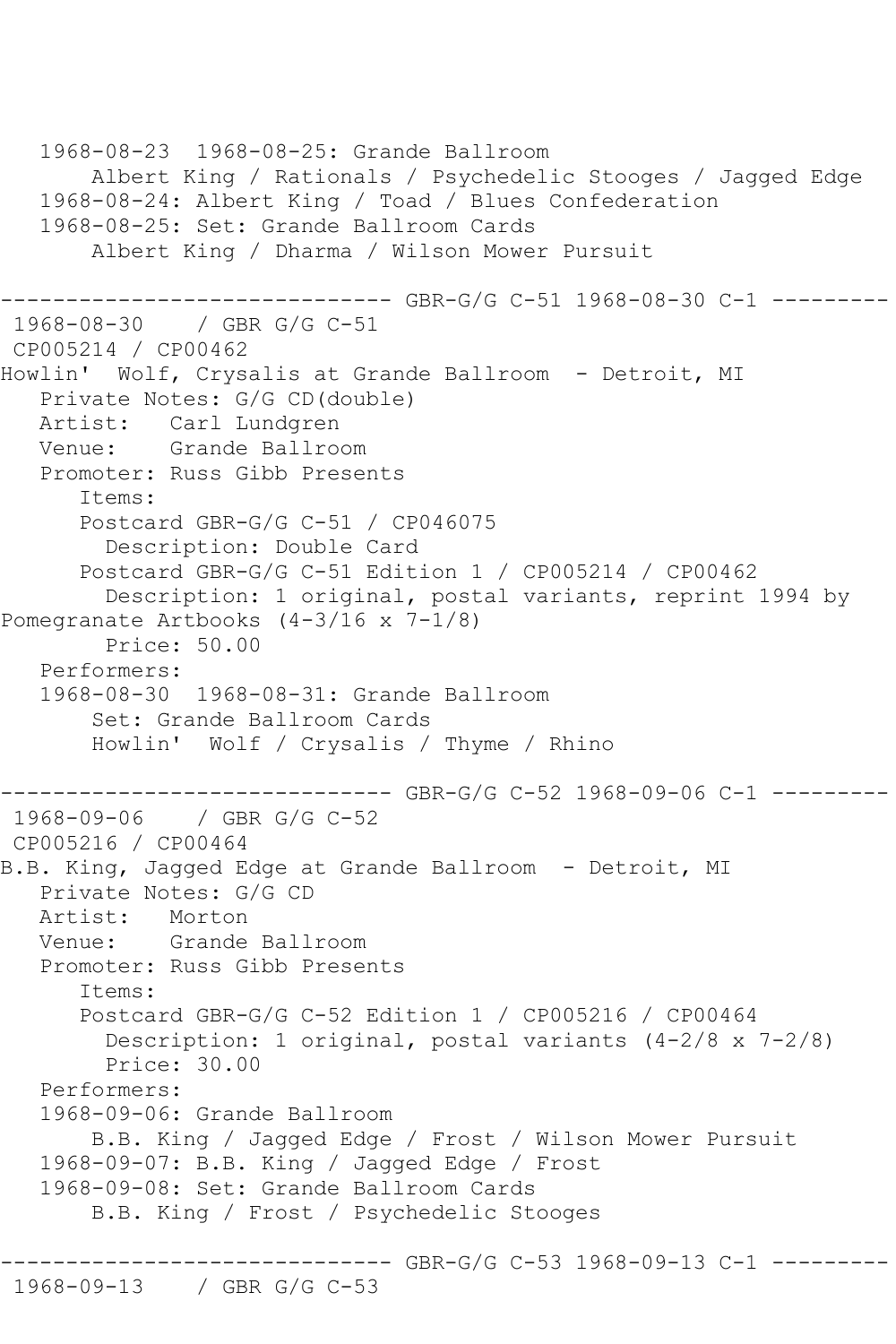CP005217 / CP00465 Procol Harum, Children at Grande Ballroom - Detroit, MI Private Notes: G/G CD Artist: Donnie Dope (Don Forsyth)<br>Venue: Grande Ballroom Grande Ballroom Promoter: Russ Gibb Presents Items: Postcard GBR-G/G C-53 Edition 1 / CP005217 / CP00465 Var. PC 53 Description: 1 original, postal variants (5-2/8 x 8-1/5) Price: 45.00 Performers: 1968-09-13: Grande Ballroom Procol Harum / Children / Third Power 1968-09-14: Procol Harum / H.P and the Grass Roots Movement 1968-09-15: Set: Grande Ballroom Cards Procol Harum / Thyme ------------------------------ GBR-G/G C-54 1968-09-20 C-1 --------- 1968-09-20 / GBR G/G C-54 CP005218 / CP00466 Amboy Dukes, Mckenna Mendleson Mainline at Grande Ballroom - Detroit, MI Private Notes: G/G CD Artist: Donnie Dope (Don Forsyth)<br>Venue: Grande Ballroom Grande Ballroom Promoter: Russ Gibb Presents Items: Postcard GBR-G/G C-54 Edition 1 / CP005218 / CP00466 Description: 1 original, postal variants (5-3/8 x 8-7/16) Price: 45.00 Performers: 1968-09-20: Grande Ballroom Amboy Dukes / Mckenna Mendleson Mainline 1968-09-21: Amboy Dukes / MC5 / Up 1968-09-22: Set: Grande Ballroom Cards Amboy Dukes / Rodney Night / Psychedelic Stooges ------------------------------ GBR-G/G C-55 3.149 1968-09-27 C-1 --- ------ 1968-09-27 / GBR G/G C-55 3.149 CP005220 / CP00468 Spooky Tooth, Mccoys at Grande Ballroom - Detroit, MI Notes: This item appears in the Art of Rock book, plate no. 3.149 Private Notes: G/G CD AOR-3.149 Artist: Carl Lundgren Venue: Grande Ballroom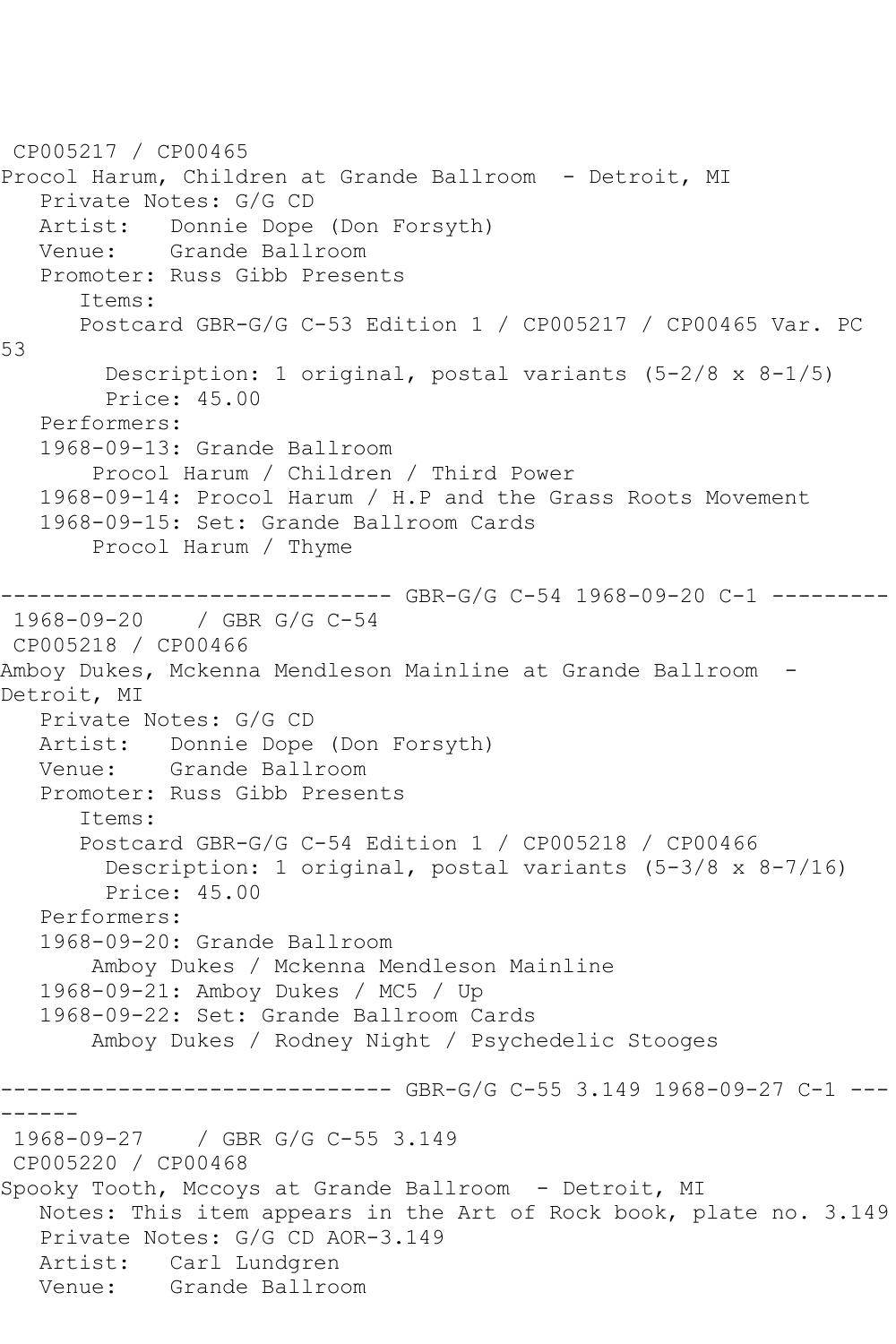```
 Promoter: Russ Gibb Presents
       Items:
       Postcard GBR-G/G C-55 3.149 Edition 1 / CP005220 / CP00468
         Description: 1 original, postal variations, reprint 1994 by 
Pomegranate Artbooks (4-3/16 x 6-7/8)
         AORPlate: 3.149 
         Price: 45.00
    Performers:
    1968-09-27 1968-09-29: Grande Ballroom
        Set: Grande Ballroom Cards
        Spooky Tooth / Mccoys
------------------------------ GBR-G/G C-56 3.148 1968-10-04 C-1 ---
------
1968-10-04 / GBR G/G C-56 3.148
CP005248 / CP00496
Ten Years After, Rationals at Grande Ballroom - Detroit, MI
   Notes: This item appears in the Art of Rock book, plate no. 3.148
    Private Notes: G/G CD AOR-3.148
   Artist: Carl Lundgren
   Venue: Grande Ballroom
   Promoter: Russ Gibb Presents
       Items:
       Postcard GBR-G/G C-56 3.148 Edition 1 / CP005248 / CP00496
         Description: 1 original, postal variants, reprint 1994 by 
Pomegranate Artbooks (4-2/8 x 7-7/16)
         AORPlate: 3.148 
         Price: 45.00
    Performers:
    1968-10-04 1968-10-06: Grande Ballroom
        Ten Years After / Rationals / Dave Workman Band
    1968-10-05: Ten Years After / Orange Fuzz
    1968-10-06: Set: Grande Ballroom Cards
        Ten Years After / Stuart Avery Assemblage
              ------------------------------ 1968-10-04 P ---------
1968-10-04 / 
CP060720 / CP060720
Ten Years After, Rationals at Grande Ballroom - Detroit, MI
      Benefit: Lights by Trans Love<br>ist: Matthew
  Artist:
   Venue: Grande Ballroom
    Promoter: Russ Gibb
       Items:
       Original poster / CP060720 / CP060720 (10-1/2 x 15-1/2)
    Performers:
    1968-10-04: Grande Ballroom
```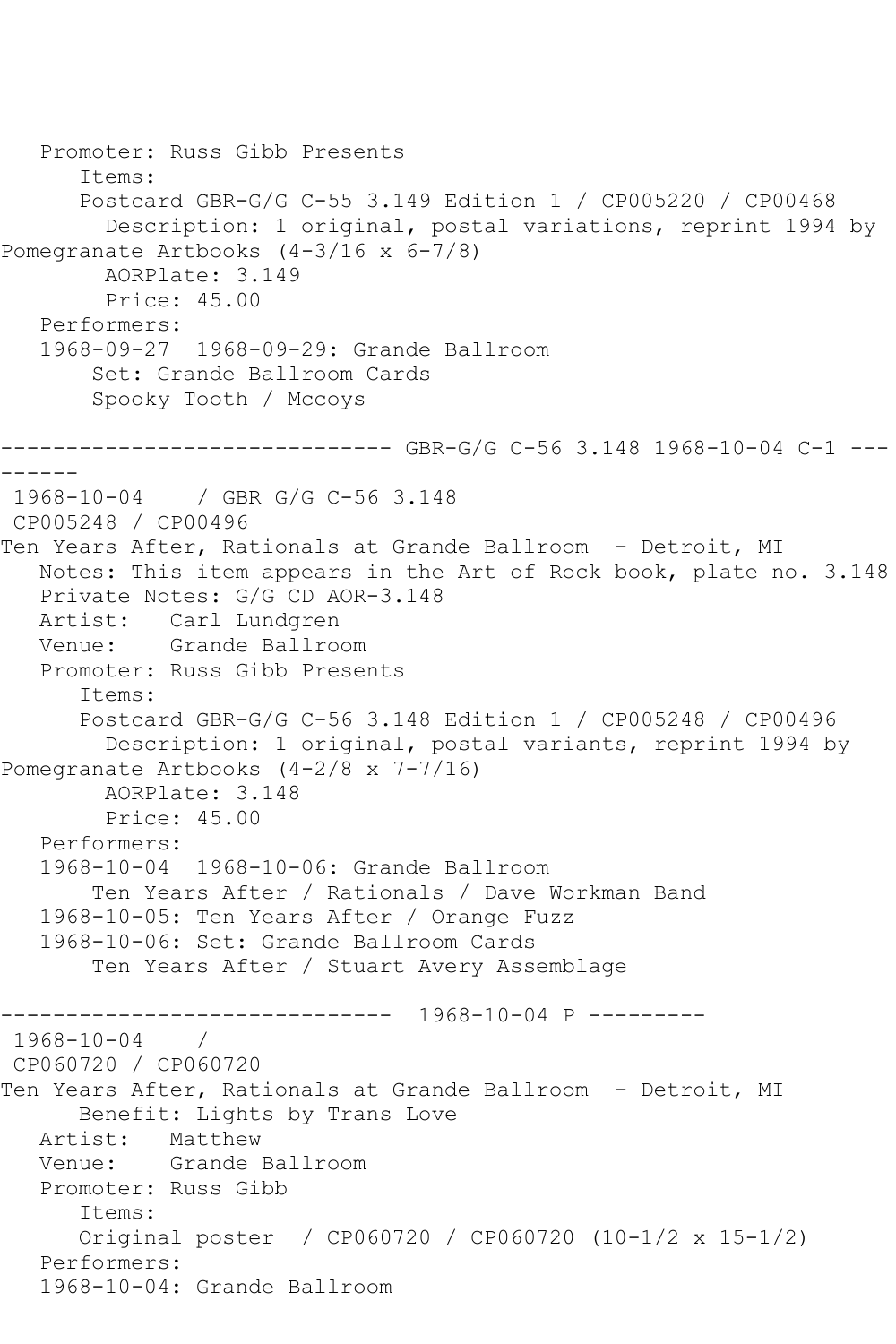```
 Ten Years After / Rationals / Dave Workman Band
    1968-10-05: Grande Ballroom
        Ten Years After / Rationals / Orange Fuzz
    1968-10-06: Grande Ballroom
        Ten Years After / Rationals / Stuart Avery Assemblage / New 
Phenomena
------------------------------ GBR-G/G C-57 1968-10-11 C-1 ---------
1968-10-11 / GBR G/G C-57
CP005238 / CP00486
John Mayall, Psychedelic Stooges at Grande Ballroom - Detroit, MI
    Private Notes: G/G CD
   Artist: Carl Lundgren
   Venue: Grande Ballroom
   Promoter: Russ Gibb Presents
       Items:
       Postcard GBR-G/G C-57 Edition 1 / CP005238 / CP00486
         Description: 1 original, postal variants, reprint 1994 by 
Pomegranate Artbooks (4-3/16 x 7-7/16)
         Price: 60.00
        GBR-G/G C-57 / CP046077
         Description: Double card
   Performers:
    1968-10-11 1968-10-13: Grande Ballroom
        Set: Grande Ballroom Cards
        John Mayall / Psychedelic Stooges
   ------------------------------ GBR-G/G 1968-10-11 P ---------
1968-10-11 / GBR G/G
CP022115 / XQ140
John Mayall, Frost at the Grande Ballroom, Original Art
  Artist: Matthew<br>Venue: Grande
            Grande Ballroom
   Promoter: Russ Gibb Presents
       Items:
       Original poster (Original artwork) GBR-G/G / CP022115 / XQ140
   Performers:
    1968-10-11: Grande Ballroom
        John Mayall / Frost / Psychedelic Stooges
   1968-10-12: John Mayall / Third Power
    1968-10-13: John Mayall / Mind Machine
                ------------------------------ 1968-10-11 P ---------
1968-10-11 / 
CP060700 / CP060700
John Mayall, Frost at Grande Ballroom - Detroit, MI
       Benefit: Lights by Trans Love
```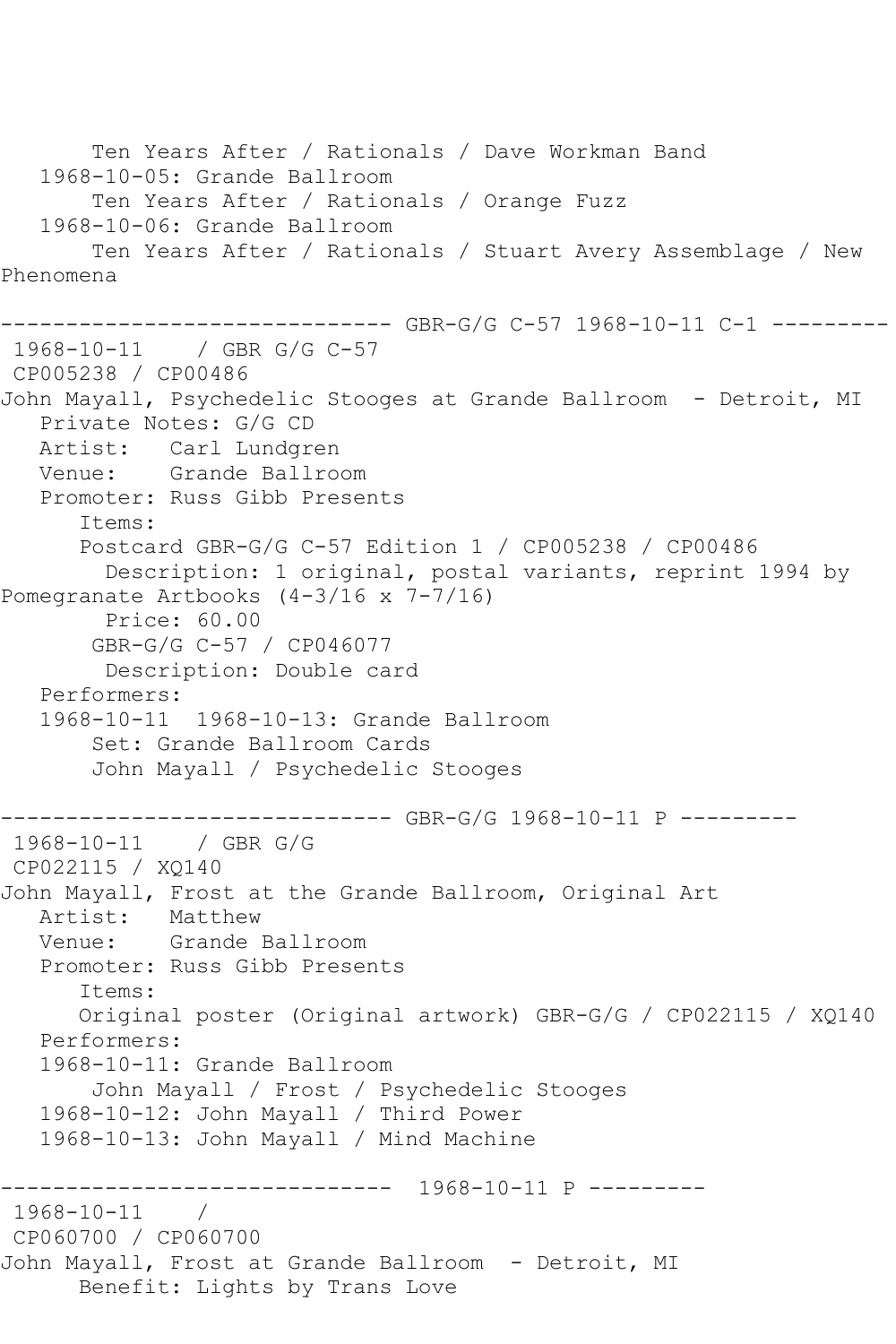```
 Artist: Matthew
   Venue: Grande Ballroom
    Promoter: Russ Gibb
       Items:
       Original poster / CP060700 / CP060700 (10-3/4 x 15-3/8)
         Notes: Original Art
    Performers:
    1968-10-11: Grande Ballroom
        John Mayall / Frost
    1968-10-12: Grande Ballroom
        John Mayall / Third Power
    1968-10-13: Grande Ballroom
        John Mayall / Mind Machine
                  ------------------------------ GBR-G/G C-58 1968-10-15 C-1 ---------
1968-10-15 / GBR G/G C-58
CP005237 / CP00485
Big Brother and the Holding Company, Janis Joplin at Grande Ballroom 
- Detroit, MI
   Private Notes: G/G CD
   Artist: Carl Lundgren
   Venue: Grande Ballroom
   Promoter: Russ Gibb Presents
       Items:
       Postcard GBR-G/G C-58 / CP046077
         Description: Double card
       Postcard GBR-G/G C-58 Edition 1 / CP005237 / CP00485
         Description: 1 original, reprint 1994 by Pomegranate 
Artbooks (4-3/16 x 7-7/16)
         Price: 75.00
    Performers:
    1968-10-15: Grande Ballroom
        Set: Grande Ballroom Cards
        Big Brother and the Holding Company / Janis Joplin / Thyme
------------------------------ GBR-G/G C-59 1968-10-18 C-1 ---------
              1968-10-18 / GBR G/G C-59
CP005239 / CP00487
Kensington Market, Pacific Gas and Electric at Grande Ballroom -
Detroit, MI
    Private Notes: G/G CD
   Artist: Bonnie Green
   Venue: Grande Ballroom
    Promoter: Russ Gibb Presents
       Items:
       Postcard GBR-G/G C-59 Edition 1 / CP005239 / CP00487
         Description: 1 original, postal variants (4-3/16 x 7-5/16)
```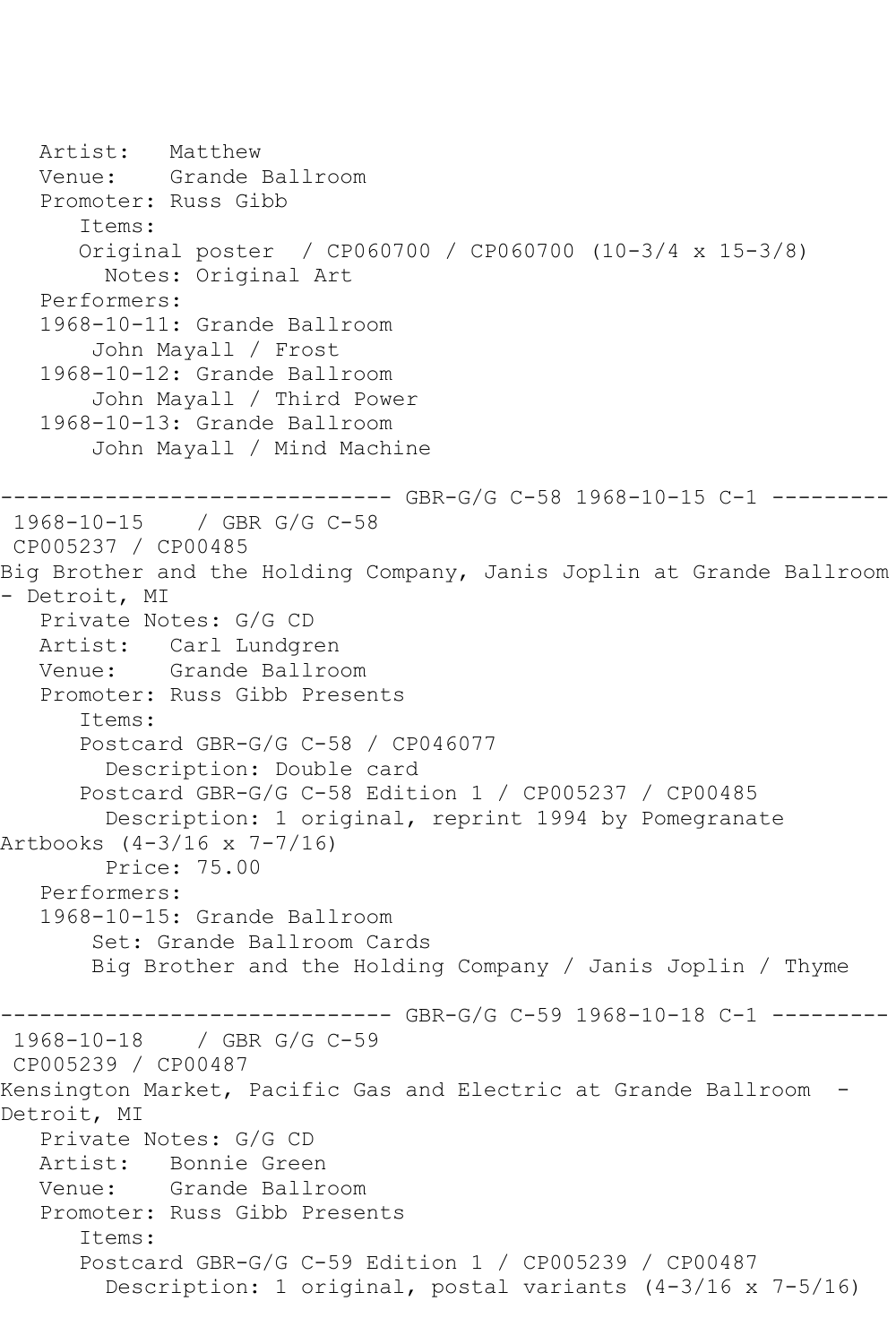Price: 30.00 Performers: 1968-10-18: Grande Ballroom Set: Grande Ballroom Cards Kensington Market / Pacific Gas and Electric / Renaissance Faire / MC5 ------------------------------ GBR-G/G C-60 1968-10-25 C-1 --------- 1968-10-25 / GBR G/G C-60 CP005240 / CP00488 Procol Harum, Wilson Mower Pursuit at Grande Ballroom - Detroit, MI Private Notes: G/G CD Artist: Dr. Mabuse Venue: Grande Ballroom Promoter: Russ Gibb Presents Items: Postcard GBR-G/G C-60 Edition 1 / CP005240 / CP00488 Description: 1 original, postal variants (4-1/8 x 7-3/8) Price: 30.00 Performers: 1968-10-25: Grande Ballroom Set: Grande Ballroom Cards Procol Harum / Wilson Mower Pursuit 1968-10-26: Procol Harum / Carousel ------------------------------ GBR-G/G C-61 3.152 1968-10-29 C-1 --- ------ 1968-10-29 / GBR G/G C-61 3.152 CP005241 / CP00489 Quicksilver Messenger Service, Frost at Grande Ballroom - Detroit, MI Notes: This item appears in the Art of Rock book, plate no. 3.152 Private Notes: G/G CD AOR-3.152 Artist: Carl Lundgren Venue: Grande Ballroom Promoter: Russ Gibb Presents Items: Postcard GBR-G/G C-61 3.152 Edition 1 / CP005241 / CP00489 Description: 1 original, postal variants, reprint 1994 by Pomegranate Artbooks (4-3/16 x 7-3/8) AORPlate: 3.152 Price: 125.00 Performers: 1968-10-29: Grande Ballroom Set: Grande Ballroom Cards Quicksilver Messenger Service / Frost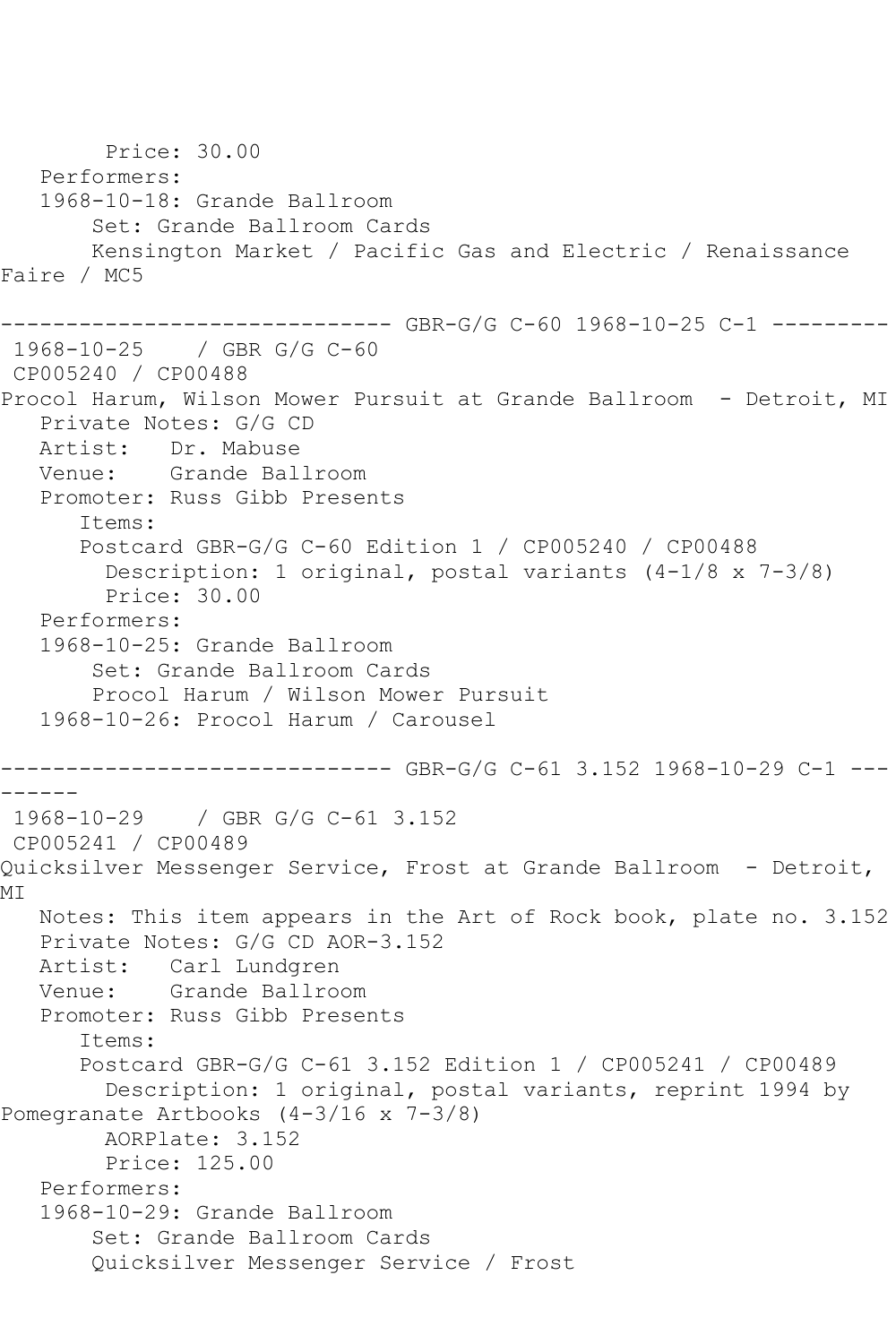```
------------------------------ GBR-G/G P-37 (H-113) 1968-10-30 P-1 -
--------
1968-10-30 / GBR G/G P-37 (H-113)
CP007416 / CP02660
MC5 at Grande Ballroom - Detroit, MI
   Notes: Gary Grimshaw: Not Gary Grimshaw: That was done by 
Matthew Roc. This was the recording session at which the first album 
was recorded. That was 1968 and I was underground in Boston. And 
that has been reprinted it down in L.A. and you cannot tell the 
reprint from the original.
   Private Notes: G/G P-OP-1-Signed NM
       Event: Recording Concet, Free Admission
   Artist: Matthew Radofsky
   Venue: Grande Ballroom
   Promoter: Trans-Love Energies
       Items:
      Original poster GBR-G/G P-37 (H-113) / CP019078 / XB19681030 
(14 x 22)
      Original poster GBR-G/G P-37 (H-113) / CP020557 / XL19681030 
(14 x 22)
      Original poster GBR-G/G P-37 (H-113) Edition 1 / CP007416 / 
CP02660
        Description: 1 original, 1 reprint (14 x 22)
         Price: 800.00
   Performers:
   1968-10-30 1968-10-31: Grande Ballroom
      M<sub>C</sub>5
------------------------------ GBR-G/G C-62 3.155 1968-11-01 P-1 ---
------<br>1968-11-01
              / GBR G/G C-62 3.155
CP005619 / CP00868
Jeff Beck, Toad at Grande Ballroom - Detroit, MI
   Notes: This item appears in the Art of Rock book, plate no. 3.155
   Private Notes: G/G CD AOR-3.155
   Artist: Carl Lundgren
   Venue: Grande Ballroom
   Promoter: Russ Gibb Presents
       Items:
       Original poster GBR-G/G C-62 3.155 Edition 1 / CP005619 / 
CP00868 Var. reprint
        Description: no original, 1 reprint 1994 (12-1/2 x 22-1/4)
         AORPlate: 3.155 
      Postcard GBR-G/G C-62 3.155 Edition 1 / CP005242 / CP00490 
Var. PC 62
         Description: 1 original, postal variants (4-2/8 x 7-7/16)
         AORPlate: 3.155
```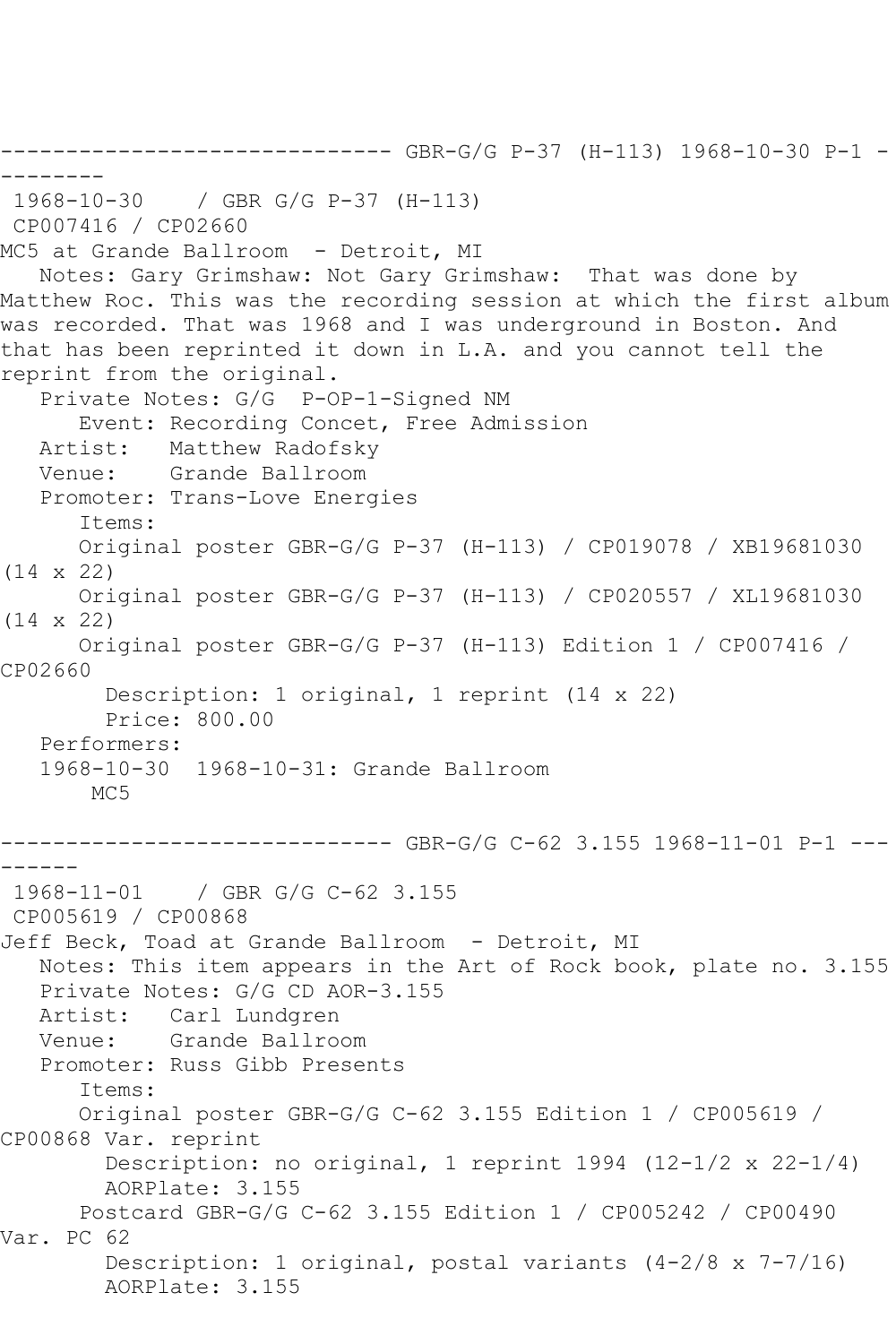```
 Price: 45.00
    Performers:
    1968-11-01 1968-11-03: Grande Ballroom
        Set: Grande Ballroom Cards
        Jeff Beck / Toad
    1968-11-02: Jeff Beck / Mckenna Mendleson Mainline
    1968-11-03: Jeff Beck / Joyful Wisdom
             ------------------------------ GBR-G/G C-63 1968-11-08 C-1 ---------
1968-11-08 / GBR G/G C-63
CP005243 / CP00491
Buddy Guy, Charging Rhinoceros of Soul at Grande Ballroom -
Detroit, MI
    Private Notes: G/G CD
   Artist: Bonnie Green
   Venue: Grande Ballroom
    Promoter: Russ Gibb Presents
       Items:
       Postcard GBR-G/G C-63 Edition 1 / CP005243 / CP00491
         Description: 1 original, postal variants (4-3/16 x 7-7/16)
         Price: 35.00
    Performers:
    1968-11-08: Grande Ballroom
        Buddy Guy / Charging Rhinoceros of Soul
    1968-11-09: Buddy Guy / March Brothers
    1968-11-10: Set: Grande Ballroom Cards
        Buddy Guy / Case of E.T. Hooley
                       -------- GBR-G/G C-64 1968-11-15 C-1 ---------
1968-11-15 / GBR G/G C-64
CP005244 / CP00492
Steve Miller Blues Band, Move at Grande Ballroom - Detroit, MI
    Private Notes: G/G CD
   Artist: Jerry Younkins
   Venue: Grande Ballroom
    Promoter: Russ Gibb Presents
       Items:
       Postcard GBR-G/G C-64 Edition 1 / CP005244 / CP00492
        Description: 1 original, postal variants (4-2/8 \times 7-1/2) Price: 35.00
    Performers:
    1968-11-15: Grande Ballroom
        Steve Miller Blues Band
    1968-11-16: Move
    1968-11-17: Set: Grande Ballroom Cards
        Move / Moody Blues
```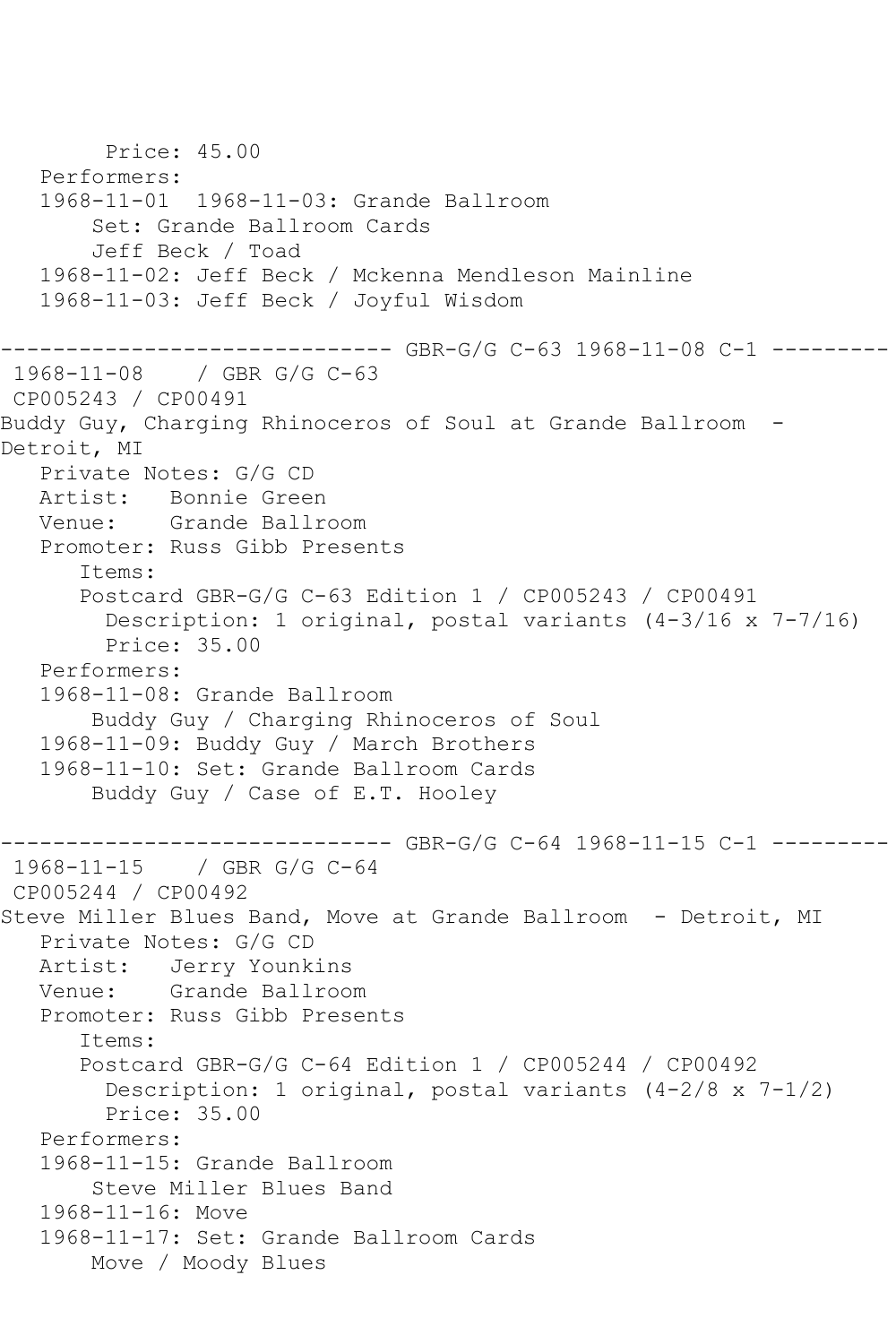```
------------------------------ GBR-G/G C-65 3.158 1968-11-21 P-1 ---
------
1968-11-21 / GBR G/G C-65 3.158
CP005731 / CP00980
Blue Cheer, Stooges at Grande Ballroom - Detroit, MI
   Notes: This item appears in the Art of Rock book, plate no. 3.158
   Private Notes: G/G CD * reprint 45 @
   Artist: Carl Lundgren
   Venue: Grande Ballroom
   Promoter: Russ Gibb Presents
       Items:
       Original poster GBR-G/G C-65 3.158 Edition 1 / CP005731 / 
CP00980
         Description: No original, issued 2001, in a signed and 
numbered edition by Carl Lundgren.
        AORPlate: 3.158 
         Price: 45.00
       Postcard GBR-G/G C-65 3.158 Edition 1 / CP005245 / CP00493
         Description: 1 original, postal variants, reprint 1994 by 
Pomegranate Artbooks (4-3/17 x 7/16)
         AORPlate: 3.158 
         Price: 75.00
   Performers:
    1968-11-21: Grande Ballroom
        Blue Cheer / Stooges
    1968-11-22: Tim Buckley / Terry Reid / Wilson Mower Pursuit
    1968-11-23: Set: Grande Ballroom Cards
        Tim Buckley / Terry Reid / Caste
    1968-11-24: Jefferson Airplane / Frost
       ------------------------------ GBR-G/G C-66 3.150 1968-11-27 C-1 ---
------
1968-11-27 / GBR G/G C-66 3.150
CP005246 / CP00494
MC5, Frost at Grande Ballroom - Detroit, MI
   Notes: This item appears in the Art of Rock book, plate no. 3.150
  Private Notes: G/G CD AOR-3.150<br>Artist: Donnie Dope (Don Fors
            Donnie Dope (Don Forsyth)
   Venue: Grande Ballroom
    Promoter: Russ Gibb Presents
       Items:
       Postcard GBR-G/G C-66 3.150 Edition 1 / CP005246 / CP00494
         Description: 1 original, postal variants (4-3/16 x 7-3/16)
         AORPlate: 3.150 
         Price: 75.00
       Advertisement GBR-G/G C-66 3.150 Edition 1 / CP020564 / 
XL19681128
```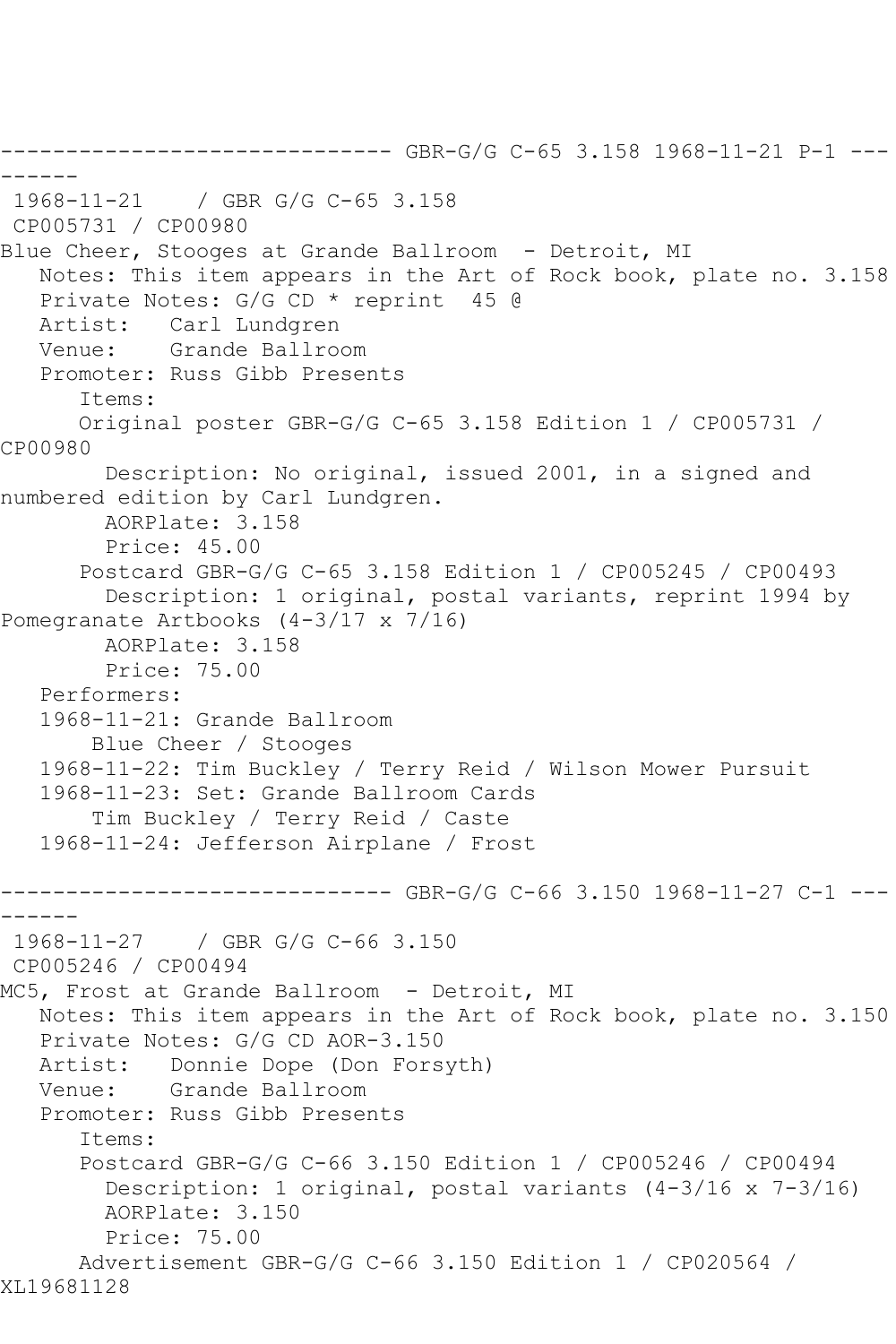```
 Description: AD?
         AORPlate: 3.150 
   Performers:
   1968-11-27 1968-12-01: Grande Ballroom
        MC5 / Frost / Stooges
   1968-11-29: Blood Sweat and Tears / Stuart Avery Assemblage
   1968-11-30: Set: Grande Ballroom Cards
        Rationals / Dharma
   1968-12-01: Grateful Dead / Popcorn Blizzard
------------------------------ GBR-G/G C-67 3.146 1968-12-06 C-1 ---
------
1968-12-06 / GBR G/G C-67 3.146
CP005247 / CP00495
Canned Heat Blues Band, Hamilton Face at Grande Ballroom - Detroit, 
MI
   Notes: This item appears in the Art of Rock book, plate no. 3.146
   Private Notes: G/G CD AOR-3.146
   Artist: Donnie Dope (Don Forsyth)
   Venue: Grande Ballroom
   Promoter: Russ Gibb Presents
       Items:
       Postcard GBR-G/G C-67 3.146 Edition 1 / CP005247 / CP00495
         Description: 1 original, postal variants (4-3/16 x 7-3/16)
         AORPlate: 3.146 
        Price: 40.00
   Performers:
   1968-12-06: Grande Ballroom
        Set: Grande Ballroom Cards
        Canned Heat Blues Band / Hamilton Face
   1968-12-08: Canned Heat Blues Band / Teegarden and Van Winkle
------------------------------ GBR-G/G C-68 1968-12-13 C-1 ---------
1968-12-13 / GBR G/G C-68
CP005236 / CP00484
Deep Purple, Lee Michaels at Grande Ballroom - Detroit, MI
   Private Notes: G/G CD
   Artist: Donnie Dope (Don Forsyth)
   Venue: Grande Ballroom
   Promoter: Russ Gibb Presents
       Items:
       Postcard GBR-G/G C-68 Edition 1 / CP005236 / CP00484
         Description: Several variants (4-1/8 x 7-1/16)
         Price: 45.00
   Performers:
   1968-12-13: Grande Ballroom
        Set: Grande Ballroom Cards
```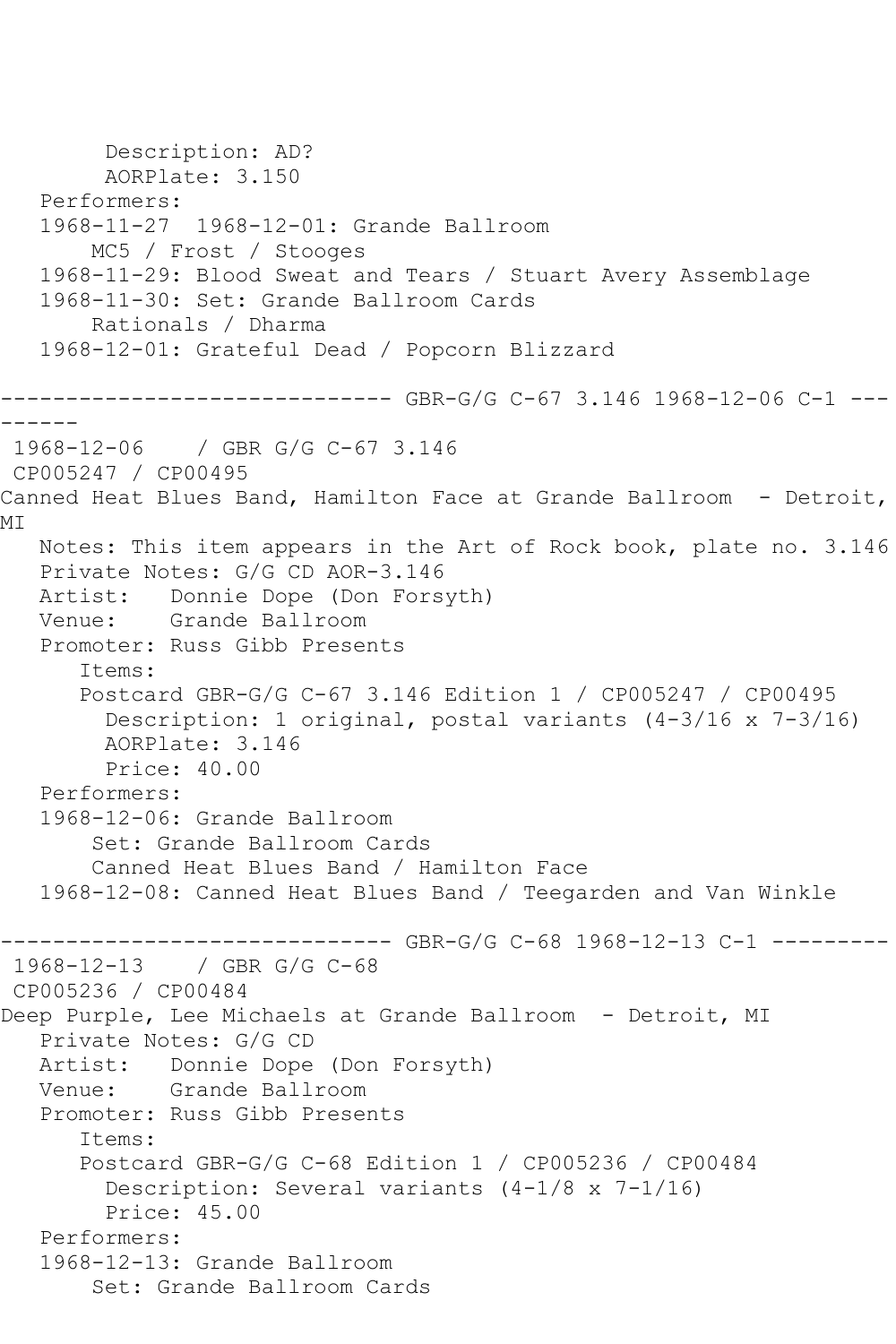```
 Deep Purple / Lee Michaels
   1968-12-15: James Cotton Blues Band / Lee Michaels
------------------------------ GBR-G/G C-69 1968-12-20 C-1 ---------
1968-12-20 / GBR G/G C-69
CP005249 / CP00497
Iron Butterfly, Scot Richard Case at Grande Ballroom - Detroit, MI
   Private Notes: G/G CD
   Artist: Carl Lundgren
   Venue: Grande Ballroom
   Promoter: Russ Gibb Presents
      Items:
      Postcard GBR-G/G C-69 Edition 1 / CP005249 / CP00497
        Description: 1 original, postal variants, reprint 1994 by 
Pomegranate Artbooks (4-3/16 x 7-3/16)
        Price: 20.00
   Performers:
   1968-12-20: Grande Ballroom
        Iron Butterfly
   1968-12-22: SRC - Scot Richard Case
   1968-12-24: Set: Grande Ballroom Cards
       New York Rock and Roll Ensemble
------------------------------ GBR-G/G C-70 1968-12-26 C-1 ---------
1968-12-26 / GBR G/G C-70
CP005250 / CP00498
Fleetwood Mac, Rotary Connection at Grande Ballroom - Detroit, MI
   Private Notes: G/G CD
   Artist: Harry Pumpkins
   Venue: Grande Ballroom
   Promoter: Russ Gibb Presents
      Items:
      Postcard GBR-G/G C-70 Edition 1 / CP005250 / CP00498 (4-3/16 x 
7-7/16)
        Price: 45.00
   Performers:
   1968-12-26: Grande Ballroom
        Set: Grande Ballroom Cards
        Fleetwood Mac / Rotary Connection
   1968-12-27: Fleetwood Mac / Stooges / Wicked Religion
------------------------------ GBR-G/G C-71 1969-01-03 C-1 ---------
1969-01-03 / GBR G/G C-71
CP005233 / CP00481
Amboy Dukes, Up at Grande Ballroom - Detroit, MI
   Private Notes: G/G CD
   Artist: Chad Hines
```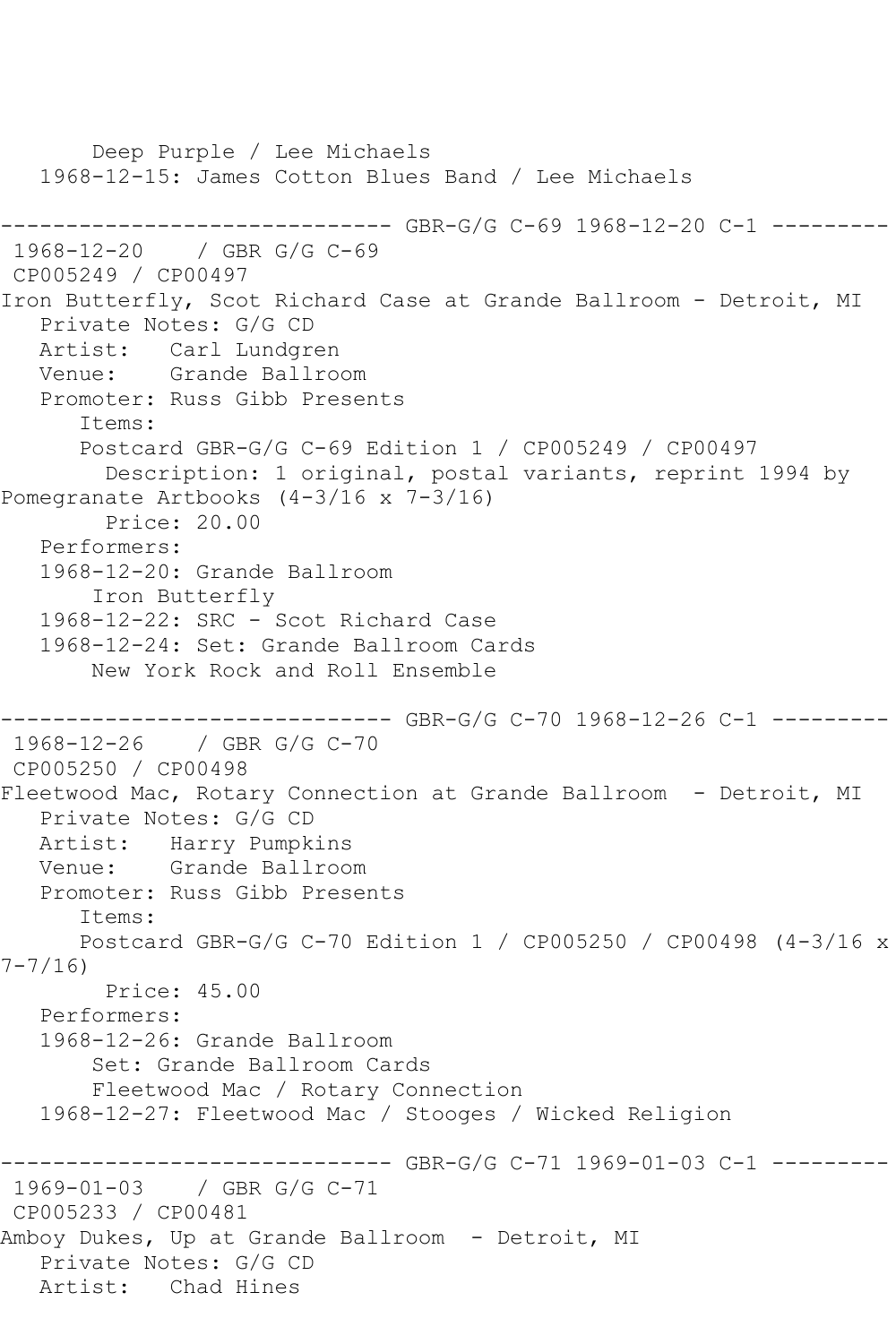```
 Venue: Grande Ballroom
   Promoter: Russ Gibb Presents
      Items:
      Postcard GBR-G/G C-71 Edition 1 / CP005233 / CP00481
         Description: 1 original, postal variants (4-2/8 x 7-7/16)
         Price: 20.00
   Performers:
   1969-01-03: Grande Ballroom
       Amboy Dukes / Up
   1969-01-04: Amboy Dukes / Pack / Set: Grande Ballroom Cards
        Stooges / Frozen Sun
------------------------------ GBR-G/G 1969-01-10 C-1 ---------
1969-01-10 / GBR G/G
CP022193 / XQ690110V
Terry Reid, Stress Blues Band at Grande Ballroom - Detroit, MI
   Notes: 5 copies known to exist. This was a cancelled event. Only 
five copies are said to have been printed, as press proofs.
   Venue: Grande Ballroom
   Promoter: Russ Gibb Presents
      Items:
      Postcard GBR-G/G Edition 1 / CP022193 / XQ690110V
         Description: Few copies are known (6-1/8 x 7-1/4)
   Performers:
   1969-01-10: Grande Ballroom
        Terry Reid / Stress Blues Band / Caste
   1969-01-11: Terry Reid / Pavement / Paraphernalia
   1969-01-12: Terry Reid / James Gang
------------------------------ GBR-G/G 1969-01-10 AD ---------
1969-01-10 / GBR G/G
Cp046064
Grand Ad: Genesis, Third Power at Grande Ballroom
   Venue: Grande Ballroom
   Promoter: Russ Gibb Presents
      Items:
      Advertisement GBR-G/G / Cp046064 (5 x 8)
   Performers:
   1969-01-10 1969-01-11: Grande Ballroom
       Genesis / Third Power / Caste
   1969-01-17 1969-01-19: Led Zeppelin / Linn County / Lawrence 
Blues Band / Target
------------------------------ GBR-G/G 1969-01-24 H ---------
1969-01-24 / GBR G/G
CP046111
MC5, Taj Mahal at Grande Ballroom - Detroit, MI
```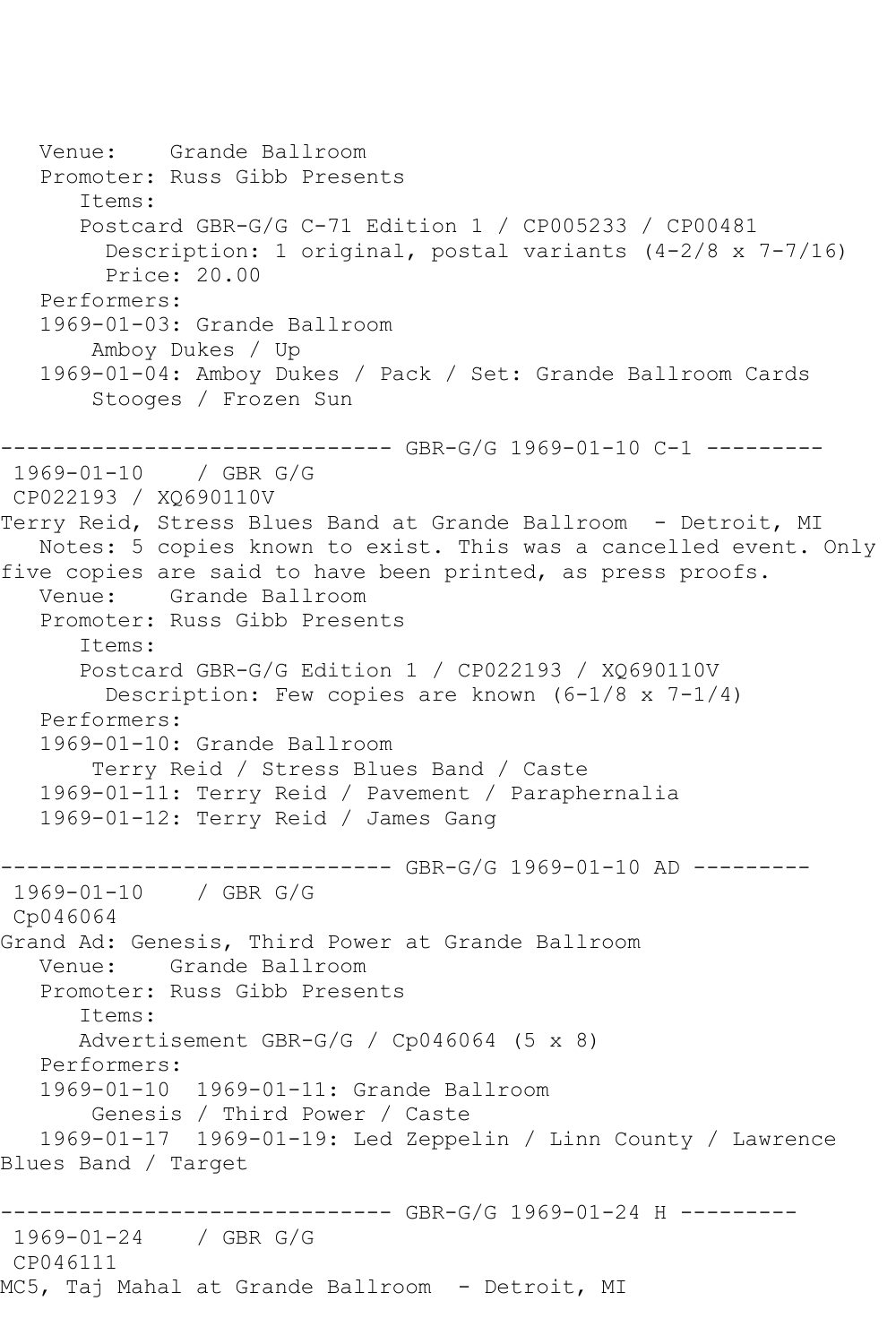```
 Venue: Grande Ballroom
   Promoter: Russ Gibb Presents
       Items:
       Handbill GBR-G/G / CP046111
         Description: 1 original (5/75 x 7)
       Handbill GBR-G/G / CP013345 / G-G-690124b-phb-b
         Description: Only copy that exists, only copy is this pirate 
(5/75 x 7)
   Performers:
   1969-01-24 1969-01-25: Grande Ballroom
      M<sub>C</sub>5
   1969-01-26: Taj Mahal
   1969-01-31: Sweetwater
   1969-02-01: Spirit
------------------------------ GBR 1969-01-24 H-1 ---------
1969-01-24 / GBR 
CP004558 / CD05819
MC5, Commander Cody and his Lost Planet Airmen at Grande Ballroom -
Detroit, MI
      Benefit: Free John Sinclair and All Political Prisoners
   Venue: Grande Ballroom
       Items:
      Handbill GBR Edition 1 / CP004558 / CD05819 (8-1/2 x 11)
   Performers:
   1969-01-24 1969-01-25: Grande Ballroom
       MC5 / Commander Cody and his Lost Planet Airmen / Amboy Dukes 
/ Ryder / Mitch / Spartacus "R / Stooges / Bob Seger / Up / 
Rationals / Abbie Hoffman / Kenny Cockrel / Skip Taube / Jerry Rubin 
/ Ed Sanders / J.C. Crawford / Dan Carlisle / 3rd Power / 
Brownsville Station / Wilson Mower Pursuit / Richmond / Scorpion / 
Blues Train / Shakey Jake / Sunday Funnies / Jagged Edge / Floating 
Circus / All the Lonely People
    ------------------------------ GBR-G/G C-72(red) 1969-01-24 C-1 ----
-----
1969-01-24 / GBR G/G C-72(red)
CP000903 / 0918
MC5, Train at Grande Ballroom - Detroit, MI
   Private Notes: G/G CD(red)
   Artist: Robin Sommers
   Venue: Grande Ballroom
   Promoter: Russ Gibb Presents
       Items:
       Handbill GBR-G/G C-72(red) Edition 1 / CP017443 / MEB576
         Description: Proof?
         Price: 35.00
```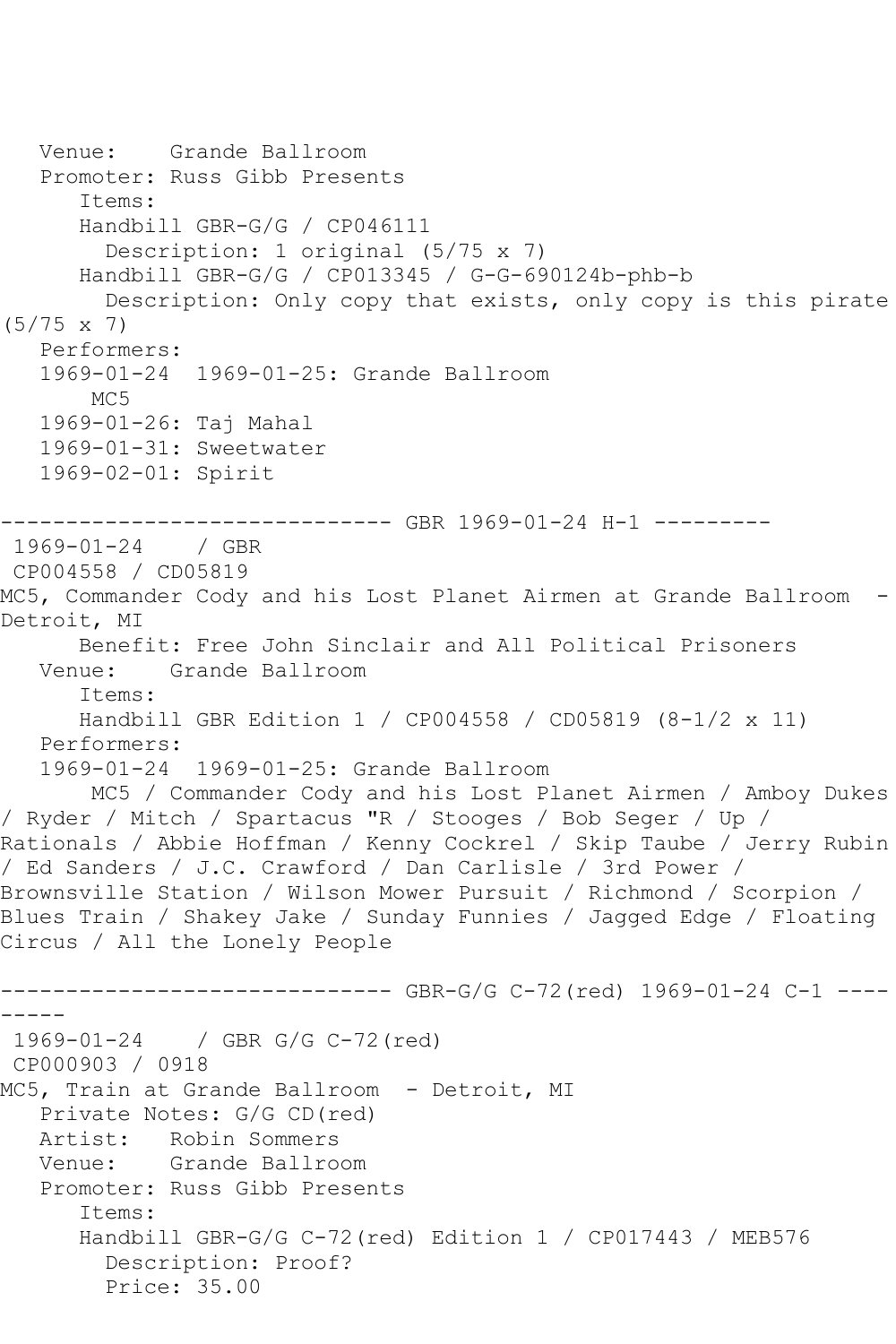Postcard GBR-G/G C-72(red) Edition 1 / CP000903 / 0918 Description: 1 original, postal variants (4-3/16 x 7-2/8) Performers: 1969-01-24 1969-01-26: Grande Ballroom MC5 / Train / March Brothers 1969-01-25: MC5 / Piers / Asian Flu 1969-01-26: Taj Mahal ------------------------------ GBR 1969-02-04 H-1 --------- 1969-02-04 / GBR CP022205 / XQGG690204OBVBW MC5, Up at Grande Ballroom - Detroit, MI Notes: This is not a Russ Gibb show. Venue: Grande Ballroom Items: Handbill GBR Edition 1 / CP022205 / XQGG690204OBVBW Performers: 1969-02-04: Grande Ballroom MC5 / Up / Stooges ------------------------------ GBR-G/G 1969-02-23 H --------- 1969-02-23 / GBR G/G CP046099 The Grande Scene, Calendar for Spring of 1969 Venue: Grande Ballroom Promoter: Russ Gibb Presents Items: Handbill GBR-G/G / CP046099 (8-1/2 x 11) Performers: 1969-02-23 1969-03-24: Grande Ballroom ------------------------------ GBR-G/G C-73 1969-02-28 C-1 --------- 1969-02-28 / GBR G/G C-73 CP005223 / CP00471 Steppenwolf, Three Dog Night at Grande Ballroom - Detroit, MI Private Notes: G/G CD Artist: Melkus Venue: Grande Ballroom Promoter: Russ Gibb Presents Items: Postcard GBR-G/G C-73 Edition 1 / CP005223 / CP00471 Description: 1 original, postal variant (4-3/16 x 7-3/16) Price: 20.00 Performers: 1969-02-28: Grande Ballroom Steppenwolf / Three Dog Night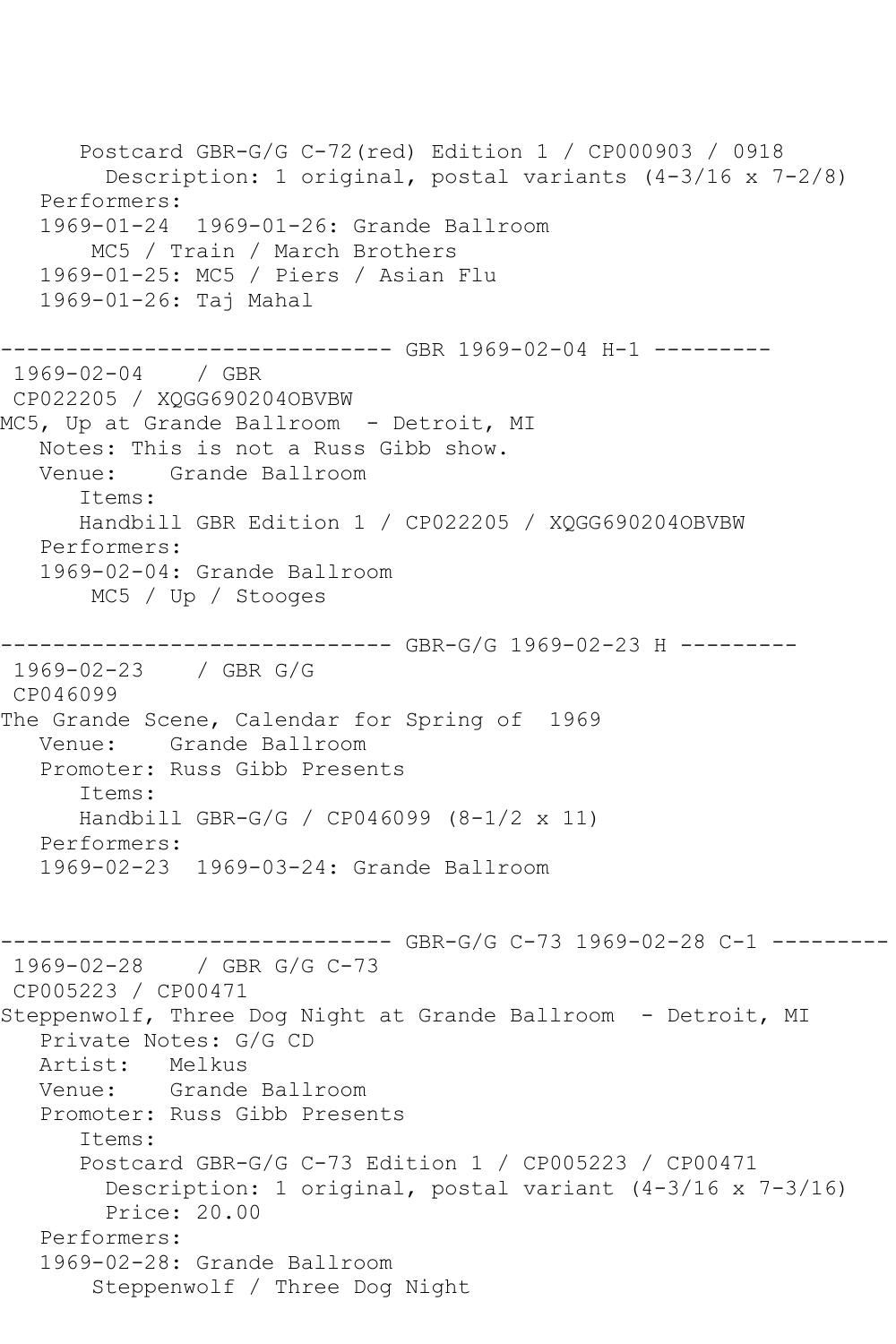```
 1969-03-01: Steppenwolf / Three Dog Night
   1969-03-02: Set: Grande Ballroom Cards
       MC5 / Three Dog Night
------------------------------ GBR-G/G C-74 1969-04-04 C-1 ---------
1969-04-04 / GBR G/G C-74
CP005222 / CP00470
MC5, Wicked Religion at Grande Ballroom - Detroit, MI
   Private Notes: G/G CD
   Artist: Gary Grimshaw
   Venue: Grande Ballroom
   Promoter: Russ Gibb Presents
      Items:
      Postcard GBR-G/G C-74 Edition 1 / CP005222 / CP00470
         Description: 1 original, postal variants (4 x 7-1/4)
         Price: 75.00
   Performers:
   1969-04-04:
   1969-04-08: Grande Ballroom
        Set: Grande Ballroom Cards
       MC5 / Wicked Religion / Maxx
   1969-03-06: MC5 / Pacific Gas and Electric / James Gang
------------------------------ GBR-G/G C-75 A 1969-04-07 C-1 -------
--
1969-04-07 / GBR G/G C-75 A
CP005224 / CP00472
Jethro Tull, Sky at Grande Ballroom - Detroit, MI
   Private Notes: G/G CD
   Artist: Gary Grimshaw
   Venue: Grande Ballroom
   Promoter: Russ Gibb Presents
      Items:
      Postcard GBR-G/G C-75 A Edition 1 / CP005224 / CP00472
         Description: 1 original and variant (4 x 7-2/8)
         Price: 125.00
   Performers:
   1969-04-07: Grande Ballroom
        Set: Grande Ballroom Cards
        Jethro Tull / Sky / Caste
   1969-04-09 1969-04-10: Savoy Brown / 3rd Power / Commander Cody
------------------------------ GBR-G/G C-75 1969-04-11 C-1 ---------
1969-04-11 / GBR G/G C-75
CP020581 / XL19690411
Velvet Underground, Nice at Grande Ballroom - Detroit, MI
   Notes: This is the other side of G/G C-75 1969-04-11
```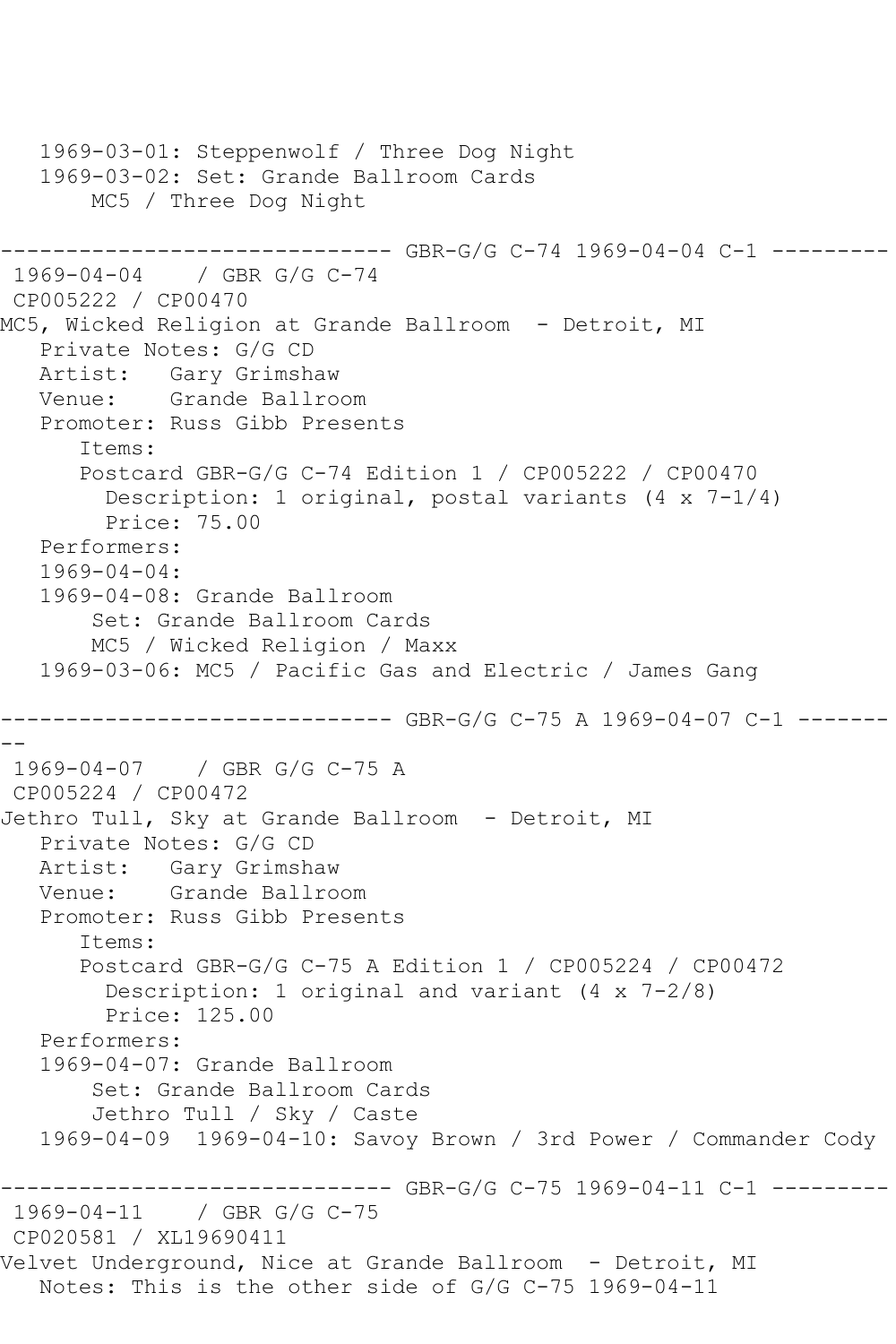```
 Private Notes: G/G CD(2-sided)
   Venue: Grande Ballroom
   Promoter: Russ Gibb Presents
       Items:
       Postcard GBR-G/G C-75 Edition 1 / CP020581 / XL19690411
         Description: 1 original (4 x 7-2/8)
         Price: 125.00
   Performers:
   1969-04-11: Grande Ballroom
        Set: Grande Ballroom Cards
        Velvet Underground / Nice / Earth Opera
------------------------------ GBR-G/G C-76 A 1969-04-18 C-1 -------
--
1969-04-18 / GBR G/G C-76 A
CP005225 / CP00473
Chuck Berry, Julie Driscoll at Grande Ballroom - Detroit, MI
   Private Notes: G/G CD
   Artist: Matthew Radofsky
   Venue: Grande Ballroom
   Promoter: Russ Gibb Presents
       Items:
      Postcard GBR-G/G C-76 A Edition 1 / CP005225 / CP00473
         Description: 1 original, postal variants (4 x 6-5/8)
   Performers:
   1969-04-18: Grande Ballroom
        Set: Grande Ballroom Cards
        Chuck Berry / Julie Driscoll / Brian Auger / Rare Earth
------------------------------ GBR-G/G 1969-04-18 H ---------
1969-04-18 / GBR G/G
Cp046070 / G-G-690418-PHB-B
Chuck Berry, Julie Driscoll at Grande Ballroom - Detroit, MI
   Venue: Grande Ballroom
   Promoter: Russ Gibb Presents
       Items:
       Handbill GBR-G/G / Cp046070 / G-G-690418-PHB-B
         Description: Pirate, black ink on slamon paper (8-1/2 x 11)
      Handbill GBR-G/G Edition 1 / CP013349 / G-G-690418-PHB-B Var. 
X
         Description: no original known, just this pirate (8-1/2 x 
11)
   Performers:
   1969-04-18: Grande Ballroom
        Chuck Berry / Julie Driscoll / Brian Auger
   1969-04-20: Local Bands
   1969-04-23: MC5
```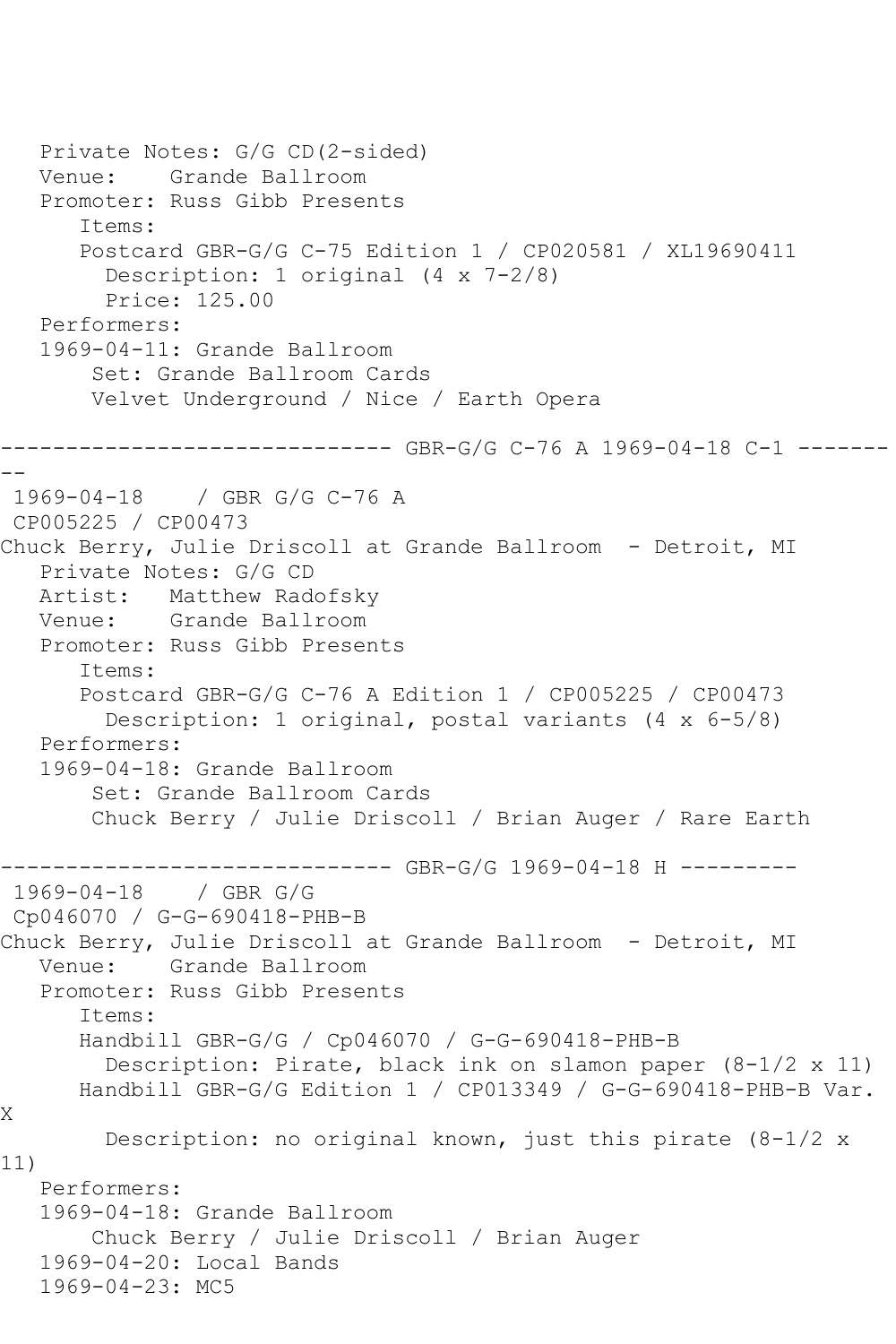```
 1969-04-24: Canned Heat Blues Band
   1969-04-25 1969-04-26: Caned Heat / Family
   1969-04-27: Stooges
   1969-05-01: Benefit For the Argus
       ------------------------------ GBR-G/G 1969-04-23 H-1 ---------
1969-04-23 / GBR G/G
CP017475 / MEB608
MC5, Rationals at Grande Ballroom - Detroit, MI
    Artist: Matthew Radofsky
   Venue: Grande Ballroom
    Promoter: Open City
       Items:
       Handbill GBR-G/G / CP046042
       Handbill GBR-G/G Edition 1 / CP017475 / MEB608
   Performers:
    1969-04-23: Grande Ballroom
        MC5 / Rationals / Red White and Blues Band
------------------------------ GBR-G/G C-77 1969-04-25 C-1 ---------
1969-04-25 / GBR G/G C-77
CP005226 / CP00474
Canned Heat Blues Band, Family at Grande Ballroom - Detroit, MI
    Private Notes: G/G CD
  Artist: Leni Sinclair<br>Venue: Grande Ballro
            Grande Ballroom
    Promoter: Russ Gibb Presents
       Items:
       Postcard GBR-G/G C-77 Edition 1 / CP005226 / CP00474
         Description: 1 original and several variants (4 x 6-7/8)
         Price: 50.00
       Postcard GBR-G/G C-77 Edition 1 / CP020583 / XL19690425
         Description: 1 original and several variants (4 x 6-7/8)
   Performers:
   1969-04-25: Grande Ballroom
        Canned Heat Blues Band / Family / Red White and Blues Band
    1969-04-26: Canned Heat Blues Band / Family / Caste
    1969-04-27: Set: Grande Ballroom Cards
        Stooges / Third Power / All the Lonely People
              ------------------------------ GBR-G/G C-78 1969-05-02 C-1 ---------
1969-05-02 / GBR G/G C-78
CP005227 / CP00475
Creedence Clearwater Revival, Churls at Grande Ballroom - Detroit, 
MI
   Private Notes: G/G CD
   Artist: Magdalene Sinclair
```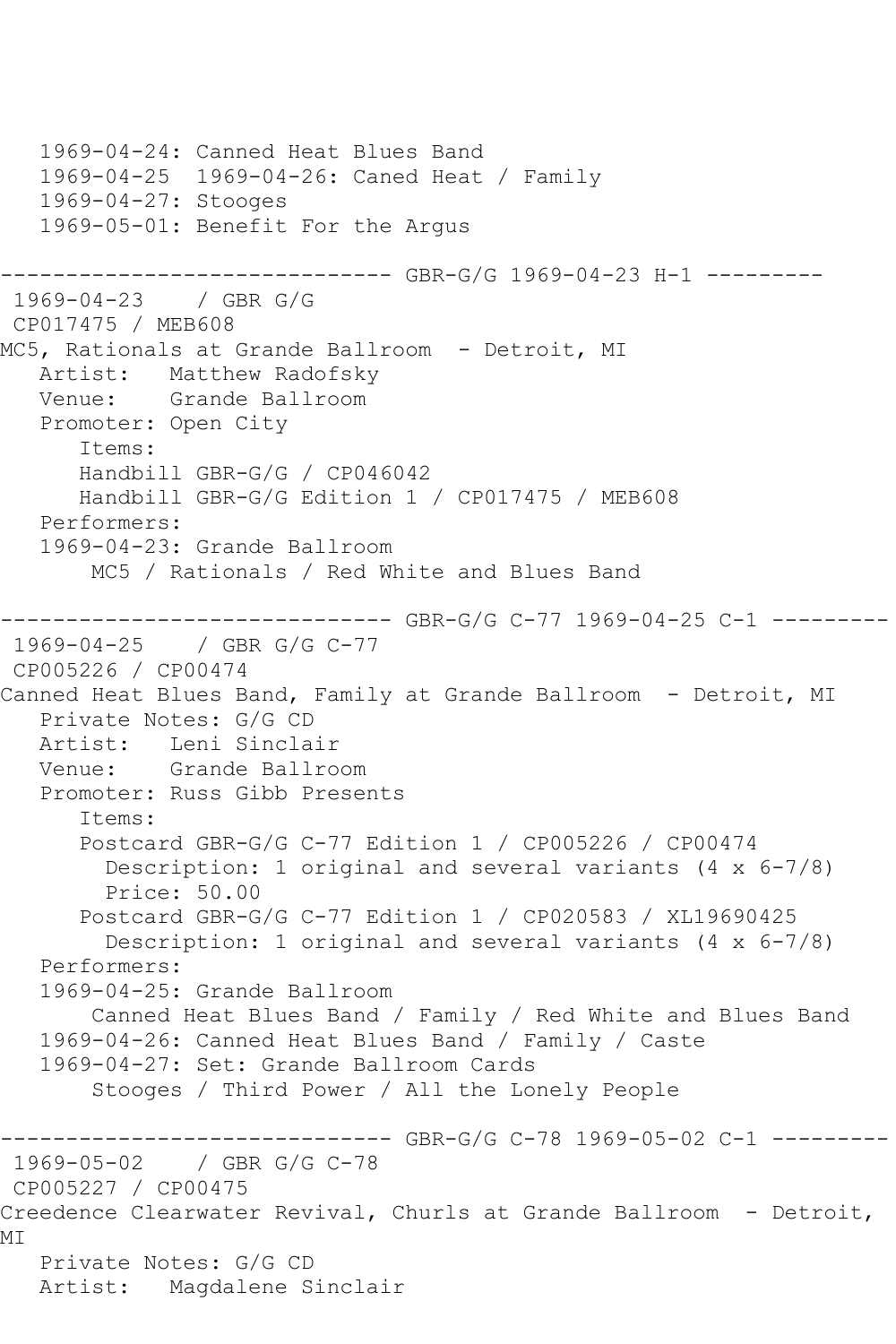Venue: Grande Ballroom Promoter: Russ Gibb Presents Items: Postcard GBR-G/G C-78 Edition 1 / CP005227 / CP00475 Description: 1 original, postal variants (4 x 6-7/8) Price: 50.00 Performers: 1969-05-02 1969-05-03: Grande Ballroom Set: Grande Ballroom Cards Creedence Clearwater Revival / Churls / Litter 1969-05-04: Taj Mahal / Churls / Litter ------------------------------ GBR-G/G C-79 3.154 1969-05-09 P-1 --- ------ 1969-05-09 / GBR G/G C-79 3.154 CP005228 / CP00476 Who, Joe Cocker and his Grease Band at Grande Ballroom - Detroit, MI Notes: This item appears in the Art of Rock book, plate no. 3.154 Private Notes: G/G CD AOR-3.154 Artist: Carl Lundgren Venue: Grande Ballroom Promoter: Russ Gibb Presents Items: Original poster GBR-G/G C-79 3.154 Edition 1 / CP005228 / CP00476 Var. X Description: 1 pirate, 1995 reprint from Pomegranate Artbooks (12-1/2 x 7) AORPlate: 3.154 Postcard GBR-G/G C-79 3.154 / Description: 1 original Card (4-1/8 x 7-1/8) AORPlate: 3.154 Price: 150.00 Postcard GBR-G/G C-79 3.154 / Description: Pomegranate 1994 reprint of card (4-1/8 x 7- 1/8) AORPlate: 3.154 Performers: 1969-05-09 1969-05-11: Grande Ballroom Who / Joe Cocker and his Grease Band / Maend 1969-05-10: Who / Joe Cocker and his Grease Band / Mixed Generation 1969-05-11: Set: Grande Ballroom Cards Who / Joe Cocker and his Grease Band / Rush ------------------------------ GBR-G/G 1969-05-12 H --------- 1969-05-12 / GBR G/G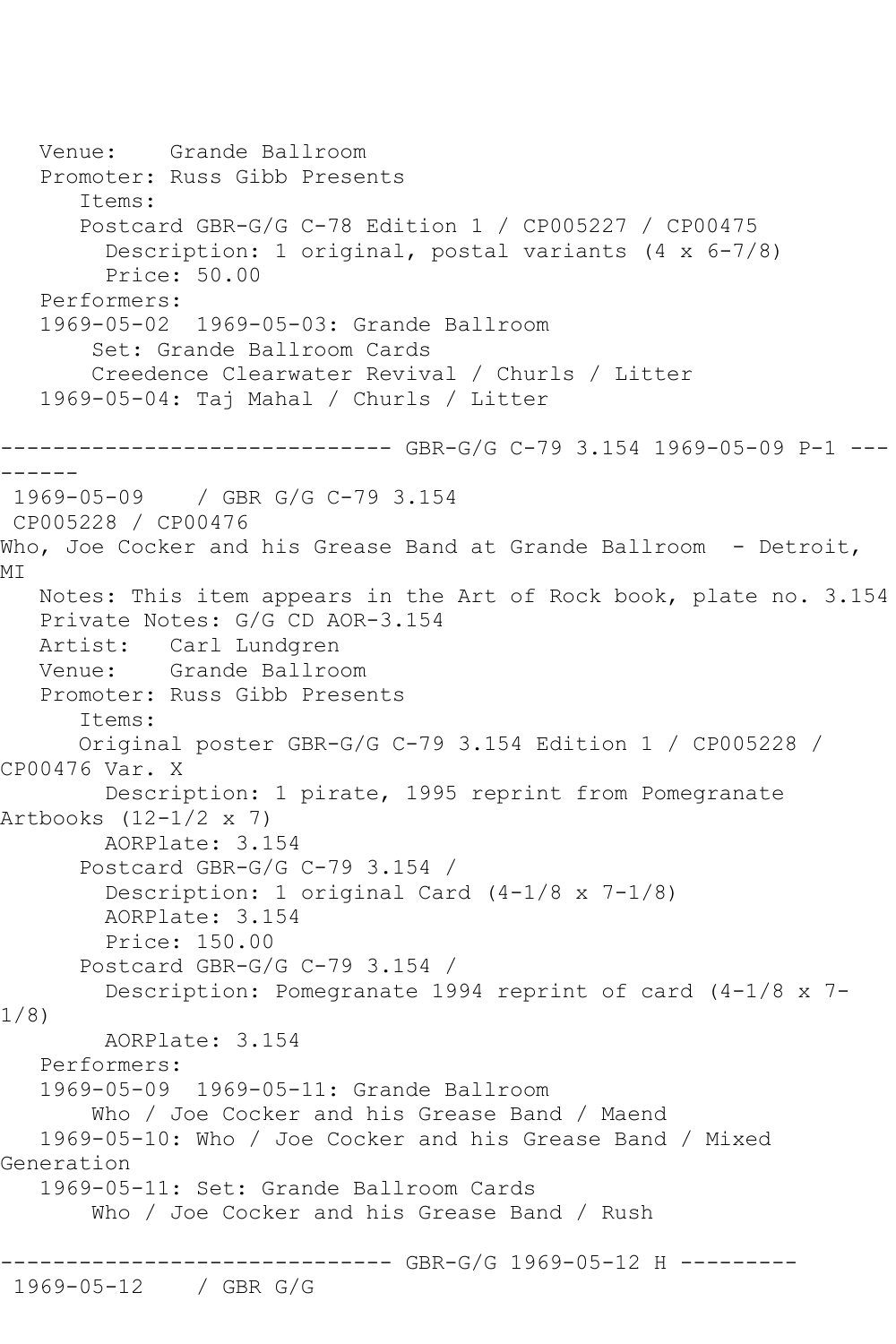CP046067 Sun Ra and his Arkestra at Grande Ballroom - Detroit, MI Notes: Sun ra coming to Grande on May 17 &18, 1969. tw-sided flyer. Event: For Immediae Release: Sun Ra Coming to the Grande Ballroom Venue: Grande Ballroom Promoter: Russ Gibb Presents Items: Handbill GBR-G/G / CP046067 (8-1/2 x 11) Handbill GBR-G/G / CP046068 (8-1/2 x 11) Performers: 1969-05-12: Grande Ballroom Sun Ra and his Arkestra ------------------------------ GBR-G/G C-80 1969-05-16 C-1 --------- 1969-05-16 / GBR G/G C-80 CP005229 / CP00477 Sun Ra and his Myth Science Arkestra, Led Zeppelin at Grande Ballroom - Detroit, MI Private Notes: G/G CD Artist: Gary Grimshaw Venue: Grande Ballroom Promoter: Russ Gibb Presents Items: Postcard GBR-G/G C-80 Edition 1 / CP005229 / CP00477 Description: 1 original, variants (3-15/16 x 6-15/16) Price: 125.00 Performers: 1969-05-16: Grande Ballroom Set: Grande Ballroom Cards Sun Ra and his Arkestra / Led Zeppelin / Golden Earrings 1969-05-17 1969-05-18: Sun Ra and his Arkestra / MC5 / Golden Earrings ------------------------------ GBR-G/G 1969-05-21 H --------- 1969-05-21 / GBR G/G CP046066 Sun Ra at Grande Ballroom - Detroit, MI Notes: Blue Header, brown ink on white bond. Blank back. Event: Review of Sun Ra at the Grande Ballroom Venue: Grande Ballroom Promoter: Russ Gibb Presents Items: Handbill GBR-G/G / CP046066 Performers: 1969-05-21: Grande Ballroom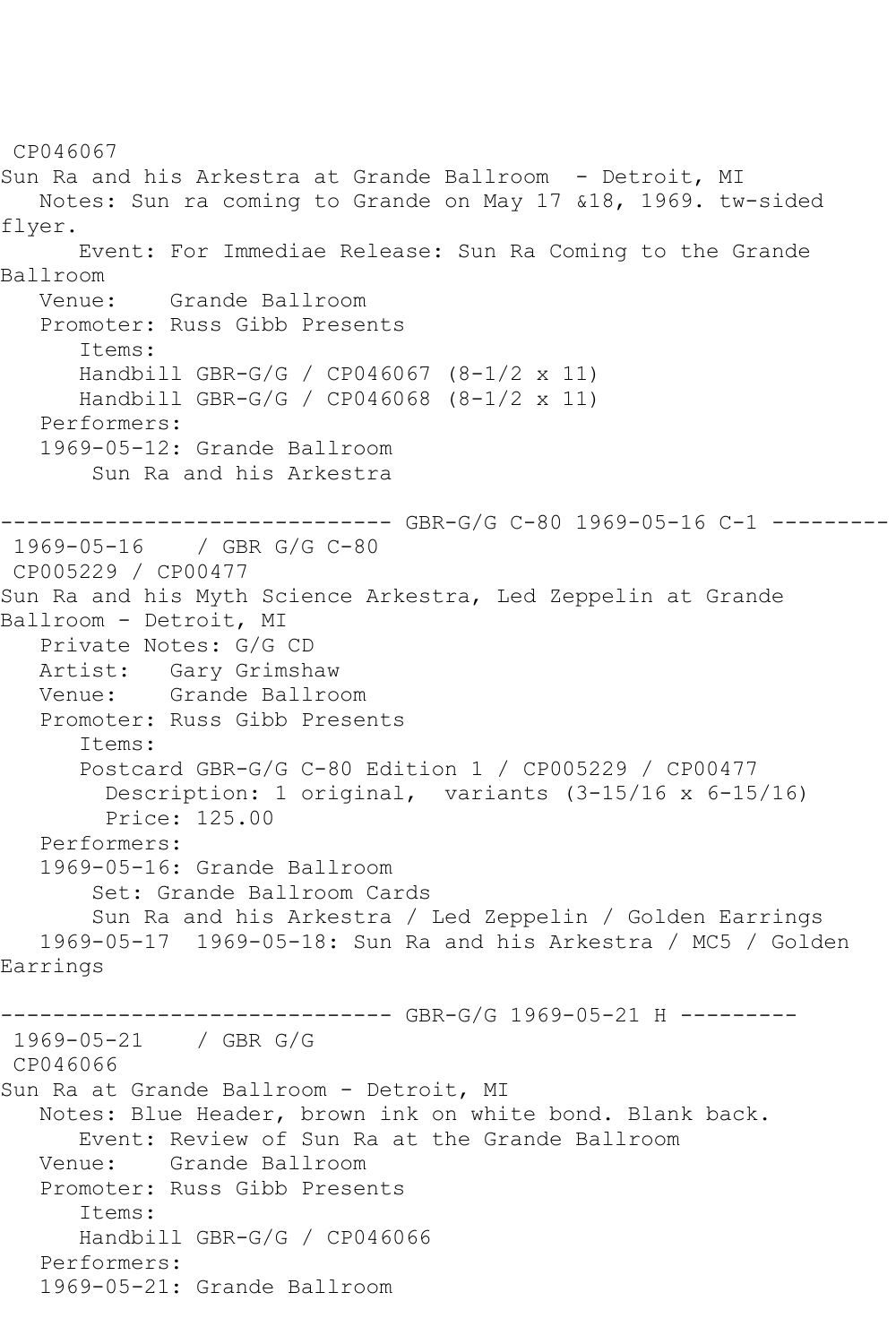Sun Ra and his Arkestra ---------- GBR 1969-07-23 H-1 ---------1969-07-23 / GBR CP010189 / CS05283 MC5, Stooges at Grande Ballroom - Detroit, MI Benefit: Legal Self Defense Event: John Sinclair Defense Fund Venue: Grande Ballroom Items: Handbill GBR Edition 1 / CP010189 / CS05283 (8-1/2 x 11) Performers: 1969-07-23: Grande Ballroom MC5 / Stooges / Terry Tate Blues Band ------------------------------ GBR-G/G C-81 1969-08-06 P-1 --------- 1969-08-06 / GBR G/G C-81 CP007418 / CP02662 Frost, All the Lonely People at Grande Ballroom - Detroit, MI Notes: The poster everywhere, but the card is very rare. Private Notes: G/G CD P-OP-1-NM Event: recording their 2nd album for Vanguard Venue: Grande Ballroom Promoter: Russ Gibb Presents Items: Original poster GBR-G/G C-81 Edition 1 / CP004539 / CD05800 Description: Blue Copy (14-1/5 x 18-3/8) Original poster GBR-G/G C-81 Edition 1 / CP004561 / CD05822 Description: Gray copy (14-1/5 x 18-3/8) Original poster GBR-G/G C-81 Edition 1 / CP004592 / CD05853 Description: White copy (14-1/5 x 18-3/8) Original poster GBR-G/G C-81 Edition 1 / CP004614 / CD05875 Description: Yellow (14-1/5 x 18-3/8) Original poster GBR-G/G C-81 Edition 1 / CP007418 / CP02662 Var. A Description: green-blue stock (14-1/5 x 18-3/8) Original poster GBR-G/G C-81 Edition 1 / CP020599 / XL19690806 Var. B (14-1/5 x 18-3/8) Original poster GBR-G/G C-81 Edition 1 / CP014276 / MARM080 Var. C (14-1/5 x 18-3/8) Postcard GBR-G/G C-81 Edition 1 / CP005230 / CP00478 Description: 1 original (4-2/8 x 6-7/8) Price: 225.00 Performers: 1969-08-06 1969-08-07: Grande Ballroom Set: Grande Ballroom Cards Frost / All the Lonely People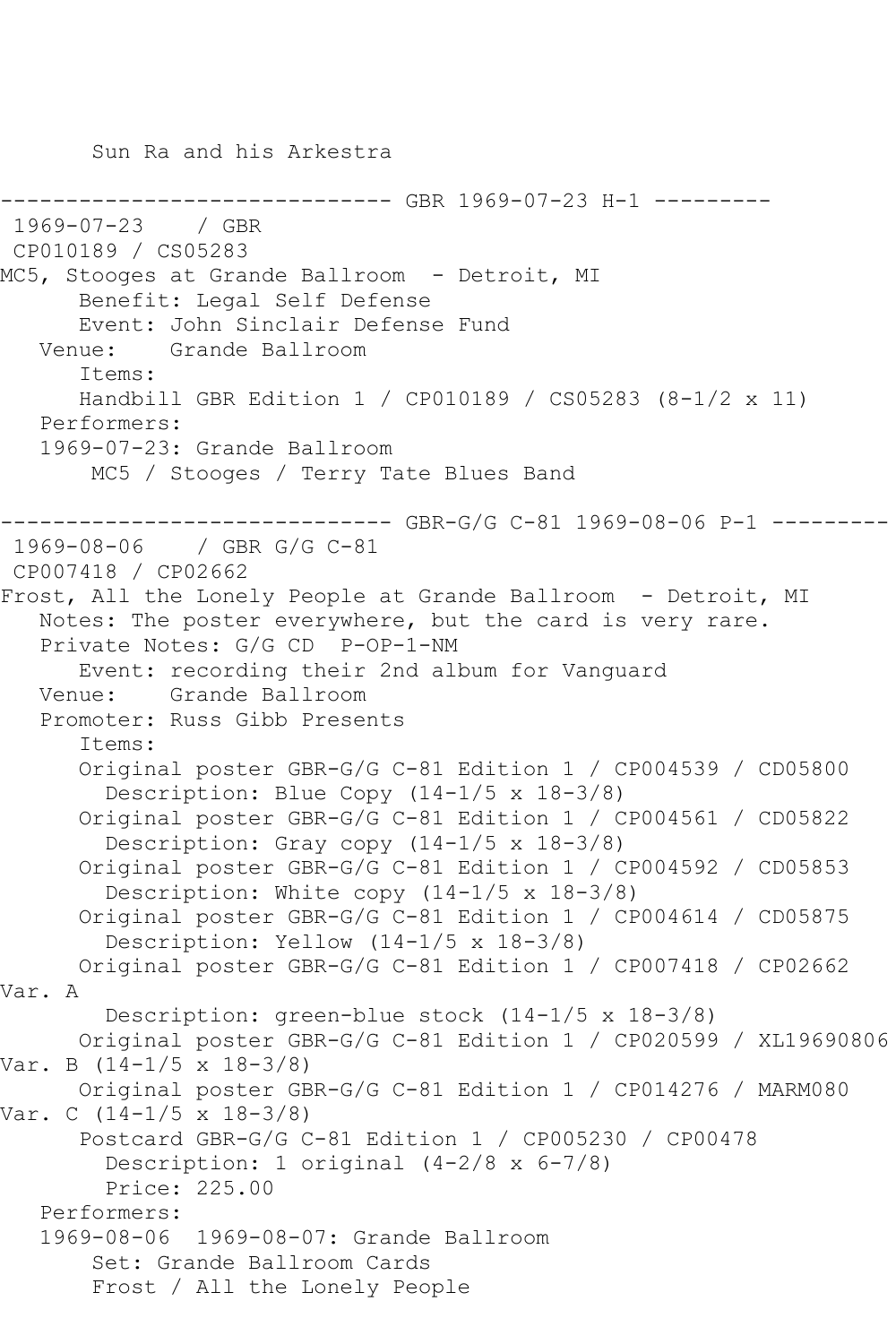1969-05-07: Frost / Third Power ---------- GBR 1969-08-20 H-1 ---------1969-08-20 / GBR CP004555 / CD05816 Frut of the Loom, Flow at Grande Ballroom - Detroit, MI Benefit: Biafrian Relief Fund Artist: Duffen Venue: Grande Ballroom Items: Handbill GBR Edition 1 / CP004555 / CD05816 Performers: 1969-08-20: Grande Ballroom Frut of the Loom / Flow / Gold Brothers ------------------------------ GBR-G/G 1969-08-22 P --------- 1969-08-22 / GBR G/G CP046026 Stooges at Grande Ballroom - Detroit, MI Notes: There are VERY rare, the one with the Grande Ballroom printed on it being the most rare. Only a few copies are known to exist. Event: g-g-690822.bw Venue: Grande Ballroom Promoter: Russ Gibb Presents Items: Original poster GBR-G/G / CP046026 Description: With printing "The Grande Ballroom, Augist 22nd & 23rd" Very rare (18-7/8 x 26-1/8) Program GBR-G/G Edition 1 / CP017393 / MEB525 Description: Rare piece (18-7/8 x 26-1/8) Performers: 1969-08-22 1969-08-23: Grande Ballroom Stooges ------------------------------ GBR 1969-08-24 H-1 --------- 1969-08-24 / GBR CP013356 / G-G-690824-OHB-A Up, Sky at Grande Ballroom - Detroit, MI Venue: Grande Ballroom Promoter: Midwest Co-op Items: Handbill GBR Edition 1 / CP013356 / G-G-690824-OHB-A (8-1/2 x 11) Performers: 1969-08-24: Grande Ballroom Up / Sky / All the Lonely People / Fuchia / Girls InC.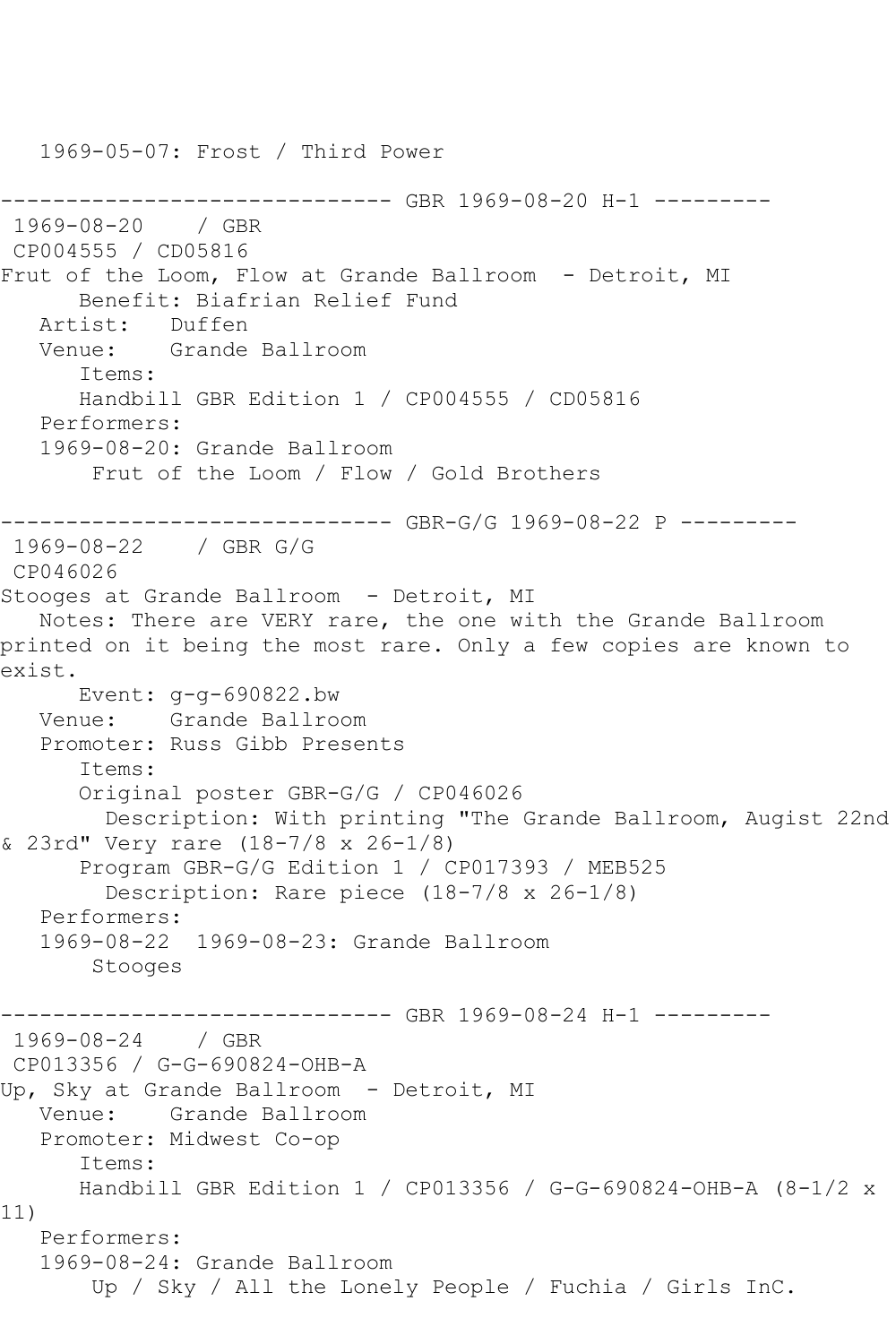------------------------------ GBR-G/G 1969-10-17 P-1 --------- 1969-10-17 / GBR G/G CP005794 / CP01043 The Kinks American Tour 1969: Kinks at Grande Ballroom - Detroit, MI Notes: Only 3-4 known to exist. Both poster and card very rare. Very large, promotional poster, thin, coated paper. Private Notes: G/G P-OP-1-NM \* B, 2000 Venue: Grande Ballroom Promoter: Russ Gibb Presents Items: Original poster GBR-G/G Edition 1 / CP005794 / CP01043 Description: 1 original Price: 2000.00 Performers: 1969-11-07 1969-11-08: Grande Ballroom Kinks 1969-10-17 1969-10-18: Fillmore East 1969-10-23 1969-10-25: The Boston Tea Party 1969-10-30 1969-11-01: Kinetic Playground 1969-11-14 1969-11-15: Ludlow Garage 1969-11-20 1969-11-23: Whisky-A-Go-Go 1969-11-27 1969-11-28: Fillmore West ------- GBR-G/G 1970-01-23 H-1 ---------1970-01-23 / GBR G/G CP010033 / CS05129 Marriage of the Decade: Sheila Ann Phillips, David Kermit Miller at Grande Ballroom [Detroit, MI] Notes: Textured, heavy stock. Black ink on white Event: Announcing the Marriage of the Decade Artist: Donnie Dope (Don Forsyth)<br>Venue: Grande Ballroom Grande Ballroom Promoter: Russ Gibb Presents Items: Handbill GBR-G/G / CP013358 / G-G-700123-OHB-A (8x11.5) Handbill GBR-G/G Edition 1 / CP010033 / CS05129 (8x11.5) GBR-G/G / CP046055 Performers: 1970-01-23: Grande Ballroom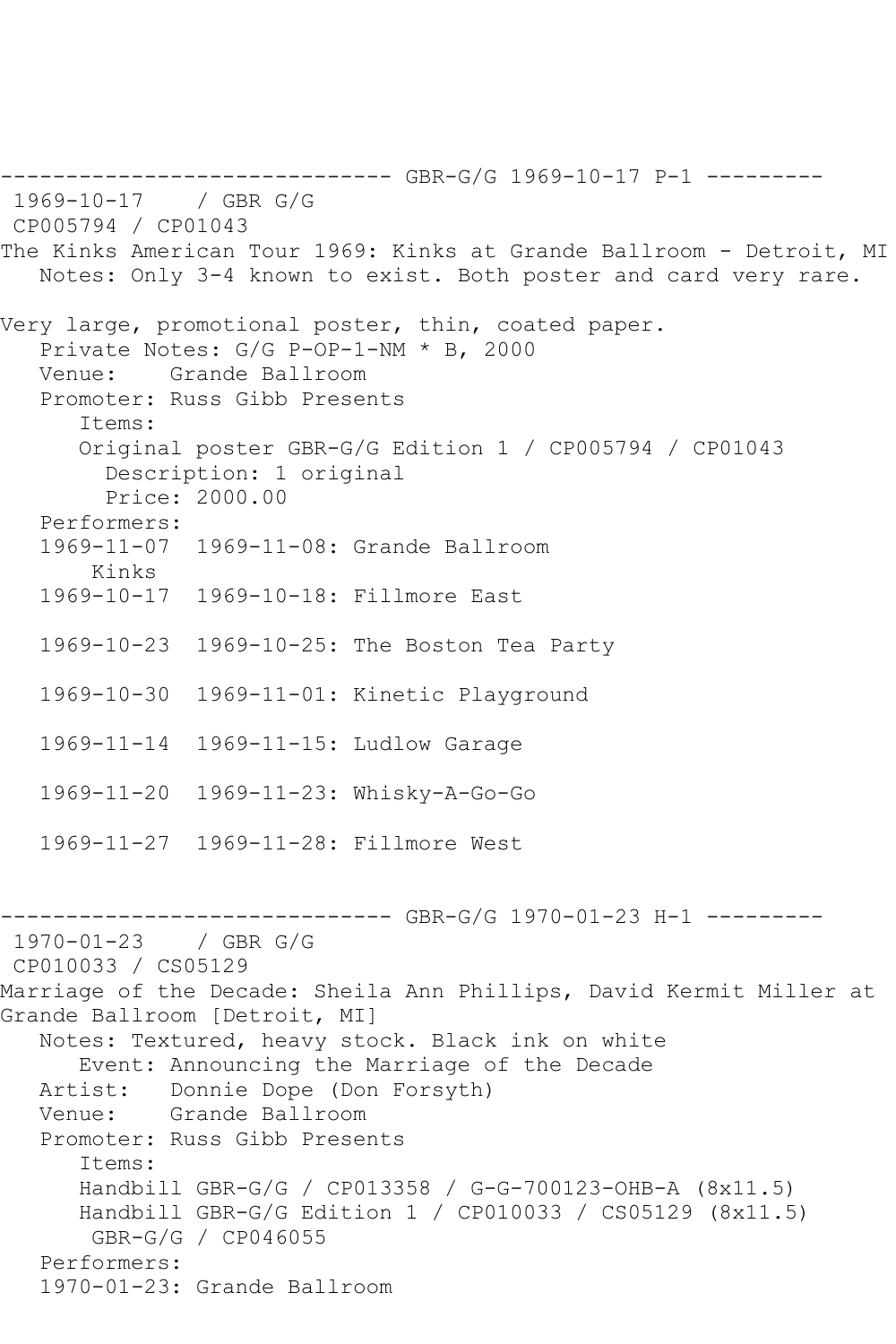```
 Sheila Ann Phillips / David Kermit Miller
                 ------------------------------ GBR-4.193 1970-01-24 P-1 ---------
1970-01-24 / GBR 4.193
CP006213 / CP01463
MC5, Commander Cody and his Lost Planet Airmen at Grande Ballroom -
Detroit, MI
    Notes: This item appears in the Art of Rock book, plate no. 4.193
    Private Notes: Grimshaw
       Benefit: Free John Sinclair Benefit
       Event: Help End Marijuana Prohibition
  Artist: Gary Grimshaw<br>Venue: Grande Ballro
            Grande Ballroom
    Promoter: Book: Art of Rock
       Items:
       Original poster GBR-4.193 / CP009803 / CS04898
         AORPlate: 4.193 
       Original poster GBR-4.193 Edition 1 / CP006213 / CP01463
         Description: 1 original (16 x 21)
         AORPlate: 4.193 
         Price: 1200.00
    Performers:
    1970-01-24:
    1970-01-25: Grande Ballroom
        East Town Ballroom - Harper and Van Dyke
        MC5 / Commander Cody and his Lost Planet Airmen / Amboy Dukes 
/ Ryder / Mitch / SRC - Scot Richard Case / Stooges / Bob Seger / 
Bob / Virgin Dawn / Wilson Mower Pursuit / Sky / Rationals / Jagged 
Edge / Richmond / All the Lonely People / Floating Circus / Sunday 
Funnies / Shakey Jake / Blues Train / 3rd Power / Up / Abbie Hoffman 
/ Ken Cockerel / Skip Taube / Ed Sanders
------------------------------ GBR 1970-02-06 C-1 ---------
1970-02-06 / GBR 
CP022198 / XQ700206V
SRC - Scot Richard Case, Frijid Pink at Grande Ballroom - Detroit,
MI
   Venue: Grande Ballroom
   Promoter: Grande Family
       Items:
       Postcard GBR Edition 1 / CP022198 / XQ700206V (4-1/8 x 7-1/8)
         Price: 400.00
   Performers:
    1970-02-06: Grande Ballroom
        SRC - Scot Richard Case / Frijid Pink / Bhang
    1970-02-07: All the Lonely People / Plain Brown Wrapper / Toby 
Wesselfox / Tribal Simphonia
```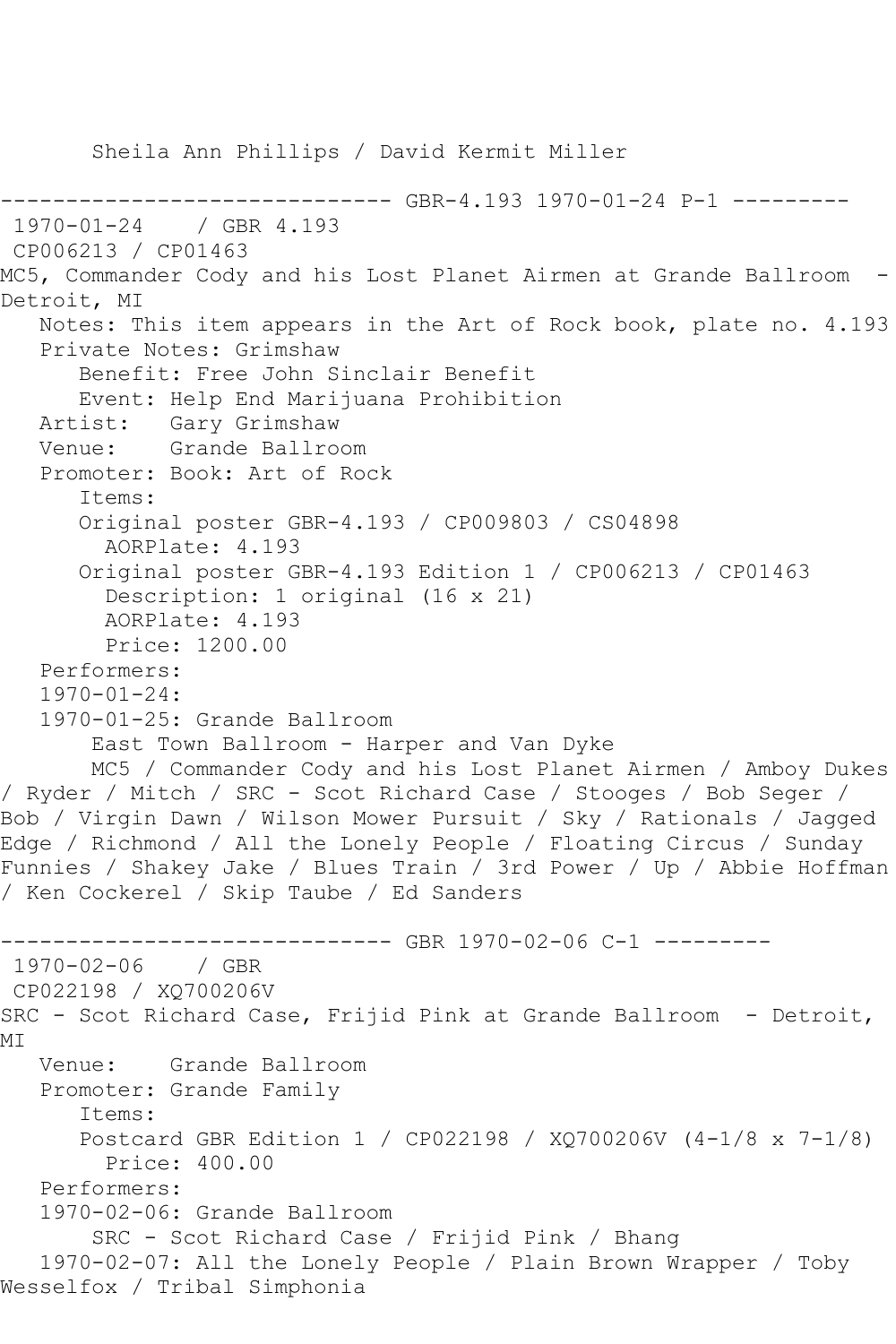------------------------------ GBR 1970-02-13 C-1 --------- 1970-02-13 / GBR CP005256 / CP00504 MC5, Flamin' Groovies at Grande Ballroom - Detroit, MI Notes: Photo by Leni Sinclair Private Notes: G/G CD(extra) Artist: Darlene Venue: Grande Ballroom Promoter: Grande Family Items: Postcard GBR Edition 1 / CP005256 / CP00504 (4-1/4 x 7-3/16) Price: 100.00 Performers: 1970-02-13: Grande Ballroom MC5 / Flamin' Groovies / Shakey Jake 1970-02-14: MC5 / Flamin' Groovies / Virgin Dawn ------------------------------ GBR 1970-02-20 C-1 --------- 1970-02-20 / GBR CP005253 / CP00501 Frost, Blackwood Drake at Grande Ballroom - Detroit, MI Private Notes: G/G CD(extra) Artist: Darlene Venue: Grande Ballroom Promoter: Grande Family Items: Postcard GBR Edition 1 / CP005253 / CP00501 (4-2/8 x 7-1/2) Price: 125.00 Performers: 1970-02-20: Grande Ballroom Frost / Blackwood Drake / Blues Train / Little Sunny 1970-02-21: Frost / Blackstone Row Donnie Hartman / Ohio Power / Blackwood Drake ------------------------------ KIEL-G/G 1970-03-07 P --------- 1970-03-07 / KIEL G/G CP060951 St. Louis Pop Festival: Country Joe and the Fish, Steam at Kiel Auditorium - St. Louis, MO Notes: Only 5-6 known to exist. Poster is most rare. Card is almost as rare. Private Notes: G/G CD Other: Festival Series: 1st Annual Artist: Al Shamie (Bad Dog) Venue: Kiel Auditorium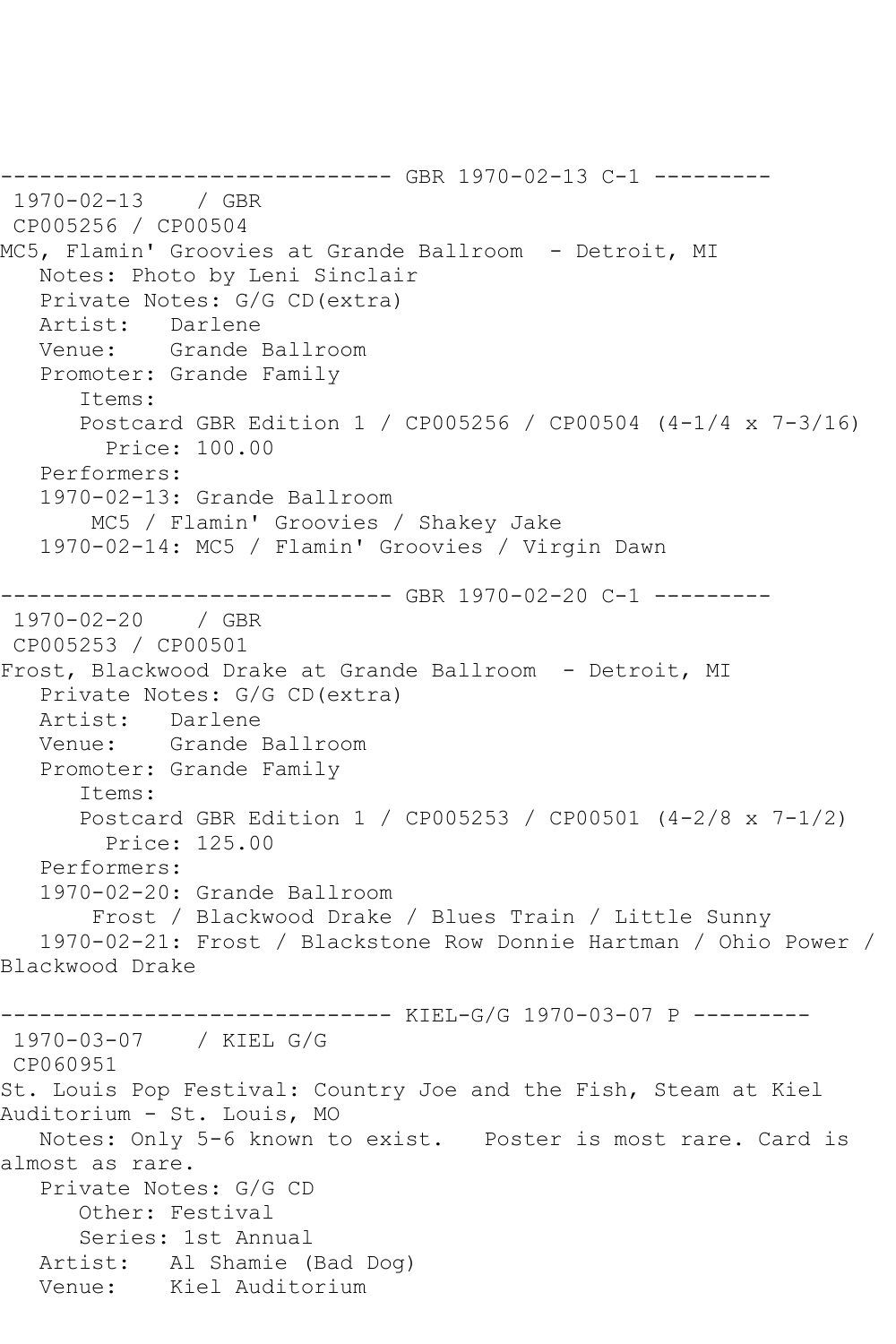```
 Promoter: Russ Gibb Presents
       Items:
       Original poster KIEL-G/G / CP060951 (17 x 22)
       Original poster KIEL-G/G Edition 1 / CP022177 / XQ201
         Description: 1 original (17 x 22)
         Notes: XQ700307v
       Postcard KIEL-G/G Edition 1 / CP009325 / CP06493
         Description: 1 original (4 x 7-1/2)
         Price: 800.00
   Performers:
   1970-03-07: Kiel Auditorium
        Country Joe and the Fish / Steam / Rotary Connection / Chuck 
Berry / Blues Magoos / Amboy Dukes / Stooges / Frijid Pink / Frost / 
Pleasure Seekers / Cradle / Touch Merge / Pax / Aarvark / Spur / Jay 
Barry / Alvin Pivil / Stop
------------------------------ GBR 1970-07-29 P-1 ---------
1970-07-29 / GBR 
CP020624 / XL19710729
Free John Now, Detroit, Mitch Ryder at The Grande Ballroom
      Benefit: People's Ballroom
   Artist: Gary Grimshaw
   Venue: Grande Ballroom
       Items:
       Original poster GBR Edition 1 / CP020624 / XL19710729
        Price: 100.00
   Performers:
   1970-07-29: Grande Ballroom
        Detroit / Mitch Ryder / Up / Third Power / Salvage / Iron 
Horse Exchange
------------------------------ GBR 1970-10-02 H-1 ---------
1970-10-02 / GBR 
CP017007 / MEB136
International Solidarity Day with Dope Fiends and Political 
Prisoners: John Sinclair at Grande Ballroom
   Notes: Gary Grimshaw: 136
Don't know who did that.
       Event: John Sinclair Birthday Celebration
   Artist: Rainbow Graphics
   Venue: Grande Ballroom
       Items:
      Handbill GBR Edition 1 / CP017007 / MEB136
   Performers:
   1970-10-02: Grande Ballroom
        John Sinclair
```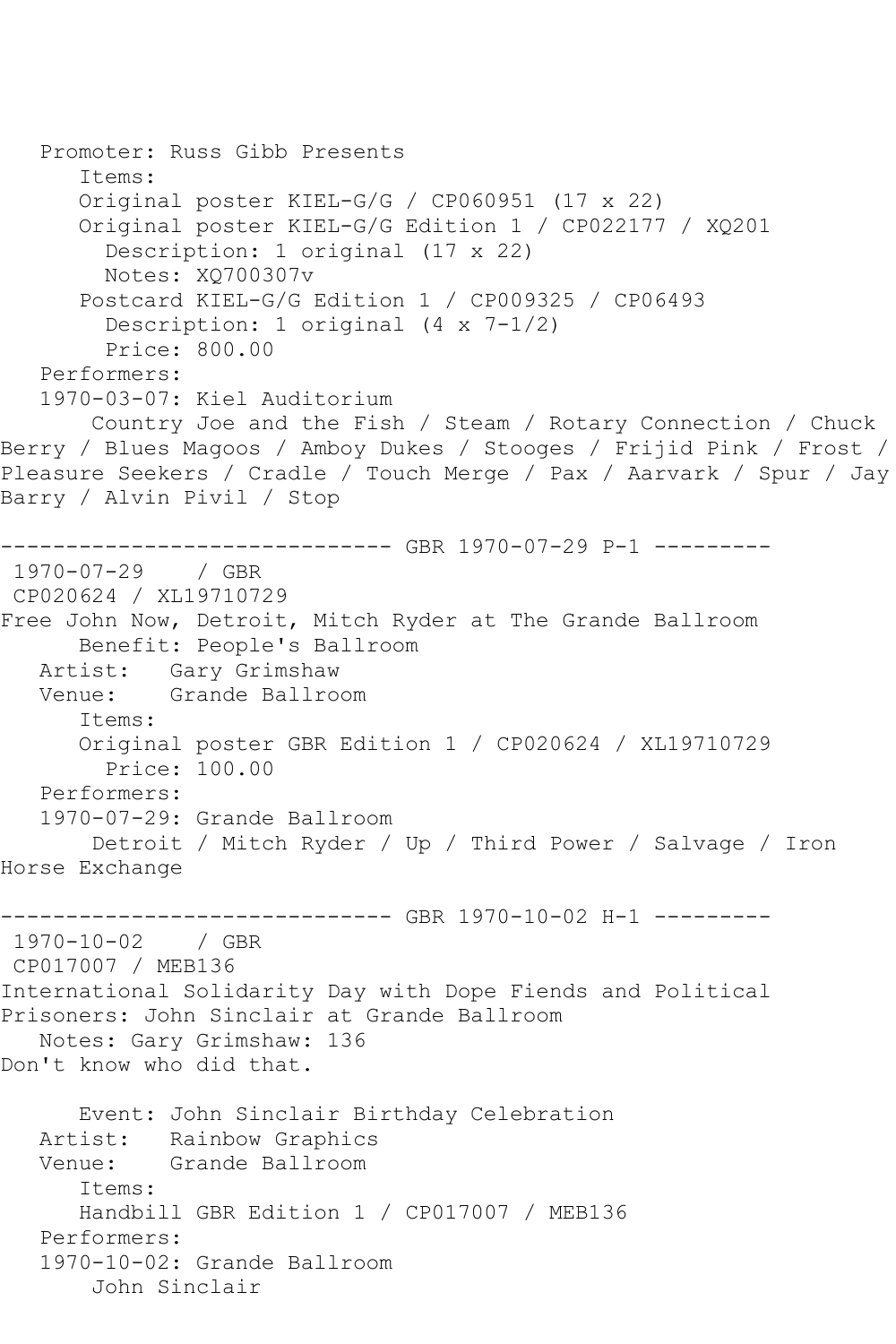1970-10-03: State Capitol, Lansing MI Free John Rally ------------------------------ GBR 1970-12-31 C-1 --------- 1970-12-31 / GBR CP020618 / XL19701231 Reopening of the Grande Ballroom: MC5, Amboy Dukes at Grande Ballroom - Detroit, MI Venue: Grande Ballroom Items: Postcard GBR Edition 1 / CP020618 / XL19701231 Var. A Description: 2 originals (4-1/4 x 8-1/2) Postcard GBR Edition 1 / CP010030 / CS05126 Var. B Description: 2 originals (4-1/4 x 8-1/2) Performers: 1970-12-31: Grande Ballroom MC5 / Amboy Dukes / SRC - Scot Richard Case / Jam Band / Cradle / Dave Miller (MC) ------------------------------ GBR 1971-01-30 AD-1 --------- 1971-01-30 / GBR CP010015 / CS05110 Argus Benefit: Argus Artist: Gary Grimshaw<br>Venue: Grande Ballro Grande Ballroom Items: Advertisement GBR Edition 1 / CP010015 / CS05110 Performers: 1971-01-30: Grande Ballroom ------------------------------ GBR 1971-04-14 P-1 --------- 1971-04-14 / GBR CP010031 / CS05127 Jagged Edge, Iron Horse Exchange at Grande Ballroom - Detroit, MI Artist: Bruce Gibson Venue: Grande Ballroom Items: Original poster GBR Edition 1 / CP010031 / CS05127 Handbill GBR Edition 1 / CP013364 / G-G-710414-OHB-A Performers: 1971-04-14: Grande Ballroom Jagged Edge / Iron Horse Exchange / Proud Flesh / Jets / Coming / Joust Limited / Washing Machine ------------------ GBR 1971-06-06 H ---------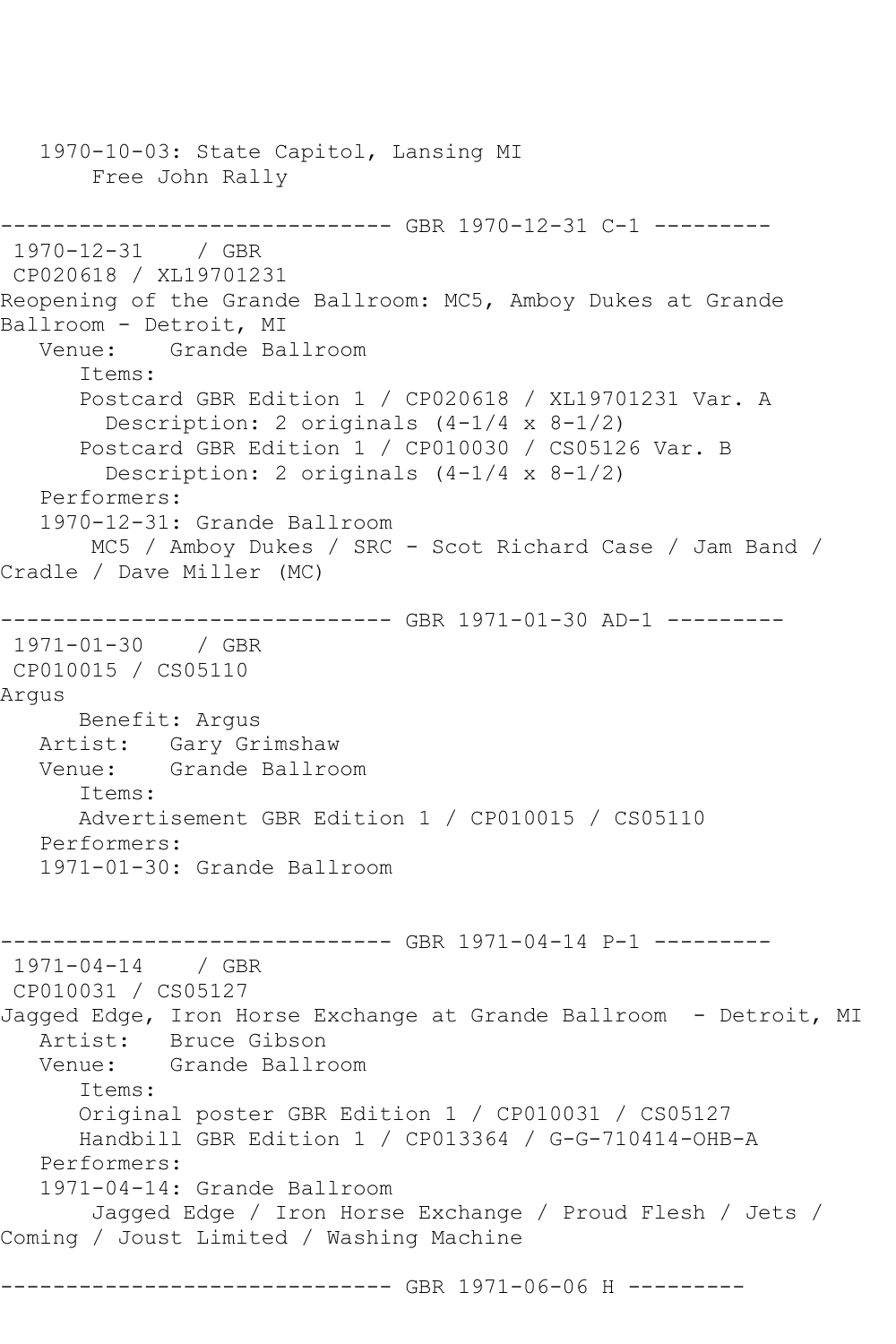1971-06-06 / GBR CP044459 Flamin' Groovies, Detroit at Grande Ballroom - Detroit, MI Event: A Rock and Roll Benefit Dance Concert to Free John Now! Artist: Gary Grimshaw Venue: Grande Ballroom Items: Handbill GBR / CP044459 Handbill GBR / CP014359 / MARM163 Handbill GBR / CP016886 / MEB085A Handbill GBR / CP017752 / MED760 Handbill GBR Edition 1 / CP010172 / CS05266 Performers: 1971-06-06: Grande Ballroom Flamin' Groovies / Detroit / Mitch Ryder / Up / Carnal Kitchen ------------------------------ GBR 1971-06-13 H --------- 1971-06-13 / GBR CP009968 / CS05063 Free John Now! Rock and Roll Mrathon: Assemblage, Frut at Grande Ballroom - Detroit, MI Notes: MED751 Benefit: John Sinclair Freedom Fund Artist: Gary Grimshaw Venue: Grande Ballroom Items: Handbill GBR / CP009968 / CS05063 Handbill GBR / CP014360 / MARM164 Handbill GBR Edition 1 / CP016904 / MEB093B Performers: 1971-06-13: Grande Ballroom Assemblage / Frut / Up / Guardian Angel / Brat / Barbara Holliday / Still Eyes ----------------------------- GBR 1971-06-13 P-1 ---------1971-06-13 / GBR CP017739 / MED748 Free John Now! Assemblage, Frut at Grande Ballroom Benefit: John Sinclair Freedom Fund<br>Venue: Grande Ballroom Venue: Grande Ballroom Items: Original poster GBR Edition 1 / CP017739 / MED748 Performers: 1971-06-13: Grande Ballroom Assemblage / Frut / Up / Guardian Angel / Barbara Holliday / Still Eyes / Organic Goodies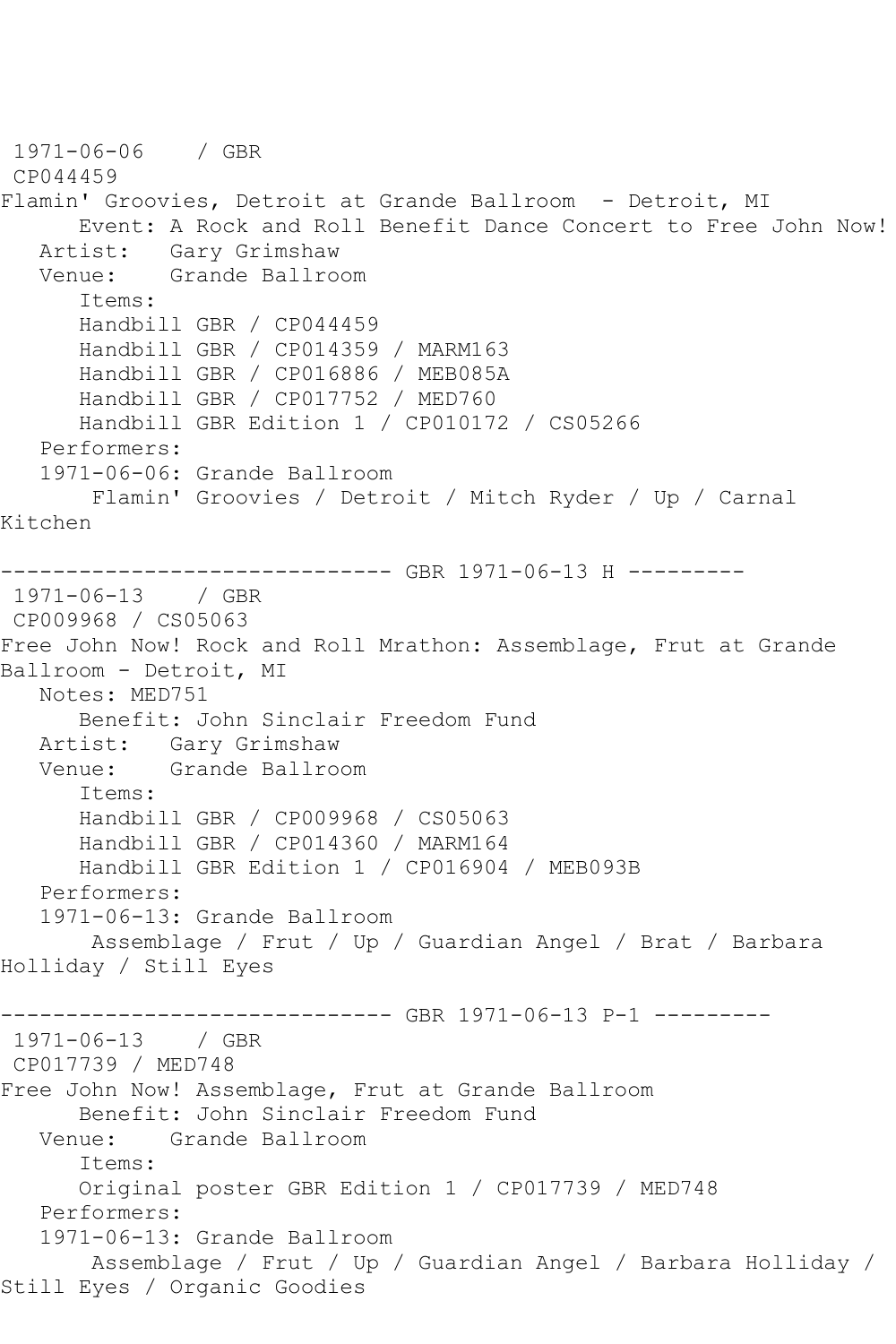------------------------------ GBR 1971-07-29 AD-1 --------- 1971-07-29 / GBR CP010007 / CS05102 MC5, Frijid Pink at Grande Ballroom [Detroit, MI] Artist: Gary Grimshaw Venue: Grande Ballroom Items: Advertisement GBR Edition 1 / CP010007 / CS05102 Performers: 1971-07-29 1971-08-05: Grande Ballroom MC5 / Frijid Pink / Up ------------------------------ GBR 1971-07-29 P-1 --------- 1971-07-29 / GBR CP017747 / MED755 MC5, Frijid Pink at Grande Ballroom - Detroit, MI Event: Benefit for Free John Now!!<br>Artist: Gary Grimshaw Gary Grimshaw Venue: Grande Ballroom Items: Original poster GBR Edition 1 / CP017747 / MED755 Price: 250.00 Performers: 1971-07-29: Grande Ballroom MC5 / Frijid Pink / Up / Carnal Kitchen / Trunion Brothers ------------------------------ GBR 1971-08-05 H-1 --------- 1971-08-05 / GBR CP017749 / MED757 Free John Now! Up, Third Power at Grande Ballroom - Detroit, MI Benefit: John Sinclair Freedom Fund Venue: Grande Ballroom Items: Handbill GBR / CP044371 Handbill GBR Edition 1 / CP017749 / MED757 Handbill GBR Edition 1 / CP017736 / MED745 Var. O Performers: 1971-08-05: Grande Ballroom Up / Third Power / Salvage Rumor / Iron Horse Exchange ------------------------------ GBR 1971-08-05 P-1 --------- 1971-08-05 / GBR CP010190 / CS05284 Free John Now! Detroit, Mitch Ryder at Grande Ballroom - Detroit, MI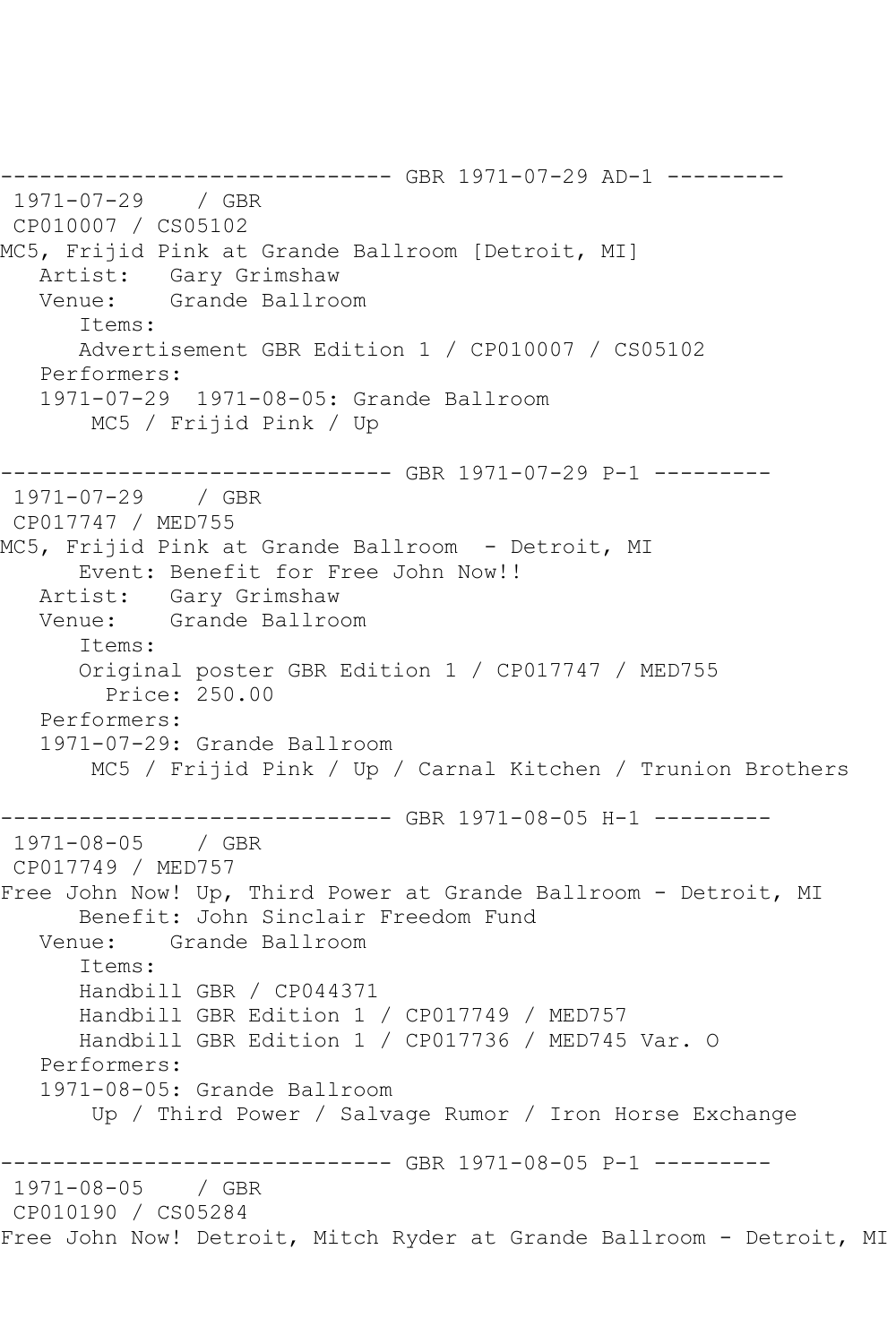Notes: Gary Grimshaw: That's all me. That was mimeographed, actually. I was really good at using the Gestener mimeograph. That's a three-color mimeograph Benefit: People's Ballroom Artist: Gary Grimshaw Venue: Grande Ballroom Items: Original poster GBR / CP044369 Original poster GBR / CP016891 / MEB087A Original poster GBR / CP017750 / MED758 Original poster GBR / CP018703 / THJME0205 Original poster GBR Edition 1 / CP010190 / CS05284 Performers: 1971-08-05: Grande Ballroom Detroit / Mitch Ryder / Up / Third Power / Pride / Rumor / Iron Horse Exchange ------------------------------ GBR 1971-08-05 P-1 --------- 1971-08-05 / GBR CP017738 / MED747 Free John Now! Up, Third Power at Grande Ballroom - Detroit, MI Benefit: John Sinclair Freedom Fund Artist: Gary Grimshaw<br>Venue: Grande Ballro Grande Ballroom Items: Original poster GBR Edition 1 / CP017738 / MED747 Price: 100.00 Performers: 1971-08-05: Grande Ballroom Up / Third Power / Savage Rumo / Iron Horse Exchange ------------------------------ GBR 1971-09-06 P-1 --------- 1971-09-06 / GBR CP010005 / CS05100 SRC - Scot Richard Case, Up at Grande Ballroom - Detroit, MI Benefit: People's Ballroom Benefit at the Grande Ballroom<br>Venue: Grande Ballroom Grande Ballroom Items: Original poster GBR Edition 1 / CP010005 / CS05100 Performers: 1971-09-06: Grande Ballroom SRC - Scot Richard Case / Up / Brat / Frut / Harvey Khek ------------------------------ GBR 1971-09-15 H ---------  $1971 - 09 - 15$ CP044816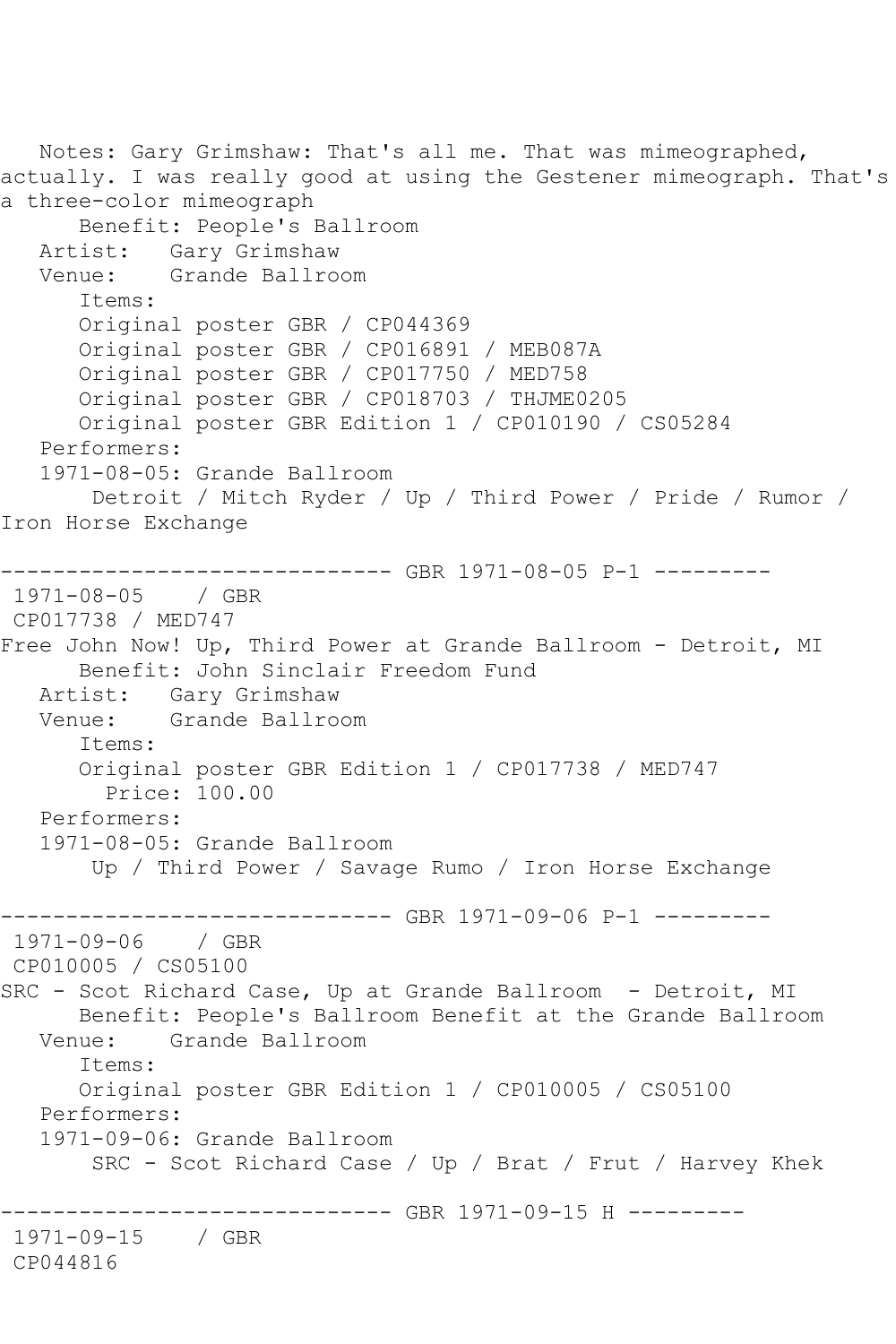Commander Cody and his Lost Planet Airmen, Detroit at Grande Ballroom - Detroit, MI Notes: Gary Grimshaw: That's all me. Handbill on cardstock. Oversized postcard. Event: A Benefit for the John Sinclair Freedom Fund! Venue: Grande Ballroom Items: Handbill GBR / CP044816 Handbill GBR Edition 1 / CP009982 / CS05077 Performers: 1971-09-15: Grande Ballroom Commander Cody and his Lost Planet Airmen / Detroit / Mitch Ryder / Up / Motor City Mutants ------------------------------ GBR 1971-10-24 P-1 --------- 1971-10-24 / GBR CP020620 / XL19710224 Assemblage, Frut at Grande Ballroom - Detroit, MI Venue: Grande Ballroom Items: Original poster GBR Edition 1 / CP020620 / XL19710224 Performers: 1971-10-24: Grande Ballroom Assemblage / Frut / Holy Ghost / Stone Front ------------------------------ GBR 1971-10-31 P-1 ---------  $1971 - 10 - 31$ CP020627 / XL19711031 Grande Re-Openng: SRC, Assemblage at Grande Ballroom - Detroit, MI Event: Grand Re-Opening Venue: Grande Ballroom Promoter: Rick Lockhart Items: Original poster GBR Edition 1 / CP020627 / XL19711031 (8-1/2 x 11) Performers: 1971-10-31: Grande Ballroom SRC - Scot Richard Case / Assemblage / 3rd Power / Fruit / Up / Motor City Mutants / Tackle Box ------------------------------ GBR 1972-03-31 H-1 --------- 1972-03-31 / GBR CP010175 / CS05269 Benefit for the People's Ballroom: Up, Frut at Grande Ballroom - Detroit, MI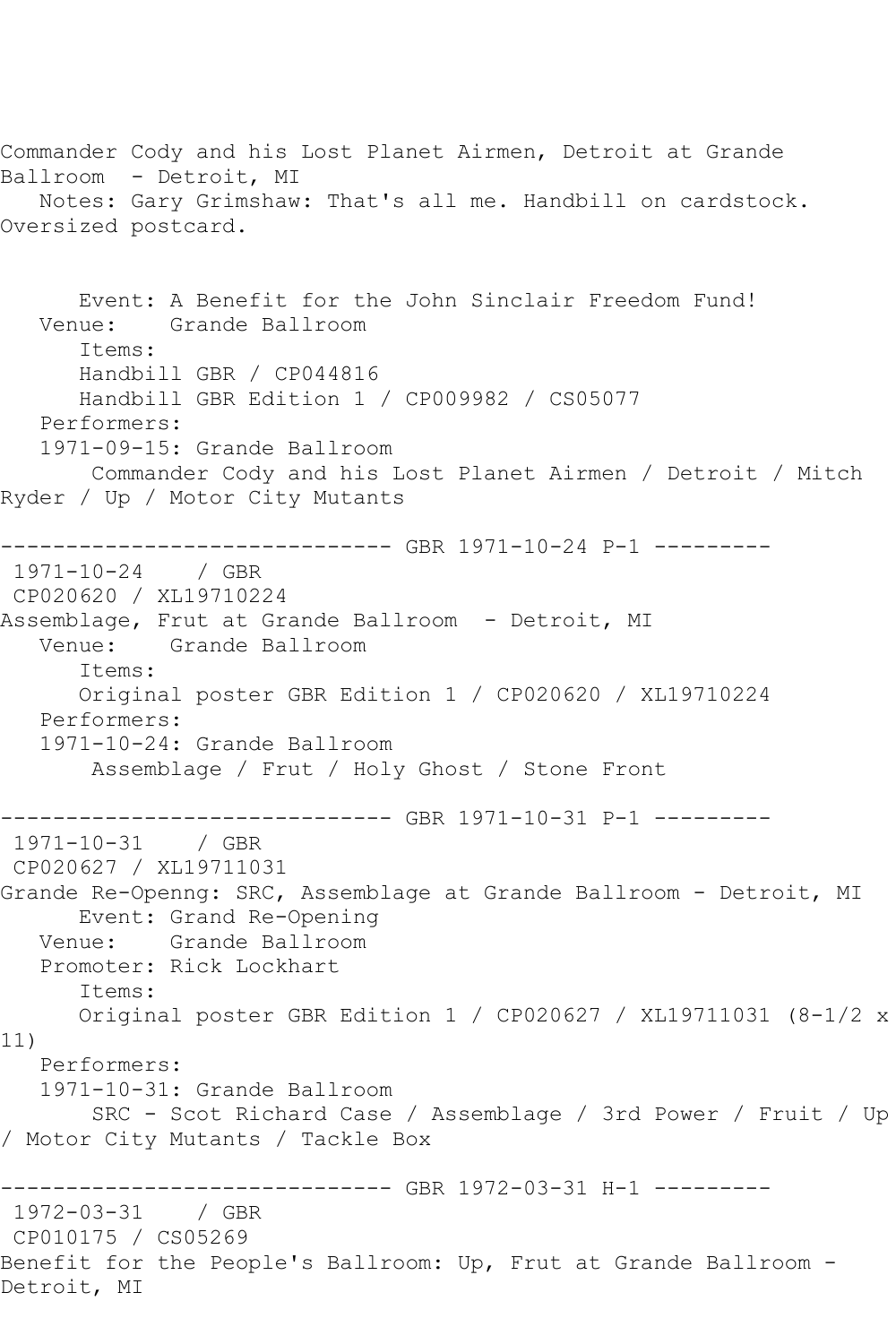Artist: Gary Grimshaw Venue: Grande Ballroom Items: Handbill GBR / CP044370 Price: 100.00 Handbill GBR Edition 1 / CP010175 / CS05269 Performers: 1972-03-31: Grande Ballroom Up / Frut / Harvey Khek / RPM / Iron Horse Exchange ----------------------------- GBR 1972-03-31 P-1 ---------1972-03-31 / GBR CP006171 / CP01420 Amboy Dukes, Savage Grace at Notre Dame Auditorium - Notre Dame, IN Notes: Gary Grimshaw: poster and a flyer Private Notes: Grimshaw Benefit: For the People's Ballroom: Tribal Stomp! Artist: Gary Grimshaw Venue: Grande Ballroom Items: Original poster GBR Edition 1 / CP006171 / CP01420 Price: 200.00 Performers: 1972-03-31: Grande Ballroom Up / Frut / Harvey Khek / RPM / Iron Horse Exchange 1972-04-13: Detroit / Mitch Ryder / Shadowfax / Thundercloud / Frick ----------- GBR 1972-10-21 H ---------1972-10-21 / GBR CP046096 Catfish, Ted Lucas at Grande Ballroom - Detroit, MI Notes: Black ink on light-green thick bond. Venue: Grande Ballroom Items: Handbill GBR / CP046096 (8-1/2 x 11) Handbill GBR Edition 1 / CP020633 / XL19721021 (8-1/2 x 11) Performers: 1972-10-21: Grande Ballroom Catfish / Ted Lucas / Up ------------------------------ GBR 1972-10-31 P-1 --------- 1972-10-31 / GBR CP020635 / XL19721031 Blue Oyster Cult, Captain Beyond at Grande Ballroom - Detroit, MI Event: Halloween at The Grande Venue: Grande Ballroom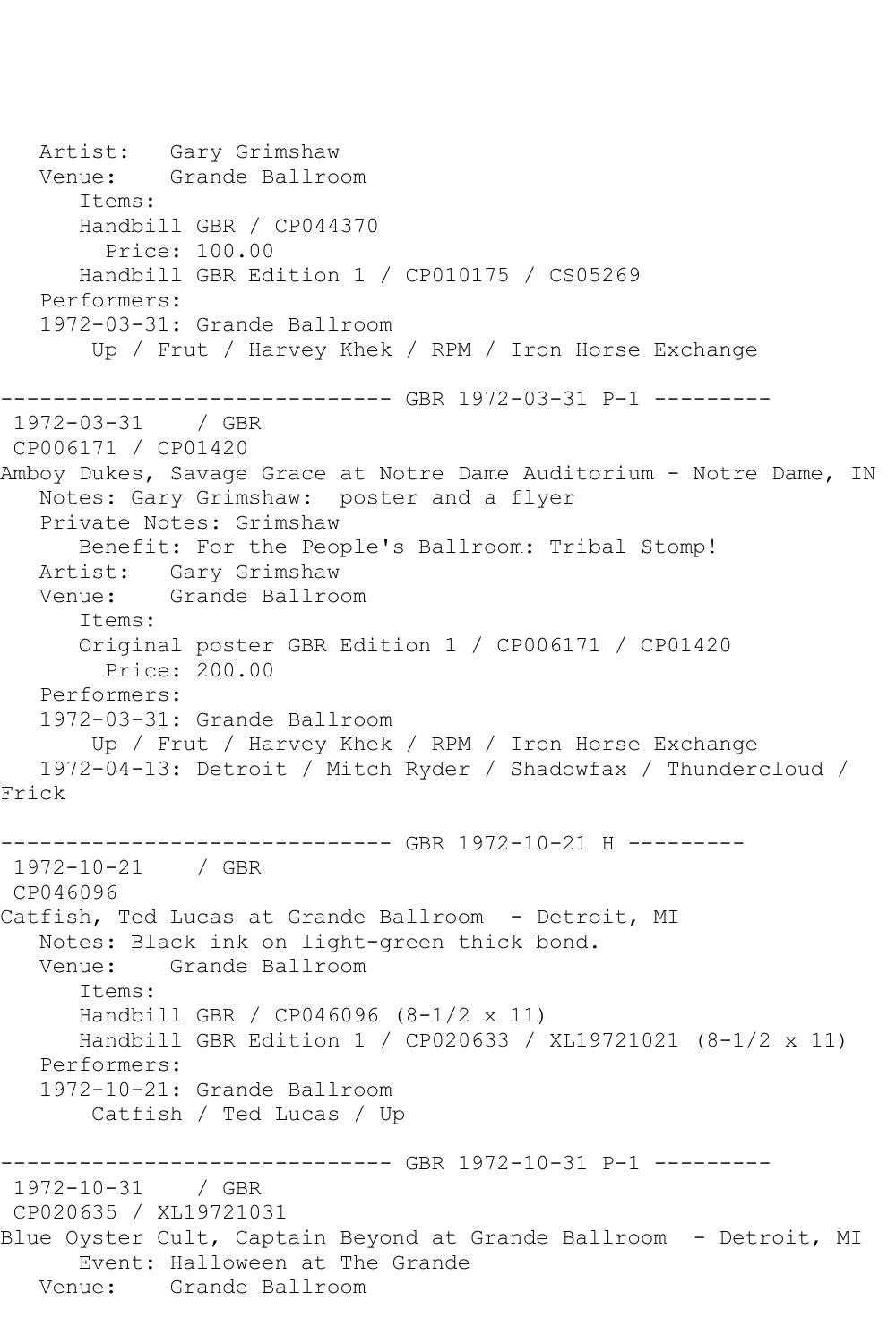Items: Original poster GBR Edition 1 / CP020635 / XL19721031 Handbill GBR / CP004523 / CD05784 Performers: 1972-10-31: Grande Ballroom Blue Oyster Cult / Captain Beyond ------------------------------ GBR 1972-11-26 P-1 --------- 1972-11-26 / GBR CP020637 / XL19721110 Ballin' Jack, Lightnin' at Grande Ballroom - Detroit, MI Venue: Grande Ballroom Items: Original poster GBR Edition 1 / CP020637 / XL19721110 Performers: 1972-11-26: Grande Ballroom Ballin' Jack / Lightnin' / Julia ------------------------------ GBR 1974-01-24 H-1 --------- 1974-01-24 / GBR CP010187 / CS05281 Detroit, Mitch Ryder at Grande Ballroom - Detroit, MI Notes: Gary Grimshaw: That's when John go out. That was a big party we had at the Grande Ballroom. Artist: Gary Grimshaw<br>Venue: Grande Ballro Grande Ballroom Items: Handbill GBR / CP044367 Handbill GBR / CP016889 / MEB086A Handbill GBR Edition 1 / CP010187 / CS05281 Performers: 1974-01-24: Grande Ballroom Detroit / Mitch Ryder / Up / Motor City Mutants / Harvey Khek / John Sinclair / Mark Stickgold ------------------------------ GBR 1991 P-1 --------- / GBR CP009012 / CP05885 Grande Ballroom 25th Anniversary 1966-1991 Private Notes: Arminski Artist: Mark Arminski Venue: Grande Ballroom Items: Original poster GBR Edition 1 / CP009012 / CP05885 (8-1/2 x 11) Price: 100.00 Performers: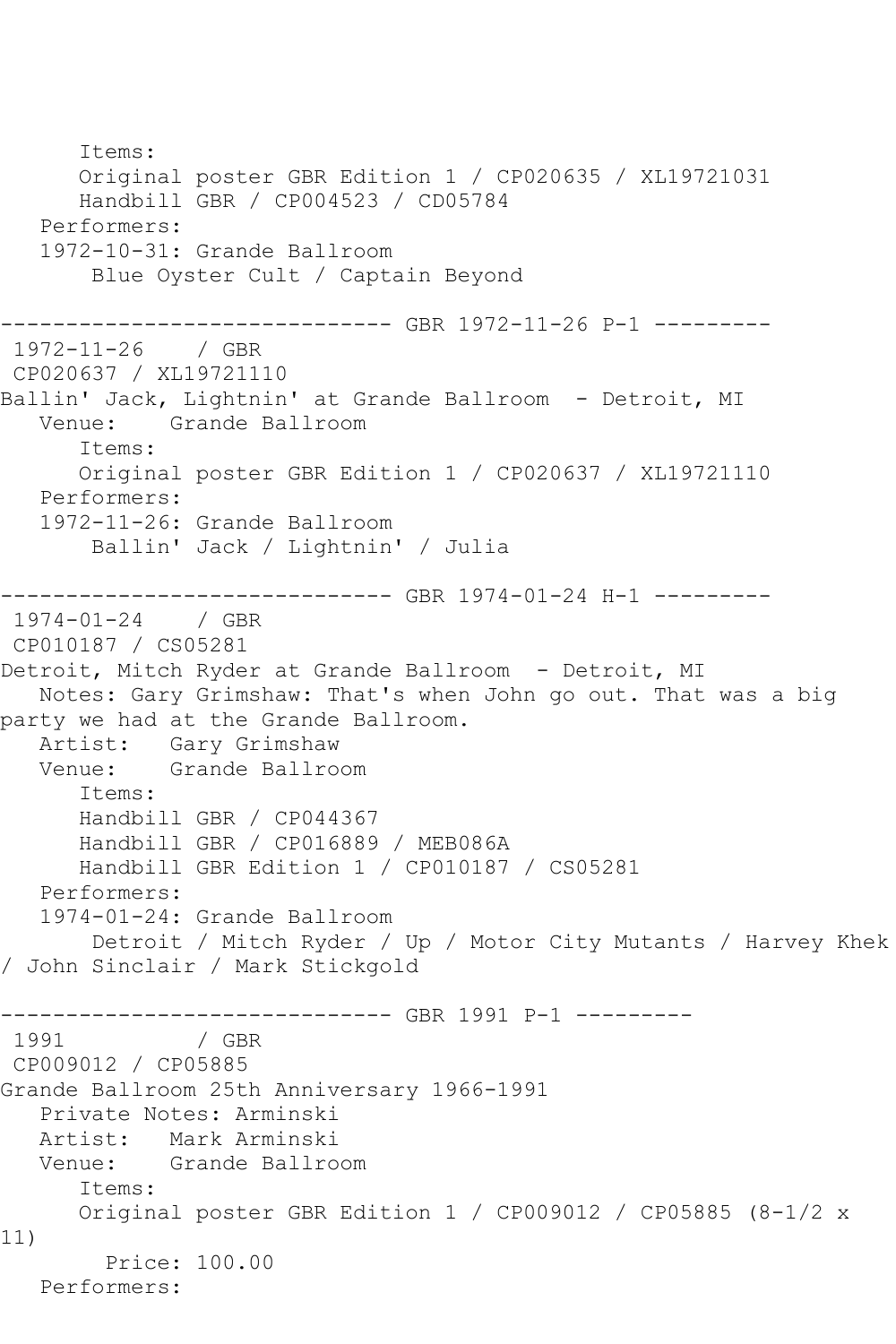```
------------------------------ GBR 1994-10-31 P-1 ---------
1994-10-31 / GBR 
CP014498 / MARM304
Henri David 1994 at Grande Ballroom - Detroit, MI
      Event: Henri David Presents Halloween 1994 at The Grande 
Ballroom
   Venue: Grande Ballroom
   Promoter: Henri David
      Items:
      Original poster GBR Edition 1 / CP014498 / MARM304
   Performers:
   1994-10-31: Grande Ballroom
------------------------------ GBR-G/G 19zz-00-00 C-1 ---------
19zz-00-00 / GBR G/G
CP000886 / 0901
MC5 at Grande Ballroom - Detroit, MI
   Venue: Grande Ballroom
   Promoter: Russ Gibb Presents
      Items:
      Postcard GBR-G/G Edition 1 / CP000886 / 0901
   Performers:
   19zz-00-00: Grande Ballroom
      MC<sub>5</sub>
------------------------------ 2004-12-18 P ---------
2004-12-18 / 
CP007394
Complete Michigan Russ Gibb Grande Ballroom Series $62,000
   Notes: Complete Michigan Grande Ballroom Set (posters and cards) 
$62,000
Complete Michigan Set, 43 Posters, 81 Standard Cards, 6 Extra Cards
The posters, handbills, and cards of the {Grande Ballroom} series by 
promoter {Russ Gibb} is one of the best-kept secrets of modern 
poster collection. While most of the attention for psychedelic 
posters has focused on San Francisco and the numbered series of the 
{Family Dog} and {Bill Graham}, no less of an expert in San 
Francisco posters than {Eric King} (who wrote the bible on the Bay-
area posters) had this to say about the Grande material:
"I realized that these [Grande series] genuinely rivaled the best 
work of the major San Francisco artists."
In the summer of 1966, Michigan school teacher and local record-hop 
promoter Russ Gibb journeyed to the Bay Area to visit a friend and
```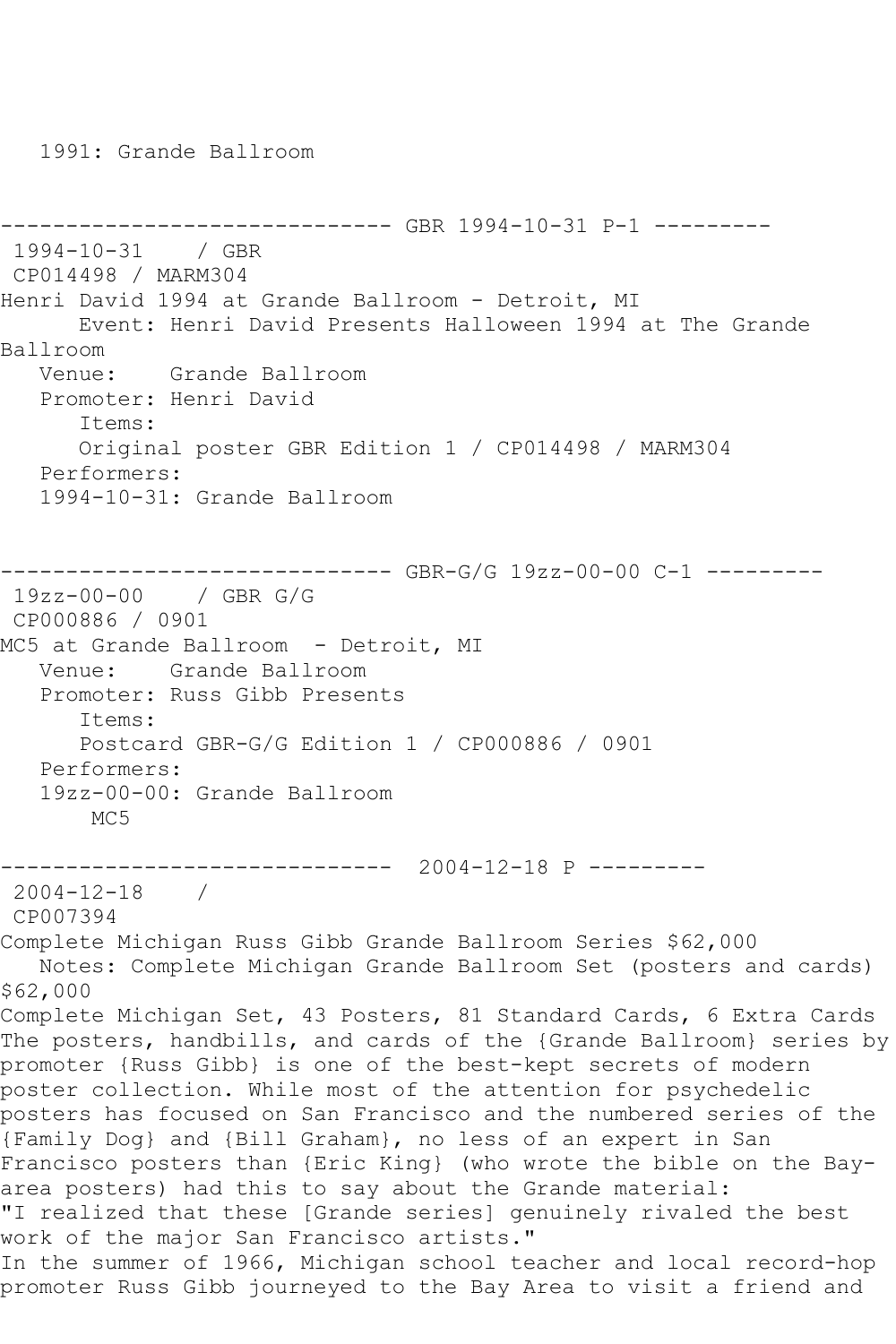met up with entrepreneur Bill Graham, who gave him a tour, not only of the {Fillmore Auditorium}, but of the whole idea of the psychedelic scene. Gibb returned to Michigan determined to create his own Midwest version of the dancehalls and psychedelic trappings that he had witnessed in San Franciso, and with a matter of weeks had done so. The Grande Ballroom was born and it ran from October of 1966 until the early 1970s, in one incarnation or another. {!P CP007420 "Ultra Rare Grande 'Zebraman' Poster"} But it is the series of shows put on by promoter Russ Gibb that are the focus of assiduous collecting by a small group of dedicated collectors, who have had their eyes opened as to the beauty and historical value of this series. The set consists of about 40 posters, some 81 postcards, and a still-undetermined (and still emerging) number of handbills. At the heart of the Grande Ballroom series is the work of artist {Gary Grimshaw}, who has been called the "hardest working man in the poster business," having (along with {Randy Tuten}) probably produced more commercial art than any other poster artist on the scene. Eric King states that had Grimshaw been working in the Bay Area, he would have been placed in the same company as artists {Rick Griffin} and {Stanley Mouse}. "Gorgeous Rationals Poster"} The Grande series, in the beginning, had quite a few posters (and many handbills), but over time, the accent on posters was replaced by a greater use of the postcards, as Detroit did not have that many places at the time to display posters. So the posters gave way to the cards and many of these cards are still available to collectors today. The posters on the other hand are already somewhat rare and some of the handbills are so rare that there may be but one known copy. {!P CP007399 "Lovely and Rare Cream Poster"} Today, many of the major Grande Ballroom posters are rare highticket items like any of the Family Dog or Bill Graham Presents originals, costing several thousand dollars apiece. And they can be very difficult to find. A complete set of Grande Posters has never appeared on the market, to my knowledge, but there have been a few near-complete sets that have surfaced. This set includes ALL the Michigan posters in the set and is missing only the two pop shows that were done in Cincinnati and St. Louis. Everything else is there. On the card side, included are all 81 cards in the standard collected series, plus many rare cards that often collected with this set. Here are a couple of other articles on this great venue: {!A CP000147 015 "Grande Ballroom Set"} {!A CP000027 001 "The Grande Ballroom}

 Artist: Complete Grande Set Venue: Grande Ballroom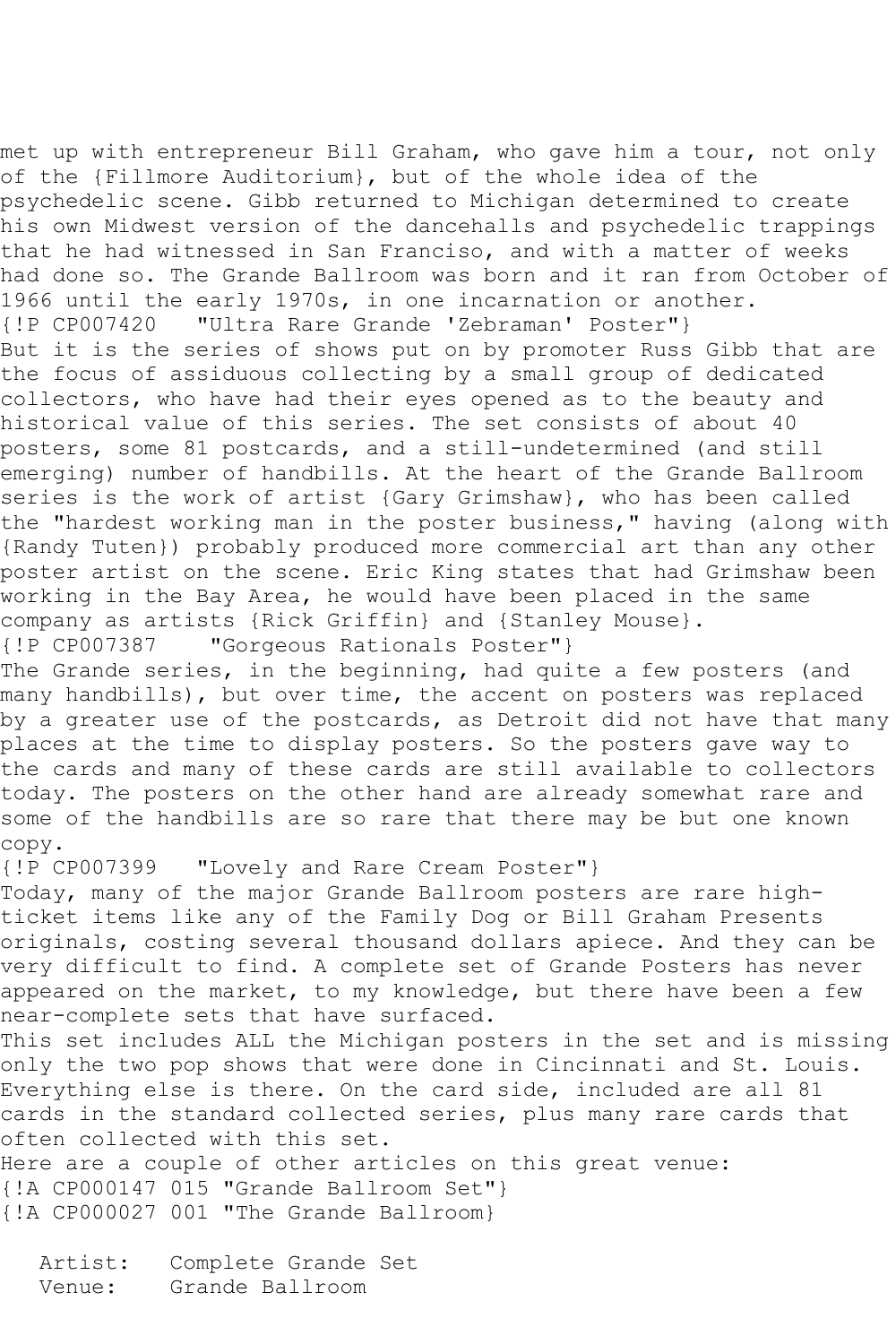Promoter: Russ Gibb Presents Items: Original poster / CP007394 Price: 62000.00 Performers: 2004-12-18: Grande Ballroom Posters and Cards ------------------------------ NONE P-1 --------- NONE / CP017426 / MEB559 Grande Ballroom Letterhead Artist: Gary Grimshaw Venue: Grande Ballroom Items: Original poster Edition 1 / CP017426 / MEB559 (8-1/2 x 11) Performers: NONE: Grande Ballroom Grande Ballroom ------------------------------ GBR-G/G NONE MM-1 --------- NONE / GBR G/G CP017433 / MEB566 Grande Ballroom Stationary Artist: Gary Grimshaw<br>Venue: Grande Ballro Grande Ballroom Promoter: Russ Gibb Presents Items: Memorabilia GBR-G/G Edition  $1 / CP017433 / MEB566 (8-1/2 \times 11)$  Performers: NONE: Grande Ballroom --------------------------------- NONE S-1 ---------NONE / CP010032 / CS05128 Grande Gaphics Artist: Gary Grimshaw Venue: Grande Ballroom Items: Edition 1 / CP010032 / CS05128 (8-1/2 x 11) Performers: NONE: Grande Ballroom ------------------------------ zzzz-01-23 P -------- zzzz-01-23 /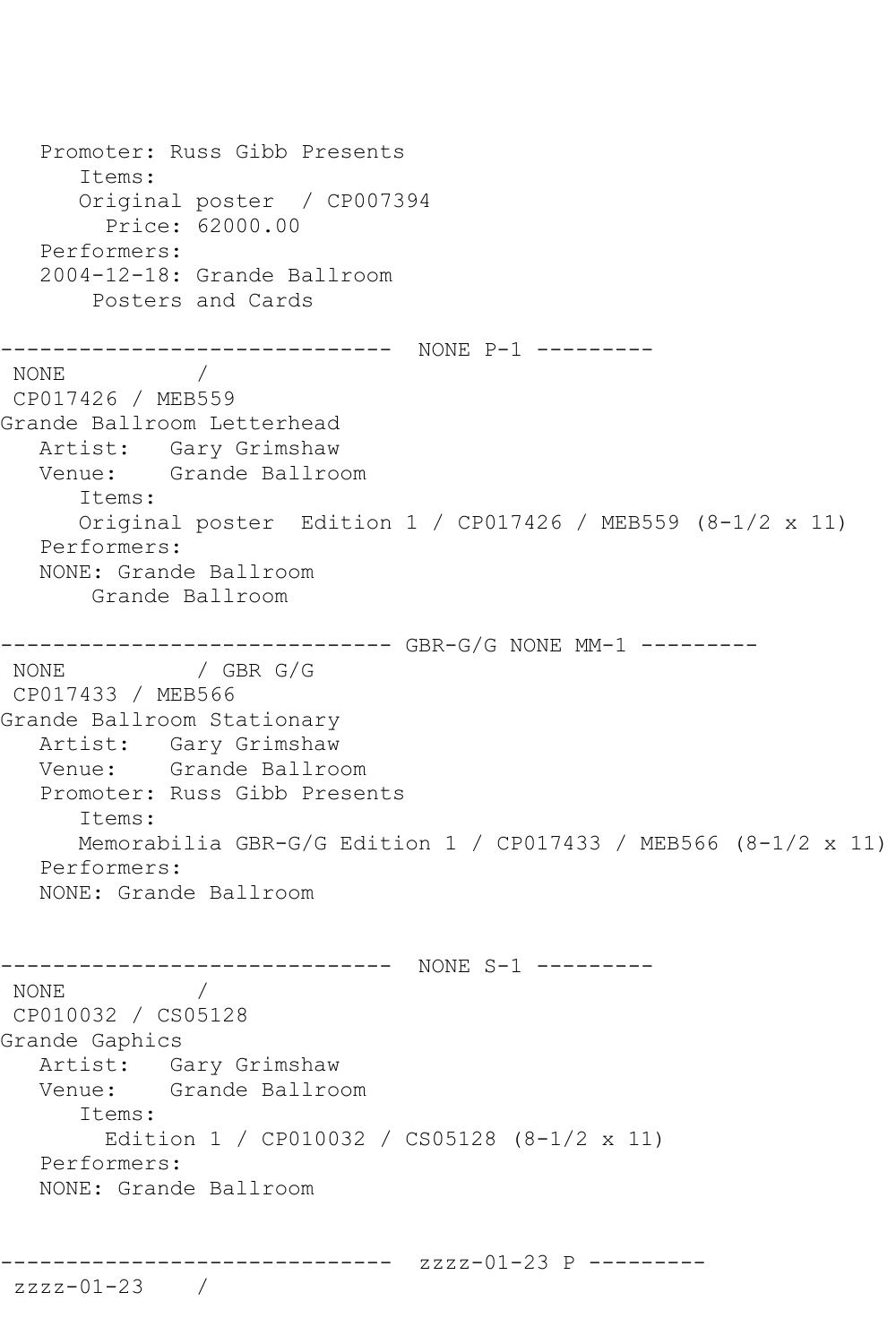CP060886 / CP060886 Marriage of the Decade Artist: Forsyth Venue: Grande Ballroom Promoter: Russ Gibb Presents Items: Original poster / CP060886 / CP060886 (8-1/2 x 11-1/2) Performers: zzzz-01-23: Grande Ballroom Sheila Ann Phillips / David Kermit Miller ------------------------------ zzzz-04-26 P --------  $zzzz-04-26$  t / CP061529 Mothers, Rationals at Grande Ballroom [Detroit, MI] Artist: Gary Grimshaw Venue: Grande Ballroom Promoter: Russ Gibb Items: Original poster / CP061529 / CP061529 (11 x 17) Notes: Newsletter Performers: zzzz-04-26 thu: Grande Ballroom Mothers / Rationals / Thyme / Apple Corps zzzz-04-27 fri: Mothers / Jagged Edge / Thyme / Orange Fuzz zzzz-04-28 sun: Psychedelic Stooges / Charging Rhinocerous of Soul --------------- zzzz-06-13 P --------zzzz-06-13 s / CP060752 / CP060752 Assemblage, Frut at Grande Ballroom - Detroit, MI Benefit: Free John Now Rock and Roll Marathon / Lights by Braintree / All Proceeds to John Sinclair Freedom Fund Artist: Gary Grimshaw Venue: Grande Ballroom Items: Original poster / CP060752 / CP060752 (9-3/4 x 12-3/4) Performers: zzzz-06-13 sun: Grande Ballroom Assemblage / Frut / Up / Guardian Angel / Brat / Barbara Holliday / Still Eyes ------------------------------ GBR zzzz-08-05 P -------- zzzz-08-05 t / GBR CP045955 / CP045955 Up, Third Power at Grande Ballroom - Detroit, MI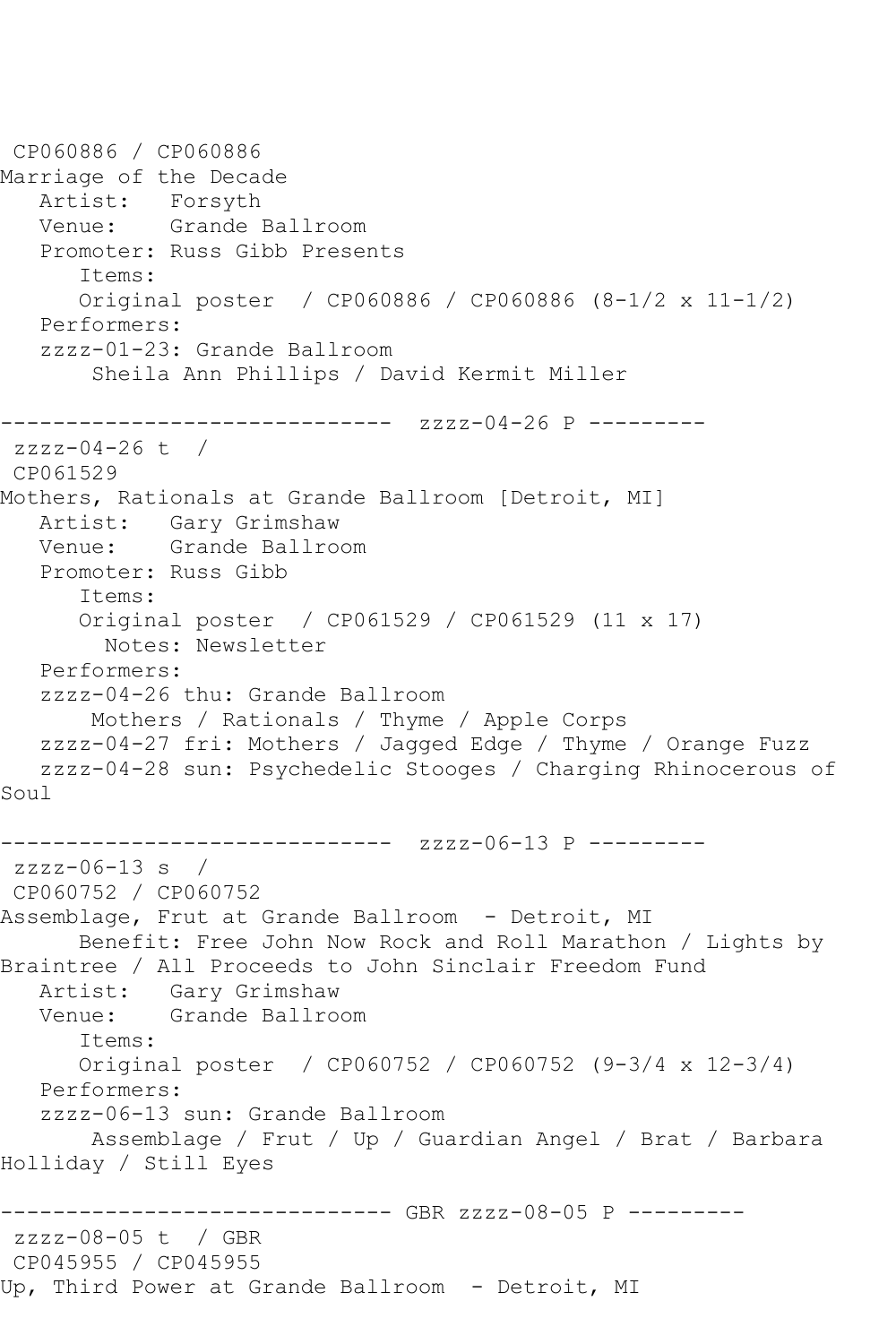Benefit: Benefit for John Sinclair Freedom Fund and People's Ballroom Venue: Grande Ballroom Items: Original poster GBR / CP045955 / CP045955 Performers: zzzz-08-05 thu: Grande Ballroom Up / Third Power / Salvage / Rumor ------------------------------ zzzz-10-02 P -------- zzzz-10-02 / CP060952 / CP060952 International Solidarity Day Benefit: John Sinclair Birthday Celebration / Dope Fiends / Political Prisoners Artist: J. and S. Stoddard Venue: Grande Ballroom Items: Original poster / CP060952 / CP060952 (16 x 21) Performers: zzzz-10-02: Grande Ballroom zzzz-10-03: State Capitol ------------------------------ zzzz-10-06 P -------- zzzz-10-06 f / CP060853 / CP060853 Doc Watson, Scot Richard Case at Chess Mate Coffee House Venue: Chess Mate Coffee House Promoter: Russ Gibb Items: Original poster / CP060853 / CP060853 Performers: zzzz-10-06 fri zzzz-10-08 sun: Chess Mate Coffee House Doc Watson zzzz-10-07 fri: Grande Ballroom Scot Richard Case / Billy C and the Sunshine zzzz-10-13 zzzz-10-15: Cream / Rationals / Thyme / MC 5 / Apostles zzzz-10-08 sat: MC 5 / Gang / Odds and Ends zzzz-12-21 thu: Paul Butterfield Blues Band / Apostles zzzz-12-22 fri zzzz-12-23 sat: Cream / Billy C and the Sunshine Band / MC 5 / Soap 1966-11-04: Southbound Freeway / Bossmen 1966-11-05: MC 5 / Southbound Freeway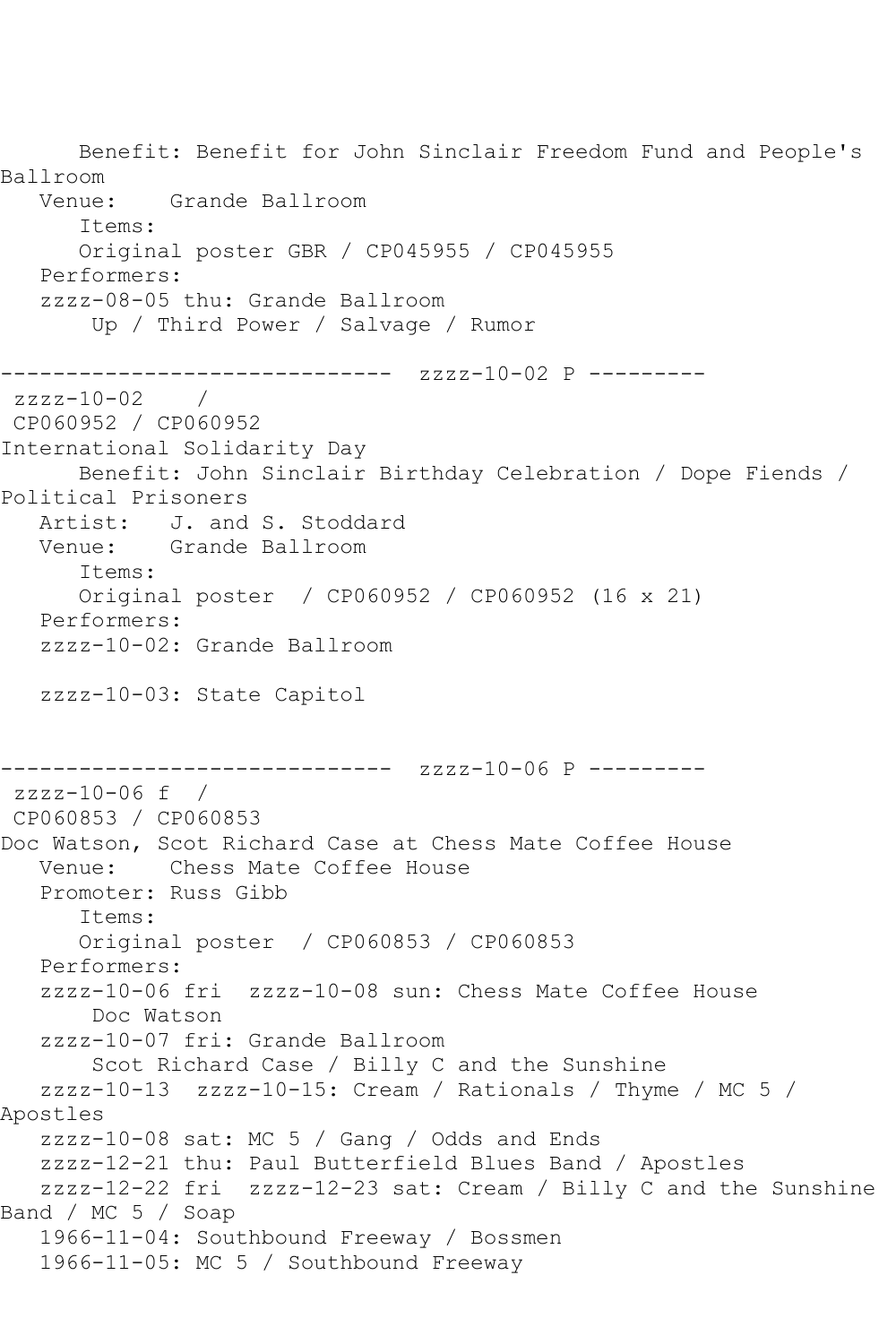zzzz-03-11: Southbound Freeway / Passing Clouds / Frut of the Loom zzzz-03-10: Poor Souls / We Who Are zzzz-03-03: Ourselves / Zymodics zzzz-03-04: MC 5 / Apostles ------------------------------ zzzz-11-03 P -------- zzzz-11-03 f / CP061198 / CP061198 Peter Max, Paupers at Roostertail [Detroit, MI]<br>Venue: Roostertail Roostertail Items: Original poster / CP061198 / CP061198 (24 x 36) Performers: zzzz-11-03 fri: Roostertail Peter Max zzzz-11-04 sat: Playboy Club zzzz-11-05 sun: Grande Ballroom Peter Max / Paupers / Rationals / MC 5 / Thymes ------------------------------ zzzz-11-03 P --------  $zzzz-11-03$  f / CP061199 / CP061199 Peter Max, Paupers at Roostertail [Detroit, MI] Venue: Roostertail Items: Original poster / CP061199 / CP061199 (24 x 36) Performers: zzzz-11-03 fri: Roostertail Peter Max zzzz-11-04 sat: Playboy Club zzzz-11-05 sun: Grande Ballroom Peter Max / Paupers / Rationals / MC 5 / Thymes ------------------------------ GBR-G/G zzzz-zz-zz P -------- zzzz-zz-zz / GBR G/G CP030034 / NB10063 Grande Ballroom Postcard at Grande Ballroom - Detroit, MI Venue: Grande Ballroom Promoter: Russ Gibb Presents Items: Original poster GBR-G/G / CP030034 / NB10063 Performers: zzzz-zz-zz: Grande Ballroom